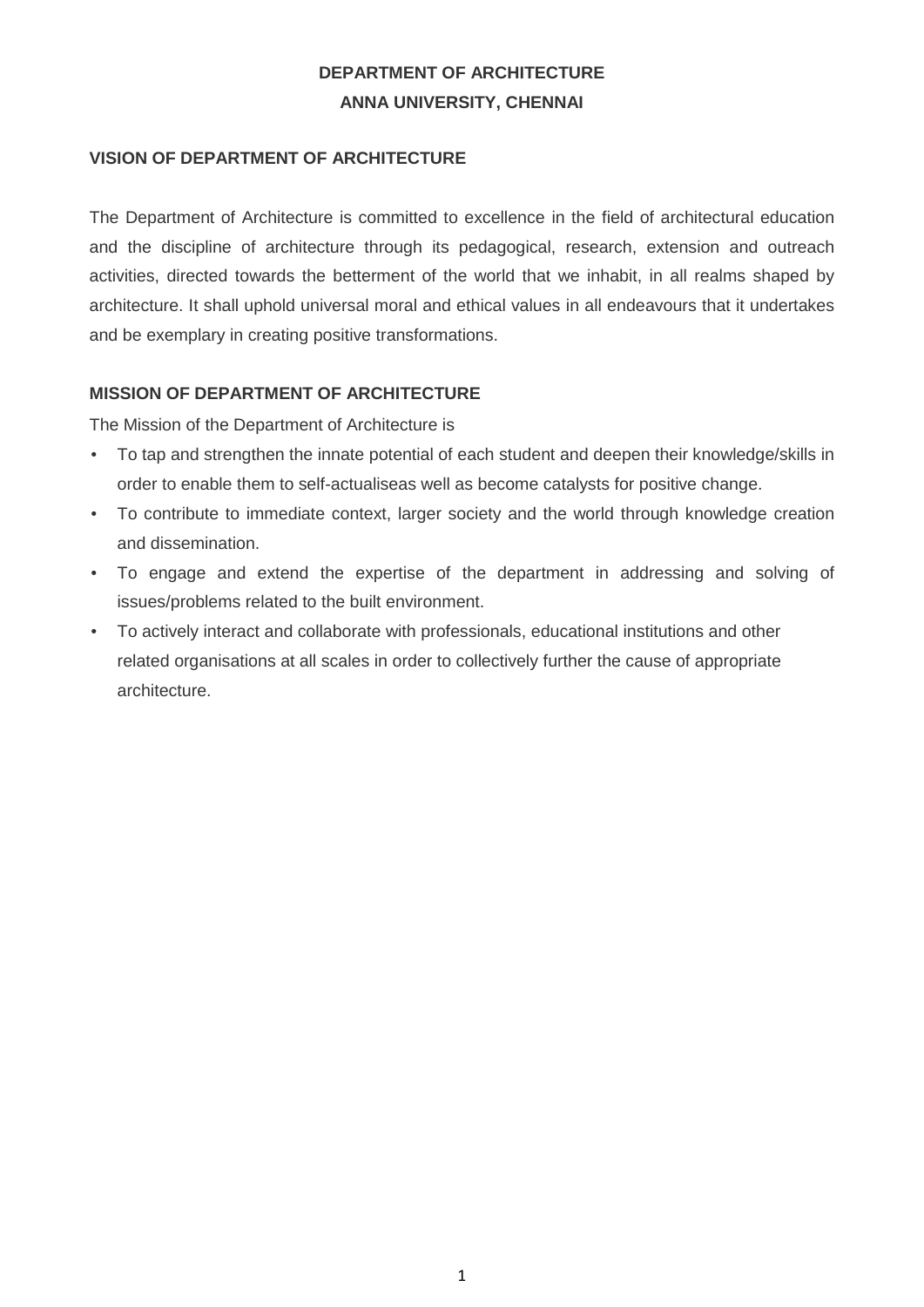#### **ANNAUNIVERSITY: : CHENNAI - 600 025**

#### **UNIVERSITY DEPARTMENTS**

#### **REGULATIONS 2019**

#### **CHOICE BASED CREDIT SYSTEM**

### **B.Arch. Full-Time Programme**

### **1. PROGRAMME EDUCATIONAL OBJECTIVES (PEOs)**

- I. Become a practicing architect who can provide holistic and innovative solutions to needs and problems of society.
- II. Find gainful employment in architectural firms/ building sector and contribute in design and decision making.
- III. Be a part of organisations that influence policy and contribute to larger changes in society and environment.
- IV.Further knowledge as well as contribute to it in the discipline of architecture through higher studies, research and development.
- V. Become a thinker and entrepreneur who can direct creative vision, explorations, services and products towards a better future in an interconnected world.

#### **2. PROGRAMME OUTCOMES (POs)**

After going through the five years of study, our B.Arch. graduates will exhibit ability to:

|                          | <b>PO# Graduate Attribute</b>                            | <b>Programme Outcome</b>                                                                                                                                                                           |
|--------------------------|----------------------------------------------------------|----------------------------------------------------------------------------------------------------------------------------------------------------------------------------------------------------|
| 1                        | Analysis and Design Skill                                | Analyse and design architectural projects of all scales in a competent,<br>innovative and appropriate manner as the situation demands.                                                             |
| $\overline{2}$           | Understanding of Form and<br>Architecture                | Represent, understand and analyse forms and attributes of<br>architecture in different ways (manual/ graphic/ diagrammatic/ digital<br>means) so as to inform the architectural design process.    |
| 3                        | Ability for Cognition, Expression<br>and Communication   | Understand situations through experience and express ideas through<br>various modes- reading, writing, speaking, art, cognitive mapping, etc.,<br>that are consistent with the self and the world. |
| $\overline{\mathcal{A}}$ | Historical, Social and Cultural<br>Awareness             | Identify/ analyse/ understand with sensitivity the various cultural,<br>social and historical aspects of architecture as well as make<br>meaningful and contextual design decisions.               |
| 5                        | <b>Critical and Creative Thinking</b>                    | Critically understand/ theorise existing situations and make positive<br>creative transformations towards the future.                                                                              |
| 6                        | Knowledge in Making of<br><b>Building</b>                | Understand and contribute to constructional aspects of buildings<br>involving material strength and choice, building component and<br>structural design.                                           |
| $\overline{7}$           | Support and Services to<br><b>Buildings</b>              | Understand and work out basic and advanced services for a building<br>in an optimal manner so as to enhance the quality of life in a building.                                                     |
| 8                        | <b>Environment and Physical</b><br>Context               | Understand the relationships between environment and architecture<br>and design livable buildings that are sensitive to as well as tap the<br>potential of the environment at different scales.    |
| 9                        | Skill in Building Analysis and<br>Optimisation of Design | Calculate/analyse building costs and environmental performance and<br>optimise design for varied criteria.                                                                                         |
| 10                       | <b>Profession and Ethics</b>                             | Serve as a competent and ethical professional architect.                                                                                                                                           |
| 11                       | Life Long Learning, Research<br>and Development          | Understand and address specific aspects of the discipline of<br>architecture in depth through rigorous exploratory and experimental<br>studies and research.                                       |
| 12                       | Larger contribution to Society                           | Understand broader interdisciplinary connections with architecture and<br>engage them to serve as a catalyst for positive change.                                                                  |
|                          |                                                          |                                                                                                                                                                                                    |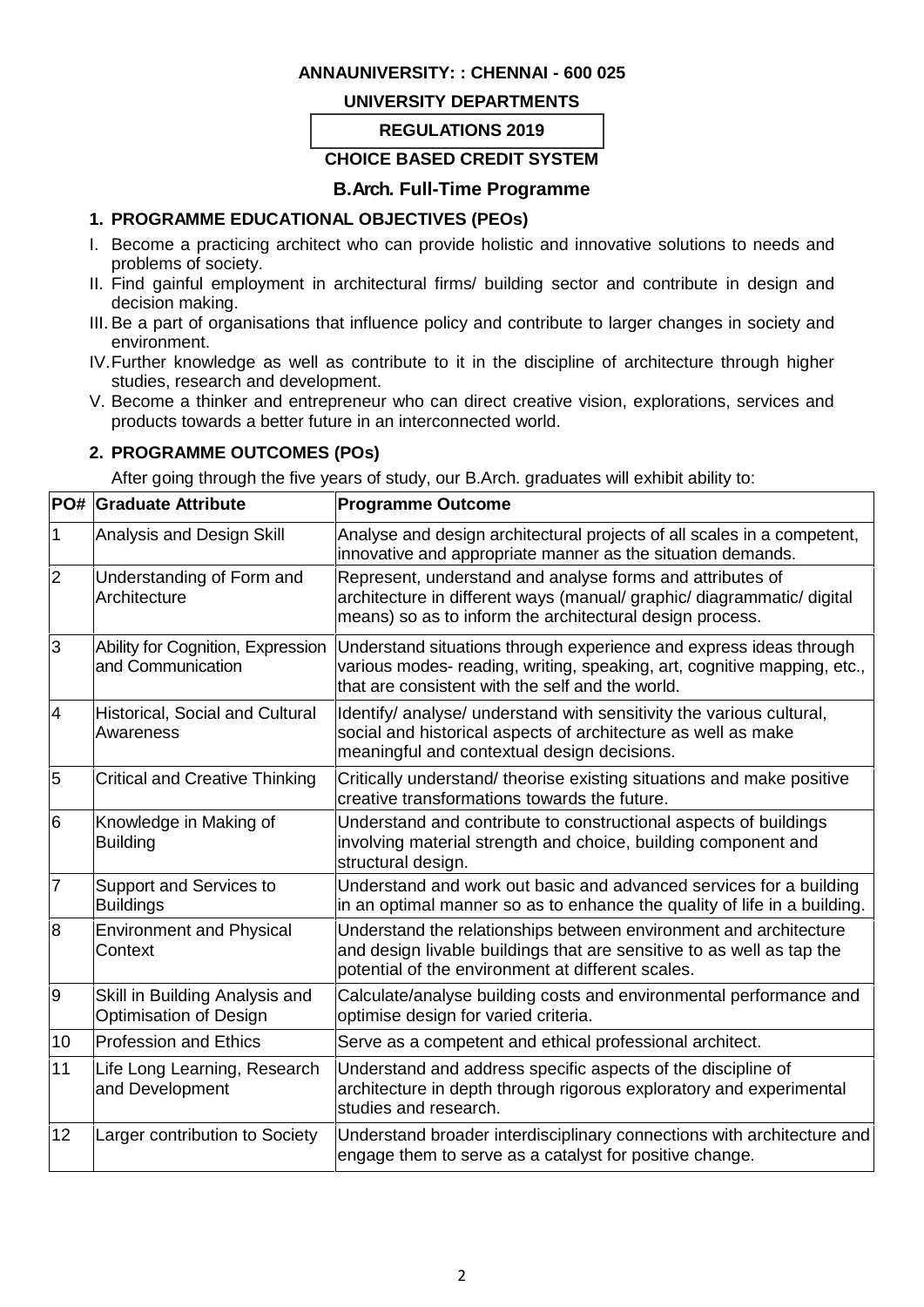| <b>EDUCATIONAL</b> | <b>PROGRAMME PROGRAMME OUTCOMES</b> |     |                 |     |  |                |            |            |     |                       |  |  |
|--------------------|-------------------------------------|-----|-----------------|-----|--|----------------|------------|------------|-----|-----------------------|--|--|
| <b>OBJECTIVES</b>  | PO1                                 | PO2 | PO <sub>3</sub> | PO4 |  | <b>PO5 PO6</b> | <b>PO7</b> | <b>PO8</b> | PO9 | <b>PO10 PO11 PO12</b> |  |  |
|                    |                                     |     |                 |     |  |                |            |            |     |                       |  |  |
|                    |                                     |     |                 |     |  |                |            |            |     |                       |  |  |
| Ш                  |                                     |     |                 |     |  |                |            |            |     |                       |  |  |
|                    |                                     |     |                 |     |  |                |            |            |     |                       |  |  |
|                    |                                     |     |                 |     |  |                |            |            |     |                       |  |  |

# **Mapping of Course Outcome and Programme Outcome**

| Year | Seme<br>ster | <b>Course Name</b>                                                     | PO <sub>1</sub> | PO <sub>2</sub> | PO <sub>3</sub> | PO <sub>4</sub> | PO <sub>5</sub> | PO <sub>6</sub> | <b>PO7</b>   | PO <sub>8</sub> | PO <sub>9</sub> |   | PO10 PO11 PO12 |              |
|------|--------------|------------------------------------------------------------------------|-----------------|-----------------|-----------------|-----------------|-----------------|-----------------|--------------|-----------------|-----------------|---|----------------|--------------|
|      |              | Introduction to Architecture                                           | $\checkmark$    | ✓               | $\checkmark$    | ✓               |                 |                 |              |                 |                 |   |                |              |
|      |              | <b>Structural Mechanics</b>                                            |                 |                 |                 |                 |                 | ✓               |              |                 |                 |   |                |              |
|      |              | <b>Mathematics for Architects</b>                                      |                 | ✓               |                 |                 |                 | ✓               |              |                 |                 | ✓ |                |              |
|      | 1            | Geometrical Understanding and<br>Representation                        |                 | $\checkmark$    |                 |                 |                 | ✓               |              |                 |                 |   |                |              |
|      |              | Art as Cognition and Expression                                        |                 |                 | ✓               |                 |                 |                 |              |                 |                 |   |                |              |
|      |              | Foundational Design Studio                                             | ✓               | ✓               | ✓               | ✓               | ✓               |                 |              |                 |                 |   |                |              |
|      |              | World Architecture and Urbanism: Early<br>Civilisations to Renaissance |                 |                 |                 | ✓               | ✓               |                 |              |                 |                 |   |                |              |
|      |              | Structural Systems and their Analysis                                  |                 | ✓               |                 |                 |                 | $\checkmark$    |              |                 |                 |   |                |              |
|      |              | Introduction to Language and English<br><b>Skills</b>                  |                 |                 | ✓               |                 | ✓               |                 |              |                 |                 |   |                |              |
|      | $\mathbf{2}$ | Building Components and their<br>Representation                        |                 | ✓               |                 |                 |                 | ✓               |              | ✓               |                 |   |                |              |
|      |              | Diagrammatic Thinking and<br>Representation                            | $\checkmark$    | ✓               | ✓               |                 | $\checkmark$    |                 |              |                 |                 |   |                |              |
|      |              | Basic Space Design Studio                                              | $\checkmark$    | ✓               | ✓               | $\checkmark$    | ✓               | $\checkmark$    |              | ✓               |                 |   |                |              |
|      |              | Architecture in India: Early Civilisations to<br>Colonialism           |                 |                 |                 | ✓               | ✓               |                 |              |                 |                 |   |                |              |
|      |              | <b>Environment and Architecture</b>                                    |                 |                 |                 |                 |                 | ✓               |              | $\checkmark$    |                 |   |                |              |
|      |              | Water Supply and Sanitation in Buildings                               |                 |                 |                 |                 |                 | ✓               | ✓            |                 |                 |   |                |              |
|      | 3            | Non Structural Building Elements and<br><b>Finishes</b>                |                 |                 |                 |                 |                 | ✓               | ✓            | ✓               |                 |   |                |              |
|      |              | Digital Drawing, Visualisation and<br>Representation                   | $\checkmark$    | ✓               | ✓               |                 |                 |                 |              |                 |                 |   |                |              |
|      |              | Advanced Space Design Studio                                           | $\checkmark$    | $\checkmark$    | $\checkmark$    | $\checkmark$    | $\checkmark$    | $\checkmark$    | $\checkmark$ | ✓               |                 |   |                |              |
| Ш    |              | Regional and Vernacular Built<br>Environments in India                 |                 |                 |                 | ✓               |                 |                 |              | ✓               |                 |   |                |              |
|      |              | Structural Design of Masonry and Timber                                |                 |                 |                 |                 |                 | ✓               |              |                 |                 |   |                |              |
|      | 4            | Electricity, Lighting and Acoustics in<br><b>Buildings</b>             |                 |                 |                 |                 |                 | ✓               | ✓            | ✓               |                 |   |                |              |
|      |              | <b>Building Construction with Basic Materials</b>                      |                 |                 |                 |                 |                 | ✓               |              | $\checkmark$    |                 |   |                | ✓            |
|      |              | Site Surveying and Planning                                            | $\checkmark$    |                 |                 |                 |                 | ✓               | ✓            | ✓               |                 |   |                |              |
|      |              | Rural Habitat Design Studio                                            | ✓               | ✓               | ✓               | ✓               | ✓               | $\checkmark$    | $\checkmark$ | ✓               |                 |   |                |              |
|      |              | Architecture and Urbanism of Colonialism<br>and Modernity              |                 |                 |                 | ✓               | ✓               |                 |              |                 |                 |   |                | ✓            |
|      |              | <b>Structural Design of Concrete</b>                                   |                 |                 |                 |                 |                 | $\checkmark$    |              |                 |                 |   |                |              |
|      |              | Specification, Estimation and Budgeting                                |                 |                 |                 |                 |                 | ✓               |              |                 | ✓               |   |                |              |
| Ш    | 5            | Concrete in Building Construction                                      |                 |                 |                 |                 |                 | ✓               |              |                 |                 |   |                |              |
|      |              | Professional Elective I                                                | $\checkmark$    | ✓               |                 |                 | ✓               | $\checkmark$    |              |                 | $\checkmark$    |   |                |              |
|      |              | Urban Architecture Design Studio                                       | $\checkmark$    | $\checkmark$    | ✓               | $\checkmark$    | ✓               | $\checkmark$    | $\checkmark$ | $\checkmark$    |                 |   |                | $\checkmark$ |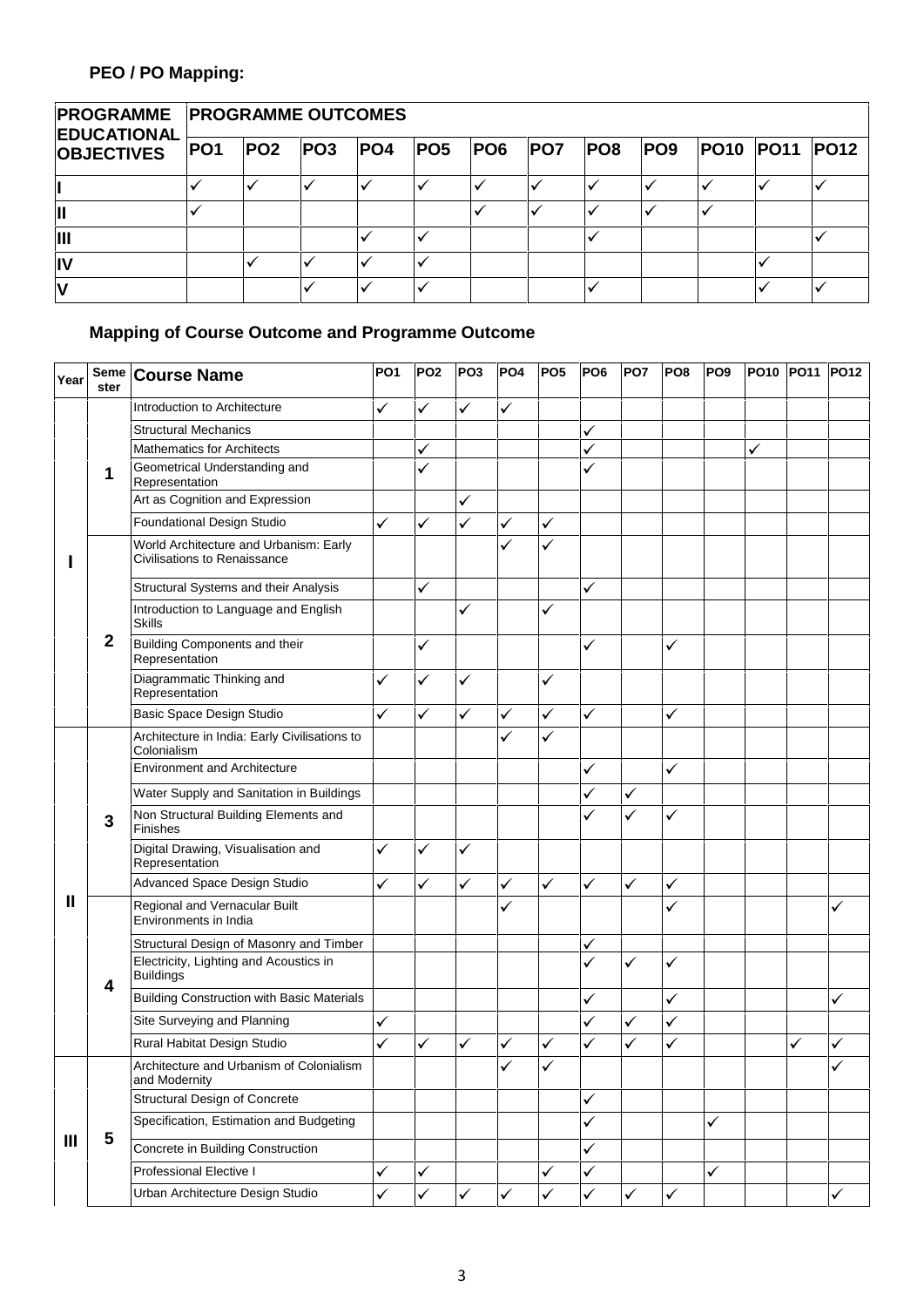|              | <b>Environmental Sciences</b>                           |              |              |              |              |              |              |              | ✓            |              |              |              |              |
|--------------|---------------------------------------------------------|--------------|--------------|--------------|--------------|--------------|--------------|--------------|--------------|--------------|--------------|--------------|--------------|
|              | Structural Design of Steel                              |              |              |              |              |              | $\checkmark$ |              |              |              |              |              |              |
|              | <b>Advanced Building Services</b>                       |              |              |              |              |              | ✓            | ✓            | ✓            |              |              |              |              |
| 6            | <b>Professional Elective II</b>                         |              |              |              |              |              |              | ✓            | $\checkmark$ | $\checkmark$ |              |              |              |
|              | Steel, Glass and Plastic in Building<br>Construction    |              |              |              |              |              | ✓            |              | $\checkmark$ |              |              |              |              |
|              | Environmental Design Studio                             | $\checkmark$ | $\checkmark$ | $\checkmark$ | $\checkmark$ | $\checkmark$ | $\checkmark$ | $\checkmark$ | $\checkmark$ | $\checkmark$ |              |              | ✓            |
|              | Contemporary Architecture: Theories and<br>Practice     |              |              |              | $\checkmark$ | ✓            |              |              |              |              |              |              |              |
|              | Professional Practice of Architecture                   |              |              |              |              |              |              |              |              |              | ✓            | $\checkmark$ | $\checkmark$ |
| 7            | <b>Professional Elective III</b>                        | $\checkmark$ | $\checkmark$ | $\checkmark$ | $\checkmark$ | $\checkmark$ |              |              |              |              |              |              |              |
| IV           | Open Elective I                                         |              |              | $\checkmark$ | $\checkmark$ | $\checkmark$ |              |              |              |              |              |              | ✓            |
|              | <b>Critical Writing</b>                                 |              |              | $\checkmark$ | $\checkmark$ | $\checkmark$ |              |              |              |              |              | $\checkmark$ |              |
|              | <b>Critical Design Studio</b>                           | $\checkmark$ | $\checkmark$ | ✓            | $\checkmark$ | $\checkmark$ | $\checkmark$ | ✓            | $\checkmark$ | $\checkmark$ | $\checkmark$ | $\checkmark$ | $\checkmark$ |
| 8            | <b>Practical Training</b>                               | $\checkmark$ | $\checkmark$ | ✓            | $\checkmark$ | $\checkmark$ | ✓            | $\checkmark$ | $\checkmark$ | ✓            | ✓            | $\checkmark$ | $\checkmark$ |
|              | Urban Design                                            |              | ✓            | $\checkmark$ | $\checkmark$ | $\checkmark$ |              |              | ✓            |              |              |              | $\checkmark$ |
|              | Landscape and Ecology                                   |              |              |              | $\checkmark$ |              |              | ✓            | ✓            |              |              |              |              |
|              | Professional Service Firm: Management<br>and Excellence |              |              | ✓            | $\checkmark$ | ✓            |              |              |              |              | ✓            | ✓            | $\checkmark$ |
| 9            | Professional Elective IV                                |              |              |              | $\checkmark$ | $\checkmark$ |              |              | ✓            |              |              | ✓            | $\checkmark$ |
| $\mathbf{V}$ | <b>Dissertation</b>                                     | $\checkmark$ | $\checkmark$ | $\checkmark$ | $\checkmark$ | $\checkmark$ | ✓            | ✓            | $\checkmark$ | $\checkmark$ | $\checkmark$ | $\checkmark$ | $\checkmark$ |
|              | Urbanism and Architecture Design Studio                 | $\checkmark$ | $\checkmark$ | $\checkmark$ | $\checkmark$ | $\checkmark$ |              |              | ✓            |              | $\checkmark$ | $\checkmark$ | $\checkmark$ |
| 10           | Open Elective II                                        |              |              |              | $\checkmark$ | ✓            |              |              |              |              |              |              | ✓            |
|              | <b>Thesis</b>                                           | ✓            | $\checkmark$ | ✓            | $\checkmark$ | $\checkmark$ | $\checkmark$ | ✓            | ✓            | ✓            | ✓            | ✓            | ✓            |

**Induction Programme** (Please refer AICTE Model Curriculum **Appendix-A** for guidelines. Details of Induction programme also available in the curriculum of Mandatory courses.)

| <b>Induction Programme</b><br>(mandatory)                                                  | 2 weeks duration<br>(Please refer Appendix- A for guidelines and also<br>details available in the curriculum of Mandatory<br>courses)                                                                                    |
|--------------------------------------------------------------------------------------------|--------------------------------------------------------------------------------------------------------------------------------------------------------------------------------------------------------------------------|
| Induction programme for<br>students to be offered right at<br>the start of the first year. | Physical activity<br><b>Creative Arts</b><br>Universal Human Values<br>Literary<br><b>Proficiency Modules</b><br>Lectures by Eminent People<br>Visits to Local Areas<br>Familiarisation to Dept./ Branch and Innovations |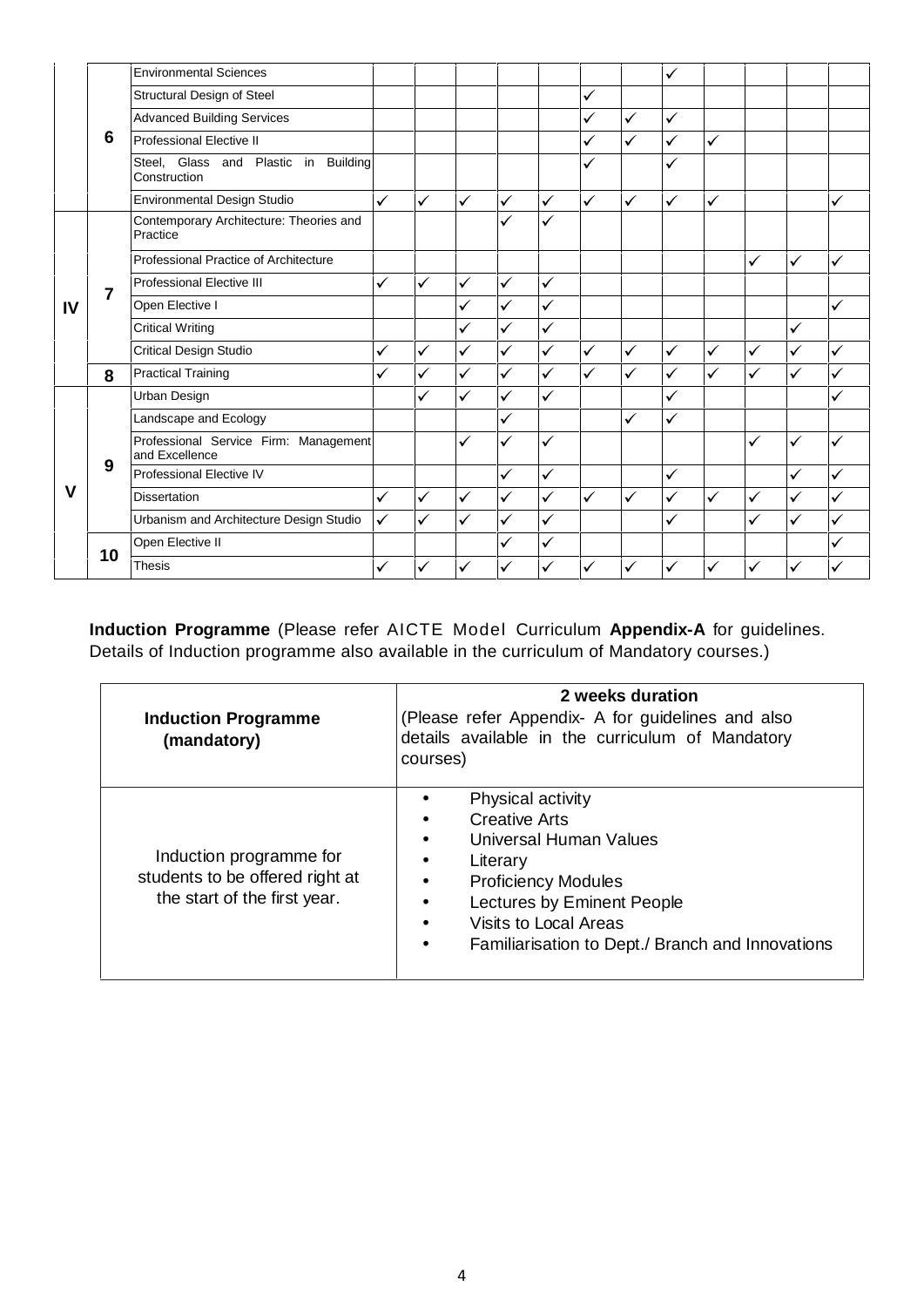#### **ANNA UNIVERSITY: : CHENNAI UNIVERSITY DEPARTMENTS**

# **B. ARCH. FULL-TIME PROGRAMME**

### **REGULATIONS 2019 CHOICE BASED CREDIT SYSTEM CURRICULA AND SYLLABI FOR I TO X SEMESTER**

#### **SEMESTER I**

| SI.<br>NO.    | <b>COURSE</b><br><b>CODE</b> | <b>COURSE TITLE</b>                             | <b>CATE</b><br><b>GORY</b> |          | <b>PERIODS PER</b><br><b>WEEK</b> |                | <b>TOTAL</b><br><b>CONTACT</b> | <b>CREDITS</b> |  |
|---------------|------------------------------|-------------------------------------------------|----------------------------|----------|-----------------------------------|----------------|--------------------------------|----------------|--|
|               |                              |                                                 |                            | L        |                                   | S              | <b>PERIODS</b>                 |                |  |
| <b>THEORY</b> |                              |                                                 |                            |          |                                   |                |                                |                |  |
| 1.            | AR5101                       | Introduction to Architecture                    | <b>PCC</b>                 | 3        | $\overline{0}$                    | $\overline{0}$ | 3                              | 3              |  |
| 2.            | AR5102                       | <b>Structural Mechanics</b>                     | <b>ESC</b>                 | 3        | $\Omega$                          | $\Omega$       | 3                              | 3              |  |
| 3.            | AR5103                       | <b>Mathematics for Architects</b>               | <b>BSC</b>                 | 3        | $\overline{0}$                    | $\overline{0}$ | 3                              | 3              |  |
|               | <b>THEORY CUM STUDIO</b>     |                                                 |                            |          |                                   |                |                                |                |  |
| 4.            | AR5111                       | Geometrical Understanding and<br>Representation | <b>ESC</b>                 | 1        | $\Omega$                          | $\overline{4}$ | 5                              | 3              |  |
| 5.            | AR5112                       | Art as Cognition and Expression                 | <b>HSMC</b>                | 1        | 0                                 | 4              | 5                              | 3              |  |
| <b>STUDIO</b> |                              |                                                 |                            |          |                                   |                |                                |                |  |
| 6.            | AR5121                       | <b>Foundational Design Studio</b>               | <b>PCC</b>                 | $\Omega$ | $\Omega$                          | 14             | 14                             | $\overline{7}$ |  |
|               |                              |                                                 | <b>TOTAL</b>               | 11       | $\bf{0}$                          | 22             | 33                             | 22             |  |

### **SEMESTER II**

| SI.<br>NO.    | <b>COURSE</b>            | <b>COURSE TITLE</b>                                                       | <b>CATE</b><br><b>GORY</b> |                | <b>PERIODS PER</b><br><b>WEEK</b> |                | <b>TOTAL</b><br><b>CONTACT</b> | <b>CREDITS</b> |  |
|---------------|--------------------------|---------------------------------------------------------------------------|----------------------------|----------------|-----------------------------------|----------------|--------------------------------|----------------|--|
|               | <b>CODE</b>              |                                                                           |                            | L              |                                   | S              | <b>PERIODS</b>                 |                |  |
| <b>THEORY</b> |                          |                                                                           |                            |                |                                   |                |                                |                |  |
| 1.            | AR5201                   | World Architecture and<br>Urbanism: Early Civilisations to<br>Renaissance | <b>HSMC</b>                | 3              | 0                                 | $\overline{0}$ | 3                              | 3              |  |
| 2.            | AR5202                   | Structural Systems and their<br>Analysis                                  | <b>ESC</b>                 | 3              | 0                                 | $\Omega$       | 3                              | 3              |  |
| 3.            | AR5203                   | Introduction to Language and<br><b>English Skills</b>                     | <b>HSMC</b>                | 2              | 1                                 | $\Omega$       | 3                              | 3              |  |
|               | <b>THEORY CUM STUDIO</b> |                                                                           |                            |                |                                   |                |                                |                |  |
| 4.            | AR5211                   | <b>Building Components and their</b><br>Representation                    | <b>PCC</b>                 | 1              | $\Omega$                          | $\overline{4}$ | 5                              | 3              |  |
| 5.            | AR5212                   | Diagrammatic Thinking and<br>Representation                               | <b>PCC</b>                 | 1              | 0                                 | 4              | 5                              | 3              |  |
| <b>STUDIO</b> |                          |                                                                           |                            |                |                                   |                |                                |                |  |
| 6.            | AR5221                   | Basic Space Design Studio                                                 | <b>PCC</b>                 | $\overline{0}$ | $\Omega$                          | 14             | 14                             | 7              |  |
|               |                          |                                                                           | <b>TOTAL</b>               | 10             | 1                                 | 22             | 33                             | 22             |  |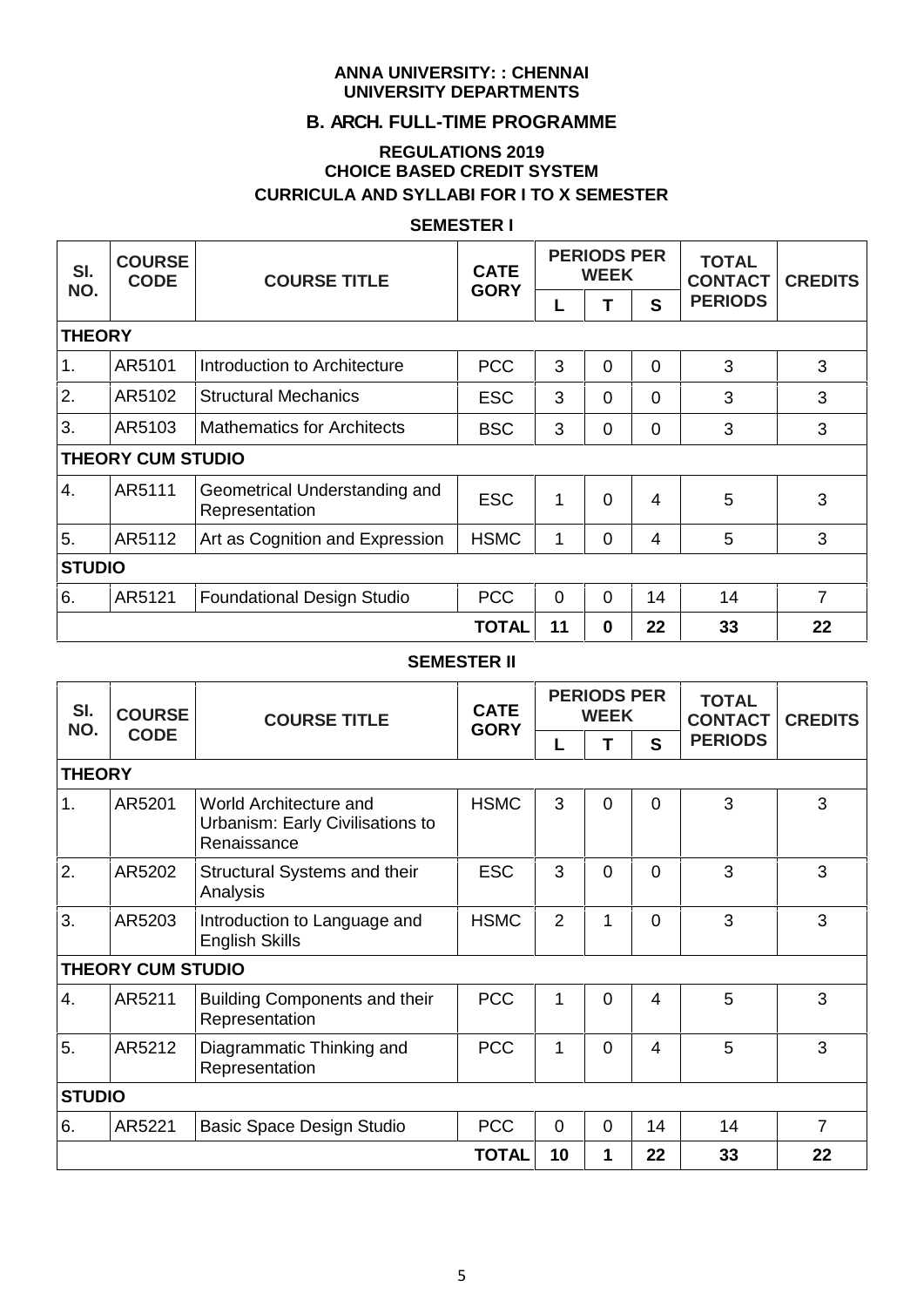#### **SEMESTER III**

| SI.<br>NO.    | <b>COURSE</b><br><b>CODE</b> | <b>COURSE TITLE</b>                                                 | <b>CATE</b>  |              | <b>PERIODS PER</b><br><b>WEEK</b> |                | <b>TOTAL</b><br><b>CONTACT</b> | <b>CREDITS</b> |  |
|---------------|------------------------------|---------------------------------------------------------------------|--------------|--------------|-----------------------------------|----------------|--------------------------------|----------------|--|
|               |                              |                                                                     | <b>GORY</b>  | L            | Т                                 | $\mathbf{s}$   | <b>PERIODS</b>                 |                |  |
| <b>THEORY</b> |                              |                                                                     |              |              |                                   |                |                                |                |  |
| 1.            | AR5301                       | Architecture in India: Early<br><b>Civilisations to Colonialism</b> | <b>HSMC</b>  | 3            | 0                                 | $\Omega$       | 3                              | 3              |  |
| 2.            | AR5302                       | <b>Environment and Architecture</b>                                 | <b>PCC</b>   | 3            | $\mathbf 0$                       | $\mathbf 0$    | 3                              | 3              |  |
| 3.            | AR5303                       | Water Supply and Sanitation in<br><b>Buildings</b>                  | <b>ESC</b>   | 3            | 0                                 | $\overline{0}$ | 3                              | 3              |  |
|               |                              | Audit Course I*                                                     | <b>AC</b>    | 3            | $\mathbf 0$                       | $\mathbf 0$    | 3                              | 0              |  |
|               | <b>THEORY CUM STUDIO</b>     |                                                                     |              |              |                                   |                |                                |                |  |
| 4.            | AR5311                       | Non Structural Building Elements<br>and Finishes                    | <b>PCC</b>   | $\mathbf{1}$ | $\Omega$                          | 4              | 5                              | 3              |  |
| 5.            | AR5312                       | Digital Drawing, Visualisation and<br>Representation                | <b>PCC</b>   | 1            | 0                                 | 4              | 5                              | 3              |  |
| <b>STUDIO</b> |                              |                                                                     |              |              |                                   |                |                                |                |  |
| 6.            | AR5321                       | <b>Advanced Space Design Studio</b>                                 | <b>PCC</b>   | $\mathbf 0$  | $\mathbf 0$                       | 14             | 14                             | $\overline{7}$ |  |
|               |                              |                                                                     | <b>TOTAL</b> | 14           | $\bf{0}$                          | 22             | 36                             | 22             |  |

# **\* Audit Course is optional**

# **SEMESTER IV**

| SI.<br>NO.    | <b>COURSE</b><br><b>CODE</b> | <b>COURSE TITLE</b>                                         | <b>CATE</b><br><b>GORY</b> |          | <b>PERIODS PER</b><br><b>WEEK</b> |                | <b>TOTAL</b><br><b>CONTACT</b> | <b>CREDITS</b> |
|---------------|------------------------------|-------------------------------------------------------------|----------------------------|----------|-----------------------------------|----------------|--------------------------------|----------------|
|               |                              |                                                             |                            | L        | Т                                 | S              | <b>PERIODS</b>                 |                |
| <b>THEORY</b> |                              |                                                             |                            |          |                                   |                |                                |                |
| 1.            | AR5401                       | Regional and Vernacular Built<br>Environments in India      | <b>HSMC</b>                | 3        | $\Omega$                          | $\Omega$       | 3                              | 3              |
| 2.            | AR5402                       | <b>Structural Design of Masonry</b><br>and Timber           | <b>ESC</b>                 | 3        | $\overline{0}$                    | $\Omega$       | 3                              | 3              |
| 3.            | AR5403                       | Electricity, Lighting and Acoustics<br>in Buildings         | <b>BSC</b>                 | 3        | $\Omega$                          | $\Omega$       | 3                              | 3              |
|               |                              | Audit Course II*                                            | <b>AC</b>                  | 3        | $\overline{0}$                    | $\overline{0}$ | 3                              | $\mathbf{0}$   |
|               | <b>THEORY CUM STUDIO</b>     |                                                             |                            |          |                                   |                |                                |                |
| 4.            | AR5411                       | <b>Building Construction with Basic</b><br><b>Materials</b> | <b>PCC</b>                 | 1        | $\Omega$                          | 4              | 5                              | 3              |
| 5.            | AR5412                       | Site Surveying and Planning                                 | <b>PCC</b>                 | 1        | $\Omega$                          | $\overline{4}$ | 5                              | 3              |
| <b>STUDIO</b> |                              |                                                             |                            |          |                                   |                |                                |                |
| 6.            | AR5421                       | <b>Rural Habitat Design Studio</b>                          | <b>PCC</b>                 | $\Omega$ | $\Omega$                          | 14             | 14                             | $\overline{7}$ |
|               |                              |                                                             | <b>TOTAL</b>               | 14       | $\bf{0}$                          | 22             | 36                             | 22             |

**\* Audit Course is optional**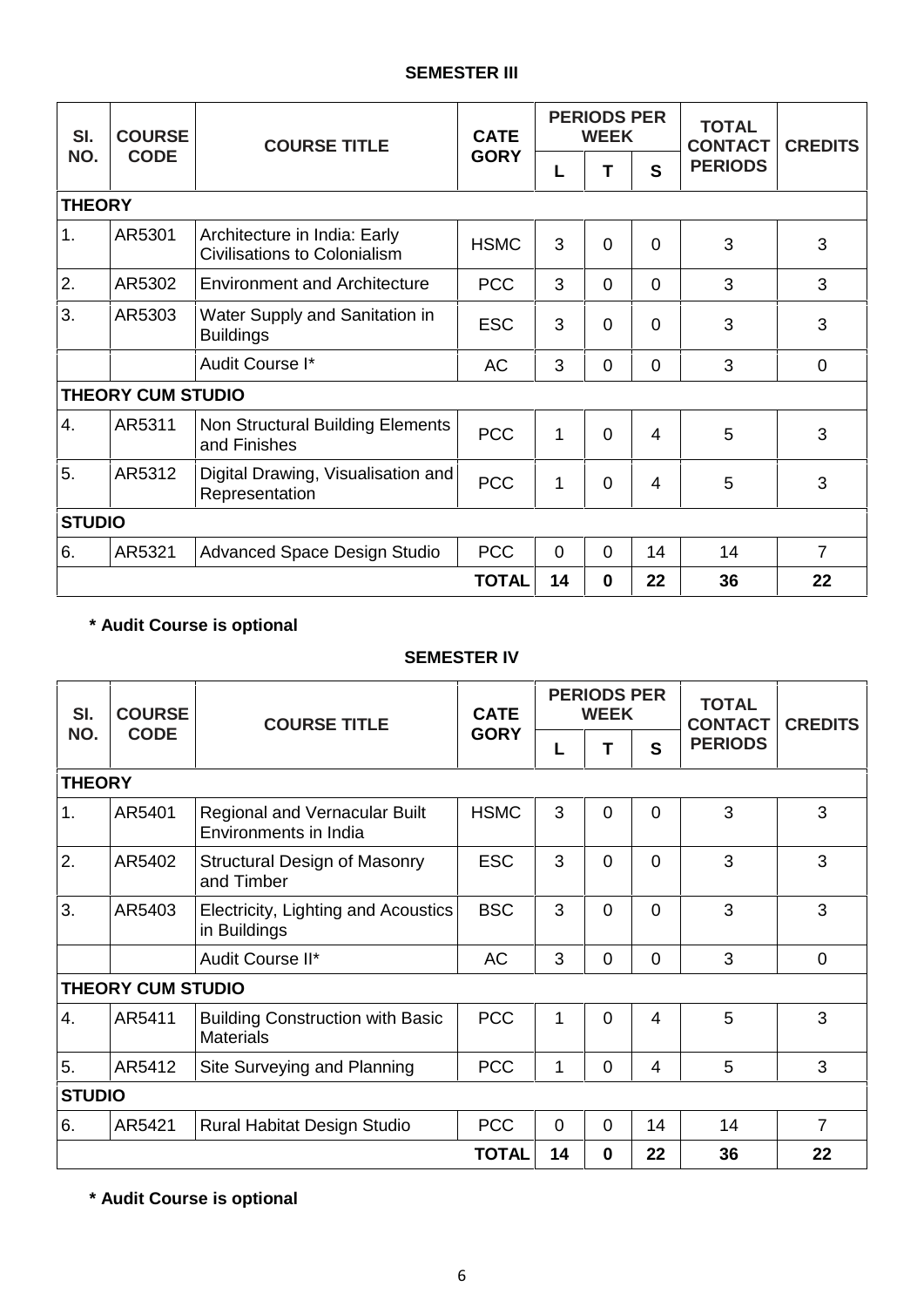### **SEMESTER V**

| SI.           | <b>COURSE</b>            | <b>COURSE TITLE</b>                                              | <b>CATE</b><br><b>GORY</b> |          | <b>PERIODS PER</b><br><b>WEEK</b> |              | <b>TOTAL</b><br><b>CONTACT</b> | <b>CREDITS</b> |
|---------------|--------------------------|------------------------------------------------------------------|----------------------------|----------|-----------------------------------|--------------|--------------------------------|----------------|
| NO.           | <b>CODE</b>              |                                                                  |                            | L        |                                   | $\mathbf{s}$ | <b>PERIODS</b>                 |                |
| <b>THEORY</b> |                          |                                                                  |                            |          |                                   |              |                                |                |
| 1.            | AR5501                   | Architecture and Urbanism of<br><b>Colonialism and Modernity</b> | <b>HSMC</b>                | 3        | $\Omega$                          | $\Omega$     | 3                              | 3              |
| 2.            | AR5502                   | <b>Structural Design of Concrete</b>                             | <b>ESC</b>                 | 3        | $\Omega$                          | $\Omega$     | 3                              | 3              |
| 3.            | AR5503                   | Specification, Estimation and<br><b>Budgeting</b>                | <b>PCC</b>                 | 3        | 0                                 | $\Omega$     | 3                              | 3              |
|               | <b>THEORY CUM STUDIO</b> |                                                                  |                            |          |                                   |              |                                |                |
| 4.            | AR5511                   | Concrete in Building Construction                                | <b>PCC</b>                 | 1        | $\Omega$                          | 4            | 5                              | 3              |
| 5.            |                          | <b>Professional Elective I</b>                                   | <b>PEC</b>                 | 1        | $\Omega$                          | 4            | 5                              | 3              |
| <b>STUDIO</b> |                          |                                                                  |                            |          |                                   |              |                                |                |
| 6.            | AR5521                   | Urban Architecture Design Studio                                 | <b>PCC</b>                 | $\Omega$ | $\Omega$                          | 14           | 14                             | 7              |
|               |                          |                                                                  | <b>TOTAL</b>               | 11       | 0                                 | 22           | 33                             | 22             |

# **SEMESTER VI**

| SI.<br>NO.    | <b>COURSE</b>            | <b>COURSE TITLE</b>                                         | <b>CATE</b><br><b>GORY</b> |                | <b>PERIODS PER</b><br><b>WEEK</b> |                | <b>TOTAL</b><br><b>CONTACT</b> | <b>CREDITS</b> |
|---------------|--------------------------|-------------------------------------------------------------|----------------------------|----------------|-----------------------------------|----------------|--------------------------------|----------------|
|               | <b>CODE</b>              |                                                             |                            | L              |                                   | $\mathbf{s}$   | <b>PERIODS</b>                 |                |
| <b>THEORY</b> |                          |                                                             |                            |                |                                   |                |                                |                |
| 1.            | GE5251                   | <b>Environmental Sciences</b>                               | <b>BSC</b>                 | 3              | $\Omega$                          | $\Omega$       | 3                              | 3              |
| 2.            | AR5601                   | <b>Structural Design of Steel</b>                           | <b>ESC</b>                 | 3              | 0                                 | $\Omega$       | 3                              | 3              |
| 3.            | AR5602                   | <b>Advanced Building Services</b>                           | <b>ESC</b>                 | 3              | 0                                 | $\Omega$       | 3                              | 3              |
| 4.            |                          | <b>Professional Elective II</b>                             | <b>PEC</b>                 | 3              | 0                                 | $\overline{0}$ | 3                              | 3              |
|               | <b>THEORY CUM STUDIO</b> |                                                             |                            |                |                                   |                |                                |                |
| 5.            | AR5611                   | Steel, Glass and Plastic in<br><b>Building Construction</b> | <b>PCC</b>                 | 1              | 0                                 | $\overline{4}$ | 5                              | 3              |
| <b>STUDIO</b> |                          |                                                             |                            |                |                                   |                |                                |                |
| 6.            | AR5621                   | Environmental Design Studio                                 | <b>PCC</b>                 | $\overline{0}$ | 0                                 | 16             | 16                             | 8              |
|               |                          |                                                             | <b>TOTAL</b>               | 13             | $\mathbf 0$                       | 20             | 33                             | 23             |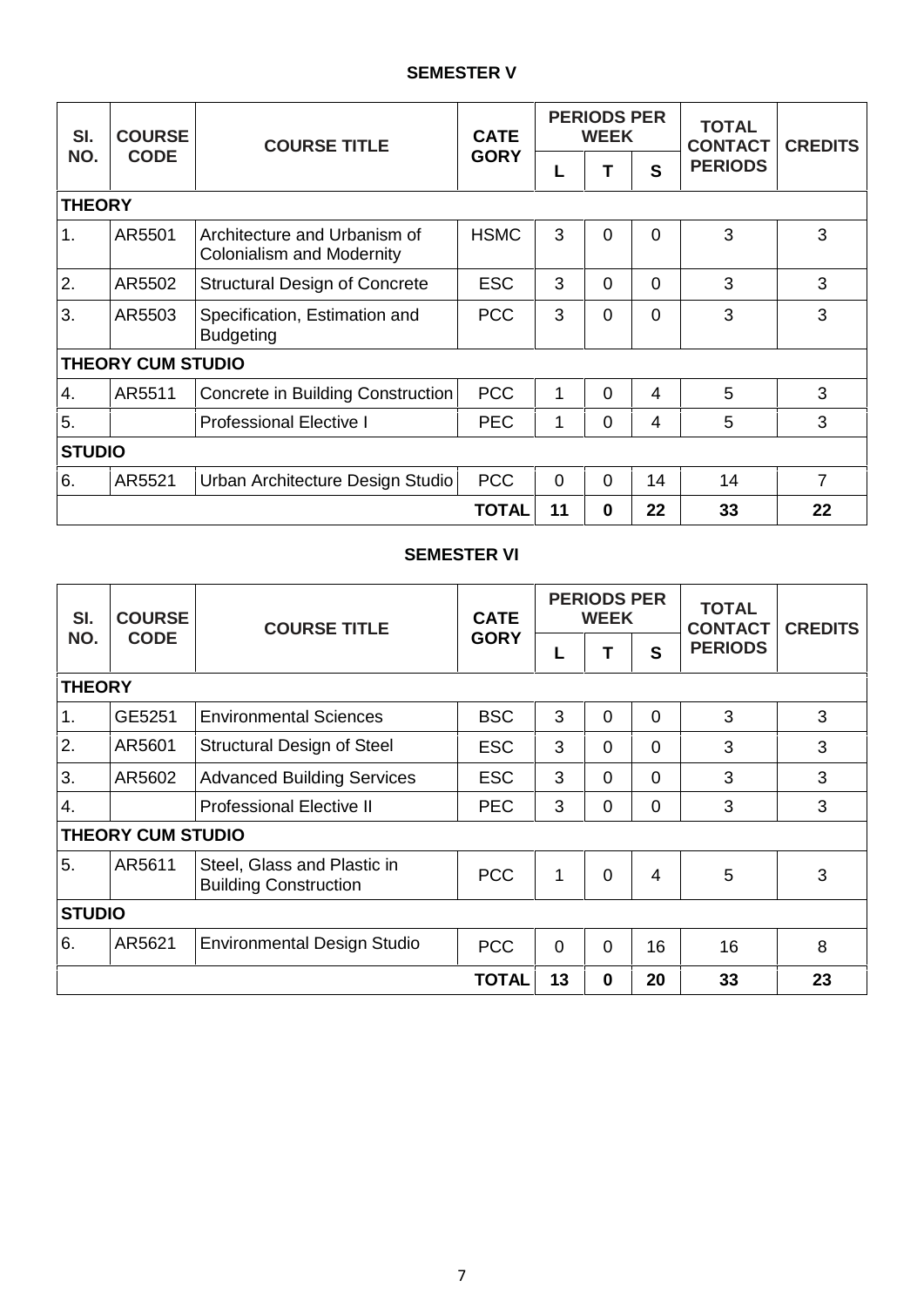#### **SEMESTER VII**

| SI.            | <b>COURSE</b> | <b>COURSE TITLE</b>                                        | <b>CATE</b><br><b>GORY</b> |             | <b>PERIODS PER</b><br><b>WEEK</b> |              | <b>TOTAL</b><br><b>CONTACT</b> | <b>CREDITS</b> |
|----------------|---------------|------------------------------------------------------------|----------------------------|-------------|-----------------------------------|--------------|--------------------------------|----------------|
| NO.            | <b>CODE</b>   |                                                            |                            | L           | т                                 | $\mathbf{s}$ | <b>PERIODS</b>                 |                |
| <b>THEORY</b>  |               |                                                            |                            |             |                                   |              |                                |                |
| 1.             | AR5701        | Contemporary Architecture:<br><b>Theories and Practice</b> | <b>HSMC</b>                | 3           | $\Omega$                          | $\Omega$     | 3                              | 3              |
| 2.             | AR5702        | Professional Practice of<br>Architecture                   | <b>PCC</b>                 | 3           | $\Omega$                          | $\Omega$     | 3                              | 3              |
| 3.             |               | <b>Professional Elective III</b>                           | <b>PEC</b>                 | 3           | $\Omega$                          | $\Omega$     | 3                              | 3              |
| 4.             |               | Open Elective I                                            | <b>OEC</b>                 | 3           | $\Omega$                          | 0            | 3                              | 3              |
| <b>STUDIO</b>  |               |                                                            |                            |             |                                   |              |                                |                |
| $\overline{5}$ | AR5721        | <b>Critical Writing</b>                                    | <b>HSMC</b>                | $\mathbf 0$ | $\Omega$                          | 6            | 6                              | 3              |
| 6.             | AR5722        | <b>Critical Design Studio</b>                              | <b>PCC</b>                 | $\Omega$    | $\Omega$                          | 16           | 16                             | 8              |
|                |               |                                                            | <b>TOTAL</b>               | 12          | $\bf{0}$                          | 22           | 34                             | 23             |

# **SEMESTER VIII**

| SI. | <b>COURSE</b><br><b>CODE</b> | <b>COURSE TITLE</b>       | <b>CATE</b>    | <b>PERIODS PER</b><br><b>WEEK</b> |   |   | <b>TOTAL</b><br><b>CONTACT CREDITS</b> |    |  |  |  |
|-----|------------------------------|---------------------------|----------------|-----------------------------------|---|---|----------------------------------------|----|--|--|--|
| NO. |                              |                           | <b>GORY</b>    | −                                 |   | S | <b>PERIODS</b>                         |    |  |  |  |
|     | <b>STUDIO</b>                |                           |                |                                   |   |   |                                        |    |  |  |  |
| ι.  | AR5821                       | <b>Practical Training</b> | <b>EEC</b>     | x                                 | x | X | x                                      | 12 |  |  |  |
|     |                              |                           | <b>TOTAL</b> x |                                   | x | X | х                                      | 12 |  |  |  |

#### **SEMESTER IX**

| SI.              | <b>COURSE</b> | <b>COURSE TITLE</b>                                            | <b>CATE</b>  |             | <b>PERIODS PER</b><br><b>WEEK</b> |          | <b>TOTAL</b><br><b>CONTACT</b> | <b>CREDITS</b> |
|------------------|---------------|----------------------------------------------------------------|--------------|-------------|-----------------------------------|----------|--------------------------------|----------------|
| NO.              | <b>CODE</b>   |                                                                | <b>GORY</b>  | L           |                                   | S        | <b>PERIODS</b>                 |                |
| <b>THEORY</b>    |               |                                                                |              |             |                                   |          |                                |                |
| 1.               | AR5901        | Urban Design                                                   | <b>HSMC</b>  | 3           | $\Omega$                          | 0        | 3                              | 3              |
| 2.               | AR5902        | Landscape and Ecology                                          | <b>BSC</b>   | 3           | $\Omega$                          | $\Omega$ | 3                              | 3              |
| 3.               | AR5903        | <b>Professional Service Firm:</b><br>Management and Excellence | <b>EEC</b>   | 3           | $\Omega$                          | 0        | 3                              | 3              |
| $\overline{4}$ . |               | <b>Professional Elective IV</b>                                | <b>PEC</b>   | 3           | $\overline{0}$                    | $\Omega$ | 3                              | 3              |
| <b>STUDIO</b>    |               |                                                                |              |             |                                   |          |                                |                |
| 5.               | AR5921        | <b>Dissertation</b>                                            | <b>PCC</b>   | $\mathbf 0$ | $\Omega$                          | 6        | 6                              | 3              |
| 6.               | AR5922        | Urbanism and Architecture<br>Design Studio                     |              | $\mathbf 0$ | $\overline{0}$                    | 16       | 16                             | 8              |
|                  |               |                                                                | <b>TOTAL</b> | 12          | $\mathbf 0$                       | 22       | 34                             | 23             |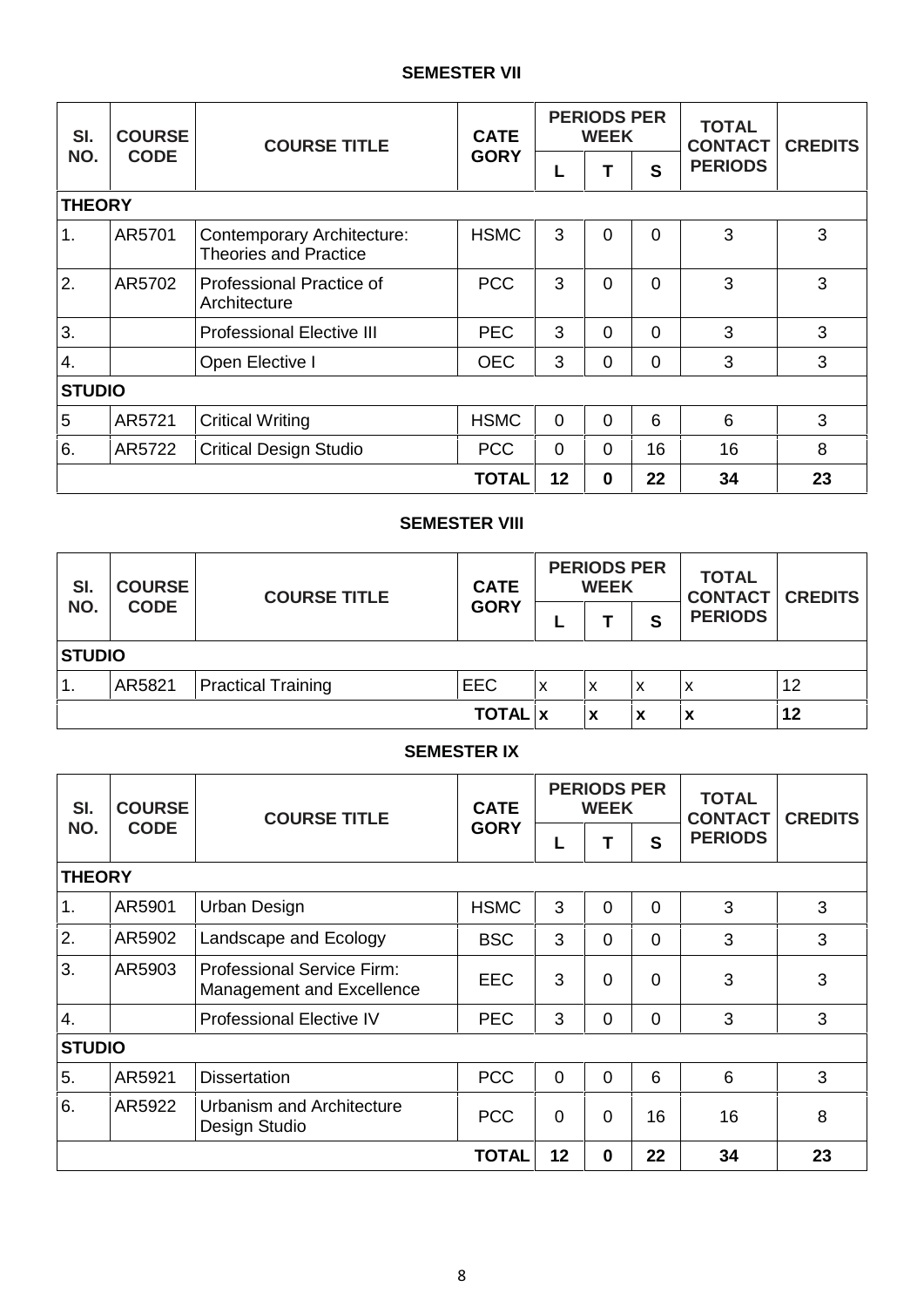#### **SEMESTER X**

| SI.             | <b>COURSE</b> | <b>COURSE TITLE</b> | <b>CATE</b>  | <b>PERIODS PER</b><br><b>WEEK</b> |   |    | <b>TOTAL</b><br><b>CONTACT</b> | <b>CREDITS</b> |  |
|-----------------|---------------|---------------------|--------------|-----------------------------------|---|----|--------------------------------|----------------|--|
| NO.             | <b>CODE</b>   |                     | <b>GORY</b>  | ╺                                 |   | S  | <b>PERIODS</b>                 |                |  |
|                 | <b>THEORY</b> |                     |              |                                   |   |    |                                |                |  |
| 1.              |               | Open Elective II    | <b>OEC</b>   | 3                                 | 0 | 0  | 3                              | 3              |  |
| <b>STUDIO</b>   |               |                     |              |                                   |   |    |                                |                |  |
| <sup>1</sup> 2. | AR5091        | <b>Thesis</b>       | <b>EEC</b>   | 0                                 | 0 | 32 | 32                             | 16             |  |
|                 |               |                     | <b>TOTAL</b> | 3                                 | 0 | 32 | 35                             | 19             |  |

**Total No. of Credits:210**

# **HUMANITIES AND SOCIAL SCIENCES INCLUDING MANAGEMENT COURSES (HSMC)**

| SI.<br>NO.     | <b>COURSE</b><br><b>CODE</b> | <b>COURSE TITLE</b>                                                       | <b>CATE</b> |                | <b>PERIODS PER</b><br><b>WEEK</b> |          | <b>TOTAL</b><br><b>CONTACT</b> | <b>CREDITS</b> |  |
|----------------|------------------------------|---------------------------------------------------------------------------|-------------|----------------|-----------------------------------|----------|--------------------------------|----------------|--|
|                |                              |                                                                           | <b>GORY</b> | L              | т                                 | S        | <b>PERIODS</b>                 |                |  |
| 1 <sub>1</sub> | AR5112                       | Art as Cognition and Expression                                           | <b>HSMC</b> | 1              | $\Omega$                          | 4        | 5                              | 3              |  |
| 2.             | AR5201                       | World Architecture and<br>Urbanism: Early Civilisations to<br>Renaissance | <b>HSMC</b> | 3              | $\Omega$                          | 0        | 3                              | 3              |  |
| 3.             | AR5203                       | Introduction to Language and<br><b>English Skills</b>                     | <b>HSMC</b> | $\overline{2}$ | 1                                 | $\Omega$ | 3                              | 3              |  |
| $\mathbf{4}$ . | AR5301                       | Architecture in India: Early<br><b>Civilisations to Colonialism</b>       | <b>HSMC</b> | 3              | $\Omega$                          | $\Omega$ | 3                              | 3              |  |
| 5.             | AR5401                       | Regional and Vernacular Built<br>Environments in India                    | <b>HSMC</b> | 3              | $\Omega$                          | $\Omega$ | 3                              | 3              |  |
| 6.             | AR5501                       | Architecture and Urbanism of<br><b>Colonialism and Modernity</b>          | <b>HSMC</b> | 3              | $\Omega$                          | $\Omega$ | 3                              | 3              |  |
| 7 <sub>1</sub> | AR5701                       | Contemporary Architecture:<br><b>Theories and Practice</b>                | <b>HSMC</b> | 3              | $\Omega$                          | $\Omega$ | 3                              | 3              |  |
| 8.             | AR5721                       | <b>Critical Writing</b>                                                   | <b>HSMC</b> | $\Omega$       | $\mathbf{0}$                      | 6        | 6                              | 3              |  |
| 9.             | AR5901                       | Urban Design                                                              | <b>HSMC</b> | 3              | 0                                 | $\Omega$ | 3                              | 3              |  |

# **BASIC SCIENCE COURSES (BSC)**

| SI.<br><b>COURSE</b><br>NO.<br><b>CODE</b> |        | <b>COURSE TITLE</b>                                 | <b>CATE</b><br><b>GORY</b> |   | <b>PERIODS PER</b><br><b>WEEK</b> |   | <b>TOTAL</b><br><b>CONTACT</b> | <b>CREDITS</b> |  |
|--------------------------------------------|--------|-----------------------------------------------------|----------------------------|---|-----------------------------------|---|--------------------------------|----------------|--|
|                                            |        |                                                     |                            |   |                                   | S | <b>PERIODS</b>                 |                |  |
|                                            | AR5103 | <b>Mathematics for Architects</b>                   | <b>BSC</b>                 | 3 | 0                                 | 0 | 3                              | 3              |  |
| 2.                                         | AR5403 | Electricity, Lighting and Acoustics<br>in Buildings | <b>BSC</b>                 | 3 | 0                                 | 0 | 3                              | 3              |  |
| $\mathcal{B}$                              | GE5251 | <b>Environmental Sciences</b>                       | <b>BSC</b>                 | 3 | 0                                 | 0 | 3                              | 3              |  |
| 4.                                         | AR5902 | Landscape and Ecology                               | <b>BSC</b>                 | 3 | 0                                 | 0 | 3                              | 3              |  |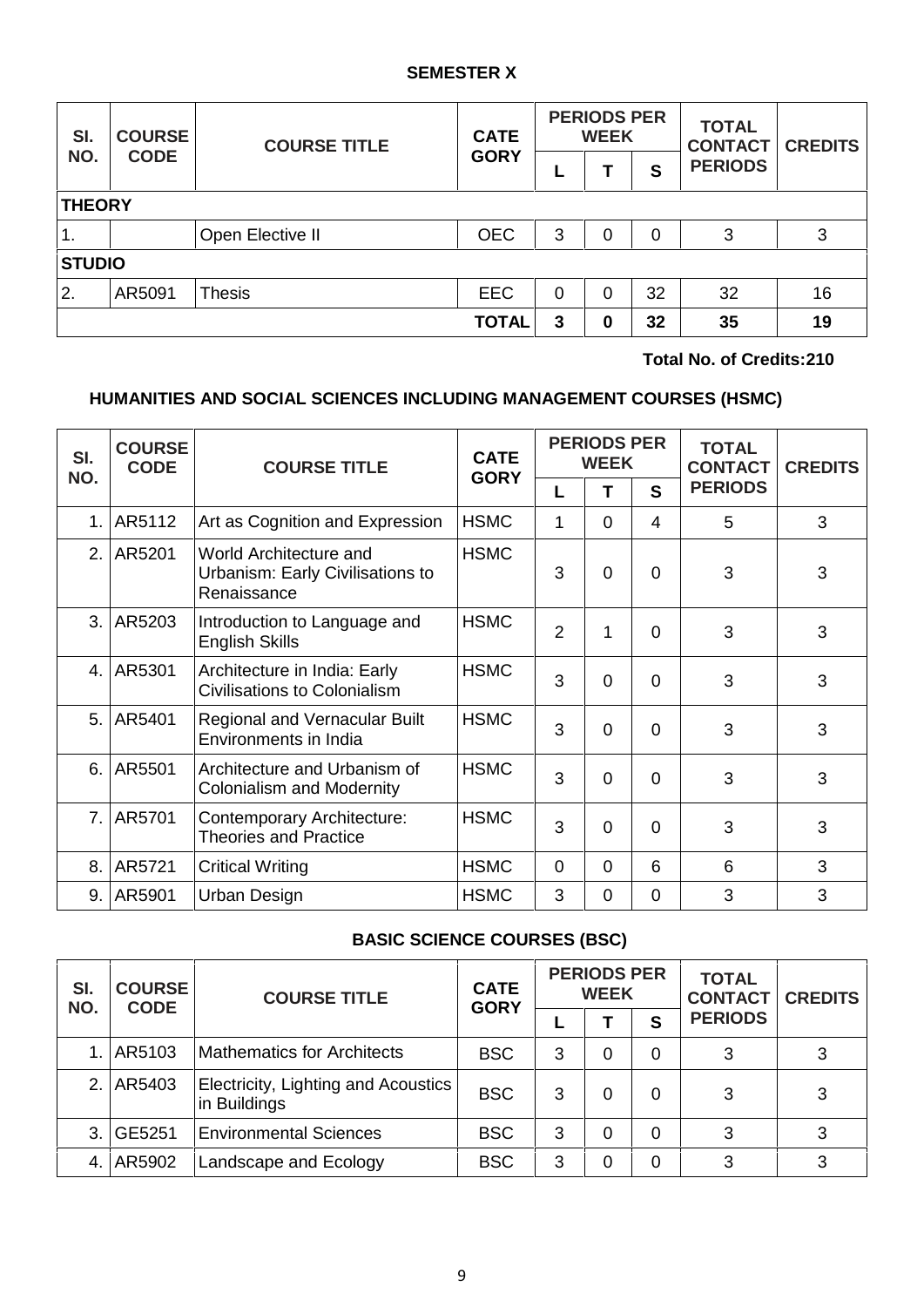# **ENGINEERING SCIENCE COURSES (ESC)**

| SI.<br>NO. | <b>COURSE</b><br><b>CODE</b> | <b>COURSE TITLE</b>                                | <b>CATE</b><br><b>GORY</b> |   | <b>PERIODS PER</b><br><b>WEEK</b> |          | <b>TOTAL</b><br><b>CONTACT</b> | <b>CREDITS</b> |  |
|------------|------------------------------|----------------------------------------------------|----------------------------|---|-----------------------------------|----------|--------------------------------|----------------|--|
|            |                              |                                                    |                            | L |                                   | S        | <b>PERIODS</b>                 |                |  |
| 1.1        | AR5102                       | <b>Structural Mechanics</b>                        | <b>ESC</b>                 | 3 | $\overline{0}$                    | $\Omega$ | 3                              | 3              |  |
|            | 2. AR5111                    | Geometrical Understanding and<br>Representation    | <b>ESC</b>                 | 1 | $\Omega$                          | 4        | 5                              | 3              |  |
|            | 3. AR5202                    | Structural Systems and their<br>Analysis           | <b>ESC</b>                 | 3 | $\Omega$                          | $\Omega$ | 3                              | 3              |  |
|            | 4. AR5303                    | Water Supply and Sanitation in<br><b>Buildings</b> | <b>ESC</b>                 | 3 | 0                                 | $\Omega$ | 3                              | 3              |  |
|            | 5. AR5402                    | <b>Structural Design of Masonry</b><br>and Timber  | <b>ESC</b>                 | 3 | $\Omega$                          | $\Omega$ | 3                              | 3              |  |
|            | 6. AR5502                    | <b>Structural Design of Concrete</b>               | <b>ESC</b>                 | 3 | $\Omega$                          | $\Omega$ | 3                              | 3              |  |
| 7.1        | AR5601                       | <b>Structural Design of Steel</b>                  | <b>ESC</b>                 | 3 | $\Omega$                          | $\Omega$ | 3                              | 3              |  |
| 8. I       | AR5602                       | <b>Advanced Building Services</b>                  | <b>ESC</b>                 | 3 | $\overline{0}$                    | 0        | 3                              | 3              |  |

# **PROFESSIONAL CORE COURSES (PCC)**

| SI.            | <b>COURSE</b> | <b>COURSE TITLE</b>                                         | <b>CATE</b> | <b>PERIODS PER</b><br><b>WEEK</b> |                |                | <b>TOTAL</b><br><b>CONTACT</b> | <b>CREDITS</b> |  |
|----------------|---------------|-------------------------------------------------------------|-------------|-----------------------------------|----------------|----------------|--------------------------------|----------------|--|
| NO.            | <b>CODE</b>   |                                                             | <b>GORY</b> | L                                 | Т              | S              | <b>PERIODS</b>                 |                |  |
| $\mathbf{1}$ . | AR5101        | Introduction to Architecture                                | <b>PCC</b>  | 3                                 | $\overline{0}$ | $\Omega$       | 3                              | 3              |  |
| 2.             | AR5121        | <b>Foundational Design Studio</b>                           | <b>PCC</b>  | $\mathbf 0$                       | $\mathbf 0$    | 14             | 14                             | $\overline{7}$ |  |
| 3.1            | AR5211        | <b>Building Components and their</b><br>Representation      | <b>PCC</b>  | 1                                 | $\Omega$       | 4              | 5                              | 3              |  |
|                | 4. AR5212     | Diagrammatic Thinking and<br>Representation                 | <b>PCC</b>  | 1                                 | $\overline{0}$ | $\overline{4}$ | 5                              | 3              |  |
| 5.             | AR5221        | <b>Basic Space Design Studio</b>                            | <b>PCC</b>  | $\overline{0}$                    | $\Omega$       | 14             | 14                             | $\overline{7}$ |  |
| 6.             | AR5302        | <b>Environment and Architecture</b>                         | <b>PCC</b>  | 3                                 | $\mathbf 0$    | $\overline{0}$ | 3                              | 3              |  |
| 7.1            | AR5311        | Non Structural Building Elements<br>and Finishes            | <b>PCC</b>  | 1                                 | $\Omega$       | 4              | 5                              | 3              |  |
| 8.             | AR5312        | Digital Drawing, Visualisation and<br>Representation        | <b>PCC</b>  | $\mathbf 1$                       | $\Omega$       | $\overline{4}$ | 5                              | 3              |  |
|                | 9. AR5321     | <b>Advanced Space Design Studio</b>                         | <b>PCC</b>  | $\overline{0}$                    | $\Omega$       | 14             | 14                             | $\overline{7}$ |  |
|                | 10 AR5411     | <b>Building Construction with Basic</b><br><b>Materials</b> | <b>PCC</b>  | $\mathbf 1$                       | $\Omega$       | 4              | 5                              | 3              |  |
|                | 11 AR5412     | Site Surveying and Planning                                 | <b>PCC</b>  | $\mathbf 1$                       | $\mathbf 0$    | $\overline{4}$ | 5                              | 3              |  |
|                | 12 AR5421     | Rural Habitat Design Studio                                 | <b>PCC</b>  | $\mathbf 0$                       | $\mathbf 0$    | 14             | 14                             | $\overline{7}$ |  |
|                | 13 AR5503     | Specification, Estimation and<br><b>Budgeting</b>           | <b>PCC</b>  | 3                                 | $\Omega$       | $\Omega$       | 3                              | 3              |  |
|                | 14 AR5511     | Concrete in Building Construction                           | <b>PCC</b>  | $\mathbf 1$                       | $\mathbf 0$    | $\overline{4}$ | 5                              | 3              |  |
|                | 15 AR5521     | Urban Architecture Design Studio                            | <b>PCC</b>  | 0                                 | 0              | 14             | 14                             | $\overline{7}$ |  |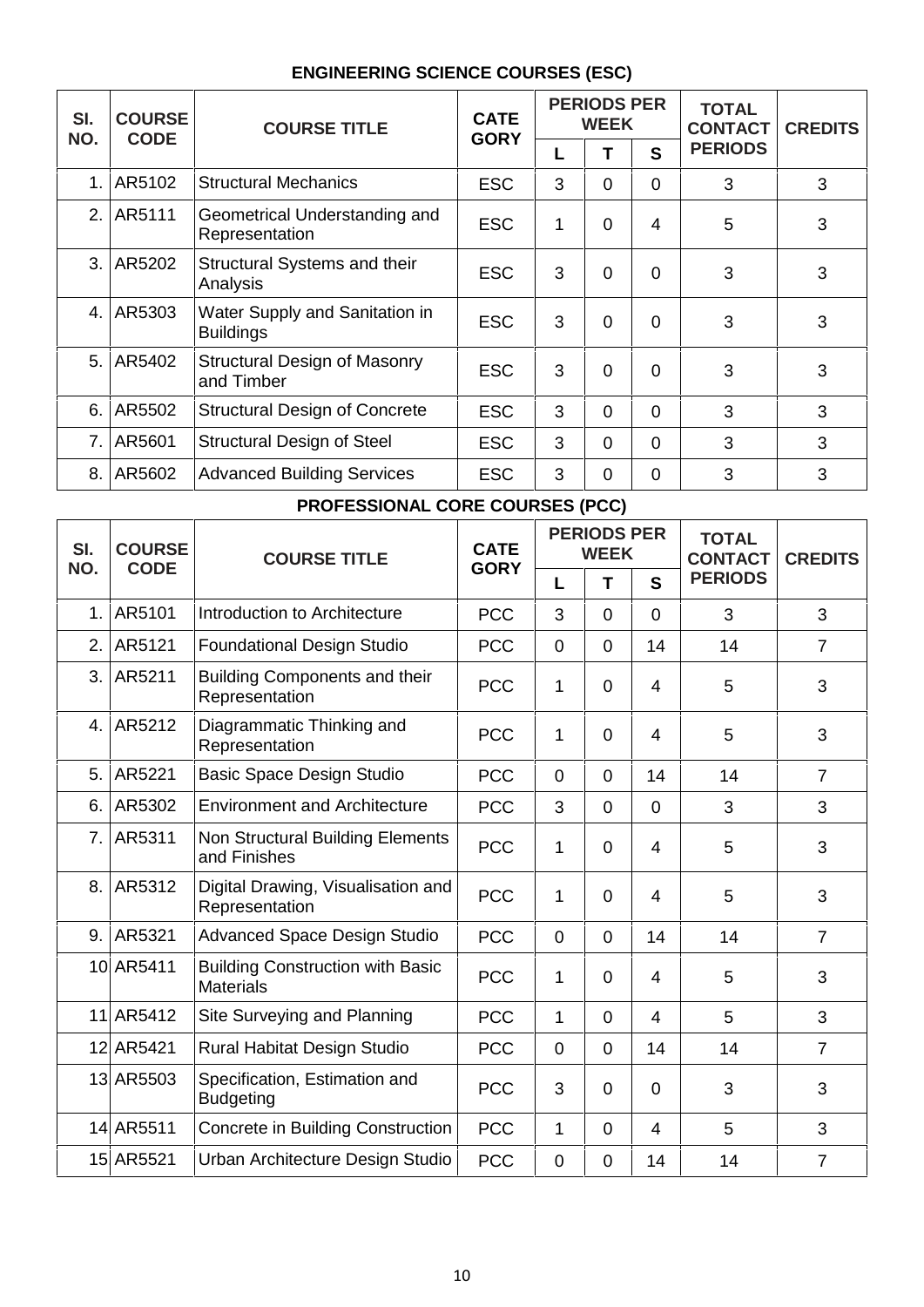| 16 AR5611 | Steel, Glass and Plastic in<br><b>Building Construction</b> | PCC        |          | 0 | 4        | 5  | 3 |
|-----------|-------------------------------------------------------------|------------|----------|---|----------|----|---|
| 17 AR5621 | <b>Environmental Design Studio</b>                          | PCC        | 0        | 0 | 16       | 16 | 8 |
| 18 AR5702 | Professional Practice of<br>Architecture                    | PCC        | 3        | 0 | $\Omega$ | 3  | 3 |
| 19 AR5722 | <b>Critical Design Studio</b>                               | <b>PCC</b> | $\Omega$ | 0 | 16       | 16 | 8 |
| 20 AR5921 | <b>Dissertation</b>                                         | <b>PCC</b> | 0        | 0 | 6        | 6  | 3 |
| 21 AR5922 | Urbanism and Architecture<br>Design Studio                  | PCC        | 0        | 0 | 16       | 16 | 8 |

# **PROFESSIONAL ELECTIVE COURSES (PEC)**

| SI.               | <b>COURSE</b>       | <b>COURSE TITLE</b>                                                | <b>CATE</b> | <b>PERIODS PER</b><br><b>WEEK</b> |                |                | <b>TOTAL</b><br><b>CONTACT</b> | <b>CREDITS</b> |  |
|-------------------|---------------------|--------------------------------------------------------------------|-------------|-----------------------------------|----------------|----------------|--------------------------------|----------------|--|
| NO.               | <b>CODE</b>         |                                                                    | <b>GORY</b> | L                                 | Т              | $\mathbf{s}$   | <b>PERIODS</b>                 |                |  |
| <b>ELECTIVE I</b> |                     |                                                                    |             |                                   |                |                |                                |                |  |
| 1.                | AR5001              | <b>Interior Design</b>                                             | <b>PEC</b>  | $\mathbf 1$                       | $\overline{0}$ | $\overline{4}$ | 5                              | 3              |  |
| 2.                | AR5002              | <b>Product Design</b>                                              | <b>PEC</b>  | $\mathbf 1$                       | $\mathbf 0$    | $\overline{4}$ | 5                              | 3              |  |
| 3.                | AR5003              | Architectural Design Detailing                                     | <b>PEC</b>  | 1                                 | $\mathbf 0$    | $\overline{4}$ | 5                              | 3              |  |
| 4.                | AR5004              | <b>Digital Tools for Building</b><br><b>Modelling and Analysis</b> | <b>PEC</b>  | 1                                 | $\overline{0}$ | 4              | 5                              | 3              |  |
| 5.                | AR5005              | <b>Digital Art</b>                                                 | <b>PEC</b>  | $\mathbf 1$                       | $\mathbf 0$    | $\overline{4}$ | 5                              | 3              |  |
|                   | <b>ELECTIVE II</b>  |                                                                    |             |                                   |                |                |                                |                |  |
| 1.                | AR5006              | Sustainable Design                                                 | <b>PEC</b>  | 3                                 | $\mathbf 0$    | $\mathbf 0$    | 3                              | 3              |  |
| 2.                | AR5007              | Disaster Management                                                | <b>PEC</b>  | 3                                 | $\mathbf 0$    | $\mathbf 0$    | 3                              | 3              |  |
| 3.                | AR5008              | <b>Earthquake Resistant</b><br>Architecture                        | <b>PEC</b>  | 3                                 | $\overline{0}$ | 0              | 3                              | 3              |  |
| 4.                | AR5009              | <b>Construction Technology</b>                                     | <b>PEC</b>  | 3                                 | $\mathbf 0$    | $\overline{0}$ | 3                              | 3              |  |
|                   | <b>ELECTIVE III</b> |                                                                    |             |                                   |                |                |                                |                |  |
| 1.                | AR5010              | Contemporary Processes in<br>Architectural Design                  | <b>PEC</b>  | 3                                 | $\overline{0}$ | $\overline{0}$ | 3                              | 3              |  |
| 2.                | AR5011              | Creativity and the Design<br>Process                               | <b>PEC</b>  | 3                                 | $\overline{0}$ | 0              | 3                              | 3              |  |
| 3.                | AR5012              | Human Behaviour and Built<br>Environment                           | <b>PEC</b>  | 3                                 | $\overline{0}$ | 0              | 3                              | 3              |  |
| 4.                | AR5013              | <b>Contemporary Housing</b>                                        | <b>PEC</b>  | 3                                 | $\mathbf 0$    | $\mathbf 0$    | 3                              | 3              |  |
|                   | <b>ELECTIVE IV</b>  |                                                                    |             |                                   |                |                |                                |                |  |
| 1.                | AR5014              | Architectural Conservation                                         | PEC         | 3                                 | $\mathbf 0$    | $\overline{0}$ | 3                              | 3              |  |
| 2.                | AR5015              | Chennai- Evolution and<br>Architecture                             | <b>PEC</b>  | 3                                 | $\mathbf 0$    | $\mathbf 0$    | 3                              | 3              |  |
| 3.                | AR5016              | Human Settlements Planning                                         | <b>PEC</b>  | 3                                 | $\mathbf 0$    | $\mathbf 0$    | 3                              | 3              |  |
| 4.                | AR5017              | <b>Construction and Project</b><br>Management                      | <b>PEC</b>  | 3                                 | $\mathbf 0$    | $\mathbf 0$    | 3                              | 3              |  |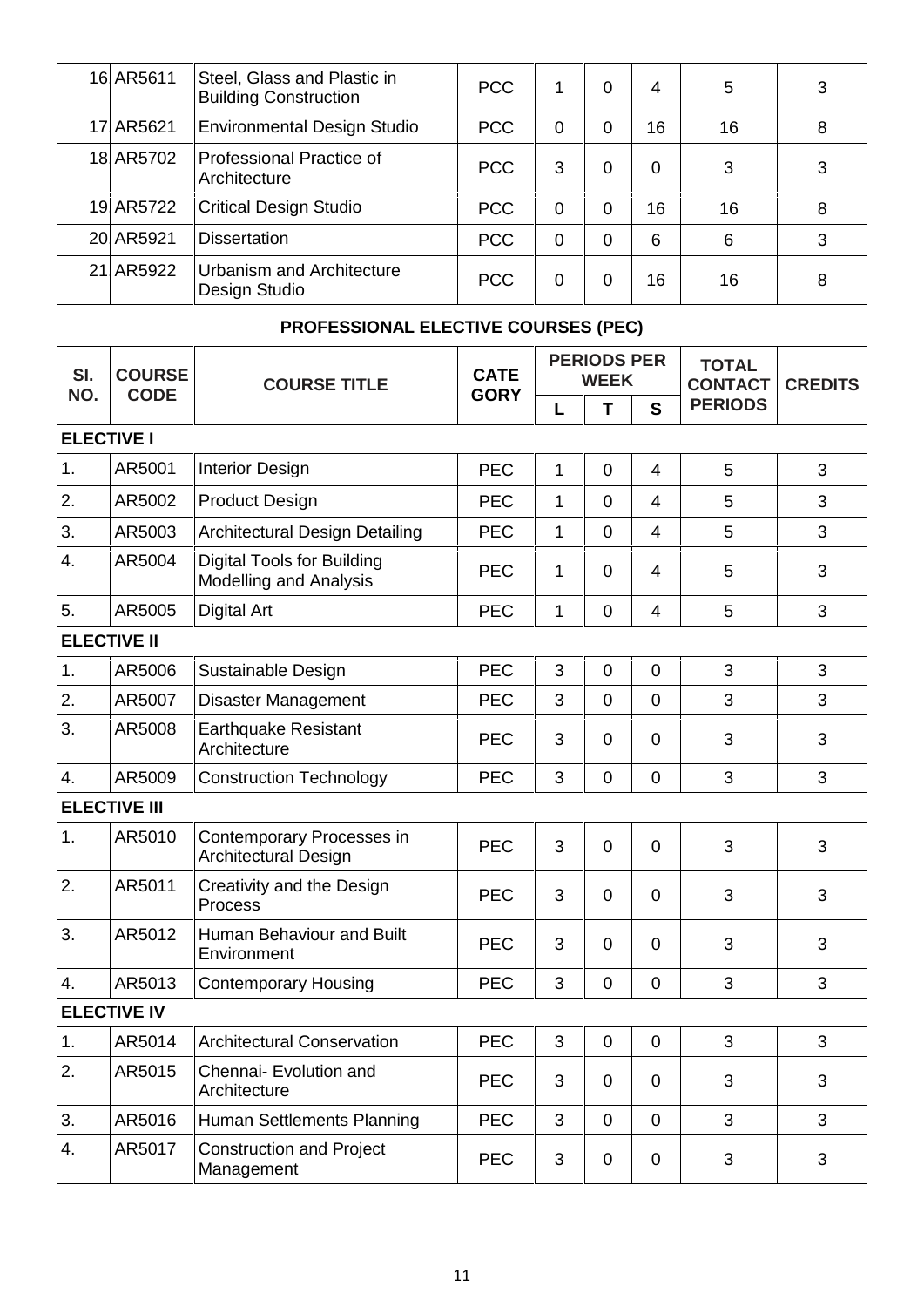# **EMPLOYABILITY ENHANCEMENT COURSES (EEC)**

| SI.<br>NO. | <b>COURSE</b><br><b>CODE</b> | <b>COURSE TITLE</b>                                     | <b>CATE</b><br><b>GORY</b> |   | <b>PERIODS PER</b><br><b>WEEK</b> |    | <b>TOTAL</b><br><b>CONTACT</b> | <b>CREDITS</b> |  |
|------------|------------------------------|---------------------------------------------------------|----------------------------|---|-----------------------------------|----|--------------------------------|----------------|--|
|            |                              |                                                         |                            |   |                                   | S  | <b>PERIODS</b>                 |                |  |
| 1.         | AR5903                       | Professional Service Firm:<br>Management and Excellence | <b>EEC</b>                 | 3 | 0                                 | 0  | 3                              | 3              |  |
| 2.         | AR5821                       | <b>Practical Training</b>                               | <b>EEC</b>                 | X | x                                 | x  | X                              | 12             |  |
| 3.         | AR5091                       | <b>Thesis</b>                                           | <b>EEC</b>                 | 0 | 0                                 | 32 | 32                             | 16             |  |

# **AUDIT COURSES (AC)**

# **Registration for any of these courses is optional to students**

| SI.       | <b>COURSE</b> | <b>COURSE TITLE</b>                                          |                | <b>PERIODS PER WEEK</b> | <b>CREDITS</b>        | <b>SEMESTER</b> |     |
|-----------|---------------|--------------------------------------------------------------|----------------|-------------------------|-----------------------|-----------------|-----|
| <b>No</b> | <b>CODE</b>   |                                                              | Lecture        | Tutorial                | Practical             |                 |     |
| 1.        | AD5091        | Constitution of India                                        | 3              | 0                       | 0                     | $\overline{0}$  |     |
| 2.        | AD5092        | Value education                                              | $\overline{3}$ | $\overline{0}$          | 0                     | $\overline{0}$  |     |
| 3.        | AD5093        | <b>Pedagogy Studies</b>                                      | $\overline{3}$ | $\overline{0}$          | 0                     | $\overline{0}$  |     |
| 4.        | AD5094        | <b>Stress Management by</b><br>Yoga                          | 3              | $\Omega$                | $\overline{0}$        | $\mathbf 0$     | 3/4 |
| 5.        | AD5095        | <b>Personality Development</b><br>through Life Enlightenment | 3              | $\Omega$                | $\overline{0}$        | $\overline{0}$  |     |
| 6.        | AD5096        | Unnat Bharat Abhiyan                                         | $\overline{3}$ | 0                       | 0                     | 0               |     |
| 7.        | AD5097        | Essence of Indian<br>Knowledge Tradition                     | 3              | $\Omega$                | $\overline{0}$        | 0               |     |
| 8.        | AD5098        | Sanga Tamil Literature<br>Appreciation                       | 3              | 0                       | $\Omega$              | $\overline{0}$  |     |
|           |               |                                                              |                |                         | <b>Total Credits:</b> | 0               |     |

#### **SUMMARY**

| SI.            | <b>Subject</b>                    |                                | <b>Credits per Semester</b> |                 |                      |        |    |     |      |    |    |              |
|----------------|-----------------------------------|--------------------------------|-----------------------------|-----------------|----------------------|--------|----|-----|------|----|----|--------------|
| <b>No</b>      | Area                              |                                | $\mathsf{II}$               | III             | IV                   | $\vee$ | VI | VII | VIII | IX | X  | <b>Total</b> |
| 1              | <b>HSMC</b>                       | 3                              | 6                           | 3               | 3                    | 3      |    | 6   |      | 3  |    | 27           |
| $\overline{2}$ | <b>BSC</b>                        | 3                              |                             |                 | 3                    |        | 3  |     |      | 3  |    | 12           |
| 3              | <b>ESC</b>                        | 6                              | 3                           | 3               | 3                    | 3      | 6  |     |      |    |    | 24           |
| 4              | <b>PCC</b>                        | 10 <sup>1</sup>                | 13                          | 16              | 13                   | 13     | 11 | 11  |      | 11 |    | 98           |
| 5              | <b>PEC</b>                        |                                |                             |                 |                      | 3      | 3  | 3   |      | 3  |    | 12           |
| 6              | <b>OEC</b>                        |                                |                             |                 |                      |        |    | 3   |      |    | 3  | 6            |
| 7              | EEC                               |                                |                             |                 |                      |        |    |     | 12   | 3  | 16 | 31           |
|                | <b>Total</b>                      | 22                             | 22                          | 22              | 22                   | 22     | 23 | 23  | 12   | 23 | 19 | 210          |
| 8.             | Non<br>Credit/<br>Audit<br>course | Induct<br>ion<br>Progra<br>mme |                             | Audit<br>Course | Audit<br>Course<br>Ш |        |    |     |      |    |    | $\mathbf 0$  |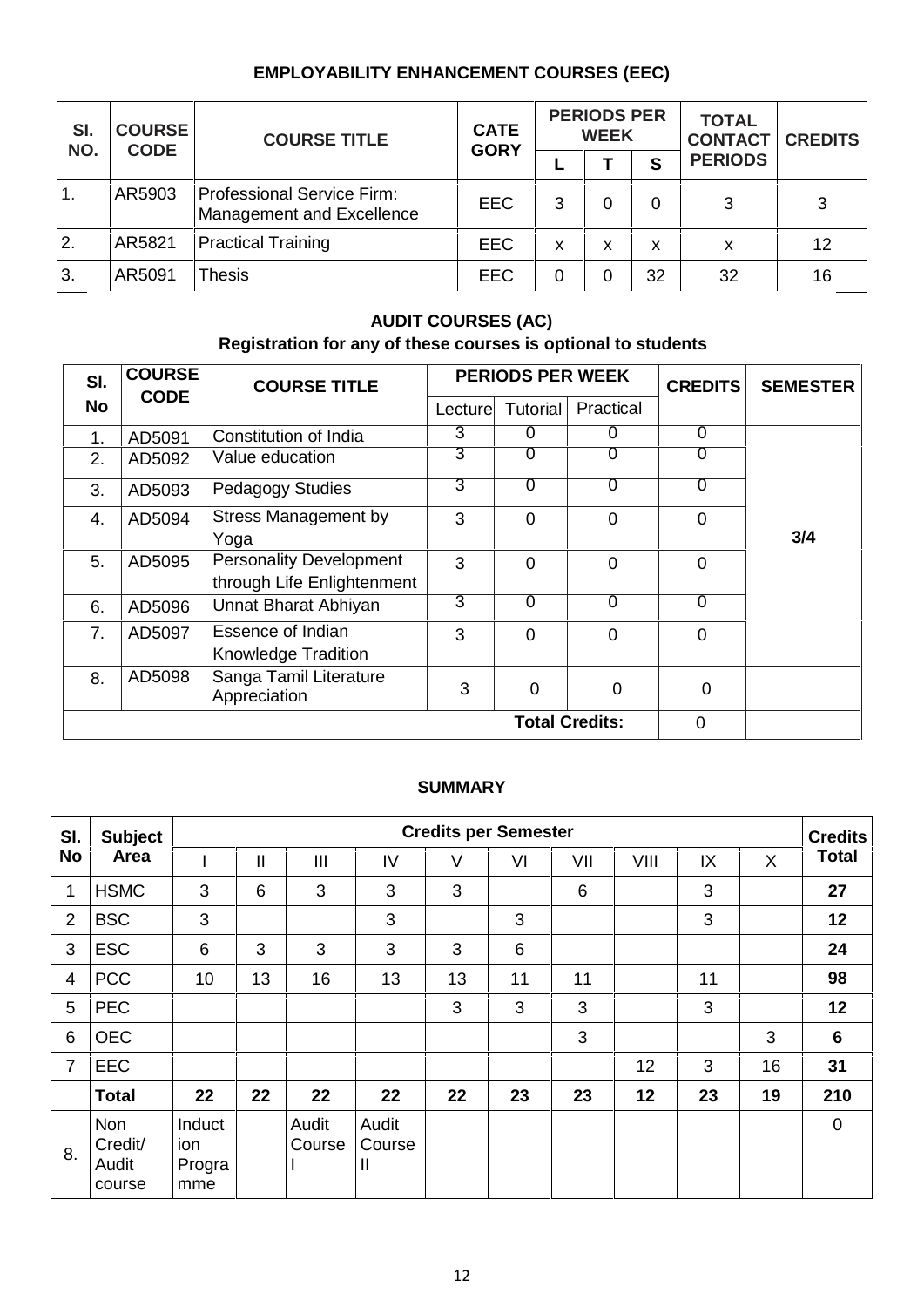#### **B.ARCH REG 2019 CBCS - ANNA UNIVERSITY- UNIVERSITY DEPARTMENTS AIMS AND BASIS FOR CURRICULUM STRUCTURE AND SYLLABUS**

- Meta understanding of content studied, reasons of study and how different content studied are connected.
- Vertical streams corresponding to different areas of study.
- Horizontal connections of courses in a semester.
- Vertical progression from the basics such as geometry, nature, art, language, etc., to space, materials, settlements, etc., to contemporary needs of urban architecture to environment and technology to critical thinking to urbanism to thesis.
- Learning outcome is the focus and courses are framed based on cognition, fundamental principles, application oriented or knowledge as provoking thought. Towards this end, some existing courses are reframed. For example, the course Geometrical Understanding and Representation gives cognitive assimilation of knowledge rather than Architectural Drawing I.
- New or reframed courses that improve cognitive and critical skills in spatial and language understanding.
- History is reframed with isolations and connections as per evolution of human society.
- Topics in Materials and Building Construction are integrated with Structural Design in the same semester.
- All the courses have unique title and not in series like History of Architecture I II III, etc., to create a clear idea in the mind about the area of study.
- Architectural Design Studio focus and outcomes are unique for each semester and are clearly articulated in the title. Courses relevant to each Architectural Design Studio are in the same semester, or if they are tool based, they could be in the previous semester.
- The idea behind the focus in each semester is that there are specific streams/approaches/ fields of architecture and design and each of these can be explored explicitly rather than implicitly in order to have a clearer grasp of what is explored.
- Courses in a semester feeding into a particular architectural design studio may not necessarily be useful at all stages of design. However, the intent is not only application of courses to design but also so that the synergy of courses can create a strong cognitive space in the mind of the student.
- Electives are also grouped semester wise so that selection would be among a similar nature of topics aiding the broad area of focus of the semester.
- All these points are attempted for the best possible actualisation in the final curriculum within constraints of structure.
- The intents are explicitly outlined here in order for those involved in teaching/learning to understand the principles and act accordingly, to the best of their abilities within the ideals and frameworks of the curriculum and syllabus.

#### **VERTICALS**

**History/ Theory/ Critical Thinking** -Courses that give knowledge and trigger thinking in various areas of humanities, social sciences and art such as Architecture in India.

**Tools** –Courses that impart technical and artistic skills that help in the act of designing such as Geometrical Understanding and Representation.

**Making** – Courses that help develop knowledge to build, incorporating theory and application knowledge of materials, construction and structural design such as Structural Design of Concrete.

**Supporting** - Courses that give knowledge of supporting aspects involved in creating a building such as Advanced Building Services.

**Environment and Context** – Courses that help architecture to be looked at with reference to larger and immediate environment such as Environment and Architecture.

**Design** – Courses that encompass the primary core act of architectural design at various scales such as Basic Space Design Studio.

**Profession** – Courses that lay a foundation to the profession such as Practical Training.

**Electives** – A range of courses directly or indirectly related to the discipline of Architecture and from which the requisite courses can be chosen.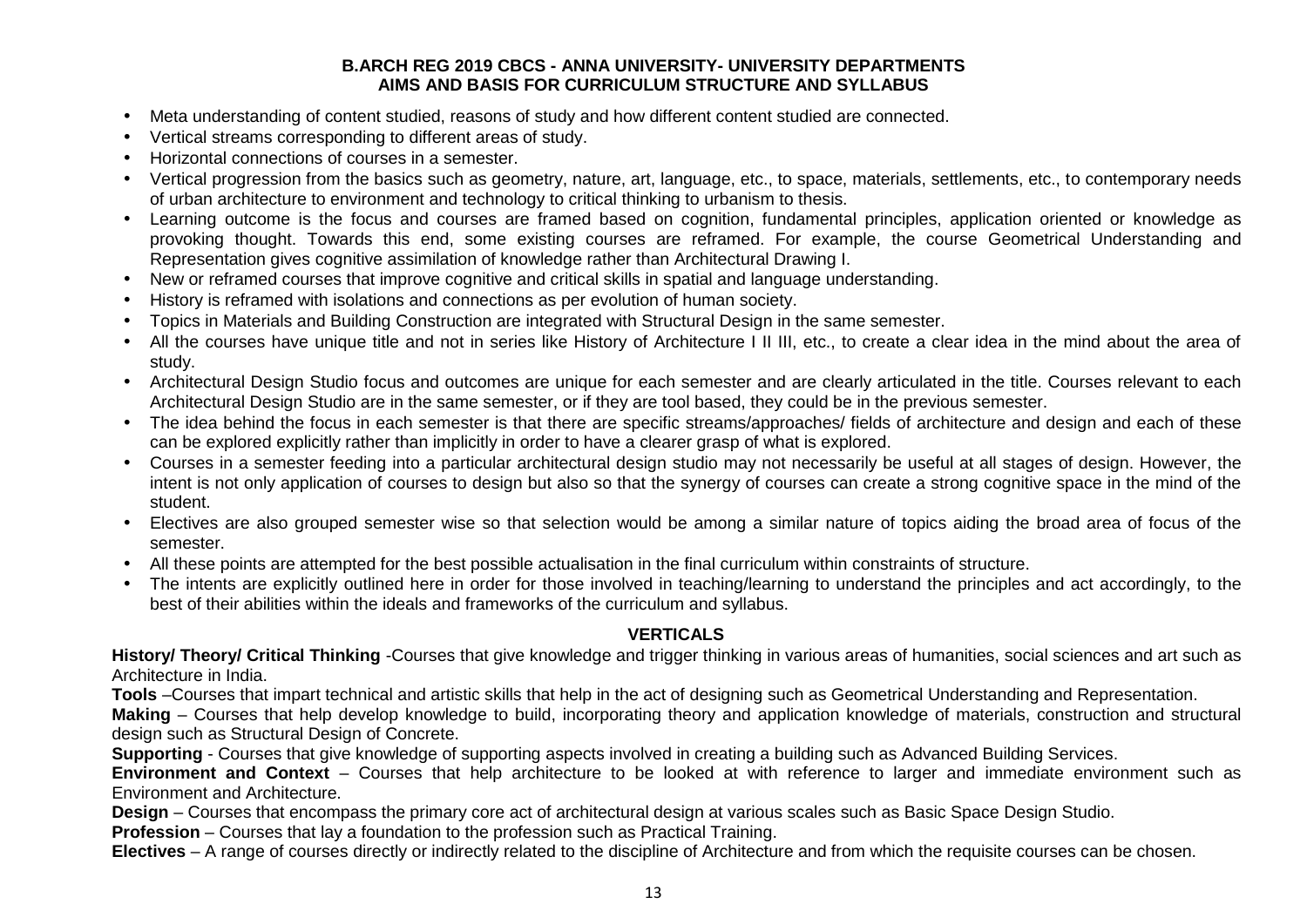# **CURRICULUM STRUCTURE**

|                                       | Sem   History/ Theory/<br><b>Critical</b><br><b>Thinking</b>                    | <b>Making</b>                                                                                                                                            | <b>Tools and</b><br><b>Expression</b>                    | <b>Environment</b><br>and Context | Design                                 | <b>Supporting</b>                                                | <b>Profession</b> | <b>Electives</b>                                                                                                                                                                |
|---------------------------------------|---------------------------------------------------------------------------------|----------------------------------------------------------------------------------------------------------------------------------------------------------|----------------------------------------------------------|-----------------------------------|----------------------------------------|------------------------------------------------------------------|-------------------|---------------------------------------------------------------------------------------------------------------------------------------------------------------------------------|
| $\mathbf{I}$                          | Introduction to<br>Architecture                                                 | Structural<br><b>Mechanics</b>                                                                                                                           | Geometrical<br>Understanding<br>and<br>Representation    |                                   | Foundational<br>Design Studio          |                                                                  |                   |                                                                                                                                                                                 |
|                                       |                                                                                 | Mathematics for<br>Architects                                                                                                                            | Art as Cognition<br>and Expression                       |                                   |                                        |                                                                  |                   |                                                                                                                                                                                 |
| $\begin{array}{c} \hline \end{array}$ | World<br>Architecture and<br>Urbanism: Early<br>Civilisations to<br>Renaissance | Structural<br>Systems and<br>their Analysis                                                                                                              | Introduction to<br>Language and<br><b>English Skills</b> |                                   | <b>Basic Space</b><br>Design Studio    |                                                                  |                   |                                                                                                                                                                                 |
|                                       |                                                                                 | <b>Building</b><br>Components and<br>Their<br>Representation                                                                                             | Diagrammatic<br>Thinking and<br>Representation           |                                   |                                        |                                                                  |                   |                                                                                                                                                                                 |
| III                                   | Architecture in<br>India: Early<br>Civilisations to<br>Colonialism              | Non Structural<br><b>Building</b><br>Elements and<br>Finishes                                                                                            | Digital Drawing,<br>Visualisation and<br>Representation  | Environment and<br>Architecture   | <b>Advanced Space</b><br>Design Studio | <b>Water Supply</b><br>and Sanitation in<br><b>Buildings</b>     |                   |                                                                                                                                                                                 |
| IV                                    | Regional and<br>Vernacular Built<br>Environments in<br>India                    | <b>Structural Design</b><br>of Masonry and<br>Timber<br><b>Building</b><br>Construction with<br><b>Basic Materials</b>                                   |                                                          | Site Surveying<br>and Planning    | <b>Rural Habitat</b><br>Design Studio  | Electricity,<br>Lighting and<br>Acoustics in<br><b>Buildings</b> |                   |                                                                                                                                                                                 |
| $\vee$                                | Architecture and<br>Urbanism of<br>Colonialism and<br>Modernity                 | <b>Structural Design</b><br>of Concrete<br>Specification,<br><b>Estimation and</b><br><b>Budgeting</b><br>Concrete in<br><b>Building</b><br>Construction |                                                          |                                   | Urban<br>Architecture<br>Design Studio |                                                                  |                   | <b>Interior Design</b><br><b>Product Design</b><br>Architectural<br>Design Detailing<br>Digital Tools for<br><b>Building</b><br>Modelling and<br>Analysis<br><b>Digital Art</b> |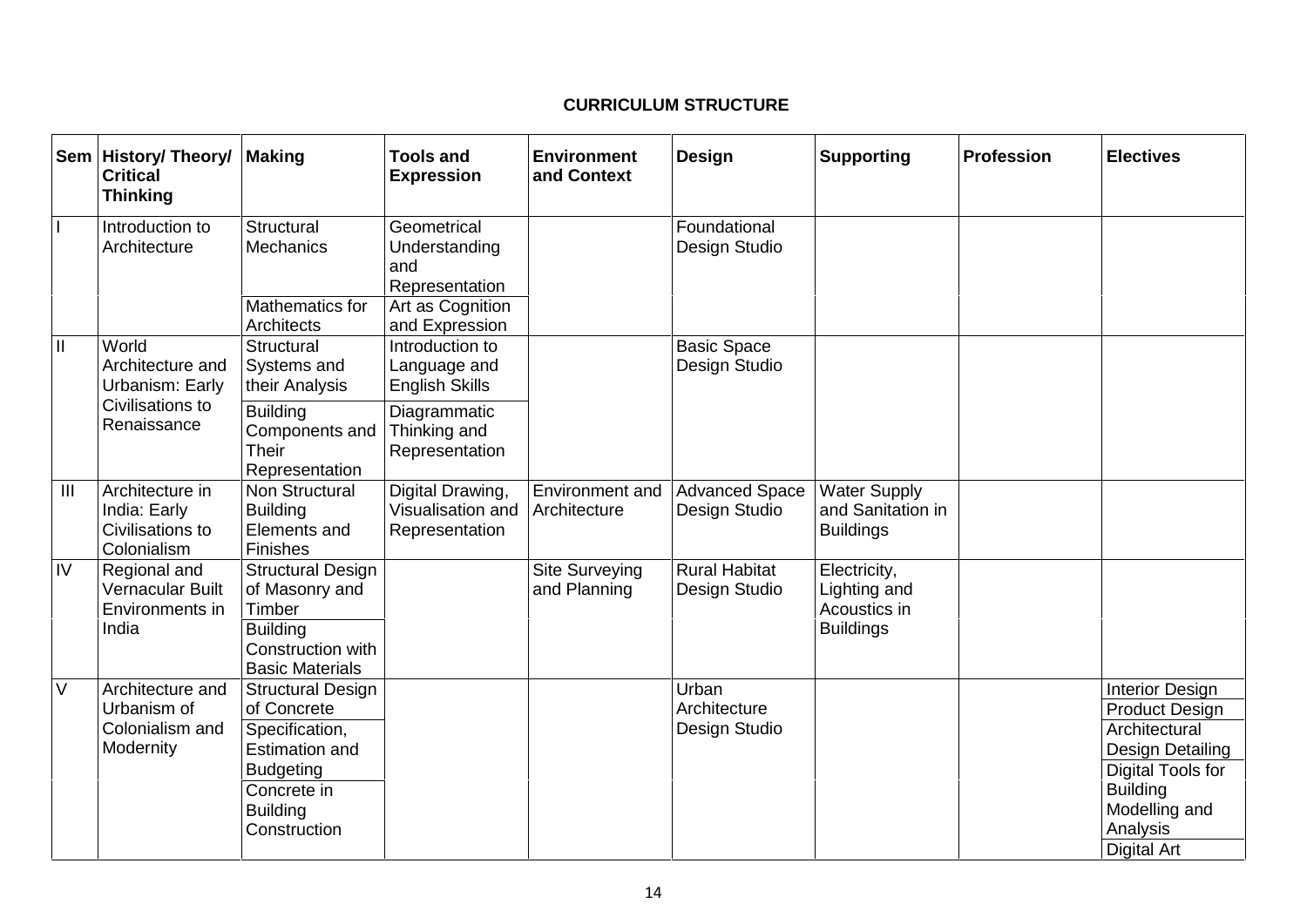| VI   |                         | <b>Structural Design</b><br>of Steel | <b>Sciences</b> | Environmental | Environmental<br>Design Studio | Advanced<br><b>Building Services</b> |                | Sustainable<br>Design    |
|------|-------------------------|--------------------------------------|-----------------|---------------|--------------------------------|--------------------------------------|----------------|--------------------------|
|      |                         | Steel, Glass and                     |                 |               |                                |                                      |                | <b>Disaster</b>          |
|      |                         | Plastic in Building                  |                 |               |                                |                                      |                | Management               |
|      |                         | Construction                         |                 |               |                                |                                      |                | Earthquake               |
|      |                         |                                      |                 |               |                                |                                      |                | Resistant                |
|      |                         |                                      |                 |               |                                |                                      |                | Architecture             |
|      |                         |                                      |                 |               |                                |                                      |                | Construction             |
|      |                         |                                      |                 |               |                                |                                      |                | Technology               |
| VII  | Contemporary            |                                      |                 |               | <b>Critical Design</b>         |                                      | Professional   | Contemporary             |
|      | Architecture:           |                                      |                 |               | Studio                         |                                      | Practice of    | Processes in             |
|      | Theories and            |                                      |                 |               |                                |                                      | Architecture   | Architectural            |
|      | Practice                |                                      |                 |               |                                |                                      |                | Design                   |
|      |                         |                                      |                 |               |                                |                                      |                | Creativity and the       |
|      |                         |                                      |                 |               |                                |                                      |                | <b>Design Process</b>    |
|      | <b>Critical Writing</b> |                                      |                 |               |                                |                                      |                | Human                    |
|      |                         |                                      |                 |               |                                |                                      |                | Behaviour and            |
|      |                         |                                      |                 |               |                                |                                      |                | <b>Built Environment</b> |
|      |                         |                                      |                 |               |                                |                                      |                | Contemporary             |
|      |                         |                                      |                 |               |                                |                                      |                | Housing                  |
|      |                         |                                      |                 |               |                                |                                      |                | Open Elective I          |
|      |                         |                                      |                 |               |                                |                                      | Practical      |                          |
| VIII |                         |                                      |                 |               |                                |                                      | Training       |                          |
| IX   | <b>Urban Design</b>     |                                      |                 | Landscape and | Urbanism and                   |                                      | Professional   | Architectural            |
|      |                         |                                      | Ecology         |               | Architecture                   |                                      | Service Firm:  | Conservation             |
|      | <b>Dissertation</b>     |                                      |                 |               | Design Studio                  |                                      | Management     | Chennai-                 |
|      |                         |                                      |                 |               |                                |                                      | and Excellence | Evolution and            |
|      |                         |                                      |                 |               |                                |                                      |                | Architecture             |
|      |                         |                                      |                 |               |                                |                                      |                | Human                    |
|      |                         |                                      |                 |               |                                |                                      |                | <b>Settlements</b>       |
|      |                         |                                      |                 |               |                                |                                      |                | Planning                 |
|      |                         |                                      |                 |               |                                |                                      |                | Construction             |
|      |                         |                                      |                 |               |                                |                                      |                | and Project              |
|      |                         |                                      |                 |               |                                |                                      |                | Management               |
| X    |                         |                                      |                 |               | <b>Thesis</b>                  |                                      |                | Open Elective II         |

.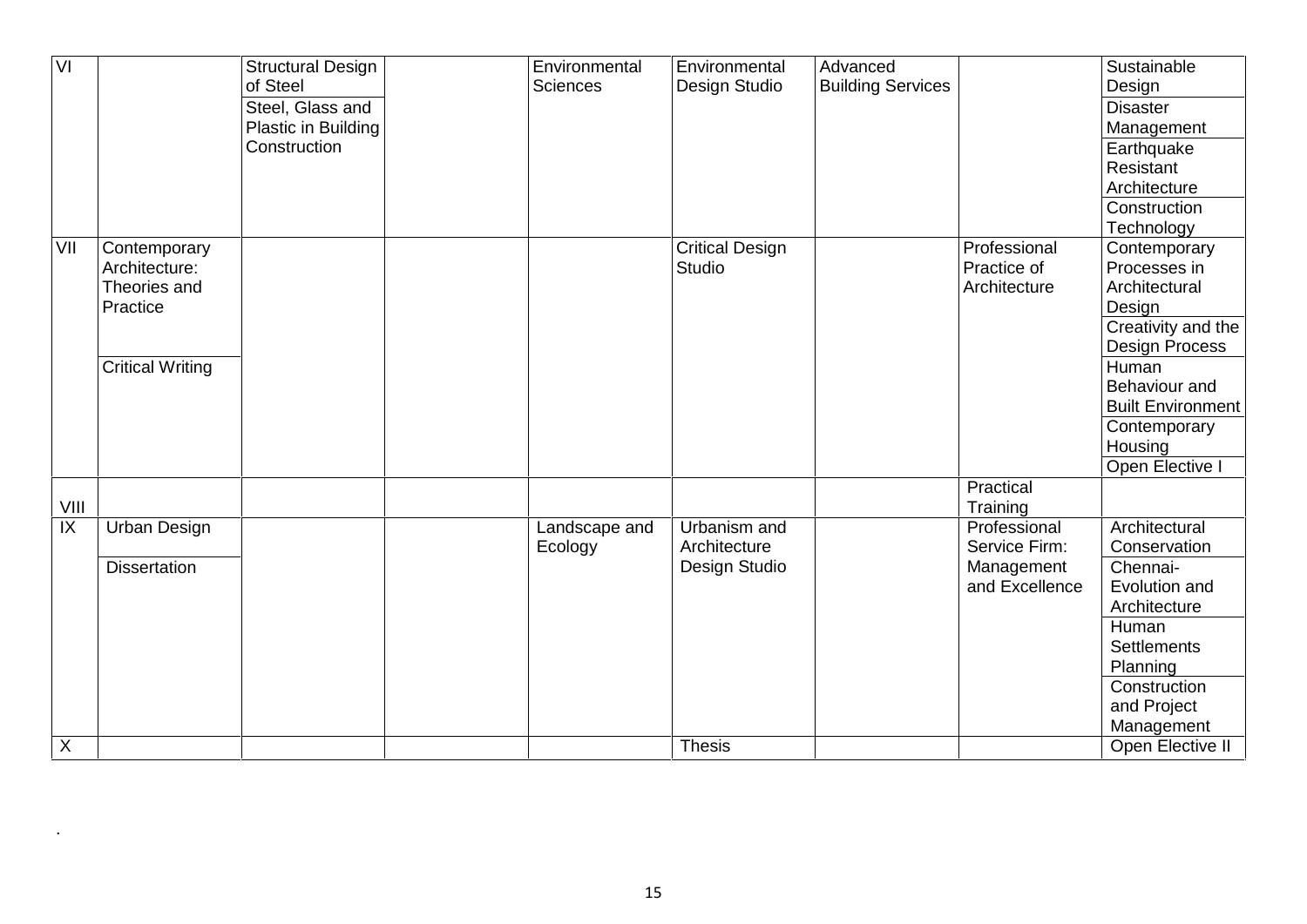#### **OBJECTIVES**

- To give understanding of architecture as an outcome of the act of design by human society across history and region.
- To give an introduction to the discipline of architecture and its various facets.
- To introduce importance of form and its relation to design through study of nature and manmade environment.
- To introduce the vocabulary of form and space in terms of elements, principles, attributes and organisation as giving cognitive experience in the realm of architecture.

#### **UNIT I INTRODUCTION TO ARCHITECTURE 9**

Origin and definitions of architecture as need based, cultural, environmental, social, psychological response of human society. Architecture as phenomenological mediation of nature. Components of architecture: use, means, site, shelter, relation to nature, structure, skin, materials, services, circulation, typology, aesthetics, expression, character, symbolism, experience, etc., History and types of design in architecture- unself-conscious/ self-conscious design, design through craft/design through drawing, pragmatic/iconic/canonic/analogic design.

#### **UNIT II FORM IN NATURE AND MANMADE ENVIRONMENT 9**

Understanding form in all its attributes as the basis of creating architecture. Characteristics of form and its relationship with use/function/evolution as manifested in first hand examples from nature and everyday manmade environment including artefacts, objects buildings, cityscapes. Human body and sensory environment. Cognitive experience of form- ideas of Gestalt, visual perception, proxemics. Tactile, auditory, olfactory senses and human environment.

#### **UNIT III FORMAS GEOMETRIC ELEMENTS 9**

Form as embodied in and/or constituted by geometric elements such as point, line, plane, volumes. Attributes, generation and interrelationships among elements. Perceptual effects and use of specific manifestations of the elements–planes as shapes and volumes as geometric forms/space such as sphere, cube, pyramid, cylinder, cone and their sections/ derivatives. Architectural use of elements. Exercises and architectural case studies.

#### **UNIT IV ATTRIBUTESAND PRINCIPLES OF FORM 9**

Form as manifesting attributes such as pattern, light, colour, surface, texture. Effects of these attributes. Form in its basic state, in combinations, composite organisations and configurations as manifesting characteristics such as proportion, scale, balance, symmetry, asymmetry, rhythm, axis, hierarchy, datum, unity, harmony, dominance, climax, focus. Characteristics acting as principles to generate architectural design. Exercises and architectural case studies.

#### **UNIT V ORGANISATION OF FORM AND SPACE 9**

Cognitive experience of form and space in architecture –enclosure, internal and external spaces, continuous spaces, hierarchy of spaces, spatial organisation(centralised, linear, radial, clustered, grid), built form- open space relationships. Relationship of movement/circulation/path with reference to architectural form and space. Haptic experience. Exercises and architectural case studies.

#### **TOTAL:45 PERIODS**

#### **OUTCOME**

- An understanding of the nature of design.
- Ability to recognise different facets of architecture.
- Ability to discern the relationship between manifestations of form and its effects on humans.

#### **REQUIRED READING**

- Geoffrey Broadbent, 'Design in Architecture Architecture and the Human Sciences', D.Fulton, 1988.
- Kumar Vyas, 'Design and Environment- A Primer', National Institute of Design, 2009.
- Francis D.K. Ching, 'Architecture-Form, Space and Order', Van Nostrand Reinhold Company, New York, 2007.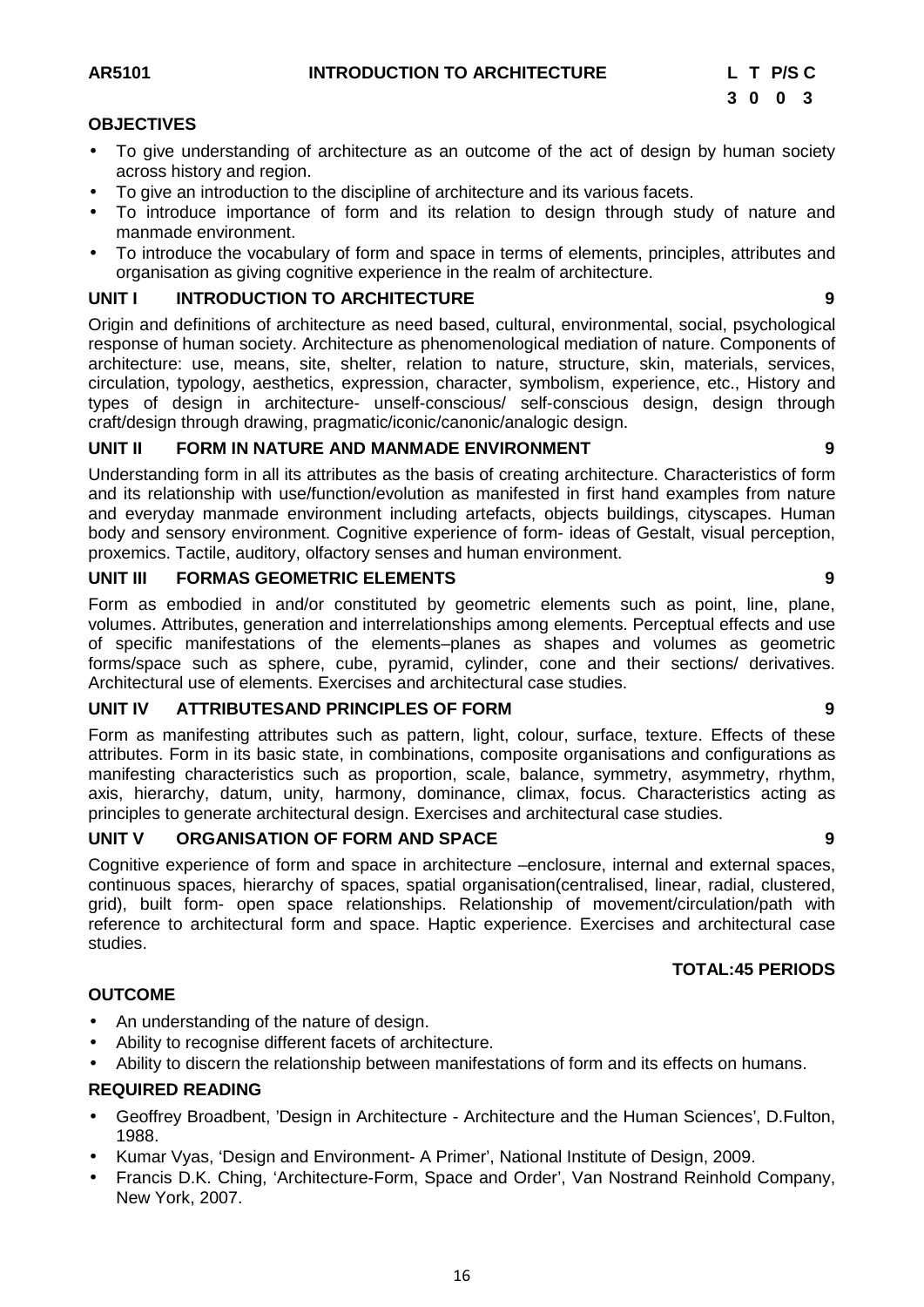- Simon Unwin, 'Analysing Architecture', Routledge, London, 2003.
- V.S. Pramar, 'Design Fundamentals in Architecture', Somaiya Publications Private Ltd., NewDelhi, 1973.
- Yatin Pandya, 'Elements of Space Making', Mapin, 2008.
- Francis D.K. Ching, James F. Eckler, 'Introduction to Architecture', Wiley, 2012.
- Robert McCarter, JuhaniPallasmaa, 'Understanding Architecture', Phaidon 2012.
- Anthony C. Antoniades, 'Poetics of Architecture: Theory of Design', John Wiley and Sons, 1992.

#### **REFERENCES**

- Pierre von Meiss, 'Elements of Architecture: From Form to Place', Routledge, 1990.
- Rudolf Arnheim, 'The Dynamics of Architectural Form', University of California Press 2009.
- NeilsPrak, 'The Language of Architecture', De Gruyter Mouton,2017.
- Leland M.Roth, 'Understanding Architecture, its Experience, History and Meaning', Routledge, 2018.
- Hazel Conway, 'Understanding Architecture: An Introduction to Architecture and Architectural History', Routledge, 2005.
- Paul Alan Johnson, 'The Theory of Architecture Concepts and Themes', Van Nostrand Reinhold Co., New York, 1994.

#### **OBJECTIVES**

- To make students aware of how structural resolutions are important in realisation of architectural design concept.
- To expose students to forces, moments and resolution of forces.
- To make the students understand basic properties of solids and sections which influence their behavior under the effect of various types of forces and stresses.

#### **UNIT I FORCE SYSTEM 9**

Principles of statics. Forces and their effects. Types of force systems. Resultant of concurrent and parallel forces. Lami's theorem. Principle of moments. Varignon's theorem. Principle of equilibrium. Simple problem

#### **UNIT II SUPPORTS AND REACTIONS 6**

Types of supports and loadings. Determination of reactions for simply supported beams. Simple problems.

#### **UNIT III SECTIONAL PROPERTIES 10**

Properties of section – Centroid, Moment of Inertia, Section modulus, Radius of gyration. Theorem of perpendicular axis. Theorem of parallel axis. Simple problems.

#### **UNIT IV ELASTIC PROPERTIES AND CONSTANTS 12**

Elastic properties of solids. Concept of stress and strain. Deformation of axially loaded simple bars. Types of stresses. Concept of axial and volumetric stresses and strains. Elastic constants. Elastic Modulus. Shear Modulus. Bulk Modulus. Poisson's ratio. Relation between elastic constants. Application to problems.

#### **UNIT V COMPLEX STRESSES 8**

Principal stresses and strain. Numerical and Graphical method. Mohr's diagram.

#### **OUTCOME**

- Ability to apply the concepts of action of forces on a body and should be able to apply the equilibrium concepts.
- Understanding of basic geometric properties and the behavior of materials under effect of forces.

17

# **AR5102 STRUCTURAL MECHANICS L T P/S C**

**TOTAL: 45 PERIODS**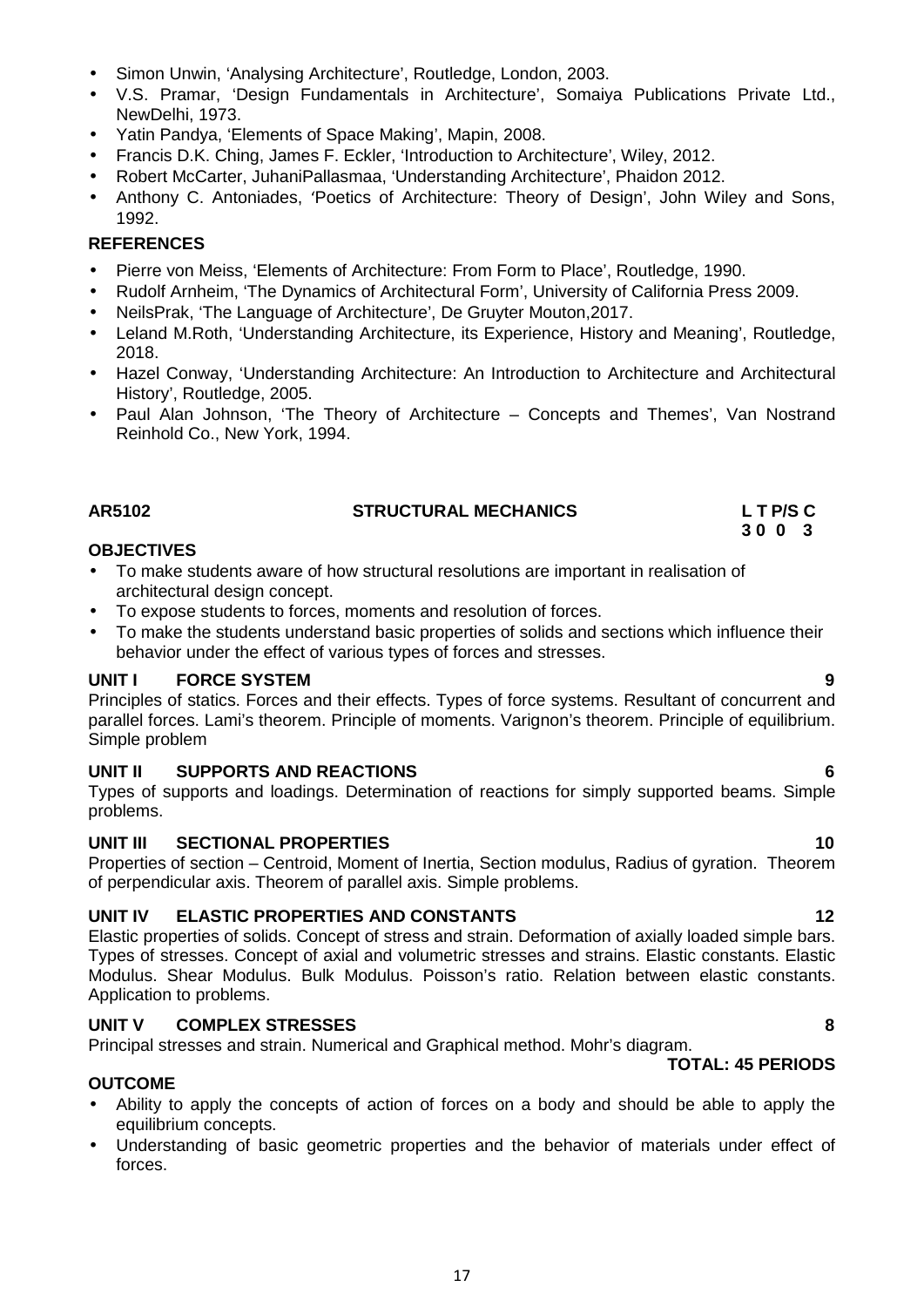#### **REQUIRED READING**

- R.K. Bansal, 'A Text book on Engineering Mechanics', Lakshmi Publications, Delhi,2008.
- R.K. Bansal, 'A textbook on Strength of Materials', Lakshmi Publications, Delhi 2010.
- Paul W. McMullin, 'Jonathan S. Price, 'Introduction to Structures', Routledge, 2016.

#### **REFERENCES**

- P.C. Punmia, 'Strength of Materials and Theory of Structures; Vol. I', Lakshmi Publications, Delhi 2018.
- S. Ramamrutham, 'Strength of Materials', Dhanpatrai and Sons, Delhi, 2014.
- W.A. Nash, 'Strength of Materials', Schaums Series, McGraw Hill Book Company,1989.
- R.K. Rajput, 'Strength of Materials', S.K. Kataria and Sons, New Delhi , 2017.

#### **AR5103 MATHEMATICS FOR ARCHITECTS LT P/S C**

#### **OBJECTIVES**

- To help derive solutions involving trigonometric and exponential functions in practical problems.
- To inform about three dimensional analytical geometry.
- To enable understanding of functions of more than one variable.
- To give information to solve differential equation of certain type.
- To enable data analysis and interpretation of results using statistical tools.

#### **UNIT I TRIGONOMETRY AND MENSURATION 9**

Trigonometric (sine, cosine and tan functions) and exponential functions. De- Moiver's theorem. Area of plane figures. Computation of volume of solid figures.

#### **UNIT II THREE DIMENSIONAL ANALYTICAL GEOMETRY 9**

Direction cosines and ratios. Angle between two lines. Equations of a plane. Equations of a straight line. Coplanar lines. Shortest distance between skew lines. Sphere, Tangent plane, Plane section of a sphere.

#### **UNIT III INTEGRATION AND FUNCTIONS OF TWO VARIABLES 9**

Integration of rational, trigonometric and irrational functions. Properties of definite integrals. Reductions formulae for trigonometric functions. Taylor's Theorem - Maxima and Minima (Simple Problems).

#### **UNIT IV ORDINARY DIFFERENTIAL EQUATIONS 9**

Linear equations of second order with constant coefficients. Simultaneous first order linear equations with constant coefficients. Homogeneous equation of Euler type. Equations reducible to homogeneous form.

#### **UNIT V BASIC STATISTICS AND PROBABILITY 9**

The arithmetic mean, median, mode, standard deviation and variance. Regression and correlation. Elementary probability. Laws of addition and multiplication of probabilities. Conditional probability. Independent events.

#### **OUTCOME**

- Ability to understand the mathematical properties of geometric figures and objects.
- Skill in solving mathematical problems that would be useful for the field of architecture.
- Ability to analyse and interpret data.

#### **REQUIRED READING**

 Grewal B.S., 'Higher Engineering Mathematics', Khanna Publishers, New Delhi, 44th Edition, 2011.

#### **REFERENCES**

- Bali N., Goyal M. and Watkins C., 'Advanced Engineering Mathematics', Firewall Media (An imprint of Lakshmi Publications Pvt., Ltd.,), New Delhi, 7th Edition, 2009.
- Ramana B.V., 'Higher Engineering Mathematics', Tata McGraw Hill Co. Ltd., New Delhi, 11th Reprint, 2010.

**TOTAL: 45 PERIODS**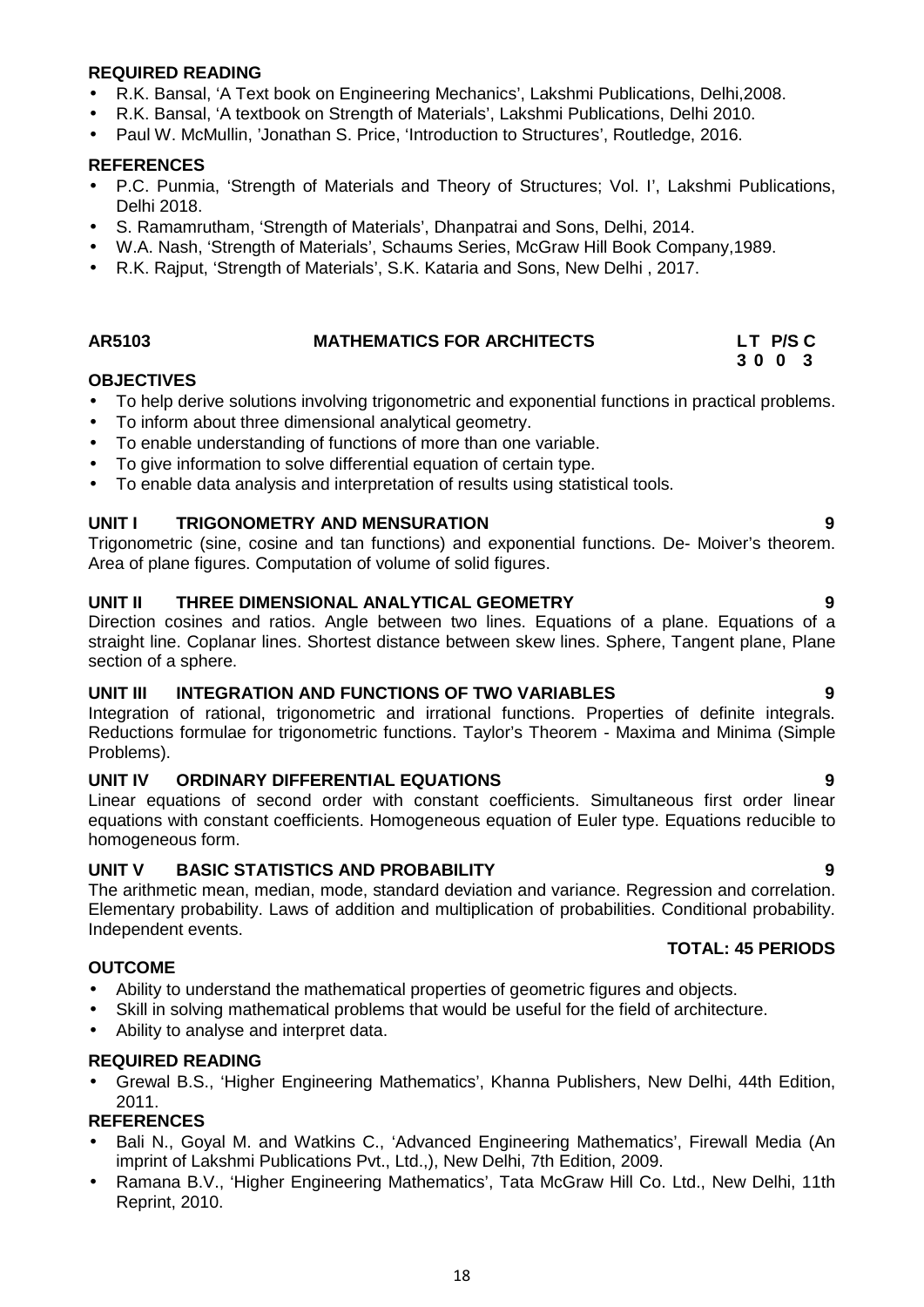- Greenberg M.D., 'Advanced Engineering Mathematics', Pearson Education, New Delhi, 2nd Edition, 5th Reprint, 2009.
- Gupta S.C and Kapoor V.K., 'Fundamentals of Mathematical Statistics', Sultan Chand and Sons, New Delhi, 9th Edition,1996.

#### **AR5111 GEOMETRICAL UNDERSTANDING AND REPRESENTATION L T P/S C 1 0 4 3**

#### **OBJECTIVES**

- To introduce geometrical understanding as one of the bases of architecture.
- To give an understanding of basic and derived geometry of form in terms of their generation and attributes.
- To give skills of representation of forms in terms of technical drawing and projections.

**UNIT I 15** Relation between geometry and form. Introduction to point, line, plane, solid. Definition of geometrical drawing. Drawing lines and angles. Drawing shapes/ planar surfaces(triangle, square, rhombus, rectangle, polygon, hexagon, etc).Drawing of circles, tangents, curves, conic sections (hyperbola, parabola, ellipse).Construction of physical generative models of all the above.

**UNIT II 20** Introduction to concept and principles of projections- orthographic, isometric, axonometric and perspective projections. Viewing the models from Unit I from different angles and sketching them in order to understand the different types of projections.

Drawing problems on orthographic, isometric and axonometric projections of lines and planes of different types in different positions.

Types of perspective projections- one point, two point, three point. Terminologies- picture plane, stationary point, vanishing point, cone of vision, eye level, etc., Methods of constructing perspectives. Drawing perspective projections of simple planar surfaces/ shapes.

**UNIT III 25** Introduction to geometric solids- cube, prism, pyramids, cones, cylinders. Generation of geometric solids through construction of physical models from lines, and planar surfaces(including concept of development). Construction of block models of solids. Viewing the models from different angles and sketching them in order to understand them in different types of projections.

Drawing problems on orthographic, isometric and axonometric projection of solids of different types in different positions.

Perspective projection of simple solids.

**UNIT IV 15** Understanding sections of solid and true shape of sections through cutting of block models, viewing them from different angles and sketching them. Understanding intersection of solids and composite forms through making block models and viewing them from different angles and sketching them.

Simple drawing problems on orthographic, isometric and axonometric projection of the above.

#### **OUTCOME**

- Ability to understand the relationship between geometry and architectural form.
- Understanding of various attributes of geometric forms and skill in their creation and dissection.
- Ability to represent geometric forms through technical drawings.

#### **REQUIRED READING**

- Morris I.H., 'Geometrical Drawing for Art Students', Orient Longman, Madras, 2004.
- Francis D. K. Ching, 'Architectural Graphics', John Wiley and Sons, 2012.
- Natarajan K.V, 'A Textbook of Engineering Graphics', Dhanalakshmi Publishers, Chennai, 2006

**TOTAL: 75 PERIODS**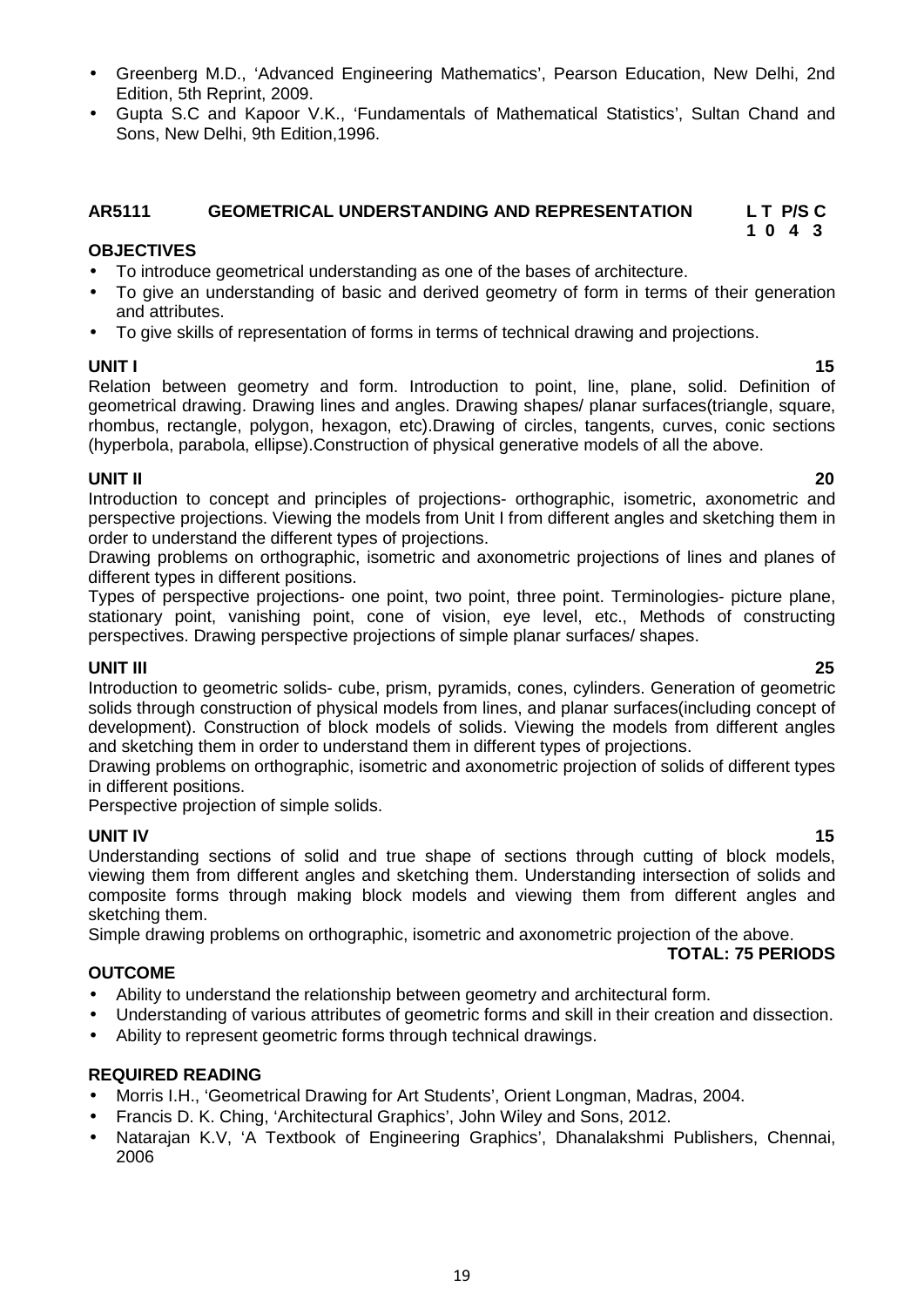#### **REFERENCES**

- Leslie Martin C, 'Architectural Graphics', The Macmillan Company, New York, 1978.
- Fraser Reekie, 'Reekie's Architectural Drawing", Viva Books Private Limited, 1999.
- Roger Burrows, '3D Thinking in Design and Architecture', Thames and Hudson, 2018.

### **AR5112 ART AS COGNITION AND EXPRESSION L T P/S C**

#### **OBJECTIVES**

- To understand the role and importance of art as a means of understanding the world.
- To give skills in techniques and media of art.
- To enable expression of ideas, thoughts and experience through various visual modes both in terms of realism and abstraction.

#### **UNIT I INTRODUCTION TO ART 15**

Origin and evolution of art as human cognition, representation, expression. Role of art. Understanding representation in art - naturalistic, realistic, symbolic, stylistic, abstract, non objective art, etc., through study of important works across history from different cultures of the world. Simple studio exercises in basic modes of representation through observation or thought.

#### **UNIT II ART AS OBSERVATION AND RECORDINGOF HUMAN EXPERIENCE 25**

Properties and uniqueness of different media for art. Studio exercises to observe and record the nature of simple indoor and outdoor subjects through techniques of line, colour, light and shade, texture, etc., using different media- drawing, sketching, painting, sculpture, watercolour, tempera, oil, acrylic, pencils, pastels, crayons, paper, canvas, brush, airbrush, pen and ink, mixed media, clay, Plaster of Paris, wire, papiermache.

#### **UNIT III ART AS HEIGHTENED REPRESENTATION OF REALITY 15**

Understanding role of art in heightening reality through accentuation of line, colour, light and shade, texture, emphasis, contrast, balance, etc., by the study of examples from world of art. Studio exercises to understand and bring out the essential characteristics of landscapes, people, places, built environment, situations and objects by heightened reality through appropriate ideas/ tools/techniques.

#### **UNIT IV ART AS ABSTRACTION OF REALITY 15**

The power and role of abstraction as a way of expressing experience and reality through understanding exemplary artists' works and art movements. Studio exercises in abstract expression of real environment, thoughts and emotions through any appropriate media and technique.

#### **OUTCOME**

- Sensitivity and knowledge of art as basic human endeavour.
- Ability and skill to record experience through art.
- Ability to abstract thought, observation and experience through art.

#### **REQUIRED READING**

- E.H. Gombrich, 'Art and Illusion', Phaidon, 2002.
- E.H. Gombrich, 'The Story of Art', Phaidon, 2002.
- ParthaMitter, 'Indian Art', Oxford University Press, 2001.
- Nathan Cabot Hale, 'Abstraction in Art and Nature', Dover, 2003.
- Robert L. Solso, 'Cognition and the Visual Arts', MIT Press, 1994.
- Webb, Frank, 'The Artist Guide to Composition', David and Charles, U.K., 1997.
- Francis Ching, 'Drawing a Creative Process', Van Nostrand Reinhold, New York,1990.
- Lucy Watson, 'Complete Painting and Drawing Handbook', DK Adult, 2009.
- JuhaniPallasma, 'The Thinking Hand', John Wiley, 2009.

20

**TOTAL: 75 PERIODS**

**1 0 4 3**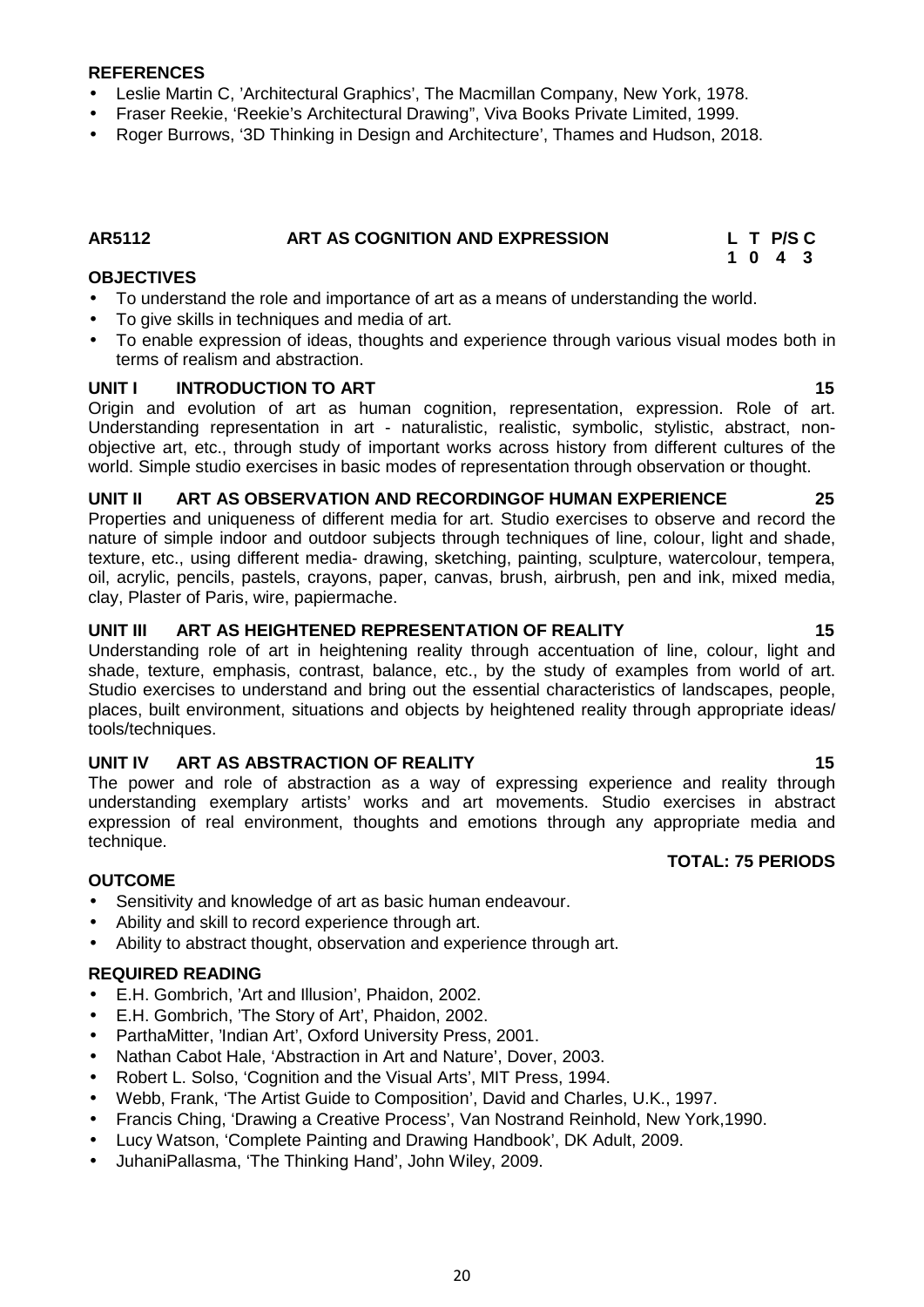#### **REFERENCES**

- Bernard S. Myers, 'Understanding the Arts', Holt Rinehart and Winston Inc, 1964.
- Fred, S. Kleiner, 'Gardener's Art through Ages', Wadsworth Publishing, 2012.
- John Dewey, 'Art as Experience', Penguin, 2005.
- Wassily Kandinsky, Point and Line to Plane, Dover, 2013.
- Alan Swann, Graphic Design School, Harper Collins, 1997.

#### **AR5121 FOUNDATIONAL DESIGN STUDIO L T P/S C**

**0 0 14 7**

#### **OBJECTIVES**

- To give an understanding of design as creating form towards a purpose at various scales.
- To enable exploration of the universal visual, experiential and cognitive aspects of design through engaging elements and principles of form.
- To give an insight into the ways in which form/ morphology and use/effect can come together.

#### **CONTENT**

Architecture as a discipline starts with morphology as the answer to questions and needs of human society. While the needs are multifarious, including shelter and comfort, social and psychological wellbeing, culture and meaning, expression of time and context, etc., the means are negotiated through the fundamentals of form in its various attributes. In the foundational studio, the exploration would be on understanding these fundamentals as universals as well as in terms of particular manifestations in specific cultural and temporal contexts. The word form here means all physical manifested aspects.

The explorations in the foundational studio would be of two types. One would be to understand and break down form to its component elements and principles in order to get insight into the most important aspects that give a totality of cognitive effect(perceptive, behavioural, cultural etc.,) or use (anthropometrics, activities, scale, etc.,).Design exploration would continue after this to create a form for use/effect. Another would be to explore component elements like point, line, planes, volume, shape, colour, texture light, pattern, etc., using principles such as balance, unity, dominance, transparency, proportion, scale, solid, void, fluidity, movement, fractal, order, chaos, gestalt, etc., This exploration could be an end in itself or could lead to the creation of a higher level of or composite form/design through using elements and principles in conjunction towards human need/ use ( perceptive, behavioural, cultural, anthropometrics, activities, scale, etc.,).

The whole studio would be conducted through a series of related design exercises with multiple stages as well as standalone independent exercises. Observational/ analytical study and design exploration could go hand in hand or one could precede the other, based on the specific project. The exercises would be mediated through situations and contexts, historic and contemporary references, local or global character, aesthetics, basics of human response and behaviour, etc., Different media would be explored in 2D and 3D. The final exercise(s) would be focussed towards small product/ furniture/ architectural design/ component design in urban context, etc.,

#### **TOTAL: 210 PERIODS**

#### **OUTCOME**

- Awareness of the totality and components of form in the creation of design.
- Ability to explore the visual/ cognitive language and grammar of the universal elements and principles of design.
- Ability to understand needs as encompassing functional, behavioural, cultural, experiential, etc.,
- Ability to engage awareness towards creating a morphology that fulfils stated intents and needs.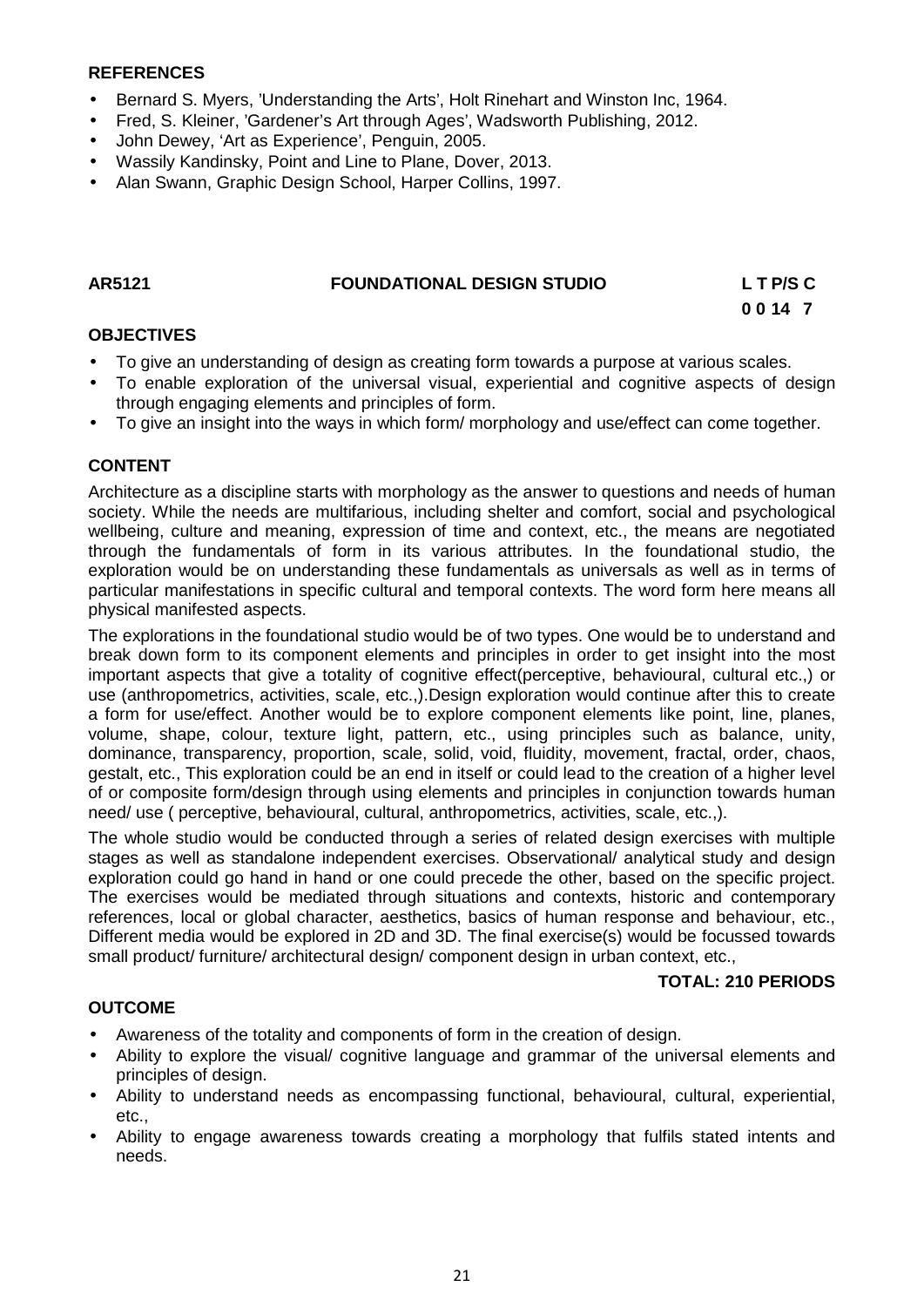#### **REQUIRED READING**

- Kumar Vyas, 'Design and Environment- A Primer', National Institute of Design, 2009.
- Pierre von Meiss, 'Elements of Architecture: From Form to Place', Routledge, 2014.
- James F. Eckler,' Language of Space and Form: Generative Terms for Architecture', Wiley, 2012.
- Owen Cappleman and Michael Jack Jordon, 'Foundations in Architecture: An Annotated Anthology of Beginning Design Project', Van Nostrand Reinhold New York, 1993.
- Charles Wallschlacgerm andCynthia Busic-Snyder, 'Basic Visual Concepts and Principles for Artists, Architects and Designers', McGraw Hill, New York 1992.
- Victor Papanek, 'Design for the Real world, Human Ecology and Social Change', Chicago Review Press, 2005.

#### **REFERENCES**

- TaijiMiyasaka, 'Seeing and Making in Architecture: Design Exercises', Routledge, 2013.
- V.S. Pramar, 'Design Fundamentals in Architecture', Somaiya Publications, New Delhi, 1997.
- Francis D. K. Ching, 'Architecture: Form Space and Order', Van Nostrand Reinhold Co., (Canada), 1979.

#### **AR5201 WORLD ARCHITECTURE AND URBANISM: EARLY CIVILISATIONS L T P/SC TO RENAISSANCE 3 0 0 3**

#### **OBJECTIVES**

- To introduce the timeline and geography of evolution of human society in order to set the context for the study of architecture and urbanism across the ages.
- To give knowledge about early civilisations and their productions.
- To enable an understanding of the contributions of Classical Greece and Rome.
- To enable understanding of the intersecting forces in Europe from the decline of Roman empire to Renaissance and have knowledge about the architecture and urbanism during this period.

#### **UNIT I PREHISTORY TO RIVER VALLEY CIVILISATIONS 6**

Different ages of human history. Time line and geography of human civilisations. Elements and determinants of human settlements. Prehistoric habitats and art. River Valley civilisations of Nile, Indus, Tigris/Euphrates and Yellow river; their geographical context; their political, social, religious, cultural and economic systems; settlement patterns, dwellings and other buildings.

#### **UNIT II PERSIA, GREECE AND ROME 10**

Early Persian empire, its cities and architecture.

Origin of Greek civilisation. Nature of settlements and dwellings. Political, social, religious, cultural and economic systems. Greek philosophy. Greek polis and democracy. Evolution of the Greek temple and the building of the Acropolis. Public architecture - Theatre and Agora. Other building types. Optical illusions in architecture

Origin of Roman civilisation. Nature of settlements and dwellings. Political, social, religious, cultural and economic systems. Republic and Empire. Urban planning. Domestic architecture. Architecture as imperial propaganda. Forums and basilicas. Other building types. Structural forms: materials and techniques of construction spanning large spaces.

Political empires of Persia, Greece and Rome and their larger effects.

#### **UNIT III JUDAISM, CHRISTIANITY AND ISLAM 9**

Judaism and Christianity- Birth and geographic spread. Transformation of the Roman Empire. Early Christian worship and burial. Church planning-Basilican concept. Byzantine empire. Centralised plan concept in churches. Birth and spread of Islam in the first millennium. Outline of building types of Islam. Commonality in forms and ideas across Southern/ Eastern Europe and Western/ Central Asia.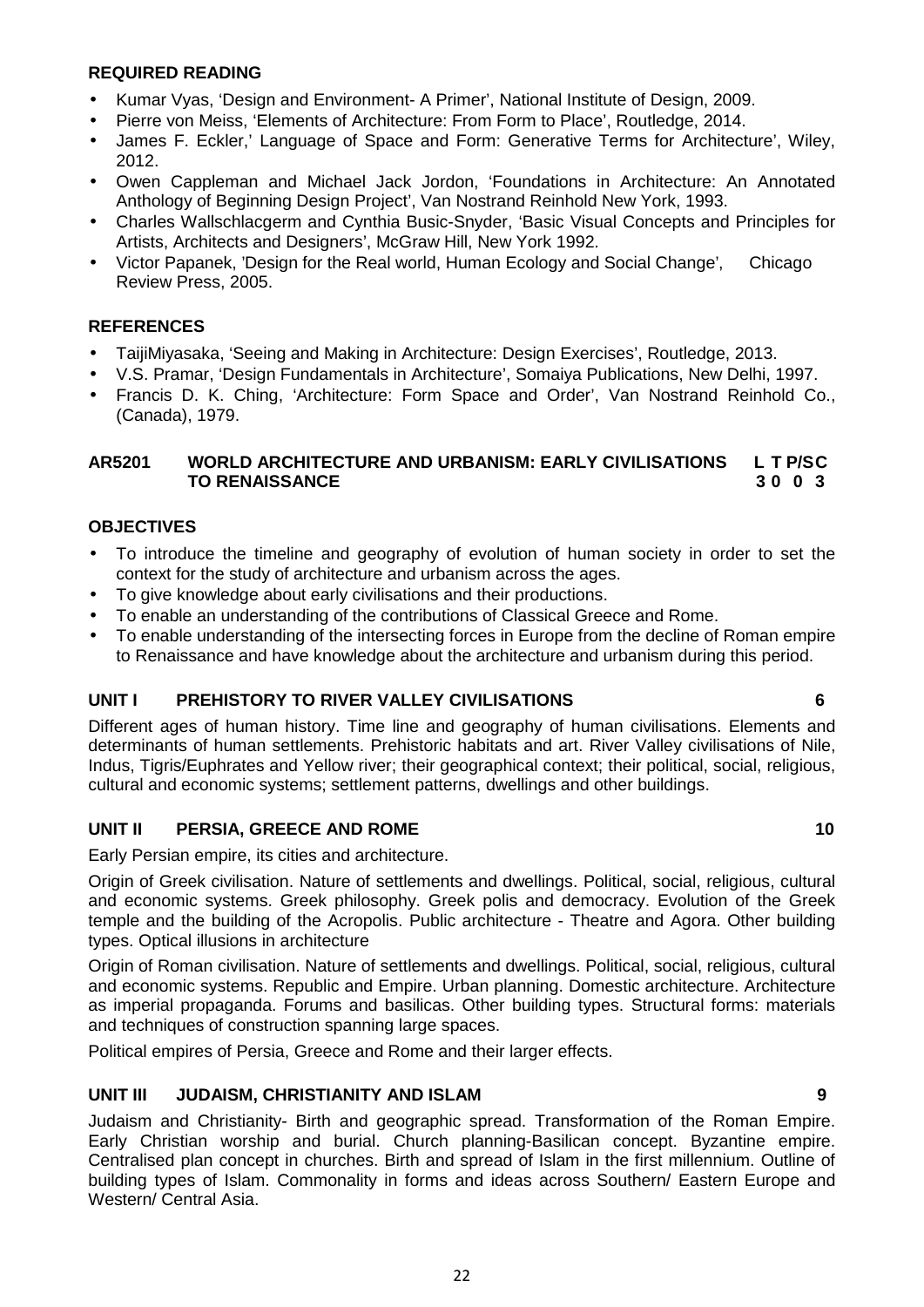#### **UNIT IV MEDIEVAL EUROPE 10**

Outline history of medieval Europe- Population explosion, feudalism and rural manorial life, development of trade/ commerce and medieval cities, rise of nation states and technology of warfare, religious aspects- papacy, monasticism and crusades. Art and architecture in Medieval Europe. Craft and merchant guilds. Domestic Architecture. Romanesque and Gothic architecture including development of vaulting. Late medieval Europe and its problems.

### **UNIT V RENAISSANCE IN EUROPE 10**

Renaissance and Humanism in Europe, its causes and its various facets in society. Trade and exploration. Protestant Reformation. Cities and their transformation. Character and building types of Early Renaissance, High Renaissance, Mannerism, Baroque and Rococo. Renaissance in different nations. Works of Brunelleschi, Michelangelo, Christopher Wren, Andrea Palladio, Inigo Jones.

#### **TOTAL: 45 PERIODS**

#### **OUTCOME**

- An overall understanding of the timelines and early history of civilisations and their contributions across the world.
- Knowledge about the contributions of Greece and Rome to architecture and urbanism.
- Familiarity with the intersecting forces in Europe from Medieval times to Renaissance and the resultant architecture and urbanism.

#### **REQUIRED READING**

- Ching, F. D. K., Jarzombek, M. and Prakash, V, 'A Global History of Architecture', 2nd Ed. John Wiley and Sons, 2010.
- Sir Banister Fletcher, 'A History of Architecture', CBS Publications (Indian Edition),1999.
- Spiro Kostof, 'A History of Architecture Setting and Rituals', 2<sup>nd</sup> Ed, Oxford University Press, 1995.
- Leland M Roth, 'Understanding Architecture: Its Elements, History and Meaning', Westview Press, 2013.

#### **REFERENCES**

- David Watkin, 'A History of Western Architecture', Laurence King Publishing, 2015.
- Pier Luigi Nervi, General Editor, 'History of World Architecture Series', Harry N. Abrams, New York, 1972.
- S. Lloyd and H.W. Muller, 'History of World Architecture Series', Faber and Faber, London, 1986.
- Gosta, E. Samdstrom, 'Man the Builder', McGraw Hill Book Company, New York, 1975.
- Vincent Scully, 'Architecture The Natural and the Man Made', Harper Collins, 1991.

### **AR5202 STRUCTURAL SYSTEMS AND THEIR ANALYSIS L T P/S C**

**3 0 0 3**

#### **OBJECTIVES**

- To introduce the principles of loads and distribution.
- To enable understanding of the basic concepts of shear force and bending moment acting on beams subjected to various loading conditions through exercises.
- To give knowledge about how to determine stresses in beams and strength of sections.
- To give knowledge about how to calculate deflection of beams using different methods and to explain theory and analysis of columns.
- To give understanding of the concept of statically indeterminate structures and their analysis.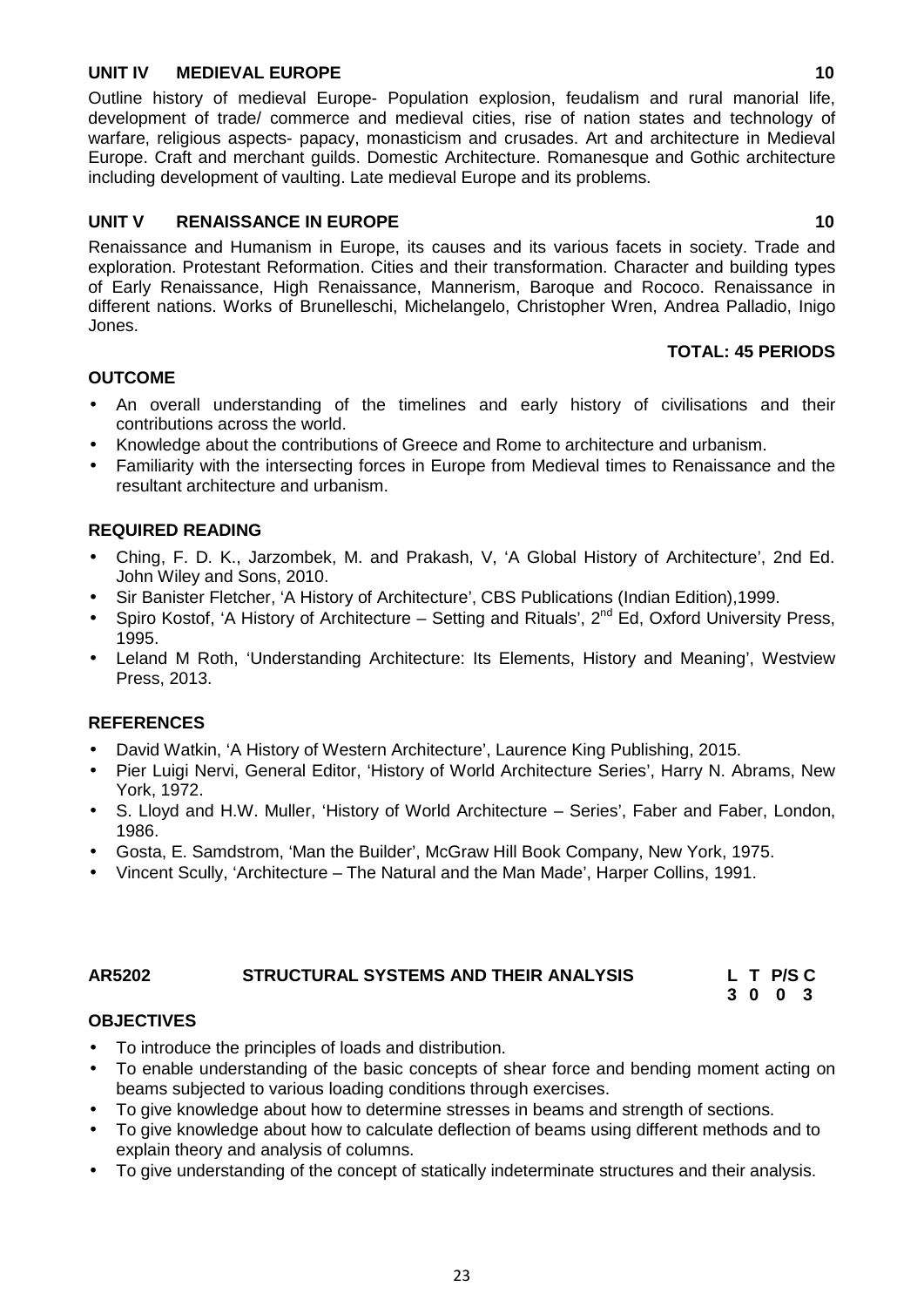#### **UNIT I LOADS AND LOAD DISTRIBUTION 6**

Types of Load - Gravity, Wind, Dead, Live Load. Introduction to structural systems, Load flow and distribution. Concept of load distribution for structural systems and overall stability like a) One way slab b) Two way slab c) Arches e) portal frames f) Space Structures.

#### **UNIT II BENDING OF BEAMS 11**

Beams and supporting conditions. Types of supports. Shear force and bending moment for simply supported, cantilever and over hanging beams. Theory of simple bending. Stress distribution at a cross section due to bending moment and shear for Rectangular, I and T sections. Concept of Flitched beams (no mathematical calculation).

#### **UNIT III DEFLECTION OF BEAMS 11**

Relation between slope, deflection and curvature. Determination of deflection and slope for simply supported and Cantilever beams using Double Integration Method, Macaulay's method and Moment Area Method.

### **UNIT IV COLUMNS 8**

Columns- Concept of Axial and eccentric loads on columns. Combined bending and axial Load. Euler's and Rankine formulae for columns. Simple problems.

#### **UNIT V STATICALLY INDETERMINATE STRUCTURES 9**

Introduction. Determination of degree of statical indeterminacy for beams and frames. Advantages and disadvantages of statically indeterminate structures. Method of consistent deformation. Method of Moment distribution for continuous beams and Single portal frames. Application to simple problems.

#### **TOTAL: 45 PERIODS**

#### **OUTCOME**

- Understanding of concept of loads.
- Ability to apply the concepts of determining the techniques of finding the stresses.
- Ability to use the theory of simple bending to find the deflection in beams.
- Ability to analyse and solve the different types of columns and analyse the different types of indeterminate beams.

#### **REQUIRED READING**

- R.K. Bansal, 'A Text Book on Strength of Materials', 6<sup>th</sup> Edition, Laxmi Publications, New Delhi, 2018.
- B.C. Punmia et al, 'SMTS-I, Strength of Materials', 10<sup>th</sup> Edition, Laxmi Publications, 2018.
- Paul W. McMullin, Jonathan S. Price, 'Introduction to Structures, Routledge, 2016.

#### **REFERENCES**

- M.M. Ratwani and V.N. Vazirani, 'Analysis of Structures, Vol. 1 ', Khanna Publishers, Delhi, 2015
- M.M. Ratwani and V.N. Vazirani, 'Analysis of Structures, Vol. 2 ', Khanna Publishers, Delhi, 2015.
- Timoshenko, S.P. and D.H. Young, 'Elements of Strength of Materials', 5th edition, East West Press, 2011.
- A.R. Jain and B.K. Jain, 'Theory and Analysis of Structures', Vol. 1, Nemchand and Bros, Roorkee, 1987.
- R.K. Rajput, 'Strength of Materials', S.Chand, 2015.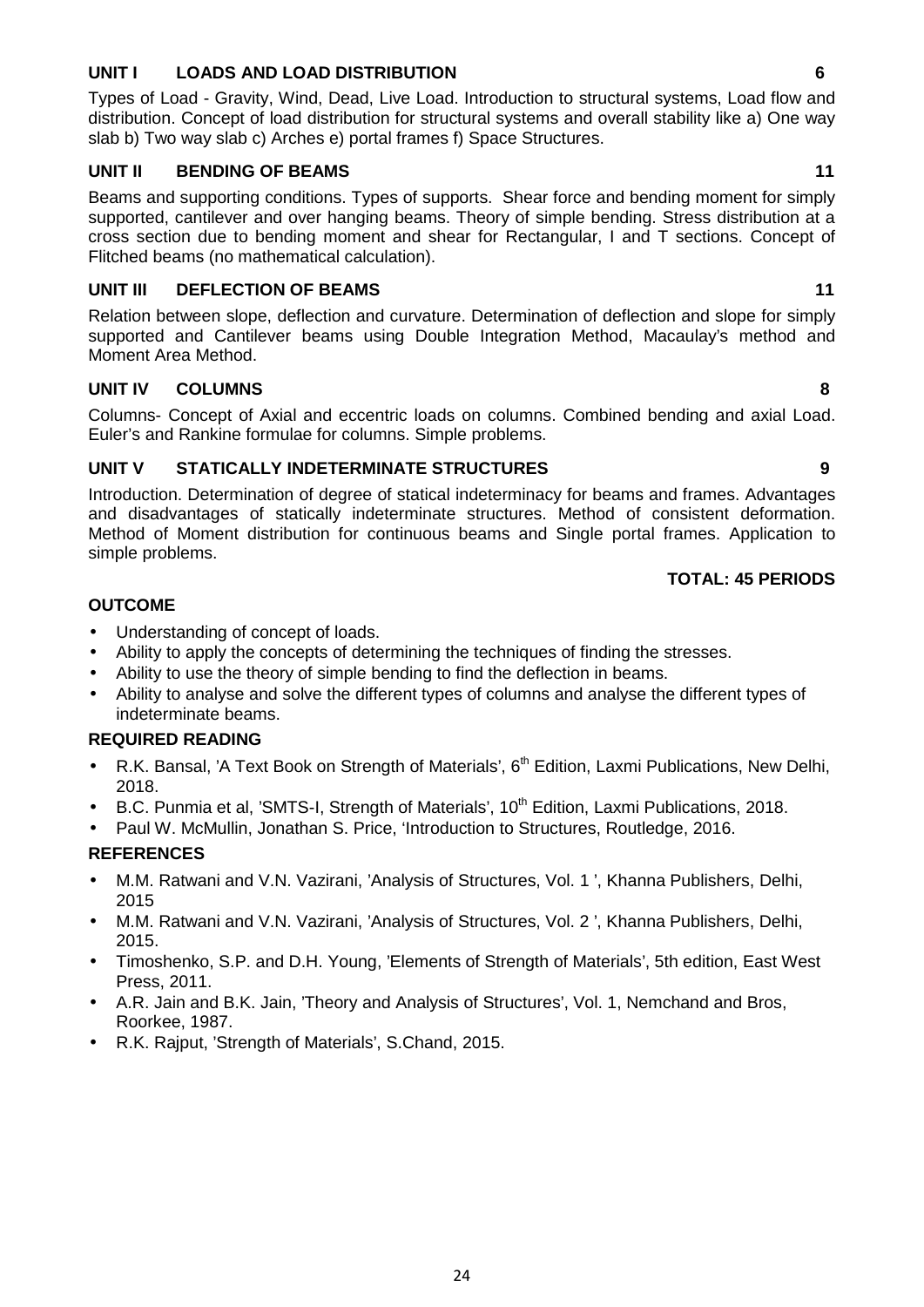#### **AR5203 INTRODUCTION TO LANGUAGE AND ENGLISH SKILLS L T P/S C**

#### **OBJECTIVES**

- To give an introduction to the concepts and evolution of language in human society including its various expressions and functions
- To give basic skills of English language in everyday situations involving speaking, listening, reading, writing, presenting.
- To enable the use of language to think, express experience and communicate larger meaning.

#### **UNIT I INTRODUCTION TO LANGUAGE AND LINGUISTICS 9**

Communication in humans and animals. Language in humans– definition, function and hypotheses of evolution. Some concepts of language- Phonetics, Phonology, Morphology, Syntax, Semantics, Pragmatics.

### **UNIT II ENGLISH- SPEAKING AND LISTENING 9**

Everyday communication and human interaction through language. Speaking and listening. Simple class exercises.

#### **UNIT III ENGLISH- READING, WRITING, PRESENTING 9**

Reading and writing. Language comprehension skills through reading and writing. Presenting information and ideas. Simple exercises.

#### **UNIT IV LANGUAGE AS EXPRESSION AND COGNITION 9**

Language as expression – poetry, prose, literature, etc., Cognitive function of language. Cognitive role of language in constructing reality, abstracting, projecting the future. Simple exercises.

#### **UNIT V LANGUAGE AS DISCOURSE 9**

Thinking, talking and writing about ideas and situations within a social context and conveying broader meaning and abstraction. Discourse, dialectic. Simple class exercises.

#### **TOTAL: 45 PERIODS**

### **OUTCOME**

- An understanding of basic role of language in humans.
- Skill and confidence in everyday requirements of the English language.
- Ability to express experience, explore meaning and construct reality through language.

### **REQUIRED READING**

- Sharon Hendenreich, 'English for Architects and Civil Engineers', Springer, 2014
- www.cambridgescholars.com
- www.robertdwatkins.com/Englishworkbook.pdf
- N. Chomsky, 'Reflections on Language', Fontana, 1975.
- Steve Pinker, 'The Language Instinct', Penguin, 2015.
- R.L. Trask, 'Language and Linguistics: The Key Concepts', Routledge, 2007.

#### **REFERENCES**

- Chris Mounsey, 'Essays and Dissertation', Oxford University Press, 2005.
- Sidney Greenbaum, 'The Oxford English Grammar', Oxford University Press, 2005.
- Krishna Mohan and Meera Banerji, 'Developing Communication Skills', 2<sup>nd</sup> edition, Laxmi Publications, 2009.

**2 1 0 3**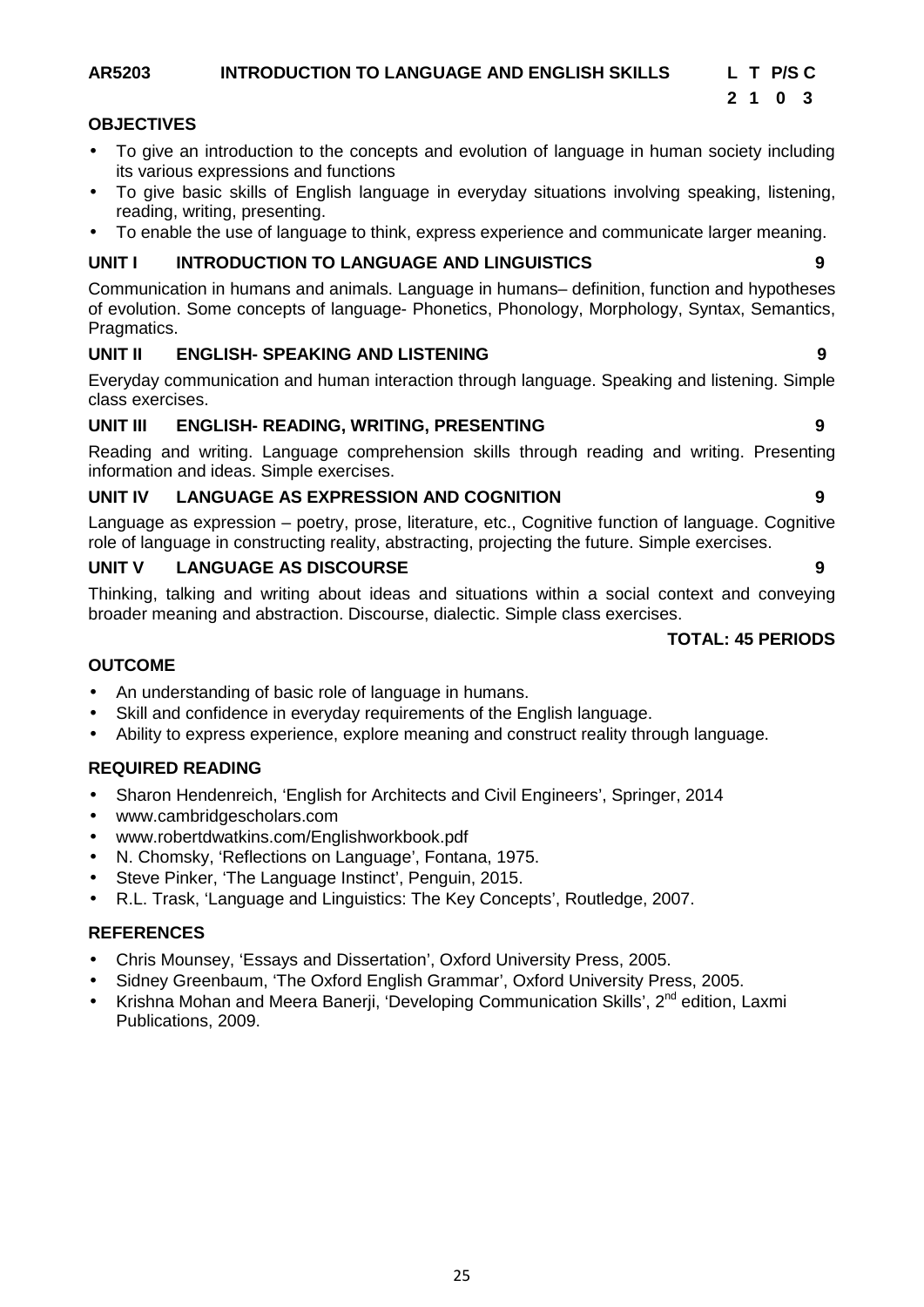### **AR5211 BUILDING COMPONENTS AND THEIR REPRESENTATION L T P/S C**

### **1 0 4 3**

#### **OBJECTIVES**

- To introduce the components of a typical building and their nomenclature.
- To introduce the concept of scale and enable understanding of a building through measured drawing.
- To give skills of representing physical characteristics of materials.
- To give skills in isometric and perspective projections of the measured building.

#### **UNIT I BUILDING COMPONENTS AND THEIR NOMENCLATURE 10**

Building as act of construction for human use layered over the earth - foundation, structural systems, enclosures, weather protection. Understanding building components and their nomenclature using historic and contemporary examples from literature study, site visits, sketches. The nomenclature to include 1) basic types of construction such as load bearing/framed/space structure 2) basic components in a building such as foundation, plinth, walls, floors, roofs(flat, sloped, vaulted),roof covering, ceilings, staircases (principles and different geometric types), doors, windows and ventilators, lintel, sunshade, coping, cornice, stringcourse, parapet, waterproofing, finishing, mortar, decoration, paving3) basic materials for the components.

### **UNIT II MEASURED DRAWING AND PROJECTIONS OF SIMPLE COMPONENTS 20**

Introduction to concept of scale and measured drawing through simple components such as handrails, furniture, arches, etc., Orthographic (plan, elevation, section) and isometric projection of the simple components. Representation of different materials through rendering, Perspective projection of simple components.

#### **UNIT III MEASURED DRAWING OF SIMPLE HISTORICAL BUILDING 25**

Understanding a simple building (historic)in part or totality through measuring drawing.

### **UNIT IV MEASURED DRAWING OF SIMPLE CONTEMPORARY BUILDING 20**

Understanding a simple building (contemporary) in totality through measuring drawing.

**TOTAL: 75 PERIODS**

### **OUTCOME**

- Ability recognise and name components of a building.
- Ability to measure and draw simple components of a building as well as total building
- Ability make isometric and perspective projections of a building.

### **REQUIRED READING**

- Francis D. K. Ching, 'Architectural Graphics' John Wiley and Sons, 2009.
- Rendow Yee, 'Architecture Drawing: A Visual Compendium of Types and Methods', John Wiley and Sons, 2012.
- Francis D. K. Ching, Steven P. Juroszek, 'Design Drawing', John Wiley and Sons, 2010.

### **REFERENCES**

- John M. Holmes, 'Applied Perspective', 2<sup>nd</sup> edition, Sir Isaac, Pitman and Sons Ltd., London 1967.
- Robert W. Gill, 'Basic Perspective', Thames and Hudson, London, 2006.
- Leslie Martin C., 'Architectural Graphics',  $2^{nd}$  edition, The Macmillan Company, New York, 1970.
- NataschaMeuser, 'Drawing for Architects: Construction and Design Manual', Dom Pub, 2015.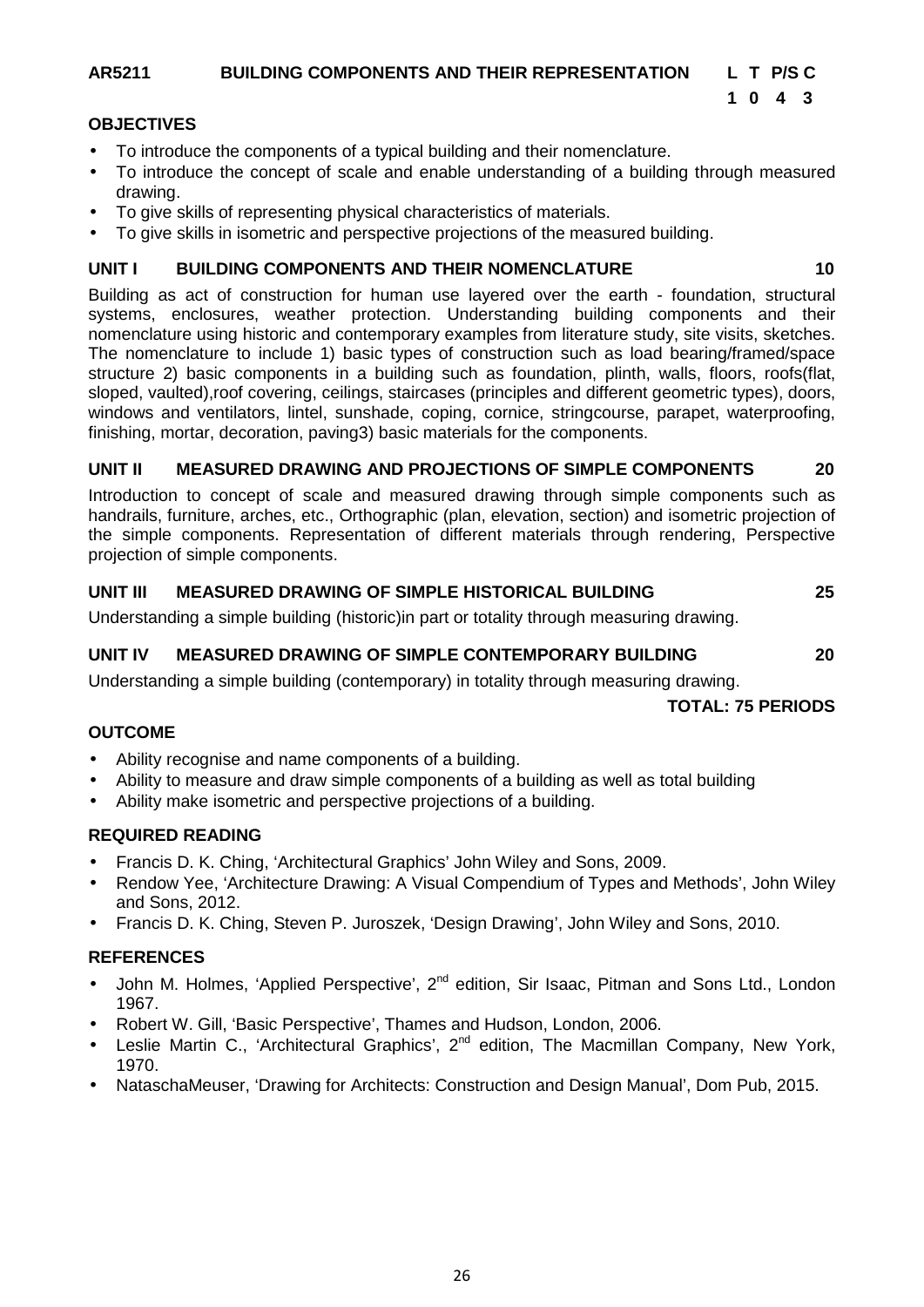#### **AR5212 DIAGRAMMATIC THINKING AND REPRESENTATION L T P/S C**

#### **OBJECTIVES**

- To introduce diagrams as representation of reality and thought.
- To enable understanding of the important attributes of a building through diagrams.
- To give knowledge about contemporary advances in the diagramming of architecture.
- To enable diagrammatic thought towards design.

#### **UNIT I DIAGRAMS AS REPRESENTATION OF REALITY AND THOUGHT 20**

Introduction to diagrams as basic representation of reality and thought. Historical evolution of diagrams with key examples, illustrating how attributes are identified and diagrammed. Ideal diagrams towards projected future.

Diagrammatic representation of key characteristics of real life situations involving objects, environments, nature, urban phenomena, etc., at all scales.

#### **UNIT II BUILDINGS AS DIAGRAMS 20**

Introduction to conventional functional diagramming such as activity, zoning, matrix, proximity chart, etc., Overview of diagrammable aspects of a building. Understanding key attributes of a real building through diagrammatic aspects. Exploring various methods to diagram the same building. Exploring different real buildings with the same methods to discern key differences in them.

#### **UNIT III CASE STUDIES OF CONTEMPORARY DIAGRAMS 20**

Overview of contemporary approaches to diagramming in architecture. Analysing the works of Tschumi, Koolhaas, Eisenman. Analysing contemporary examples whose key ideas and concepts are manifest as diagrams.

#### **UNIT IV DIAGRAMS AS PROPOSITIONS TOWARDS FUTURE 15**

Creating diagrams as a proposition towards the future for an existing real life situation or for a future projection. The scale could range from macro to micro.

#### **TOTAL: 75 PERIODS**

#### **OUTCOME**

- An understanding of diagrams as a mode of thought and analysis.
- An ability to discern the important attributes of a building through diagrams.
- Familiarity with contemporary approaches to diagram.
- Ability to project thoughts towards the future through diagrams.

#### **REQUIRED READING**

- Mark Garcia, 'The Diagrams of Architecture', Wiley 2010.
- Iain Fraser and Rod Henmi, 'Envisioning Architecture An Analysis of Drawing, 1991',John Wiley and Sons, 1993.
- Alan F. Blackwell, 'Thinking with Diagrams', Springer, 2001.
- Nikolaus Gansterer, 'Drawing A Hypothesis: Figures of Thought', Springer, 2011.
- Neil Spiller, 'Visionary Architecture: Blueprints of the Modern Imagination', Thames and Hudson, 2008.
- Mo Zell, 'The Architectural Drawing Course', Thames and Hudson, 2017.
- Marc Treib, 'Drawing/Thinking Confronting an Electronic Age', Routledge, 2008.

### **REFERENCES**

- Peter Cook, 'Drawing: The Motive Force of Architecture', Wiley, 2014.
- JuhaniPallasma, 'The Thinking Hand', John Wiley, 2009.
- Anthony Vidler, 'Diagrams of Diagrams: Architectural Abstraction and Modern Representation', Representations, No. 72. (Autumn, 2000), pp. 1-20.
- Shin, Sun-Joo, Lemon, Oliver and Mumma, John, 'Diagrams', The Stanford Encyclopaedia of Philosophy, Winter 2018 Edition, Edward N. Zalta (ed.). https://plato.stanford.edu/archives/win2018/entries/diagrams/
- Matt Bua, 'Architectural Inventions: Visionary Drawing of Buildings', Laurence King Publishing, 2012.

**1 0 4 3**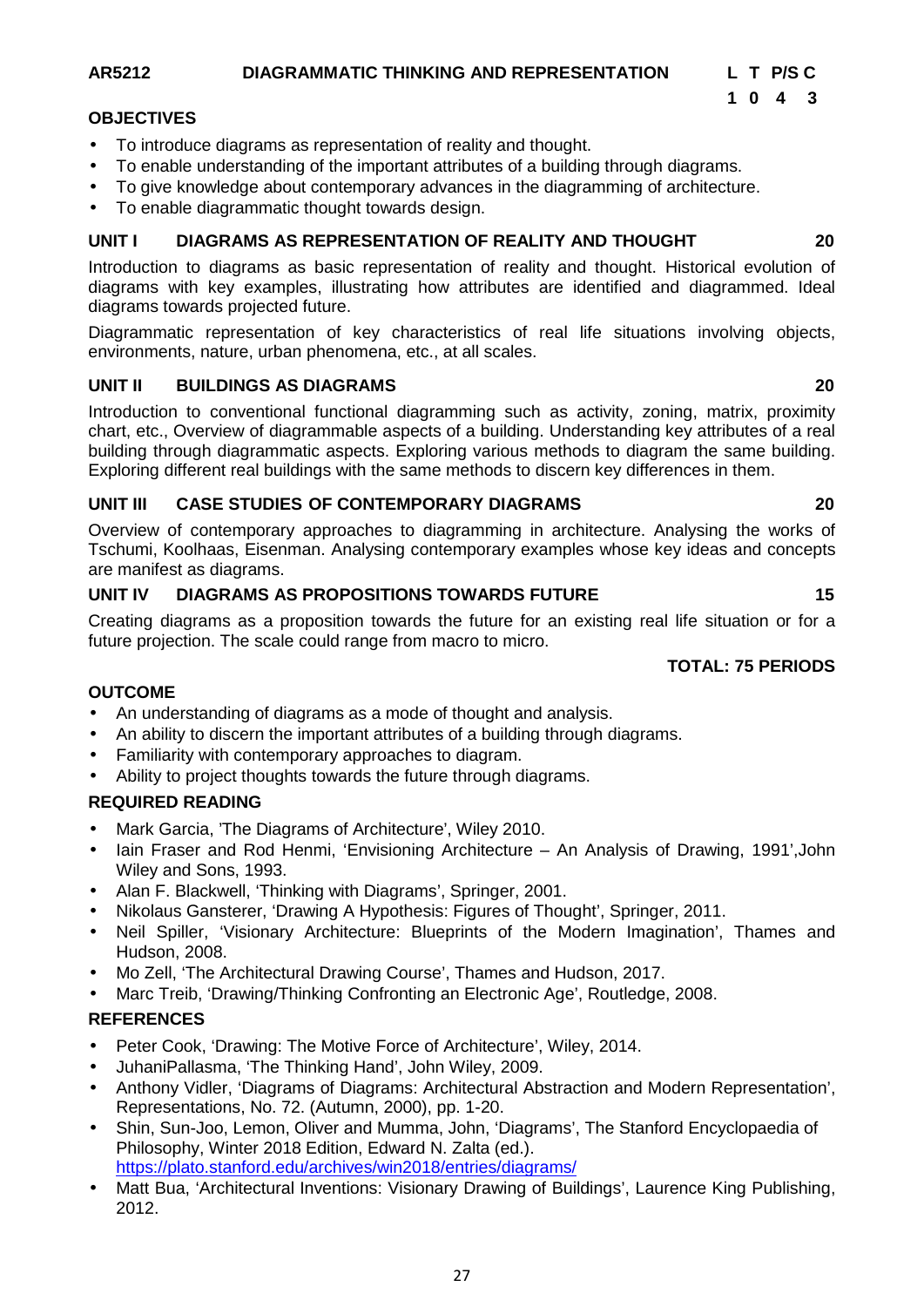#### **OBJECTIVES**

- To enable the understanding of the qualitative and quantitative aspects of basic space design for human use.
- To facilitate exploration of ways to address timeless aspects involved in the design of human built habitat in a micro scale.
- To enable a sensitivity towards the cultural, particular and temporal aspects of architecture.

#### **CONTENT**

Humans create and shape spaces/ forms for use. Use includes all aspects of human life- starting from containing the human as a unit (anthropometrics), the needs for carrying out of basic activities, spatial requirements for them, relationship between spaces, requirements of shelter, privacy, social and cultural factors, environmental response, psychological well being, light and air, meaning and symbolism, structure and economy, and so on. Architecture as a discipline brings all these needs together into a coherent totality through the act of conscious design. Conscious design involves the study/analysis of the existing and extrapolating towards the future through speculation.

In the Basic Space Design Studio, the focus would be on simple architectural design projects that would enable the learning of the fundamentals of space with respect to all the above. The projects would be based on small, everyday situations involving simple circulation, materials and use. It could a typology of private or public nature. Some suggestive projects are bedroom, bathroom, kitchen, shop, pavilion, creche, snack bar, residence, petrol bunk, fire station, bus stop. There would be a maximum of three projects.

The techniques used for study and presentation can align themselves towards the above, such as cognitive maps, sketches, manual drawings, physical models with simple materials.

#### **TOTAL: 210 PERIODS**

#### **OUTCOME**

- Ability to design simple spaces for human use addressing spatial, social, cultural and temporal human needs.
- Ability to consider the particular context in the process of designing.

#### **REQUIRED READING**

- Kent C. Bloomer, Charles W. Moore, 'Body, Memory and Architecture', Yale, 1977.
- Gaston Bachelard, 'Poetics of Space', Beacon Press, 1994.
- JuhaniPallasmaa, 'The Eyes of the Skin Architecture and the Senses', John Wiley,2012.
- Joseph De Chiara, Michael J Crosbie, 'Time Saver Standards for Building Types', McGraw Hill Professional 2001.
- Julius Panero, Martin Zelnik, 'Human Dimension and Interior Space,' Whitney Library of Design, 1975.
- Joseph De Chiara, Julius Panero, Martin Zelnik, Time Saver Standards for Interior Design and Space Planning, McGraw Hill 2017.

#### **REFERENCES**

- Hideaki Hareguchi, A Comparative Analysis of 20th Century Houses, Academy Editions, 1988.
- Sam F.Miller, Design Process: A Primer for Architectural and Interior Design, Van Nostrand Reinhold, 1995.
- Ernst Neuferts Architects Data, Wiley, 2012.
- Philip Plowright, 'Revealing Architectural Design: Methods, Frameworks and Tools', Routledge, 2014.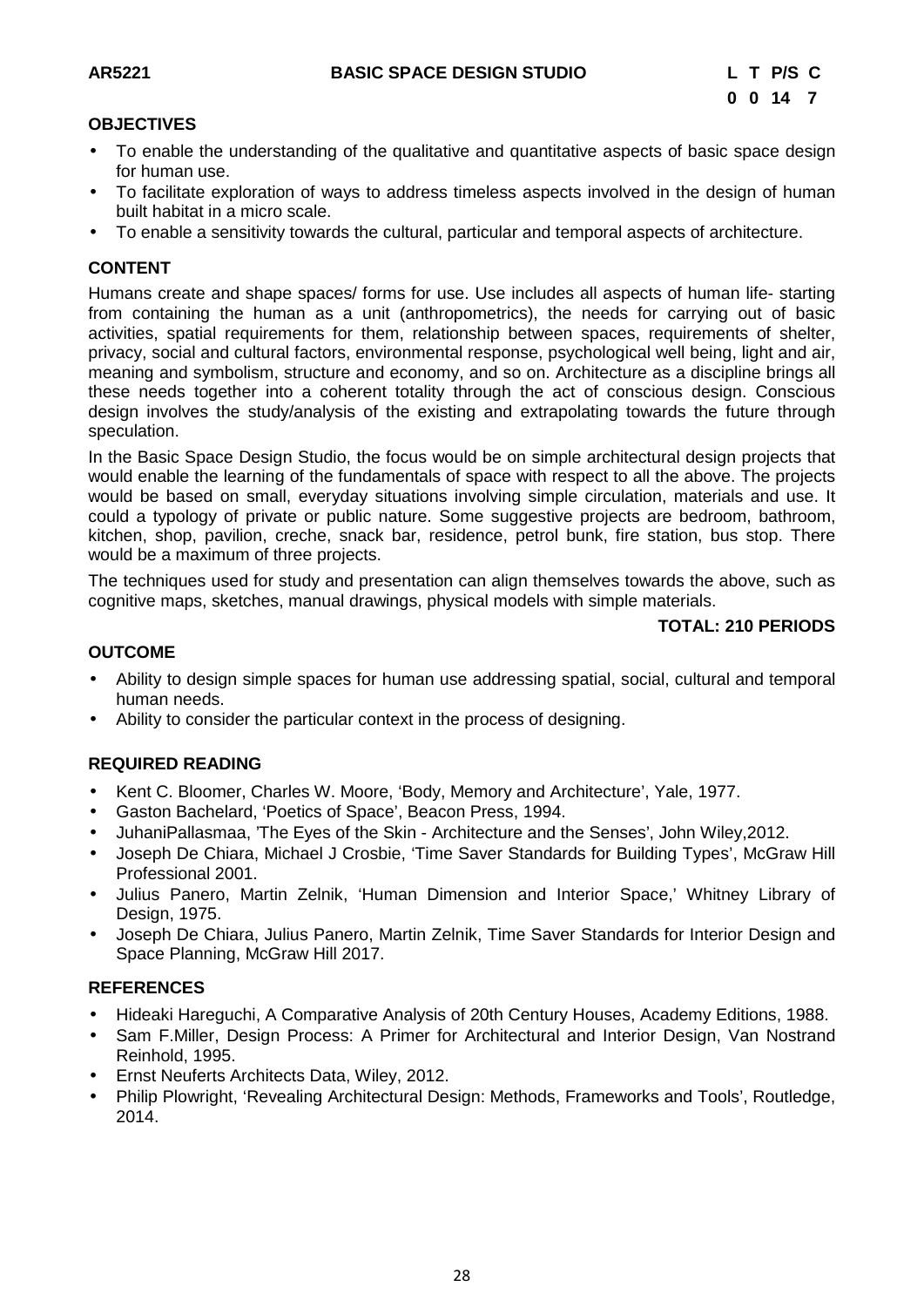**AR5301 ARCHITECTURE IN INDIA: EARLY CIVILISATIONS TO COLONIALISM L T P/S C**

#### **OBJECTIVES**

- To give an overall understanding of the architecture in India up to the colonial period as parallel and sequential productions rising from the cumulative effect of forces operating and intersecting in the Indian subcontinent.
- To inform about prominent modes of architecture in India terms of evolution, function, morphology and character.
- To give exposure to works that are architecturally exemplary and/or representative.
- To appreciate architecture as giver of particular and universal meaning.

#### **UNIT I EARLY INDIA AND ITS CULTURAL PRODUCTIONS 8**

Overview of early history of the Indian subcontinent bringing out different conjectures. Indus Valley Civilisation and its society, culture and urbanism. Vedic culture, settlements and architecture through textual and inscriptional sources as well as conjectures. Outline of textual sources related to architecture and town planning in ancient India.

Political, religious and cultural history of India in the first millennium outlining various empires. Evolution of Hinduism, Buddhism and Jainism. Interrelationships among them and timelines.

Architecture of early Mauryan empire. Buddhist architecture and art. Stupas, chaitya halls and viharas. Hindu temple form – principles, morphology, meaning, symbolism, iconography and rituals, classification. Early Hindu temple architecture and rock cut architecture of Guptas, Chalukyas and Pallavas. Influence of Buddhist architecture on them. Study of important monuments for all the above.

### **UNIT II ARCHITECTURE OF SOUTHERN INDIA 11**

Outline history of South India with particular emphasis on Bhakthi movement and evolution of temple town urbanism and architecture. Art and architecture under the Pallavas, Cholas, Pandyas, Nayaks and Vijayanagara kingdom with specific focus on Hindu temple architecture. Influence of social and political history on them. Hoysala architecture. Study of important monuments for all the above.

### **UNIT III ARCHITECTURE OF NORTHERN INDIA 8**

Architecture of Gujarat, Orissa, Madhya Pradesh and Rajasthan with specific focus on Hindu temple architecture. Study of important monuments. Architecture of step wells in Northern India and their socio-cultural importance.

#### **UNIT IV INTRODUCTION TO ISLAMIC ARCHITECTURE AND EARLY ISLAMIC 8 ARCHITECTURE IN INDIA**

Brief history of Islam. Islamic architecture of the world as rising from Islam as a socio-cultural and political phenomenon. Evolution of building types in terms of forms and functions. Principles and characteristics of Islamic architecture - to include aspects of religion, geometry, structure, materials, decoration, light.

Early political history of Islam in India. Evolution of Islamic architecture under the Delhi Sultanate - Slave, Khaji, Tughlaq, Sayyid and Lodi dynasties. Study of important monuments. Early Islamic architecture of Punjab.

### **UNIT V REGIONAL ISLAMIC ARCHITECTURE, MUGHAL ARCHITECTURE AND AFTER 10**

Spread of Islam into other regions of India and their architectural expressions - Gujarat, Bengal, Malwa and the Deccan. Study of important monuments.

Political History of the Mughals. Mughal architecture and urbanism under Humayun, Akbar, Shahjahan and Aurangazeb. Study of important monuments.

Outline of Post Mughal Islamic architecture. Outline of architecture related to Islam in Tamil Nadu.

### **TOTAL:45 PERIODS**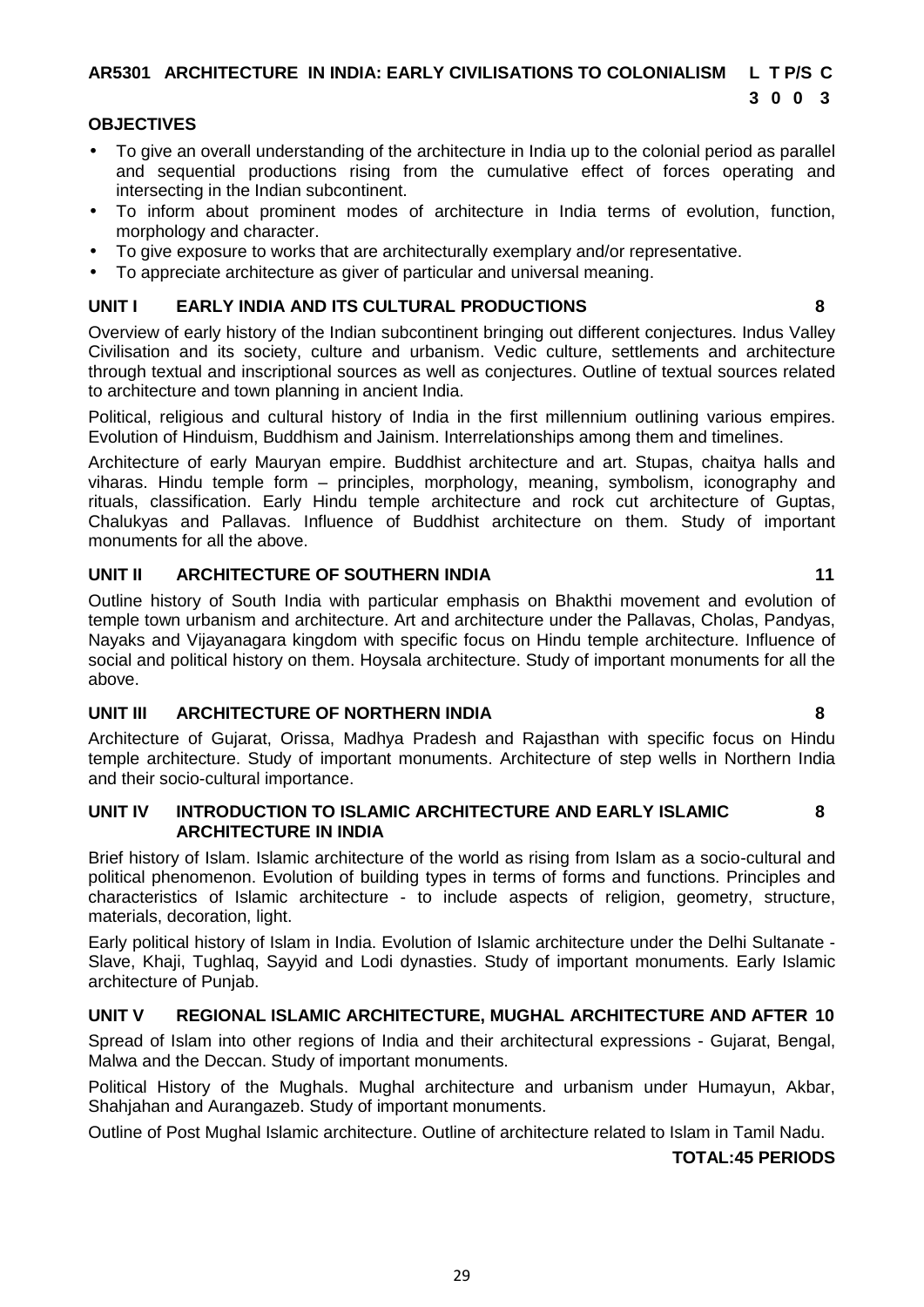#### **OUTCOME**

- An understanding of the diversity of architecture in India and sensitivity towards its syncretic aspects.
- Ability to appreciate particular cultural, symbolic, spatial and material qualities in architecture and cities as givers of meaning and continuity.
- Ability to appreciate universal qualities of architecture and their effects.

#### **REQUIRED READING**

- Percy Brown, 'Indian Architecture (Buddhist and Hindu Period)', Taraporevala and Sons, Bombay, 2014.
- Percy Brown, 'Indian Architecture (Islamic Period)', Taraporevala and Sons, Bombay, 2014.
- Christopher Tadgell, 'The History of Architecture in India From the Dawn of Civilization to the End of the Raj', Phaidon, 2002.
- Robert Hillenbrand, 'Islamic Architecture Form, Function and Meaning', Columbia University Press, 2004
- RomilaThapar, 'The Penguin History of Early India', Penguin, 2015.
- Burton Stein, A History of India, John Wiley and Sons, 2010.
- K.A. NilakantaSastri, 'A History of South India: From the Prehistoric Times to the Fall of Vijayanagar', Oxford University Press, 2007.

#### **REFERENCES**

- George Michell, 'The Hindu Temple', University of Chicago Press, 1988.
- Stella Kramrisch, 'The Hindu Temple', MotilalBanarsidass, Vol I 2002,Vol II1996.
- Satish Grover, 'Buddhist and Hindu Architecture in India', CBS, 2008.
- Satish Grover, 'Islamic Architecture in India', CBS, 2012.
- Catherine Asher, 'Architecture of Mughal India', Cambridge University Press, 2001.
- Ananda K. Coomaraswamy, 'The Dance of Siva: Essays on Indian Art and Culture', Rupa Publications, 2013.
- A.L. Basham, 'The Wonder that was India', Picador, 2004.

### **AR5302 ENVIRONMENT AND ARCHITECTURE L T P/S C**

#### **OBJECTIVES**

- To introduce climate and concept of human comfort.
- To inform about the effects of sky and sun on the earth and building.
- To inform about the effects of wind and air with respect to siting and design of buildings.
- To inform about principles of day lighting in architecture.
- To understand architecture as a response to environment in totality, including climate, sun, sky, wind, lighting, vegetation, microclimate.

#### **UNIT I CLIMATE, HUMAN COMFORT AND HEAT 9**

Climate and Civilisation. Components and characteristics of climate. Classification of climate for building designers in tropics. Human body heat balance and heat loss. Effects of climatic factors on human body heat loss. Effective temperature, human thermal comfort. Use of C. Mahoney's tables.

#### **UNIT II BUILDING RESPONSE TO SUN AND SKY 13**

Movement of sun. Locating the position of sun. Sun path diagram. Azimuth and altitude angles. Overheated period. Solar shading. Shadow angles. Exercise in the design of shading devices through models/ calculations/ drawings/ software.

Concepts and principles of daylight in buildings- transmission, reflection, glare, daylight factor, room proportion, opening size and distribution.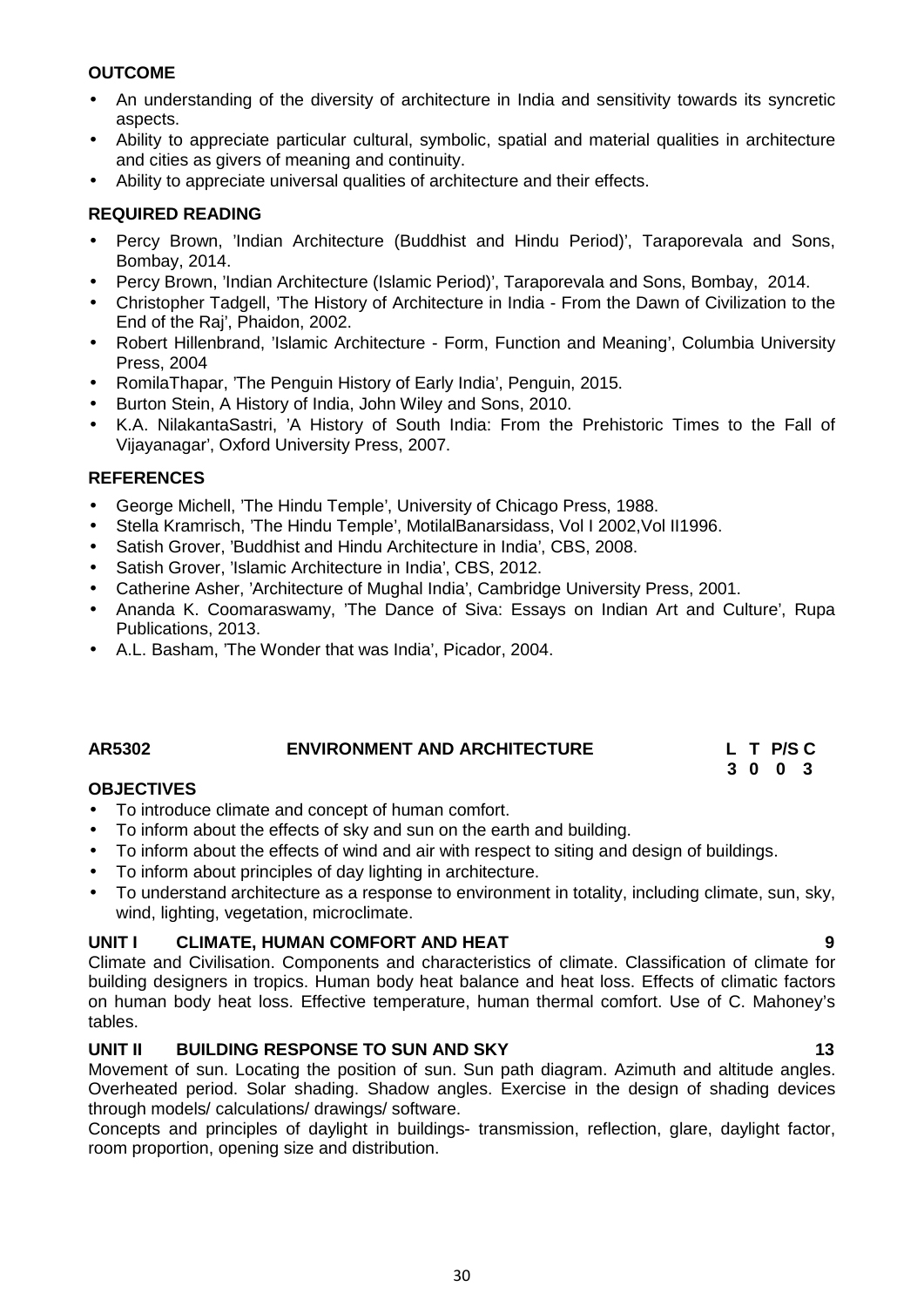# 31

# **UNIT III HEAT FLOW THROUGH BUILDING ENVELOPE- CONCEPTS 7**

The transfer of heat through solids. Definitions- Conductivity, Resistivity, Specific heat, Conductance, Resistance and Thermal capacity. Surface resistance and air cavities. Air to air transmittance (U value). Time lag and decrement. Material qualities of envelopes. Exercise involving heat flow through building envelope involving calculation/ software for design analysis.

# **UNIT IV AIR MOVEMENT AND BUILDINGS 9**

The wind. The effects of topography on wind patterns. Air currents around building. Air movement through buildings. The use of fans. Thermally induced air currents – Stack effect, Venturi effect, scoop, court yards.

Exercise exploring air movement in architecture with physical models/ simulation through software.

# **UNIT IV ENVIRONMENT AND DESIGN OF BUILDINGS 7**

Design strategies in warm humid climates, hot humid climates, hot and dry climates and cold climates.

Understanding through case studies and site visits.

# **OUTCOME**

- An understanding of climate, comfort and heat balance in human beings.
- An understanding of material effects in buildings.
- Ability to conceptually design buildings considering the effect of sun and wind on buildings.

# **REQUIRED READING**

- O.H. Koenigsberger and Others, 'Manual of Tropical Housing and Building- Climatic Design', Orient Longman, Madras, India, 2010.
- Bureau of Indian Standards IS 3792, 'Hand book on Functional Requirements of Buildings other than Industrial Buildings- Part I – IV', New Delhi,1987.
- Benjamin H. Evans, 'Day lighting in Architecture', Mcgraw Hill, 1981.

# **REFERENCES**

- Martin Evans, 'Housing Climate and Comfort', Architectural Press, London, 1980.
- B. Givoni, Man, 'Climate and Architecture', Architectural Sciences Series, Applied Science Publishers Ltd., London, 1981.
- B. Givoni, 'Passive and Low Energy Cooling of building', Van Nostrand Reinhold, NewYork,1994.
- Galloe Salam and Sayigh A.M.M, 'Architecture, Comfort and Energy', Elsevier Science Ltd, Oxford,1998.
- Arvind Krishnan, Szokolay et.al, 'Climate Responsive Architecture- A Design Handbook for Energy Efficient Buildings', Tata McGraw Hill, 2017.

# **AR5303 WATER SUPPLY AND SANITATION IN BUILDINGS L T P/S C**

# **OBJECTIVES**

- To introduce and give knowledge about the different environmental services for human environment- water supply, sewerage, drainage, waste management and plumbing systems.
- To give familiarity about sustainable practices and systems for environmental services.
- To enable the conceptual design of small buildings/ campuses for environmental services.

# **UNIT I WATER SUPPLY 10**

Water supply system at macro level - sources, pumping, reservoirs, water treatment, tanks, piping systems and materials. Quantitative and qualitative requirements of water for different activities in a small building/campus of simple typologies. Overhead tanks, underground sumps, fire fighting storage, water meter, R.O. Plant, water heating systems, solar water heaters, fixtures and fittings for a small building/ campus. Design calculations for the same and related mechanical equipment. Sustainable practices and systems.

Site visits with documentation in the form of sketches/ drawings/ photos.

**TOTAL: 45 PERIODS**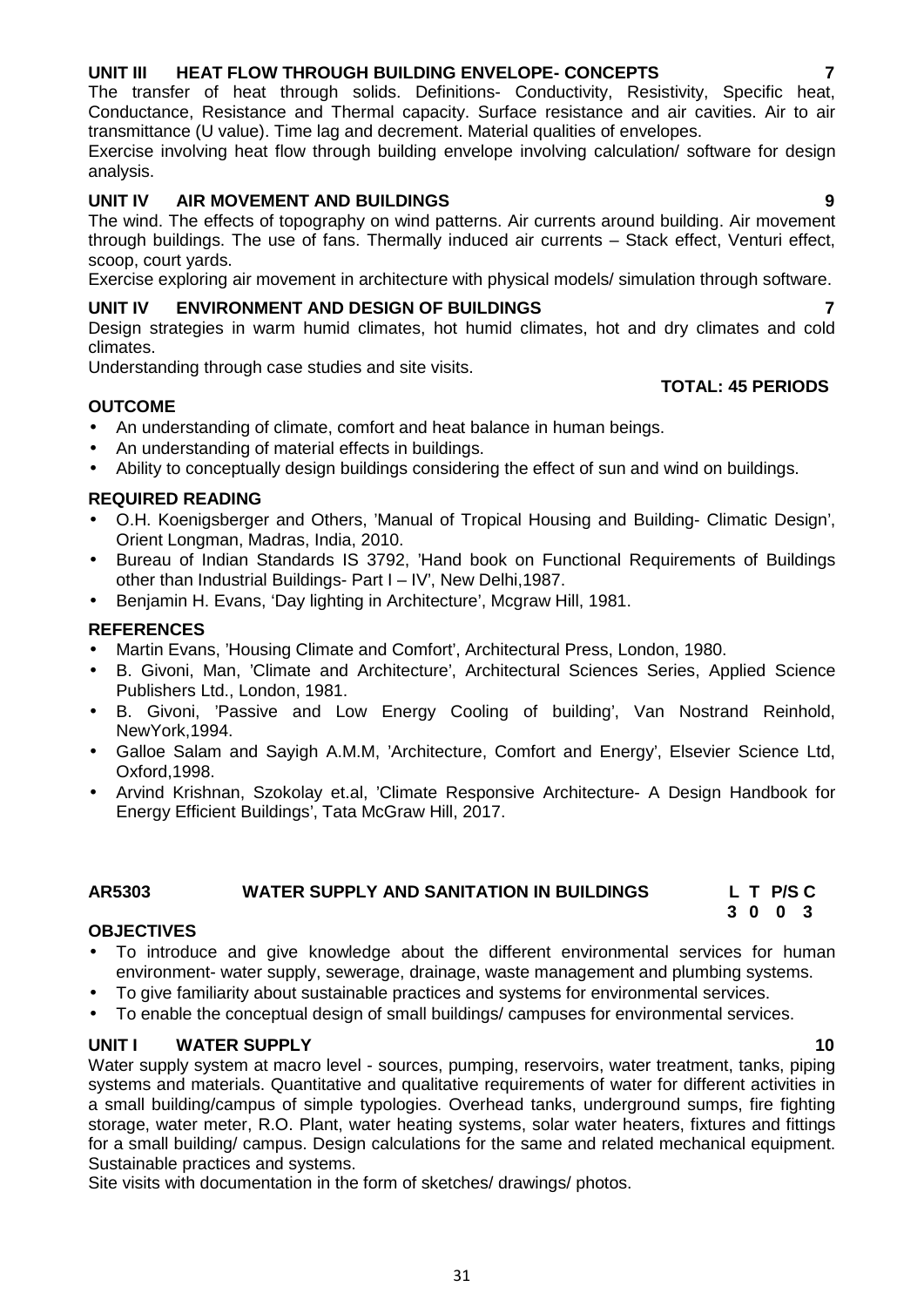#### **UNIT II SEWERAGE 10**

Sewage and sullage. Sewerage systems. Different types/stages of sewage treatment at city level. Sewer line, gradients, manholes, inspection chambers. One pipe/ two pipe plumbing systems. Sewage treatment at campus/ building level -sewage treatment plants, septic tank, leach pits. Sustainable practices and systems.

Site visits with documentation in the form of sketches/ drawings/ photos.

### **UNIT III DRAINAGE AND WASTE MANAGEMENT 6**

Storm water drains at city level. Types of pipe. Storm water gutter. Drainage systems in small building/campus. Roof drainage. Rain water harvesting and storage sumps. Sustainable practices and systems.

Solid waste- types, segregation and refuse collection. Disposal - Incinerator, composting, vermicomposting, sanitary land filling, bio gas system, modern renewable energy system. Site visits with documentation in the form of sketches/ drawings/ photos.

### **UNIT IV PLUMBING SYSTEMS IN BUILDINGS 9**

Basic principles of plumbing. Plumbing, sanitary fittings and their requirements for a small building - wash basins, water closets, urinals, bidets, sinks, gate valve, float valve, flap valve, ball valve, flush valve, etc, different types of taps, faucets, stop cocks, bib cocks, 'P', 'Q', 'S', floor/bottle traps. Understanding of products, product catalogues, service drawings. Site visits with documentation in the form of sketches/ drawings/ photos.

#### **UNIT V DESIGN FOR ENVIRONMENTAL SERVICES 10**

Site planning, building and room design principles for water supply, sewage and storm water in an integrated manner for a small building and campus. Understanding of service drawings. Site visits and documentation in the form of sketches/ drawings/ photos. Conceptual design for a small building.

#### **TOTAL: 45 PERIODS**

#### **OUTCOME**

- Ability to understand environmental services from macro to micro level human environment.
- Ability to adopt sustainable practices and systems for environmental services.
- Ability to design environmental services in a building/ small campus.

### **REQUIRED READING**

- 'Manual of Water Supply and Treatment', II Edition, CPHEEO, Ministry of Works and Housing, New Delhi, 1999.
- AFE Wise, JA Swaffied Water, 'Sanitary and Waste Services in buildings', V Edition, Mitchell Publishing, Co. Ltd., 2002.
- Punmia B.C, 'Waste Water Engineering', Laxmi Publications, 2009.
- Arceivala S.J, 'Waste Water Treatment for Pollution Control', Tata McGraw Hill, 2008.
- 'National Building Code', Bureau of Indian Standards.
- 'Indian Standard Code of Practice for Water Supply in Buildings, IS :2065 1983'

#### **REFERENCES**

- G.M. Fair, J.C. Geyer and D.Okin, 'Water and Waste Water Engineering Volume II', John Wiley and Sons, Inc. New York, 2010.
- S.C.Rangwala, 'Water Supply and Sanitary Engineering', Charotar Publishing House, 2016.

#### **AR5311 NON STRUCTURAL BUILDING ELEMENTS AND FINISHES L T P/S C 1 0 4 3**

### **OBJECTIVES**

- To give knowledge about building finishes.
- To introduce the different types of doors, windows, ventilators, etc., in a building and to enable an understanding of their making, fixing and operating mechanisms in different materialstimber, steel, aluminium, PVC/UPVC.
- To give familiarity about building interior components.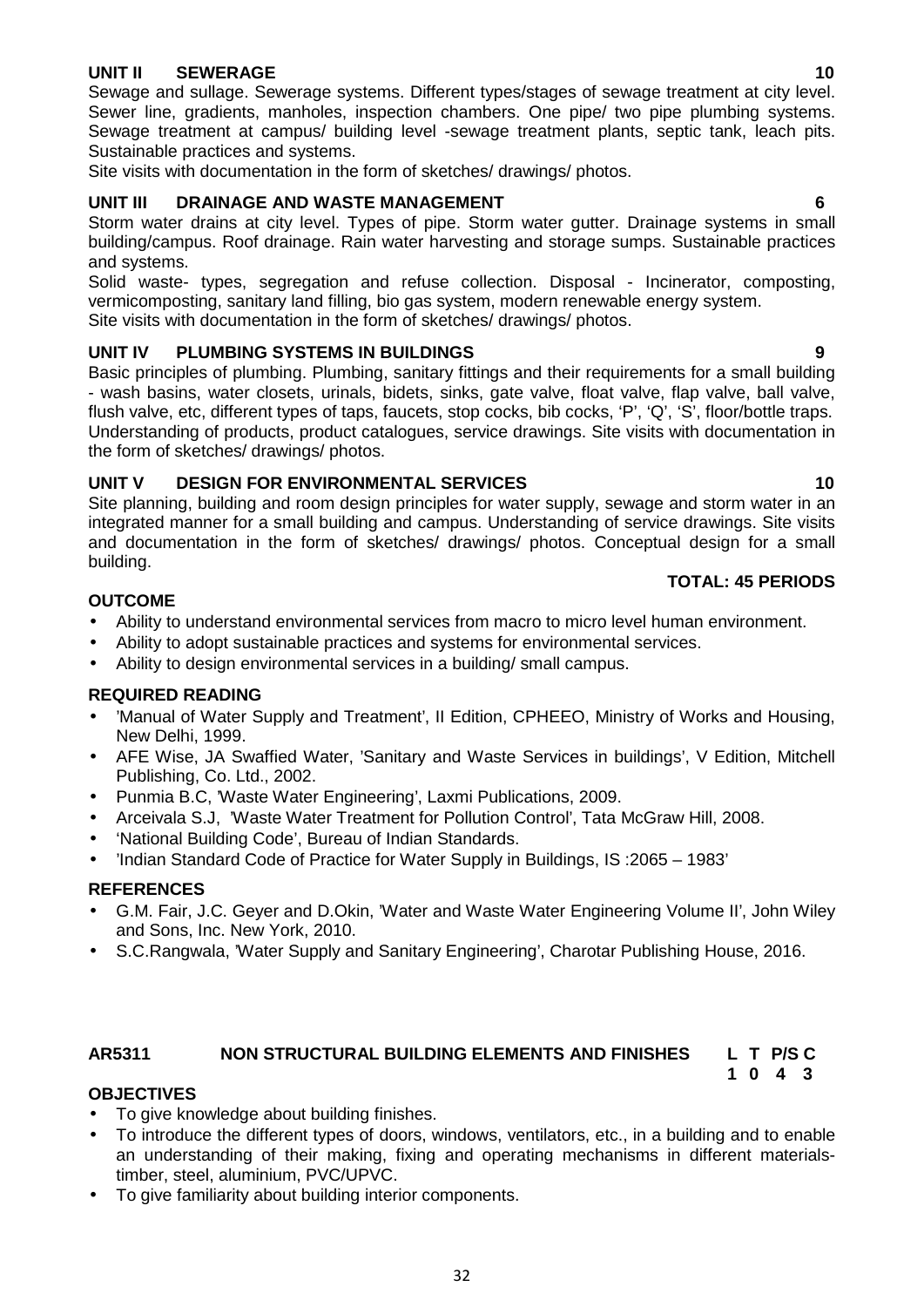## **UNIT I BUILDING FINISHES AND NON STRUCTURAL BUILDING ELEMENTS 15**

Introduction to building finishes. Different types of paints, their composition, characteristics and uses. Types to include enamels, distemper, plastic emulsion, polyurethane, special paints such as fire retardant, luminous and bituminous paints. Preparation of surface and application for different paints/ finishes. Gypsum and POP finishes. Adhesives and sealants. Basic waterproofing of buildings. Understanding of product literature. Understanding construction techniques through site visits/ case studies.

Introduction to non structural building elements such as doors, windows and ventilators. Their types according to material (timber, industrial timber, steel, aluminium, concrete), swing (single, double, degree of swing), mechanisms of operation (fixed, openable, sliding, folding, sliding and folding, pivoted, revolving, top hung, bottom hung, louvred), nature (french, corner, bay). Understanding through sketches/product literature/ case studies.

#### **UNIT II TIMBERDOORS, WINDOWS AND VENTILATORS 25**

Outline of timber as a material for doors, windows and ventilators (including industrial timber such as plywood, blockboard, particle board, etc.,). Basic components for timber door/ window/ ventilator of different types- outer frame, shutter frame, shutter material, hardware, fixtures, etc.,. Their joining and fixing procedures, insect screens. Finishing materials and procedures. Drawings/models of the principles. Understanding of detailed drawings/ published work. Site visits with documentation in the form of sketches/ drawings/ photos.

### **UNIT III STEEL, ALUMINIUM AND PVC/ UPVC DOORS, WINDOWS AND VENTILATORS 25**

Outline of steel, aluminium, PVC/UPVC material for doors, windows and ventilators. Comparing their characteristics and context of use. Basic components for door/ window/ ventilator of different types- typical sections for outer and shutter frame, shutter material, hardware and fixtures, etc., Their joining and fixing procedures, insect screens. Finishing materials and procedures. Sketches/models of the principles. Understanding of product literature/shop drawings. Site visits with documentation in the form of sketches/ photos. Outline of specialised products such as steel rolling shutters.

#### **UNIT IV INTERIOR ELEMENTS 10**

Introduction to building interior elements such as partitions, flooring, false ceiling, panelling, handrails, etc., and their different types. Materials for them- timber, industrial timber, gypsum, steel, aluminium, PVC/UPVC, glass, etc., Different kinds of systems and methods. Drawings/ sketches of the principles. Understanding of product literature. Site visits with documentation in the form of sketches/ photos. **TOTAL: 75 PERIODS**

### **OUTCOME**

- Knowledge about building finishes.
- Ability to design and detail appropriate doors, windows, ventilators, etc., for a building.
- Familiarity with building interior elements and systems.

#### **REQUIRED READING**

- Don A. Watson, 'Construction Materials and Processes', McGraw Hill, 1972.
- W.B. McKay, 'Building Construction', Person India, Vol. 1 2013, Vol II, 2013.
- B.C.Punmia et al, 'Building Construction', Laxmi Publications, 2016.
- S.K.Sharma, 'A Text book of Building Construction', S. Chand and Co Ltd., New Delhi, 1998.
- S.K. Duggal, 'Building Materials', New Age International Publishers, 2016.
- R.J. S. Spence and D.J. Cook, 'Building Materials in Developing Countries', John Wiley and sons 1983.
- S. C. Rangwala, 'Engineering Materials', Charotar Publishing House India, 2015.
- Roy Chudley, Roger Greeno, 'Building Construction Handbook', Routledge, 2017.

# **REFERENCES**

- American Institute of Timber Construction (AITC), 'Timber Construction Manual', Wiley Publishers, 2004.
- Francis D.K Ching, 'Building Construction Illustrated', John Willey and Sons, 2014.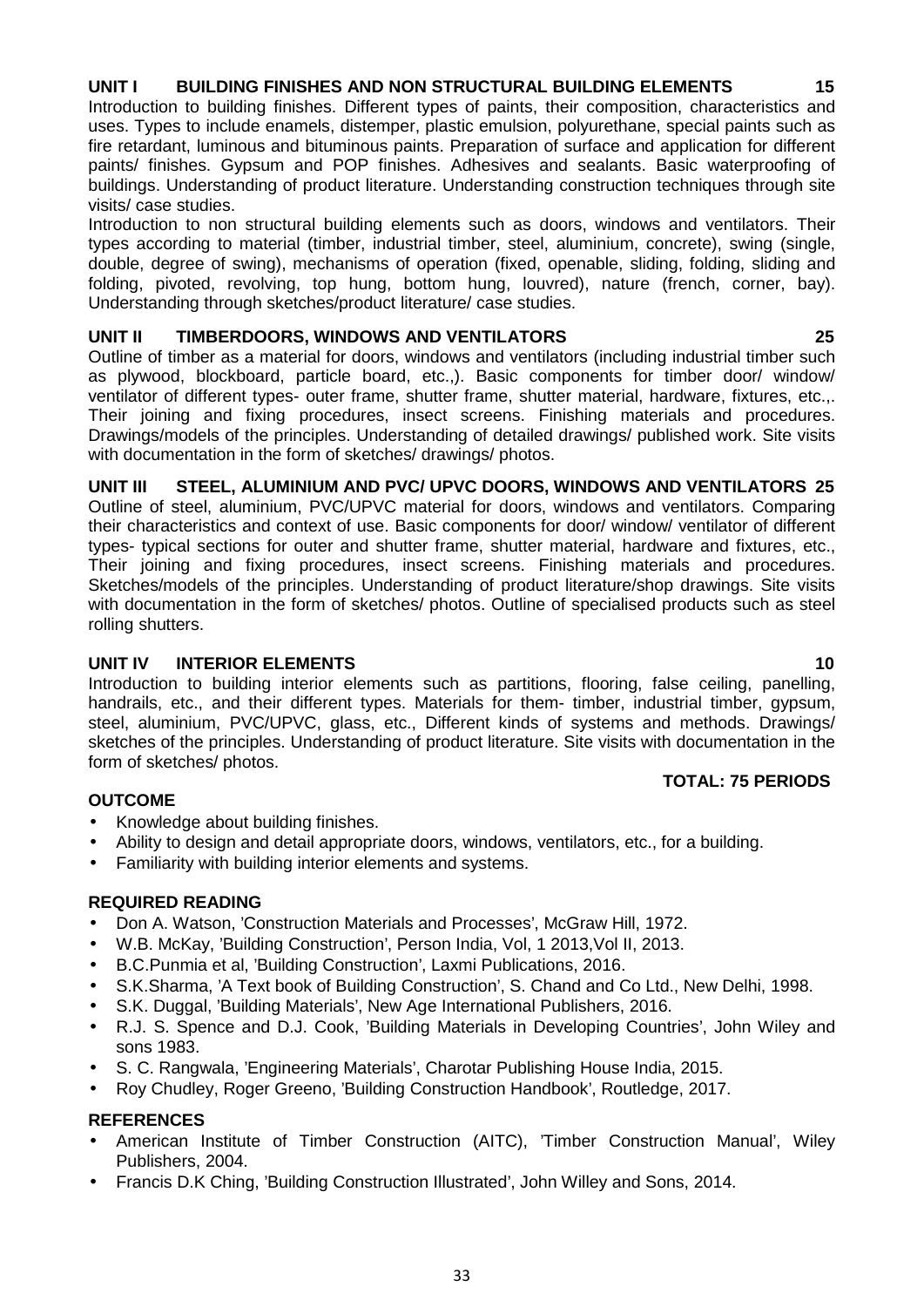- Willis H Wagner and Howard Bud Smith, 'Modern Carpentry', Good Heart–Wilcox Publishers, Portland, 2007.
- Barry, 'Construction of Buildings, Volume 1and2', Blackwell Publishing Ltd., Oxford, 2005.
- S.P Arora and S.P Bindra, 'A Text Book of Building Construction', Dhanpat Rai Publishing Company Pvt. Ltd, 2010.

#### **AR5312 DIGITAL DRAWING, VISUALISATION AND REPRESENTATION L T P/S C 1 0 4 3**

#### **OBJECTIVES**

- To introduce computer operation principles and explore image editing through a graphical composition.
- To impart training in computer aided 2D drafting and 3D modelling through projects.
- To enable the use of computer applications to develop a design from the initial stages to the final outcome.
- To enable the rendering of a building so as to create a photo realistic image.

### **UNIT I INTRODUCTION TO COMPUTER AND IMAGE EDITING 10**

Technology of small computer system. Computer terminology. Operation principles of P.C. Introduction to application software, graphic system, use of printers, scanner, plotter, file management, etc. Understanding bitmap images and vector graphics, image size and resolution. Basic tools for editing and creating graphics.

Exercise in creating visual compositions using digital graphics (pixels/vector).

#### **UNIT II BASICS OF BUILDING MODELLING AND VIEWING THE BUILDING MODEL 25**

Creating a basic floor plan. Temporary dimensions. Adding and modifying walls. Working with compound walls. Using editing tools. Adding and modifying doors. Adding and modifying windows. Understanding the drawing unit's settings, scales, limits, drawing tools, drawing objects, object editing, and text, dimensioning. Transparent overlays, hatching utilities, line type, line weight and colour. Multiline, polyline, etc. Styles, blocks and symbol library.

2D Drafting exercise of a simple building.

#### **UNIT III INTRODUCTION TO 3D MODELLING 20**

Slide facilities script attributes, V-port, editing session. Introduction to 3D-modelling technique and construction planes, drawing objects, 3D surfaces setting up elevation thickness and use of dynamic projections. Solid modelling with primitive command and Boolean operation. 3D sculpture exercise using 3D primitives (cubes, spheres etc.)

**UNIT IV 3D RENDERING AND SETTING 20**

Rendering and scene setting to create a photo realistic picture, understanding material mapping, environment setting and image filling.

Exercise on visualising a building and exploring the potential of lights and camera. **TOTAL: 75 PERIODS**

#### **OUTCOME**

 Ability to express using digital tools in the realm of visual composition, drafting, 3D visualisation and rendering.

#### **REQUIRED READING**

- Deke McClelland, 'Photoshop Ver (8)CS Bible ', John Wiley and Son, New York, 2004.
- Aouad, 'Computer Aided Design guide for Architecture, Engineering and construction', Spon Process, 2012.
- Mohammed Saleh Uddin, 'Digital Architecture 3D Computer Graphics from 50 Top Designers', 1999.
- Douglas R. Seidler, 'Digital Drawing for Designers', Bloomsbury, 2014.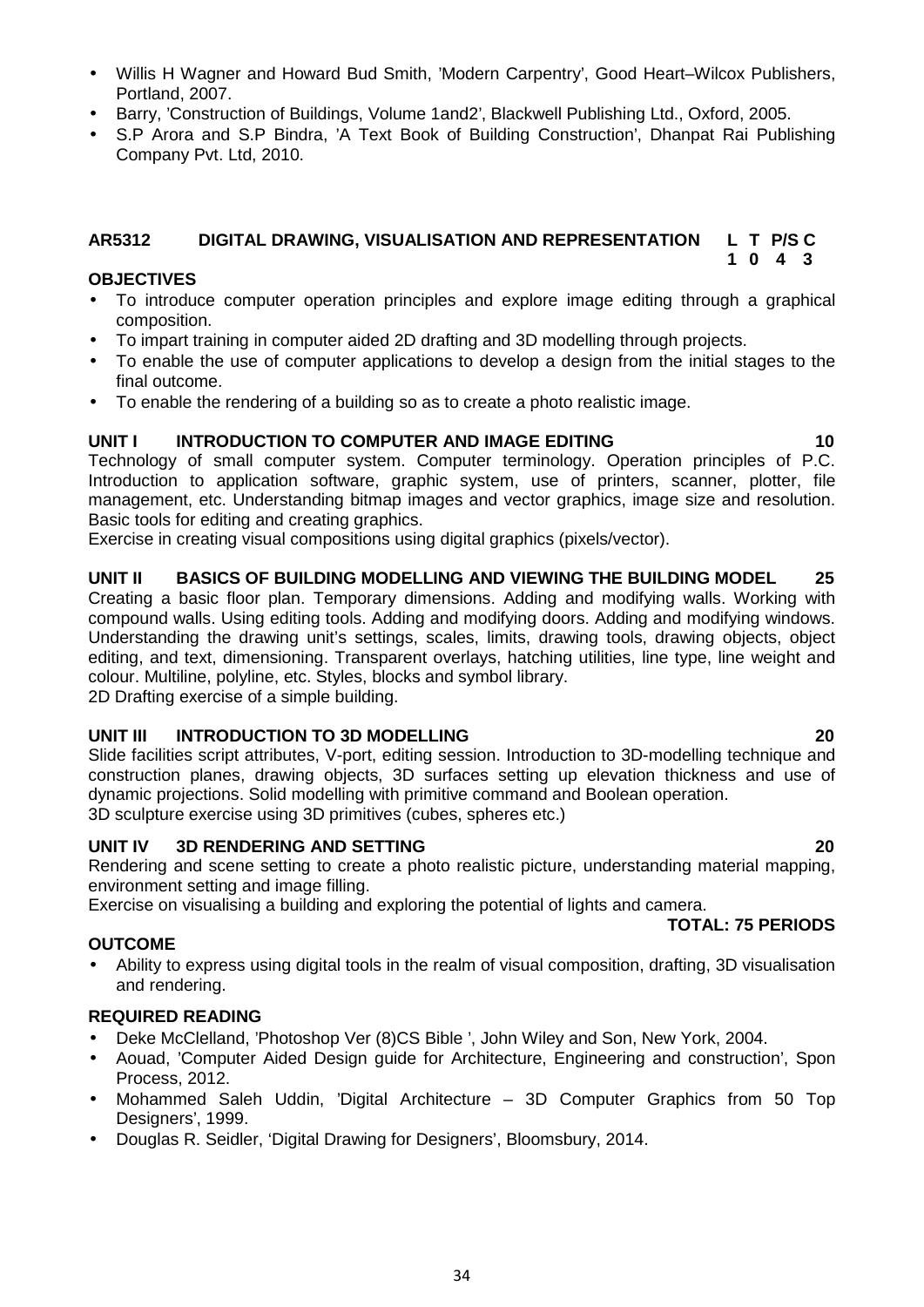#### **REFERENCES**

- Scott Onstott, 'AutoCAD 2015 and AutoCAD LT 2015 Essentials', Auto Desk Official press, 2014.
- Fiorello. J. A., 'CAD for Interiors Beyond the Basics', Wiley Publications, 2011.
- Ryan Duell and Tobias Hathorn, 'Auto Desk Revit Architecture 2016: Essentials', Auto Desk Official Press, Sybex, 2015.
- Eric Wing, 'Auto Desk Revit Architecture 2017: No Experience Required', Auto Desk Official Press, Sybex, 2016.
- Alexander C. Schreyer, 'Architectural Design with SketchUp', Wiley, 2012.

#### **AR5321 ADVANCED SPACE DESIGN STUDIO L T P/S C**

# **0 0 14 7**

#### **OBJECTIVES**

- To enable an understanding of the fundamental possibilities of architectural form and space in relation to human experience and use within the context of the immediate living environment.
- To get the above understanding through personal, first hand exploration as well as through theoretical and literature studies.
- To use this understanding to create meaningful built environment in the context of small scale projects that involve simple function and experience.

#### **CONTENT**

Designing a built environment requires the development of individual capacity for thought with respect to subjective and objective aspects. Studying and designing projects of small scale that involve a more immediate and basic experience is important in this context. The study and project exploration will involve the following aspects from first principles as well as through live studies and theory – human behaviour, activities and needs for various purposes, role of specific form/space in creating particular experiences and effects, built form-open space relationships, spatial organisation, environment behaviour aspects (especially those relating to children), lighting and ventilation, site as a positive tool in all scales, potential of materials and construction. Through this, both the qualitative and quantitative attributes of design can be understood and engaged. This would give training in the ingenious use of architecture to fulfil goals towards a responsive and stimulating environment.

The techniques used for study and presentation can align themselves towards the above, such as cognitive maps, sketches, manual drawings, physical models with simple materials.

The scale and complexity of projects will be commensurate with this - small to medium size projects involving buildings/ small campuses with simple circulation, passive energy, multiples of single unit space, single use buildings. Some suggestive projects are small buildings or small campuses involving civic/ cultural use, uses related to children such as schools, facilities for people with special requirements. The number of projects is left to the discretion of the faculty based on scale and complexity. **TOTAL: 210 PERIODS**

#### **OUTCOME**

- Ability to perceive, understand and represent fundamental attributes of form-space with respect to human experience and use.
- Ability to ideate, innovate and create meaningful built environment in basic human situations.

#### **REQUIRED READING**

- Joseph De Chiara, Michael J Crosbie, 'Time Saver Standards for Building Types', McGraw Hill Professional, 2001.
- Kevin Lynch, 'Site Planning', MIT Press, Cambridge, 1967.
- Steen Eiler Rasmussen, Experiencing Architecture, MIT Press, 1962.
- Kent C. Bloomer and Charles W. Moore, 'Body, Memory, and Architecture', Yale University Press, 1977.
- JuhaniPallasmaa, 'The Eyes of the Skin Architecture and the Senses', John Wiley: New York, 2005.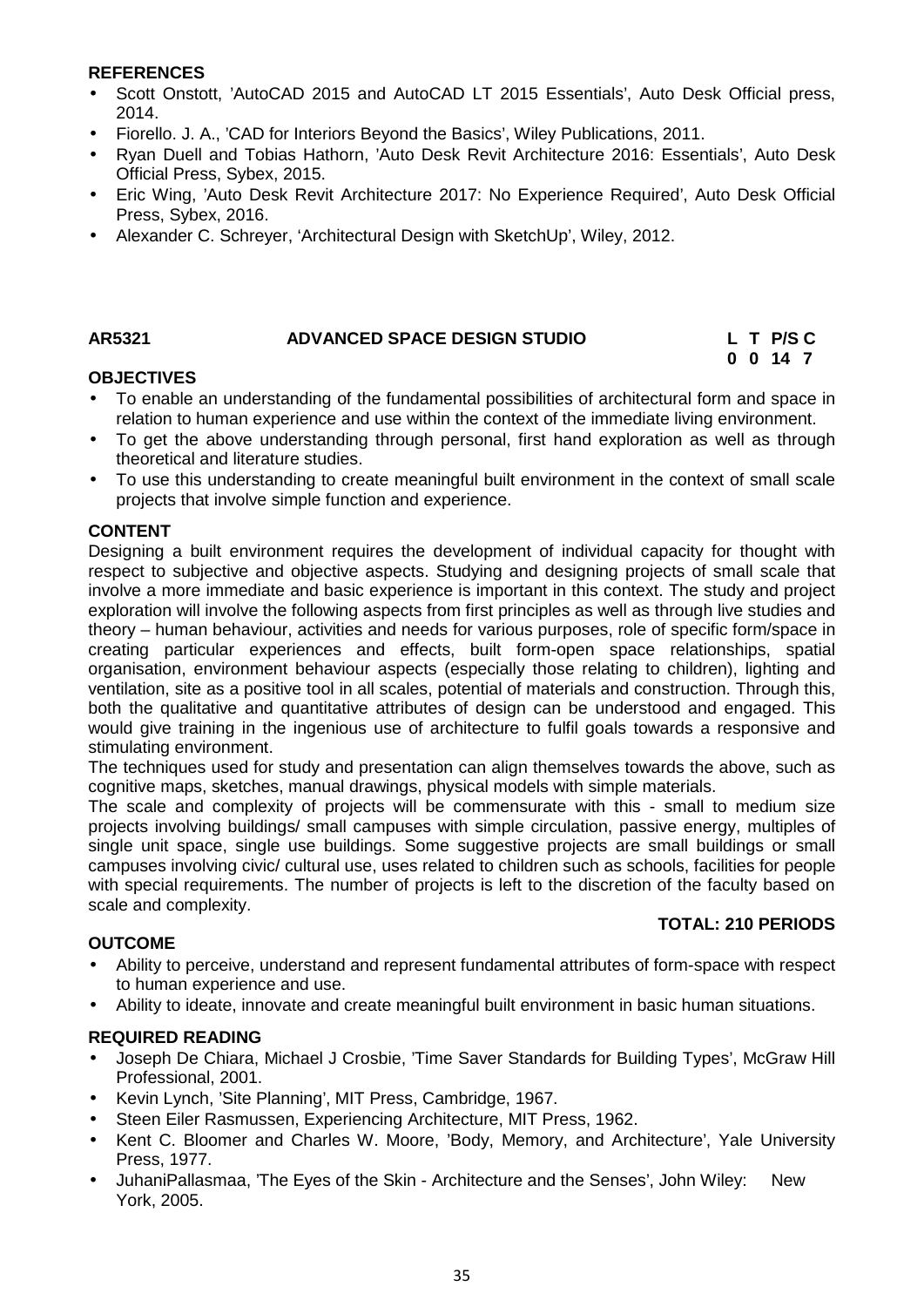#### **REFERENCES**

- Julius Panero, Martin Zelnik, 'Human Dimension and Interior Space', Whitney Library of Design, 1975.
- Richard P. Dober, 'Campus Planning', Society for College and University Planning ,1996
- Sam F.Miller, 'Design Process: A Primer for Architectural and Interior Design', Van Nostrand Reinhold, 1995.
- Dudek M, 'Schools and Kindergartens', Birkhauser 2007.

#### **AR5401 REGIONAL AND VERNACULAR BUILT ENVIRONMENTS IN INDIA L T P/S C 3 0 0 3**

#### **OBJECTIVES**

- To introduce the nature of evolution/ determinants of human settlements.
- To give an understanding of regional manifestations in settlements and architecture as evolving from contextual forces.
- To give familiarity to the methods and approaches for the study of regional/ vernacular built environment.
- To study the important manifestations of regional/ vernacular architecture and settlements in different regions of India.

#### **UNIT I HUMAN SETTLEMENTS AND THEIR DETERMINANTS 7**

Determinants of morphology of human settlements – climate, culture, socio-economic aspects, geography, etc, Differentiating between rural and urban settlements. Overview of settlement evolution in India. Relation between settlement morphology and architecture. Discussion of the terms traditional architecture, regional architecture, indigenous architecture, vernacular architecture, etc.,

#### **UNIT II STUDY OF VERNACULAR/ REGIONAL ARCHITECTURE 8**

Vernacular/ regional architecture as a process and responsive design. Concepts, approaches, survey and study of vernacular/ regional architecture -aesthetic, architectural, anthropological, etc., General aspects to be studied in vernacular/ regional architecture of India –climatic response, forms, spatial planning, socio-cultural aspects, symbolism, colour, art, materials of construction and construction technique, etc.,

#### **UNIT III SETTLEMENT MORPHOLOGY AND REGIONAL ARCHITECTURE OF GUJARAT AND RAJASTHAN 10**

Determinants and morphology of rural and urban settlements in Gujarat. Vernacular/ regional architecture of Gujarat as particular productions. Determinants and morphology of rural and urban settlements in Rajasthan. Vernacular/ regional architecture of Rajasthan as particular productions.

#### **UNIT IV SETTLEMENT MORPHOLOGY AND REGIONAL ARCHITECTURE OFKASHMIR AND BENGAL 10**

Determinants and morphology of settlements in Kashmir. Vernacular/ regional architecture of Kashmir as particular productions. Determinants and morphology of settlements in Bengal. Vernacular/ regional architecture of Bengal as particular productions. Colonial and modern influences.

#### **UNIT V SETTLEMENT MORPHOLOGY AND REGIONAL ARCHITECTURE OF TAMILNADU AND KERALA 10**

Determinants and morphology of settlements in Kerala. Vernacular/ regional architecture of Kashmir as particular productions. Determinants and morphology of rural and urban settlements in Tamil Nadu. Vernacular/ regional architecture of Tamil Nadu as particular productions. Colonial and modern influences.

#### **TOTAL: 45 PERIODS**

#### **OUTCOME**

- An understanding of the built environment as a process and knowledge of its determinants.
- Ability to analyse built environment through the knowledge of approaches to its study.
- Knowledge of settlement morphologies and regional/ vernacular architecture in specific regions of India.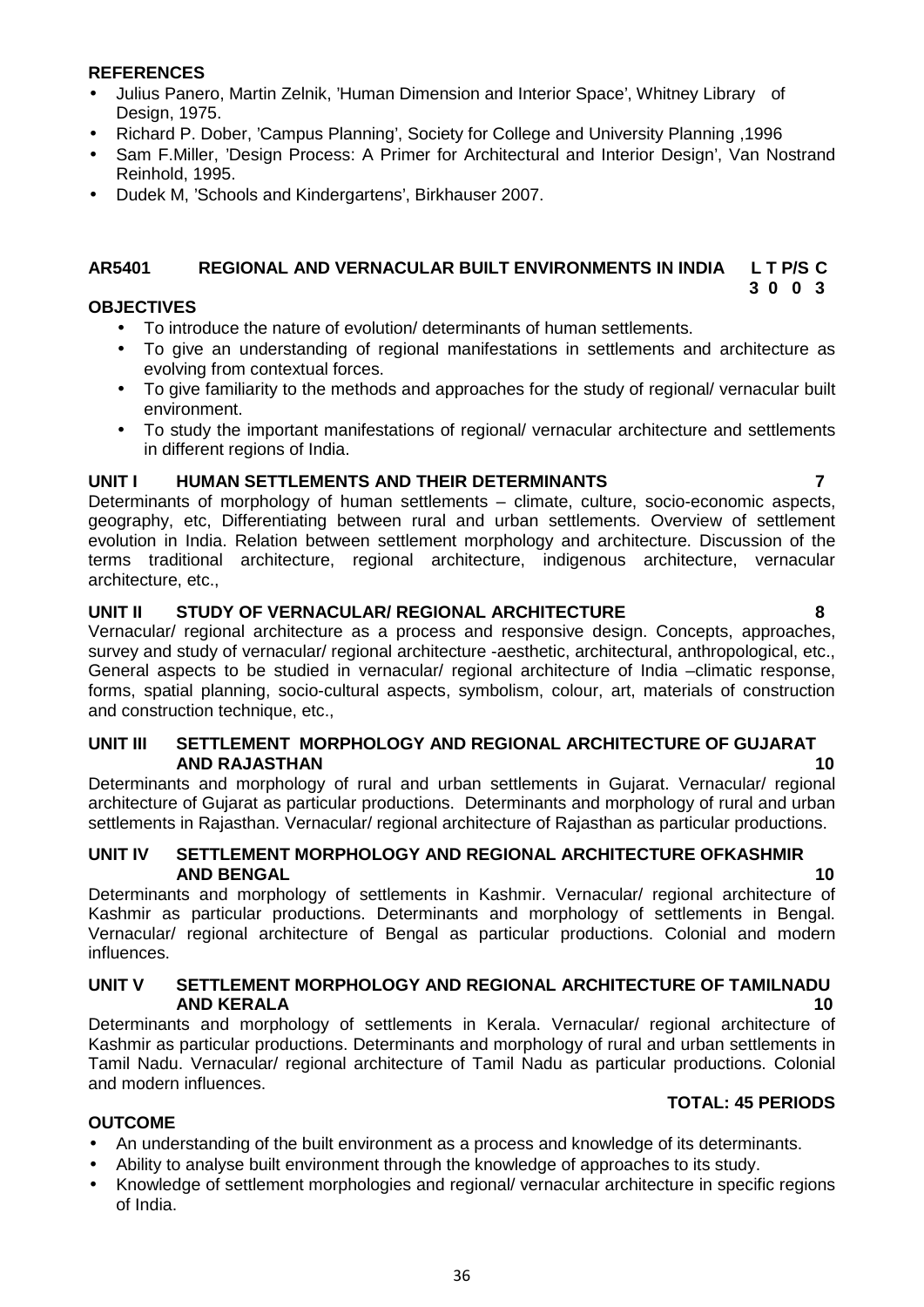## **REQUIRED READING**

- Bernard Rudofsky, 'Architecture without Architects', University of New Mexico Press, 1987.
- Paul Oliver, 'Encyclopedia of Vernacular Architecture of the World', Routledge, 2007.
- Amos Rapoport, 'House, Form and Culture', Prentice Hall Inc. 1969.
- Carmen Kagal, 'Vistara- The Architecture of India', The Festival of India, 1986.

#### **REFERENCES**

- Kosambi D.D, 'The Culture and Civilisation of Ancient India in Historical Outline', Vikas,1997.
- R W Brunskill, 'Illustrated Handbook on Vernacular Architecture', Faber and Faber, 2000.
- V.S. Pramar, 'Haveli Wooden Houses and Mansions of Gujarat', Mapin, 1989.
- Kulbushanshan Jain and Minakshi Jain, 'Mud Architecture of the Indian Desert', Aadi Centre, Ahmadabad, 1992.
- G.H.R. Tillotson, 'The Tradition of Indian Architecture: Continuity, Controversy, Change since 1850', Oxford University Press, Delhi, 1989.
- S. Muthiah et al, 'The Chettiar Heritage', Chettiar Heritage, 2017.
- Weber. W and Yannas. S, 'Lessons from Vernacular Architecture', Routledge, 2014.

## **AR5402 STRUCTURAL DESIGN OF MASONRY AND TIMBER L T P/S C**

#### **OBJECTIVES**

- To introduce soil mechanics.
- To enable the learning of design of masonry walls.
- To give knowledge to design different timber components in a building.

#### **UNIT I SOIL MECHANICS 6**

Introduction to Soil Mechanics. Concept of Safe bearing capacity. Types of soil. Distribution of upward pressure in different types of soil.

#### **UNIT II BASIC MASONRY DESIGN 9**

Analysis and design of masonry wall with and without openings. Use of nomograms. Code requirements.

#### **UNIT III DESIGN OF TIMBER BEAMS 9**

Grading of timber. Permissible stresses. Design of solid timber beams. Madras terrace roof design.

## **UNIT IV DESIGN OF TIMBER COLUMNS 9**

Design of solid timber columns. Built-up Column. Spaced Column.

## **UNIT V ANALYSIS AND DESIGN OF TIMBER TRUSSES 12**

Analysis of plane trusses. Introduction to Determinate and Indeterminate plane trusses. Analysis of simply supported and cantilevered trusses by method of joints and method of sections. Analysis and design of timber trusses.

#### **OUTCOME**

- Knowledge about soil mechanics.
- Ability to design structural masonry walls.
- Ability to design timber beams, columns and trusses by applying the code provisions.

## **REQUIRED READING**

- P. Dayaratnam, 'Brick and Reinforced Brick Structures', CBS Publishers and Distributors Pvt Ltd, 2017.
- A.S.Arya, 'Structural Design in Steel, Masonry and Timber', Nemchand and Bros, Roorkee, 1971.
- B. C. Punmia, Ashok Kumar Jain , Arun Kumar Jain, , 'Comprehensive Design of Steel Structures', Laxmi Publications (P) Ltd, 2014.

## **TOTAL: 45 PERIODS**

**3 0 0 3**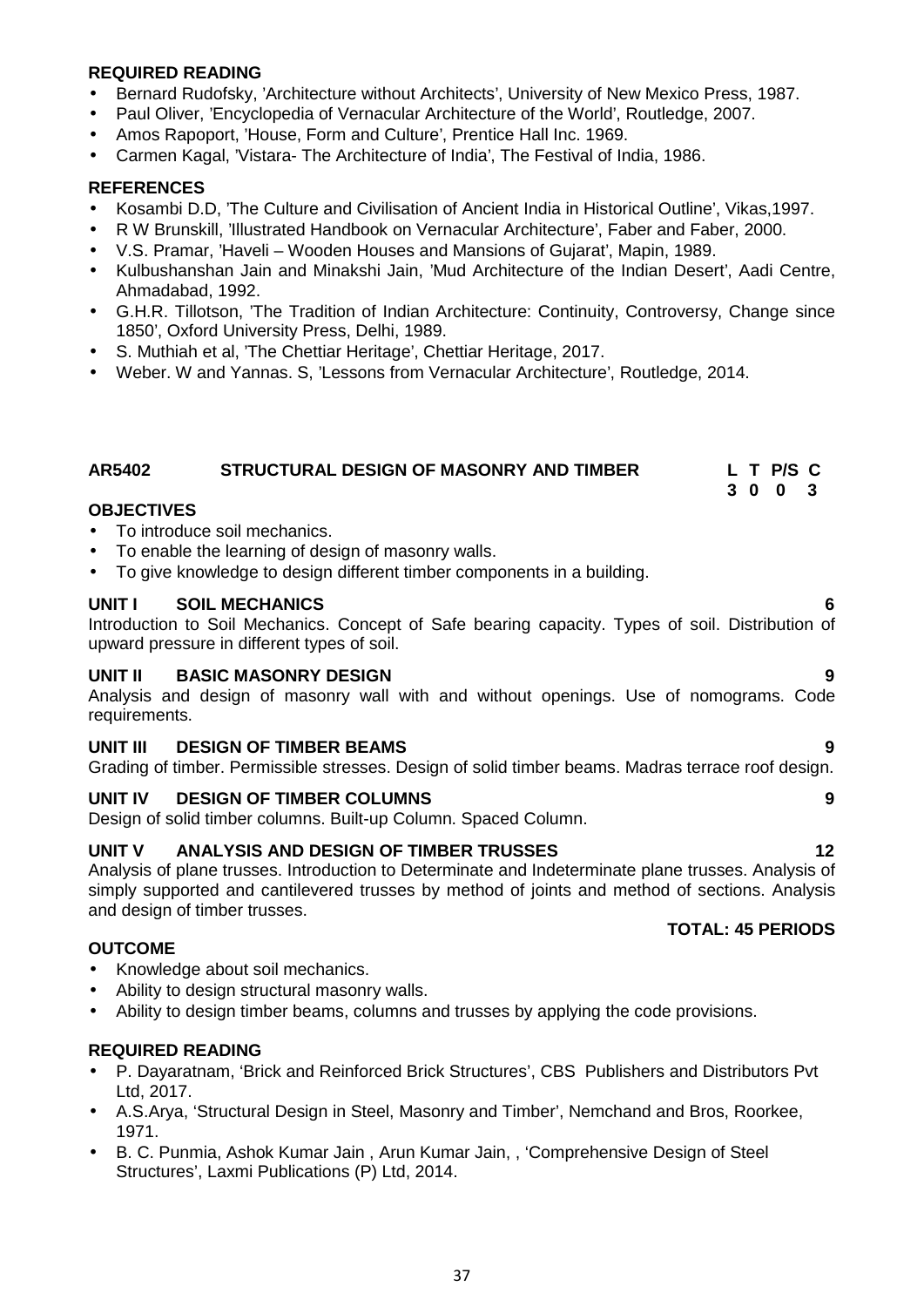38

- B. C. Punmia, Ashok Kumar Jain , Arun Kumar Jain , 'Soil Mechanics and Foundations', Laxmi Publications, 2017
- R.K. Bansal, 'A Text Book on Strength of Materials', Laxmi Publications, New Delhi, 2009.

## **REFERENCES**

- National Building Code of India, Part VI, Structural Design,1983.
- IS 883 Code of Practice for Design of Structural Timber in Buildings.
- IS 1905- Code of Practice for Structural use of Unreinforced Masonry-1987.
- Sp 10- Nomograms for Thickness of Masonry Walls 1975

#### **AR5403 ELECTRICITY, LIGHTING AND ACOUSTICS IN BUILDINGS L T P/S C 3 0 0 3**

## **OBJECTIVES**

- To give familiarity about the different requirements of electrical services in a building.
- To give knowledge about sources, principles, products and design of lighting from artificial sources.
- To give knowledge about basics of acoustics and acoustical design of buildings.

## **UNIT I GENERATION OF ELECTRICITY AND DISTRIBUTION IN BUILDINGS 11**

Generation of electricity. Ohms and Kirchoffs laws. Units: watt, volt, amps. Distribution from grid to facilities. Two phase and three phase systems. Substation, transformers, wires and conduits, distribution boards, meters, switch boards, earthing, lightning conductors. Generators, inverters. Electrical load estimation and electrical wiring design for a small building/ campus.

Site visits with documentation in the form of sketches/ drawings/ photos. Understanding of products, product catalogues for a small building.

## **UNIT II ELECTRIC LIGHTING 9**

Laws and terminologies of light and lighting. Light from artificial sources, quantity and quality. Types of lamps and luminaires. Applications and choice of luminaires. Lighting level for different uses in outdoor and indoor environment. Supplementary electrical lighting.

Site visits with documentation in the form of sketches/ photos. Understanding of products, product catalogues.

## **UNIT III LIGHTING DESIGN FOR BUILDINGS 8**

Lighting calculations. Brief overview of lighting simulation and performance analysis using software. Design exercise involving lighting design for appropriate projects of simple scale through choice, calculations, layout, drawings, physical models.

## **UNIT III FUNDAMENTALS OF ACOUSTICS 9**

Fundamentals – sound waves, frequency, intensity, wave length, measure of sound, decibel scale, speech and music frequencies. NC curves. Permissible noise limits. Material property - absorption, reflection, scattering, diffusion, transmission. Absorption co-efficient, NRC, Sound Transmission Class (STC), Impact Insulation Class (IIC).Understanding acoustic properties of materials/ products through study of product literature/ site visits. Environmental noise and its control. Structure borne and air borne noise control. Site selection. Sound in enclosed space: Reverberation time, optimum reverberation time, echo, early decay time. Architectural acoustics. Importance of shape volume, treatment for interior surfaces, etc.

## **UNIT V DESIGN FOR ACOUSTICS 8**

Basic principles in acoustic designing of classroom, lecture and conference hall, offices, open air theatre, auditorium, concert hall, theatre, cinema, recording studio. Understanding of drawings/ details related to real acoustic design projects. Site visits with documentation in the form of sketches/ drawings/ photos Simple problems based on reverberation time and absorption coefficients.

#### **TOTAL:45 PERIODS**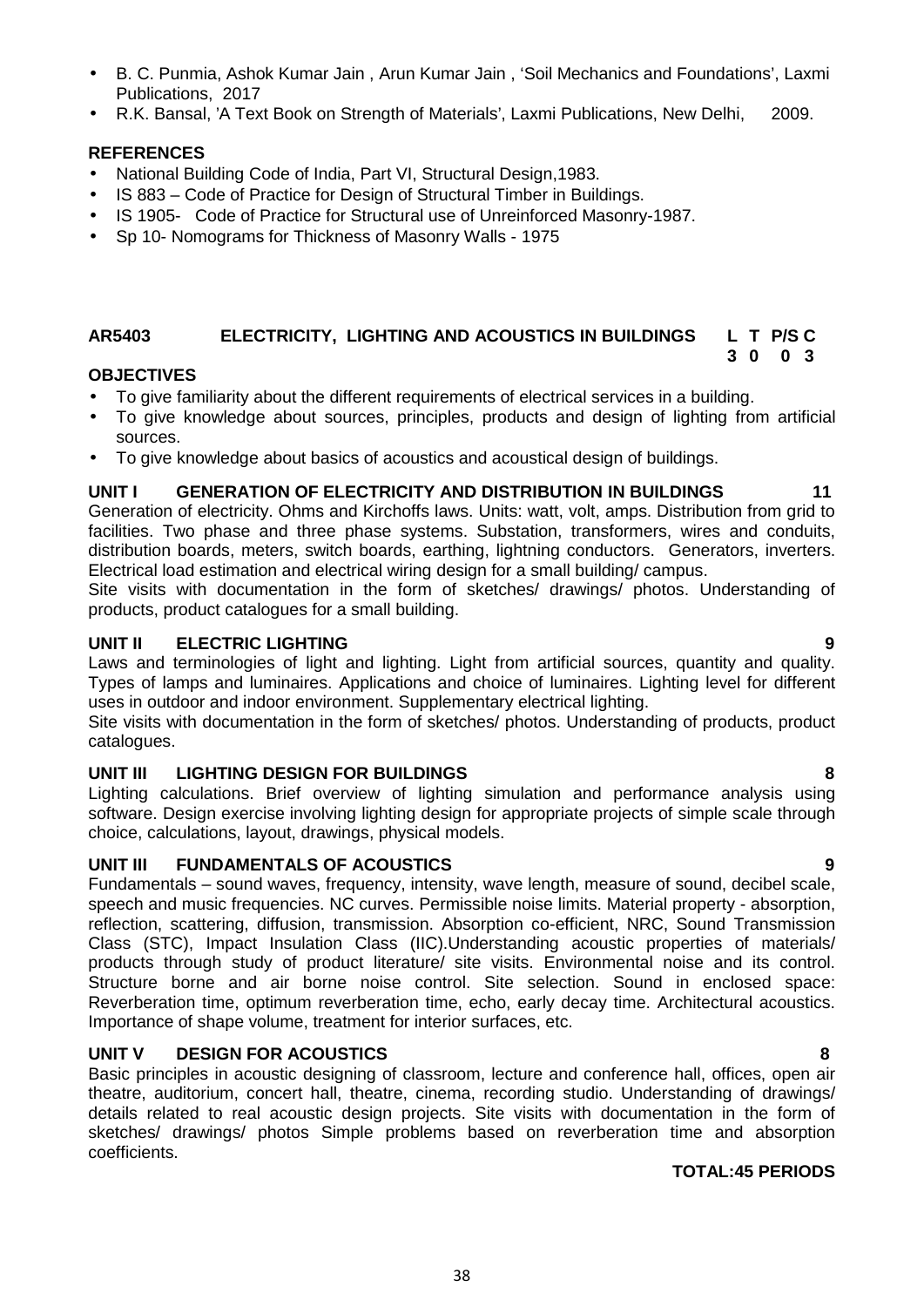## **OUTCOME**

- Ability to understand electrical services in a building.
- Ability to design artificial lighting in a building.
- Knowledge of principles of acoustic design in different building typologies.

## **REQUIRED READING**

- Derek Phillips and John Howard, 'Lighting in Architectural Design', McGraw Hill. New York, 1964.
- David Egan, Victor Olgyay 'Architectural Lighting', McGraw-Hill, 2001.
- Gary Gordon, 'Interior Lighting for Designers', 5th Edition, John Wiley and Sons Inc., New York, 2015.
- David Egan, 'Architectural Acoustics', J. Ross Publishing, 2007.
- David Lee Smith, 'Environmental Issues for Architecture', Wiley, 2011.
- National Building Code Bureau of Indian Standards.

## **REFERENCES**

- The Lighting Handbook', IES, 2011.
- 'National Lighting Code', SP 27:2010.
- Descottes, Herve and Cecilia E. Ramos, 'Architectural Lighting: Designing with Light and Space, Princeton Architectural Press, Princeton, 2013.
- A.K.Mittal, 'Electrical and Mechanical Services in High Rise Building: Design and Estimation Manual', CBS, 2015.

## **AR5411 BUILDING CONSTRUCTION WITH BASIC MATERIALS L T P/S C**

# **1 0 4 3**

## **OBJECTIVES**

- To give introduction to the basic materials such as lime, mud, stone, brick, bamboo, thatch, straw and timber.
- To give knowledge about construction using basic materials in simple situations.
- To facilitate in the design of buildings using a combination of the basic materials.

## **UNIT I LIME, MUDAND STONE FOR STRUCTURAL USE AND FINISHES 15**

Lime as basic binding material/mortar. Extracting, slaking, hardening, storage, precautions in handling. Lime putty.

Mud as basic material for construction, Mud plaster and mortar. Types of soil and soil stabilisation. Mud products- stabilised blocks, etc., Mud walls construction - cob, rammed earth, wattle and daub, adobe, compressed stabilised earthen blocks. Foundation and plinth for mud structures. Damp and weatherproofing of mud structures. Mud flooring. Mud domes.

Stone in building construction. Sources, characteristics selection, seasoning, dressing, testing, deterioration, preservation and durability of stone.

Basic principles of masonry with stone. Different types of stone masonry walls. Mortar, plastering, pointing and finishes for stone masonry. Structural use of stone masonry in foundation, walls, piers, columns, arches and lintels. Masonry integrated elements such as openings, cornices and copings. Structural use of stone for beams and slabs.

Understanding all the above through sketches/ drawing/ models/ product catalogues/site visits.

## **UNIT II BRICK AND CLAY PRODUCTS FOR STRUCTURAL USE AND FINISHES 20**

Outline manufacture of brick. Types of brick and clay products in building construction. Brick for masonry walls. Roof tiles- pan/ pot tiles, Mangalore pattern tiles. Flooring and paving- brick tiles, clay tiles, ceramic tiles and vitrified tiles.

Basic principles of masonry with brick. Types of brick bonding. Mortar, plastering, pointing and finishes for brick masonry. Structural use of brick masonry in foundation, walls, piers, columns, arches and lintels. Masonry integrated elements such as openings, cornices and copings. Structural use of stone for beams and slabs. Structural use of brick for roofing as Madras Terrace.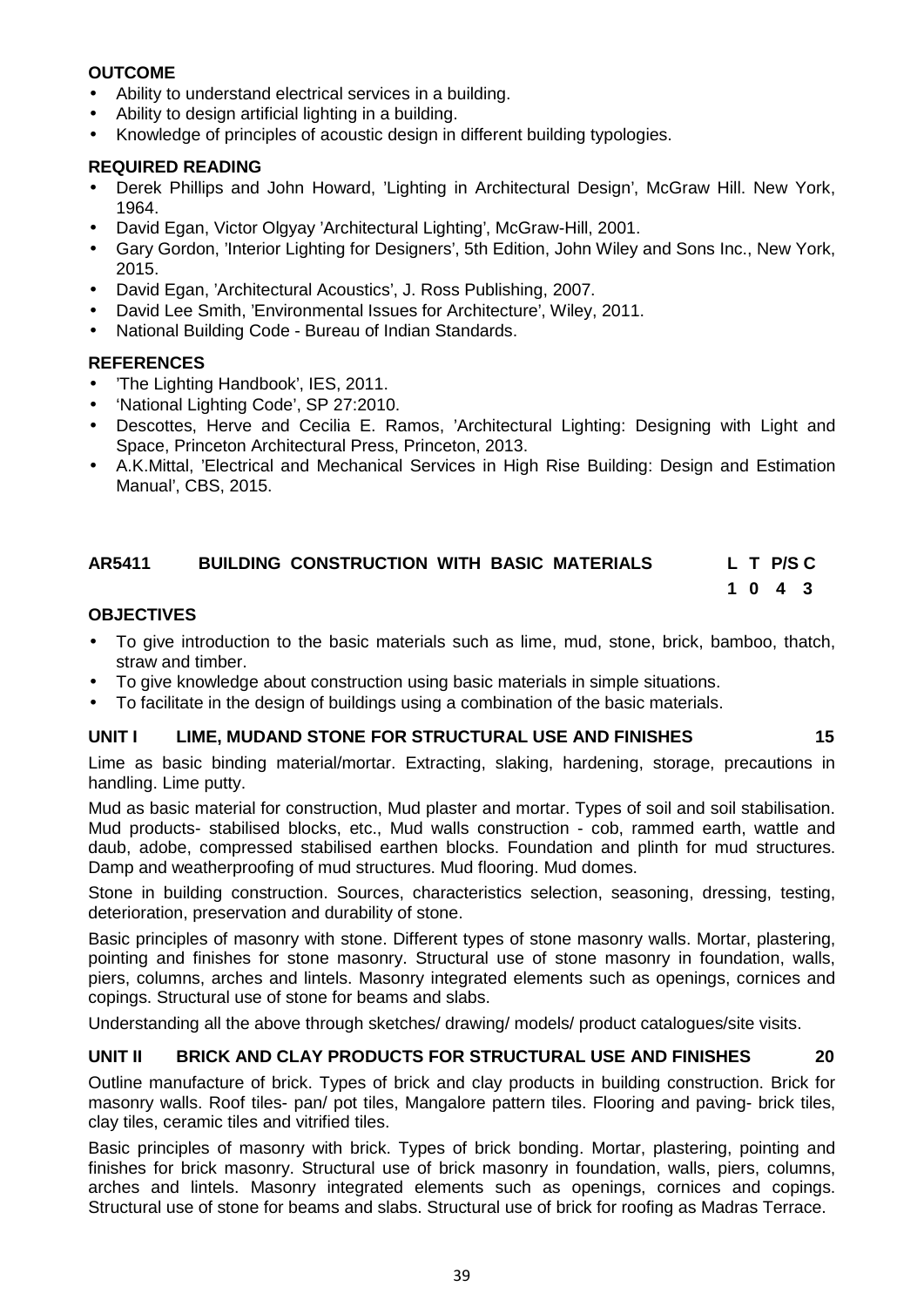Introduction to innovative and composite construction using brick and clay products - prefabricated brick panels, precast curved brick arch panels, reinforced brick/ reinforced brick concrete slabs, prefabricated floor/ roof using structural clay units, Hourdi block roofing,

Understanding construction principles and procedures through sketches/ drawings/ models / site visits/ documentation.

#### **UNIT III BAMBOO, STRAW, THATCH AND TIMBER FOR STRUCTURAL USE AND FINISHES 25**

Bamboo- anatomy, properties, strength, processing, harvesting. Working with bamboo. Treatment, preservation and uses of bamboo. Joints in Bamboo. Framed construction for walls and floors. Techniques of construction of roofs with bamboo.

Straw and thatch as building materials. Physical aspects. Properties with respect to fire, moisture, insects and pests. Thatch and straw bale roofing details.

Types of timber, their classification and characteristics. Timber sources, defects, conversion, seasoning, storage, preservation, finishes.

Joints in timber. Timber frames for walls. Timber flooring. Timber staircase. Construction of timber roof trusses (to include lean to, couple, collar, king post, queen post and roof covering material). Timber partitions, panelling and false ceiling.

Understanding construction principles and procedures through sketches/ drawings/ models / site visits/ documentation.

## **UNIT IV DESIGN WITH BASIC MATERIALS 15**

Design of a small and simple structure for a specific purpose using basic building materials in appropriate and innovative combinations and design. Design to be submitted in the form of sketches/drawings/detailing/model.

## **TOTAL: 75 PERIODS**

## **OUTCOME**

- Familiarity with the properties and uses of basic building materials.
- Knowledge about the construction details of the basic building materials.
- Ability to design buildings using a combination of basic materials.

## **REQUIRED READING**

- Don A. Watson, 'Construction Materials and Processes', McGraw Hill, 1986.
- W.B. McKay, 'Building Construction', Person India, Vol, 1 2013,Vol II, 2013.
- S.C Rangwala 'Building Construction' Charotar Publishing House, India, 2016.
- S.K.Sharma, 'A Text book of Building Construction', S. Chand and Co Ltd., New Delhi,1998.
- S.K. Duggal, 'Building Materials', New Age International Publishers, 2016.
- R.J. S. Spence and D.J. Cook, 'Building Materials in Developing Countries', John Wiley and sons 1983.
- S. C. Rangwala, 'Engineering Materials', Charotar Publishing House India, 2015.
- Roy Chudley, Roger Greeno, 'Building Construction Handbook', Routledge, 2010.
- KlansDukeeberg, Bambus Bamboo, Karl Kramer Verlag Stuttgart Germany, 2000.
- National Building Code Of India 2016- Part 6 Structural Design- Section 3 Timber and Bamboo.

## **REFERENCES**

- Francis D.K Ching, 'Building Construction Illustrated', John Willey and Sons, 2014.
- Willis H Wagner and Howard Bud Smith, 'Modern Carpentry', Good Heart–Wilcox Publishers, Portland, 2016.
- Barry, 'Construction of Buildings, Volume 1and2', Blackwell Publishing Ltd., Oxford, 2005.
- Ghanshyam Pandya, M.P. Ranjan, NilamIyer, 'Bamboo and Cane Crafts of Northeast India', National Institute of Design, 2004.
- American Institute of Timber Construction (AITC), 'Timber Construction Manual', Wiley Publishers, 2004.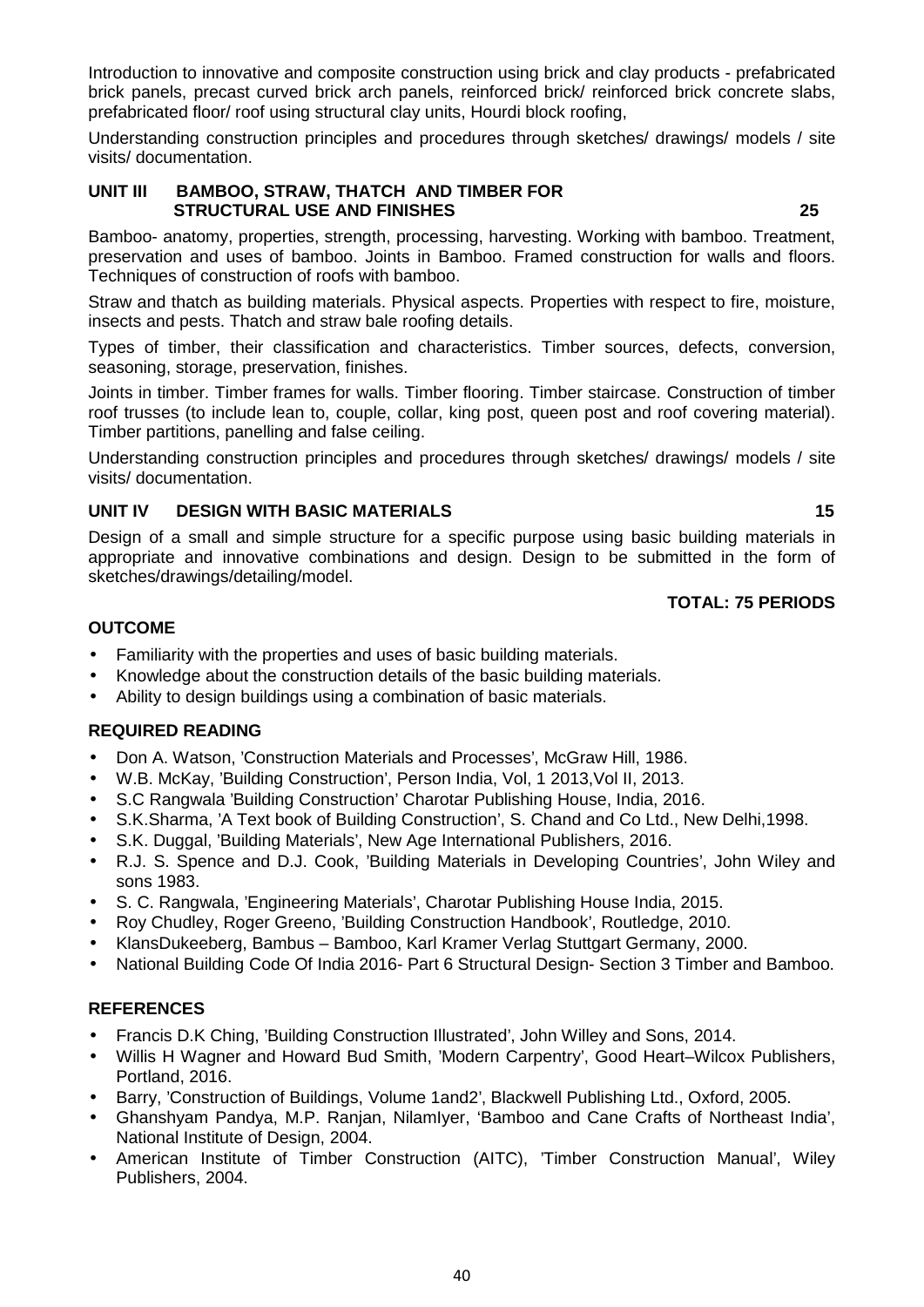## **AR5412 SITE SURVEYING AND PLANNING L T P/S C**

## **OBJECTIVES**

- To inform about the ways in which the characteristics of sites can be understood.
- To enable an understanding of the macro and micro impact of buildings on it.
- To give understanding of the potential/ limitations site offers to the design of buildings.
- To give exposure to different terminologies and techniques associated with site, site surveying, site analysis and site planning.
- To explore all the above through a project.

## **UNIT I INTRODUCTION TO SITE AND SITE SURVEYING 20**

Definition of plot, site, land and region, units of measurements. Introduction to survey and need for surveying. Methods of surveying and context of use. Chain survey and Triangulation - instruments used, method of survey and plotting into survey drawing. Plain table, Compass and the odolite surveys - method, instruments used and application. Modern surveying Instruments such as EDMs and Total Stations and their application.

Understanding of administrative maps and site drawings, including FMB.

Introduction to measuring a site, drawing out a site plan from measurements and computing area by geometrical figures and other methods. Introduction to marking plans, layout plans and centreline plans. Importance and procedure for making these drawings and dimensioning. Procedure and precautions of setting out a plan on site.

Understanding the above through site visits to real projects.

## **UNIT II SITE CONTEXT AND ANALYSIS 20**

Detailed understanding of context of the site. Introduction to master plans, land use for cities, development control rules. Site selection criteria for different building typologies. Impact of building developments on the surroundings including aspects such as traffic, noise, pollution, microclimate, etc., especially in the context of large scale projects. Understanding the above through real projects/ case studies.

Site as offering potential/ limitations to architectural design. Importance of site analysis. On site and off site factors. Analysis of natural, cultural and aesthetic factors. Factors to include topography, hydrology, soils, vegetation, climate and microclimate, surface drainage, accessibility, size and shape, infrastructure, sources of water supply and means of disposal system, visual aspects, context of built environment. Introduction to detailed analysis involving aspects like contours, slope analysis, grading process, grading criteria, functional and aesthetic considerations. Maps of matrix analysis and composite analysis methods. Understanding the above through real projects/ case studies.

## **UNIT III PRINCIPLES OF SITE LAYOUT AND DEVELOPMENT 15**

Organisation of pedestrian and vehicular circulation. Geometric calculation for movement. Types of roads, hierarchy of roads, networks, road widths and parking regulations. Principles of positive drainage and grading for drainage. Location and design of sewage treatment plants. Methods to control soil erosion. Location of utility lines to simplify maintenance. Planning for rain water harvesting. Incorporation of services such as drinking water pipelines, fire hydrants, communication and networking facilities at site. Vegetation, landforms and water as modifiers of microclimate.

Understanding the above through real projects/ case studies.

## **UNIT IV EXERCISE IN SITE SURVEYING AND PLANNING 20**

Application of all the knowledge gained in previous units through a real/ hypothetical project involving a real site. The process would involve choosing site for a building typology or vice versa, field exercise in measuring and drawing the site, detailed site analysis, schematic site layout and development. The project will be explored through analysis/ models/ sketches/ drawings.

**TOTAL: 75 PERIODS**

## **OUTCOME**

- Sensitivity towards aspects of site at macro and micro contexts.
- Ability to exploit potential of site to design the built environment.
- Ability to measure, draw, analyse and plan a particular site for a specific purpose.

**1 0 4 3**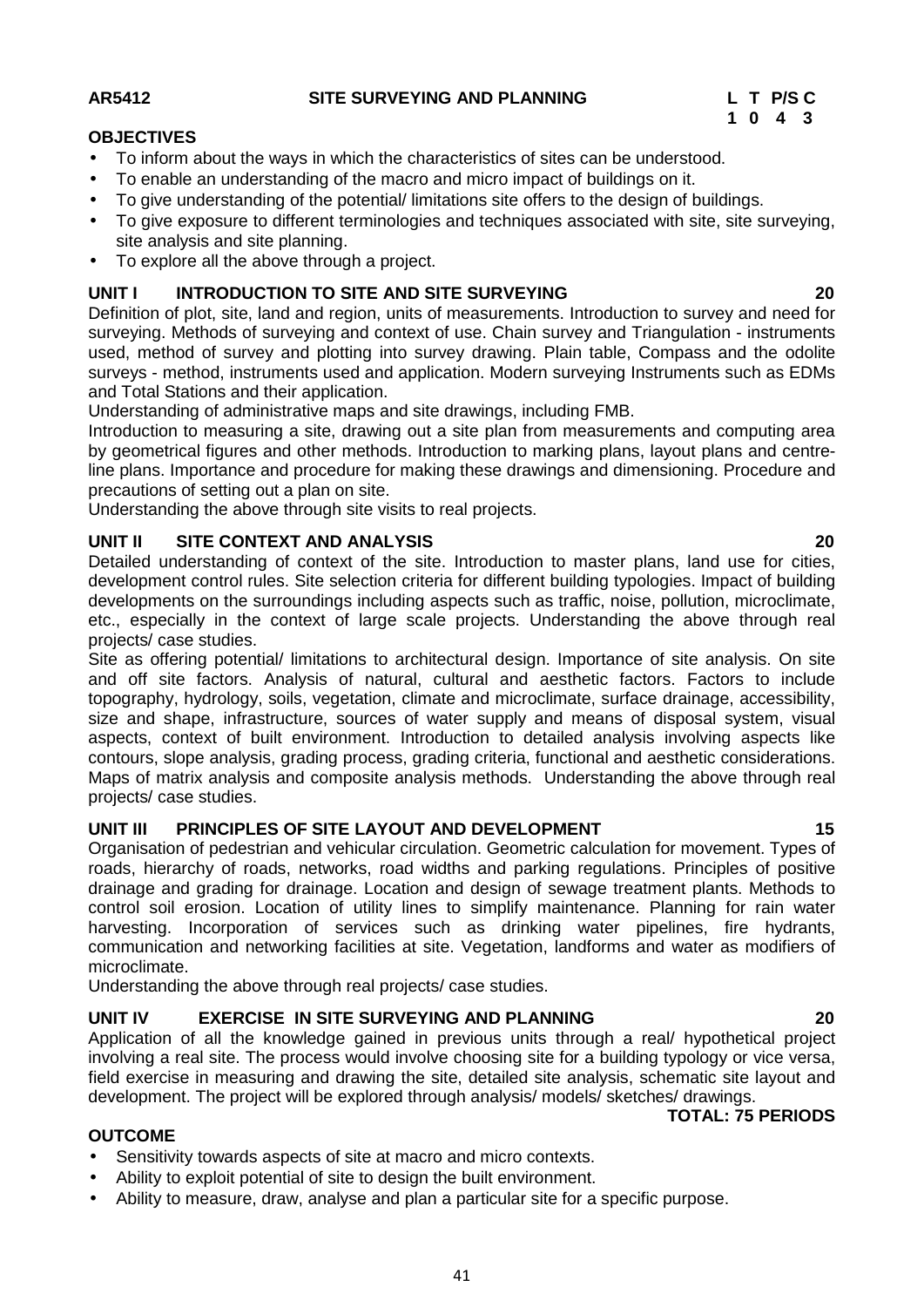## **REQUIRED READING**

- Kevin Lynch, 'Site Planning', Third Edition, MIT Press, 1984.
- Edward. T. White, 'Site Analysis', Archi Basic Press, 2014.
- B.C.Punmia et al, 'Surveying Vol.I', Seventeenth Edition, Laxmi Publications, 2016..

#### **REFERENCES**

- Joseph De. Chiarra and Lee Coppleman, 'Urban Planning and Design Criteria', Van Nostrand Reinhold Co., 1982.
- Strom Steven, 'Site Engineering for Landscape Architects', John Wiley and Sons, 2013.
- P.B. Shahani, 'Text of Surveying Vol.I', Oxford and IBH Publishing Co, 1980
- 'Development Control Rules', CMDA 2008.
- Genevieve S. Baudoin, 'Interpreting Site: Studies in Perception, Representation, and Design', Routledge, 2015.

## **AR5421 RURAL HABITAT DESIGN STUDIO L T P/S C**

**0 0 14 7**

**TOTAL: 210 PERIODS**

## **OBJECTIVES**

- To create understanding of human built environment as a holistic, living entity from macro to micro scales, and shaped by geographic and socio-cultural forces as well as by historic, political and economic factors, through study of and design within the context of rural settlements.
- To enable a comprehensive study of rural settlement and architecture in order to understand them as exemplar of collective design that evolved through various parameters.
- To observe changes in the above, analyse their nature and causes for them.
- If required, to explore possible policy and physical interventions towards positive changes within the context studied.
- To enable design process that engages context and community.

## **CONTENT**

Rural settlements offer an opportunity to understand basic aspects of human built environment and what goes into its making/ influences it. The interrelationship between built form and society will be studied, understood and established, starting from either end as required. Study of specific modes of rural/vernacular/traditional architecture including their morphology, local materials and construction techniques, details, meaning, etc., will be done to give an insight into the particulars and universals of architecture.

Appropriate tools and processes can be used to aid the understanding. These include different methods of historical and socio-cultural study, oral history, discussions, information collection, surveys, maps, perceptual sketches, documentation through drawings, demographic study, assimilation and analysis.

Transformations across time need to be traced to understand constants and dynamics in human society. They will also be critically evaluated through discussions with experts. Rising from this, future changes can be projected/ envisaged and if found required, policy and physical interventions can be suggested/ explored. The physical interventions found necessary will be taken up as design situations. This could range from individual to community level and involve any aspect of the physical environment (including building projects) as the situation/viewpoint warrants.

If the context does not warrant a building need, a small community oriented building design will be given as a separate project in addition to the rural project. For building projects, the scale and complexity of planning and construction usually involved will be simple - small or medium span, ground plus two storeyed maximum, simple horizontal and vertical movement, simple/ local materials and construction, passive energy.

#### **OUTCOME**

- Ability to collect, assimilate and integrate knowledge in a holistic manner.
- Sensitivity towards the nature and values of unselfconscious and collective design as well as the interconnectedness of human society and environment.
- Ability to observe and analyse changes in the above.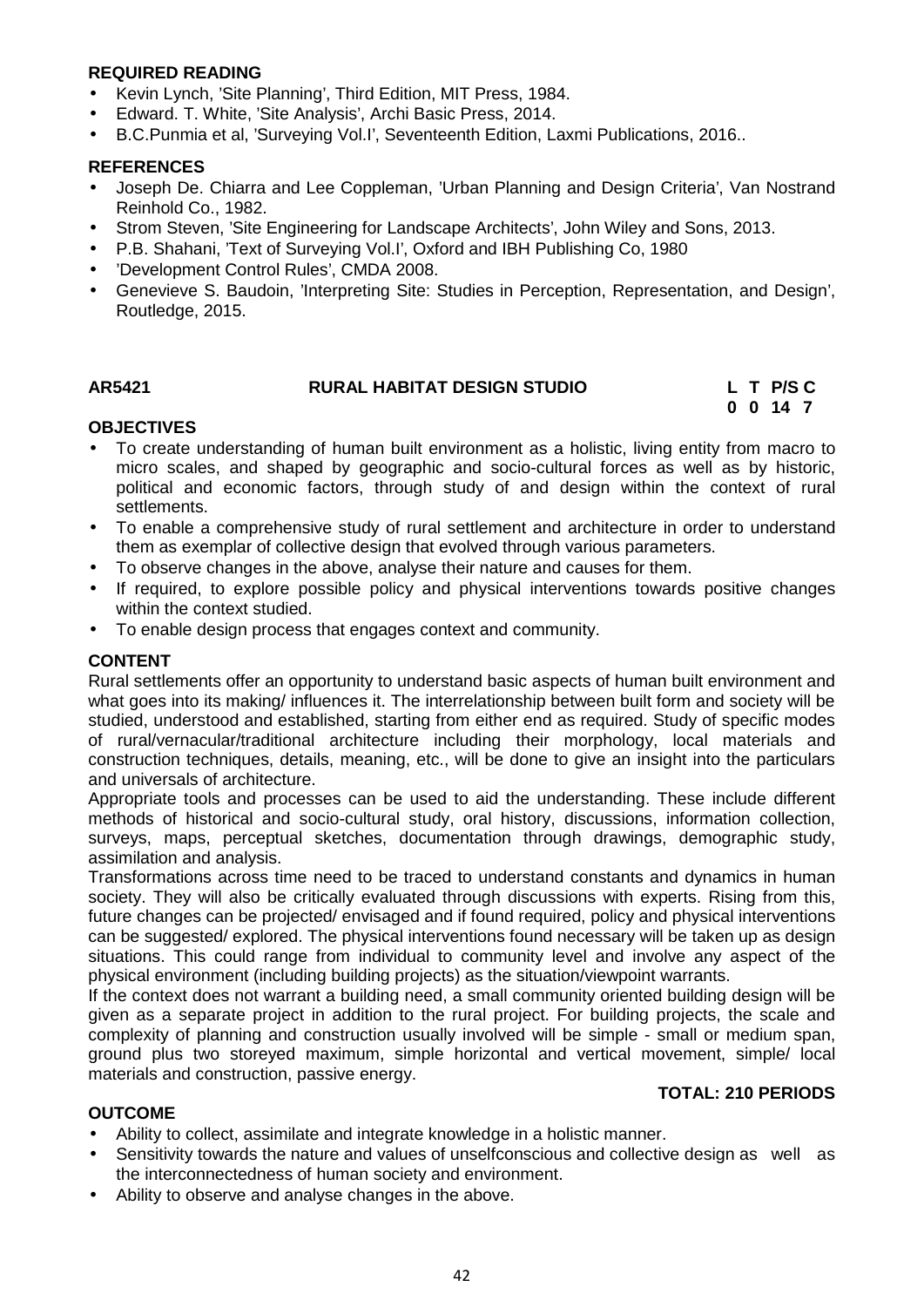- Ability to project future transformations and give possible/ appropriate ways to address issues, if any.
- Sensitivity in design approach in community oriented projects with respect to context, collective values and needs.

## **REQUIRED READING**

- Amos Rapoport, 'House, Form and Culture', Prentice Hall, 1969.
- Bernard Rudofsky, 'Architecture without Architects', University of New Mexico Press, 1987.
- Rajendra Kumar Sharma, 'Rural Sociology', Atlantic, 2011.
- Joseph De Chiara, Michael J Crosbie, 'Time Saver Standards for Building Types', McGraw Hill Professional 2001.

## **REFERENCES**

- Ramachandran H, 'Village Clusters and Rural Development', Concept Publications, 1980.
- Thorbeck D, 'Rural Design', Routledge, 2012.
- Hassan Fathy, 'Architecture for the Poor', University of Chicago Press, 1973.
- R. C. Arora, 'Integrated Rural Development', S. Chand, 1979.

#### **AR5501 ARCHITECTURE AND URBANISM OF COLONIALISM L T P/S C AND MODERNITY 3 0 0 3**

## **OBJECTIVES**

- To introduce the condition of modernity and outline its impact on society, cities and architecture.
- To give a detailed understanding of modern architecture as new expression with different strands rising from various aspects and effects of modernity.
- To create an overall understanding of the architectural developments in India rising out of colonialism, modernity and nationalism.

## **UNIT I COLONIALISM, INDUSTRIAL REVOLUTION AND MODERNITY 9**

Voyages of trade, colonialism, political and economic strategies and socio-cultural intersections. Modernity as historical phenomenon and its various aspects and manifestations, encompassing social, cultural, technological, economic and political changes. Strands of modernity in architecture. Enlightenment ideals, Neo Classical architecture and its types. Outline of Industrial Revolution and associated changes. Urban transformations in Europe and America. Housing projects. New building types and spaces. Industrial material of steel, glass and concrete. New construction techniques and standardisation. Split of design education into architecture and engineering streams. Industrial exhibitions. Chicago School, skyscraper development and Louis Sullivan.

## **UNIT II REACTIONS TO INDUSTRIALISATION 7**

Reactions to industrialisation in design. Arts and Crafts in Europe and America. Works of Morris and Webb. Art Nouveau. Works of Horta, Van De Velde, Gaudi, Guimard and Mackintosh. Vienna Secession.

#### **UNIT III EVOLUTION OF MODERN ARCHITECTURE - IDEOLOGIES, MOVEMENTS AND STYLES 10**

Early modernism in Europe and America. Critique of ornamentation and Raumplan of Adolf Loos. Peter Behrens and Werkbund. Modern art and architecture - Expressionism, Futurism, Constructivism, Cubism, Suprematism and De–Stijl. Art Deco. Functionalism. Bauhaus. CIAM. International Style. Outline of works and architects associated with all the above. Ideas, works and evolution of Gropius, Corbusier, Aalto, Wright, Mies, Neutra.

#### **UNIT IV ARCHITECTURE OF COLONIALISM, MODERNITY AND NATIONALISM IN INDIA 9**

Colonial rule in the Indian subcontinent and ambiguous modernity through colonialism. Colonial architecture and urbanism- forts, bungalows, cantonments, colonial urbanism, civic buildings, buildings of infrastructure, education, power, trade and other typologies. Characteristics and styles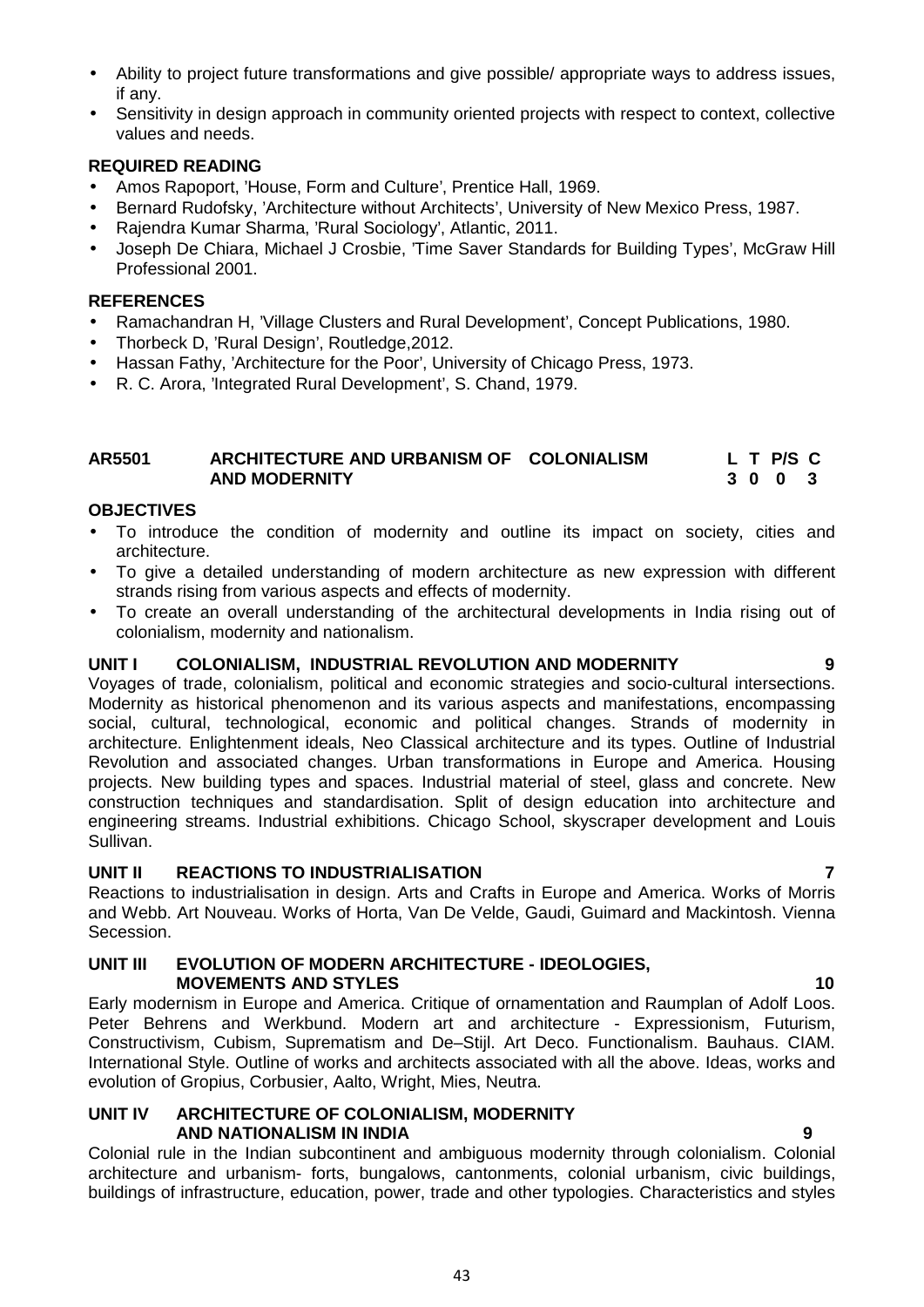of colonial architecture based on chronology and changing intent/typology - Neo-Classicism, Gothic Revival and Indo-Saracenic. Influence of colonial modernity on Indians and their architecture. Building of New Delhi showcasing imperial power. Diverse directions and searches in early 20<sup>th</sup> century architecture of India. Art Deco and modern architecture in pre-independence India.

## **UNIT V MODERN ARCHITECTURE – SPREAD AND LATER DIRECTIONS 10**

Brutalism. Team X. Ideas, works and evolution of Philip Johnson, Louis Kahn, Paul Rudolph, Eero Saarinen, SOM, Eames, I.M.Pei. Modern architecture and post independence India - national building, institutions and PWD architecture. Chandigarh and Corbusier's other works in India. Outline of evolution of the architectural profession in India, influences on architects. Outline of modernist architecture of India. Works of Kanvinde, Habib Rehman, Raje, early works of Doshi.

## **OUTCOME**

- An understanding of modernity as a fundamental transformation in Western society that spread across the world and the resultant architectural production.
- An insight into the development of various strands of modernism and modern architecture.
- An understanding of architecture of colonialism, nationalism and modernity in India.

## **REQUIRED READING**

- Kenneth Frampton, 'Modern Architecture: A Critical History', Oxford University Press, 2016.
- William J. Curtis, 'Modern Architecture since 1900', Phaidon Press, 1996.<br>• Manfredo Tafuri. 'Modern Architecture'. Rizzoli Publications 1991.
- Manfredo Tafuri, 'Modern Architecture', Rizzoli Publications,1991.
- Leonardo Benevolo, 'History of Modern Architecture Vol 1 and 2', Reprint, MIT Press, 1977.
- G. H. R. Tillotson, 'The Tradition of Indian Architecture: Continuity, Change, and the Politics of Style since 1850', Yale University Press, 1989.
- Miki Desai et. al., 'Architecture and Independence: The Search for Identity- India 1880 to 1980', Oxford University Press, 2000.

## **REFERENCES**

- Thomas Metcalf, 'An Imperial Vision', Oxford University Press, 2002.
- Christian Norburg-Schulz., 'Meaning in Western Architecture', Rizzoli, Revised Edition, 1993.
- Bill Risebero, 'Modern Architecture and Design: An Alternative History', MIT Press, 1985.
- Norma Evenson, 'The Indian Metropolis: A View Toward the West', Yale University Press, 1989.
- Francis D. K. Ching, Mark M. Jarzombek, Vikramaditya Prakash, 'A Global History of Architecture', John Wiley and Sons, 2017.
- K.R.Sitalakshmi, 'Architecture of Indian Modernity- The Case of Madras', Palaniappa Brothers, 2015.

**AR5502 STRUCTURAL DESIGN OF CONCRETE L T P/S C**

- **OBJECTIVES**
- To inform about different methods of design of structures.
- To enable design of concrete beams, slabs, staircase, column, foundations under different conditions using limit state method of design.

## **UNIT I DESIGN METHODS - INTRODUCTION 5**

Concept of elastic method, Ultimate load method and limit state method. Advantages of limit state method over other methods.

## **UNIT II LIMIT STATE DESIGN OF BEAMS 10**

Analysis and design of singly and doubly reinforced rectangular and flanged beams for bending and shear. Design of Continuous Beams using IS 456 codal coefficients.

## **UNIT III LIMIT STATE DESIGN OF SLABS 11**

Behavior of one way and two way slabs. Design of one way and two way slabs for various edge conditions. Torsion effects. Design of simply supported and fixed circular slabs subjected to uniformly distributed loads. Types of staircases. Design of dog legged staircase.

44

**3 0 0 3**

**TOTAL: 45 PERIODS**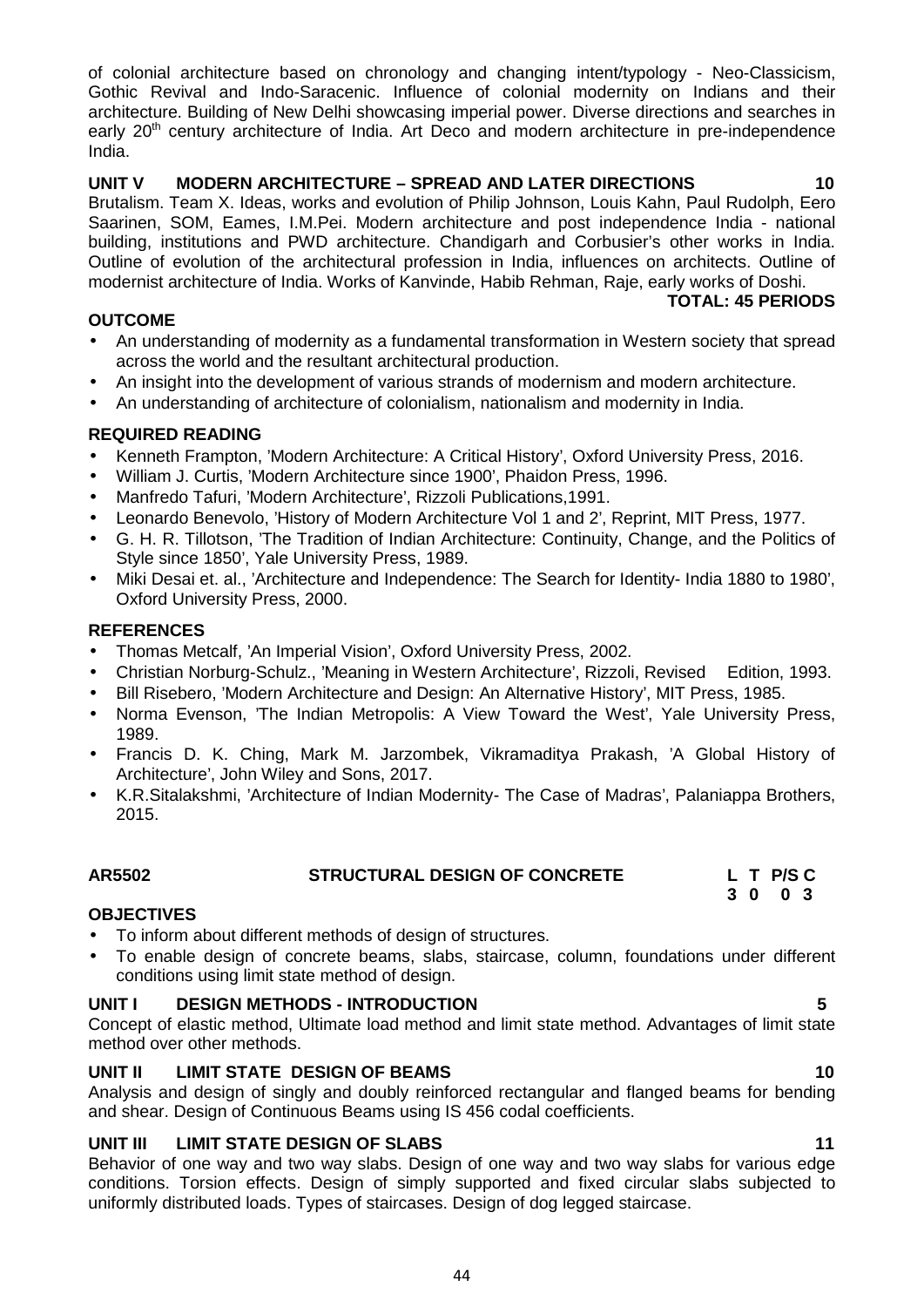## **UNIT IV LIMIT STATE DESIGN OF COLUMNS 8**

Long and short column. Axially loaded rectangular and circular column. Columns subjected to uniaxial and biaxial bending. Design of column using column interaction diagram. Use of SP16.

## **UNIT V LIMIT STATE DESIGN OF FOUNDATION AND RETAINING WALL 11**

Types of foundation. Design of Wall footing. Design of loaded rectangular and sloped footing. Design of combined rectangular footings. Types of Retaining wall. Design of cantilever retaining wall

## **OUTCOME**

- Ability to understand the different concepts of WSM and LSM.
- Ability to design RCC beams, slabs, staircase, columns, foundations and retaining wall.

## **REQUIRED READING**

- Dr. B.C. Punmia, 'Reinforced Concrete Structures' Vol, 1 and 2', Laxmi Publication, Delhi, 2015.
- S.Unnikrishnan Pillai and Devados Menon, 'Reinforced Concrete Design', Tata McGraw Hill Publishing Co. Ltd., New Delhi, 2017.
- S.N. Sinha, "Reinforced Concrete Design", Tata McGraw Hill , 2017.

## **REFERENCES**

- P.Dayaratnam, 'Design of Reinforced Concrete Structures', Medtech, 2017.
- C. Sinha and S.K. Roy, 'Fundamentals of Reinforced Concrete', S. Chand and Co., New Delhi,2007.
- N. Krishna Raju, 'Design of Reinforced Concrete Structures', CBS Publishers and Distributors, 2016.
- IS 456-2000, 'Indian Standard, Plain and Reinforced Concrete, Code of Practice', Bureau of Indian Standards, 2000.

## **AR5503 SPECIFICATION, ESTIMATION AND BUDGETING L T P/S C**

## **OBJECTIVES**

- To facilitate choosing materials for building based on building performance, economy, etc., and give knowledge about calculating quantities, estimating costs.
- To enable understanding with respect to quality and quantity of materials, quantity and classes of skilled and unskilled labours, and tools and plants required for projects.
- To give an understanding of how to draw up specifications for the different items of a building project and also to prepare the schedule of programming of the project.
- To give knowledge on how to prepare approximate as well as detailed estimates and to have a clear picture of the project expenditure.
- To help calculate the exact quantities of items of work done for effecting payment especially when direct measurements are difficult and also to determine the quantities of different materials required for various items of work.
- To give understanding of how to prepare valuation report of real and landed property.
- To give exposure to budgeting in projects.

## **UNIT I SPECIFICATION AND SPECIFICATION WRITING 9**

Necessity of specification, importance of specification. How to write specification. Types of Specification. Principles of Specification writing. Important aspects of the design of specification. Sources of information. Classification of Specification. Brief Specification for1<sup>st</sup> class, 2<sup>nd</sup> class, 3<sup>rd</sup> class building. Detailed specification for earthwork excavation, plain cement concrete, reinforced concrete, first class and second class brickwork, damp proof course, ceramic tiles/marble flooring and dado, woodwork for doors, windows frames and shutters, cement plastering, painting and weathering course in terrace.

## **TOTAL: 45 PERIODS**

**3 0 0 3**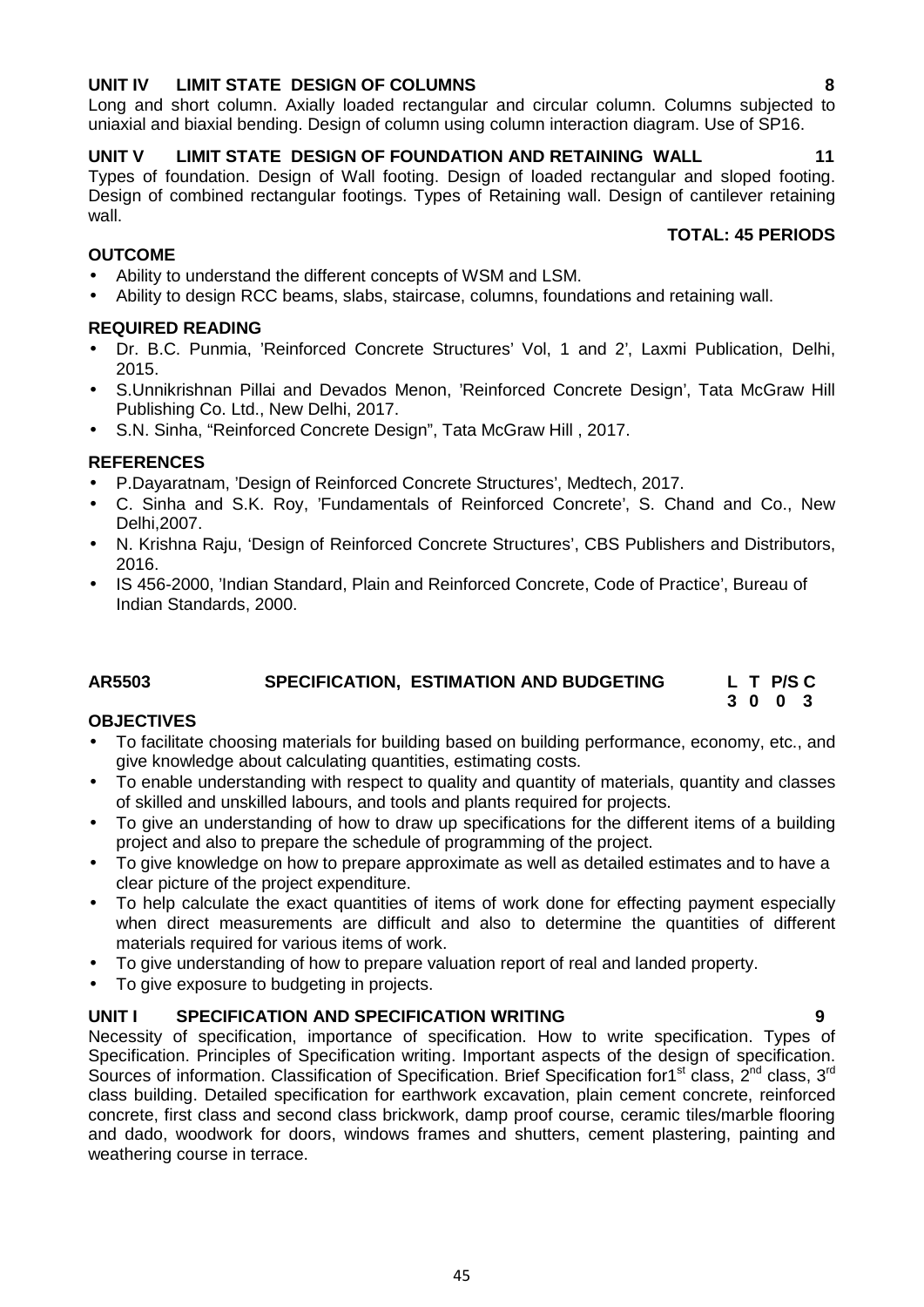#### **UNIT II ESTIMATION 9**

Types and purpose. Approximate estimate of buildings. Bill of quality, factors to be considered. Principles of measurement and billing. Contingencies. Measurement of basic materials like brick, wood, concrete and unit of measurement for various items of work. Abstract of an estimate. Costs associated with constructed facilities. Approaches to cost estimation. Type of construction cost estimates. Cost Indices. Applications of cost indices to estimating. Estimate based on engineer's list of quantities. Estimation of operating costs.

#### **UNIT III DETAILED ESTIMATE 11**

Deriving detailed quantity estimates for various items of work for a single storied building. To include earthwork excavation, brick work, plain cement concrete, reinforced cement concrete works, wood work, iron works, plastering, painting, flooring, weathering course.

## **UNIT IV VALUATION 8**

Valuation. Explanation of terms. Types of values. Sinking fund. Years of purchase. Depreciation. Types of depreciation. Valuation of real properties. Types, methods and purpose of valuation.

## **UNIT V BUDGETING 8**

Elements of cash flow. Time value of money. Capital investment decision. Types of business firms. Budget and Budgetary Control. Types of Budgets. Preparation of financial budget.

#### **OUTCOME**

- An understanding of the art of building construction through specification writing.
- Ability to work out the approximate estimate and detailed estimate for small scale building projects and low cost housing.
- An understanding of valuation and budgeting.

#### **REQUIRED READING**

- Rangwala. S.C, 'Estimating, Costing and Valuation (Professional practice)', Charotar Publishing House,1984
- M.Chakraborthi, 'Estimating, Costing, Specification and Valuation in Civil Engineering, Chakraborthi, 2010.
- B.N. Dutta, 'Estimating and Costing' UBS Publishers and Distributors,2016.
- S.SangaReddi and P.L.Meiyappan, 'Construction Management', Kumaran Publication, Coimbatore.
- Gurcharan Singh and Jagdish Singh, 'Estimating Costing and Valuation', Standard Publishers Distributors, 2012.

#### **REFERENCES**

- 'I.S.1200-1968 Methods of Measurements of Buildings and Civil Engineering works'.
- Latest schedule of rates of P.W.D.
- Latest Data book of P.W.D.
- PWD Standard Specifications. Govt Publication.

## **AR5511 CONCRETE IN BUILDING CONSTRUCTION L T P/S C**

**1 0 4 3**

## **OBJECTIVES**

- To give an introduction to cement and concrete as materials for building construction.
- To help understand the principles, types, methods of construction and applications of concrete for structural and non-structural building components.
- To enable design and detail using concrete in buildings.

**TOTAL: 45 PERIODS**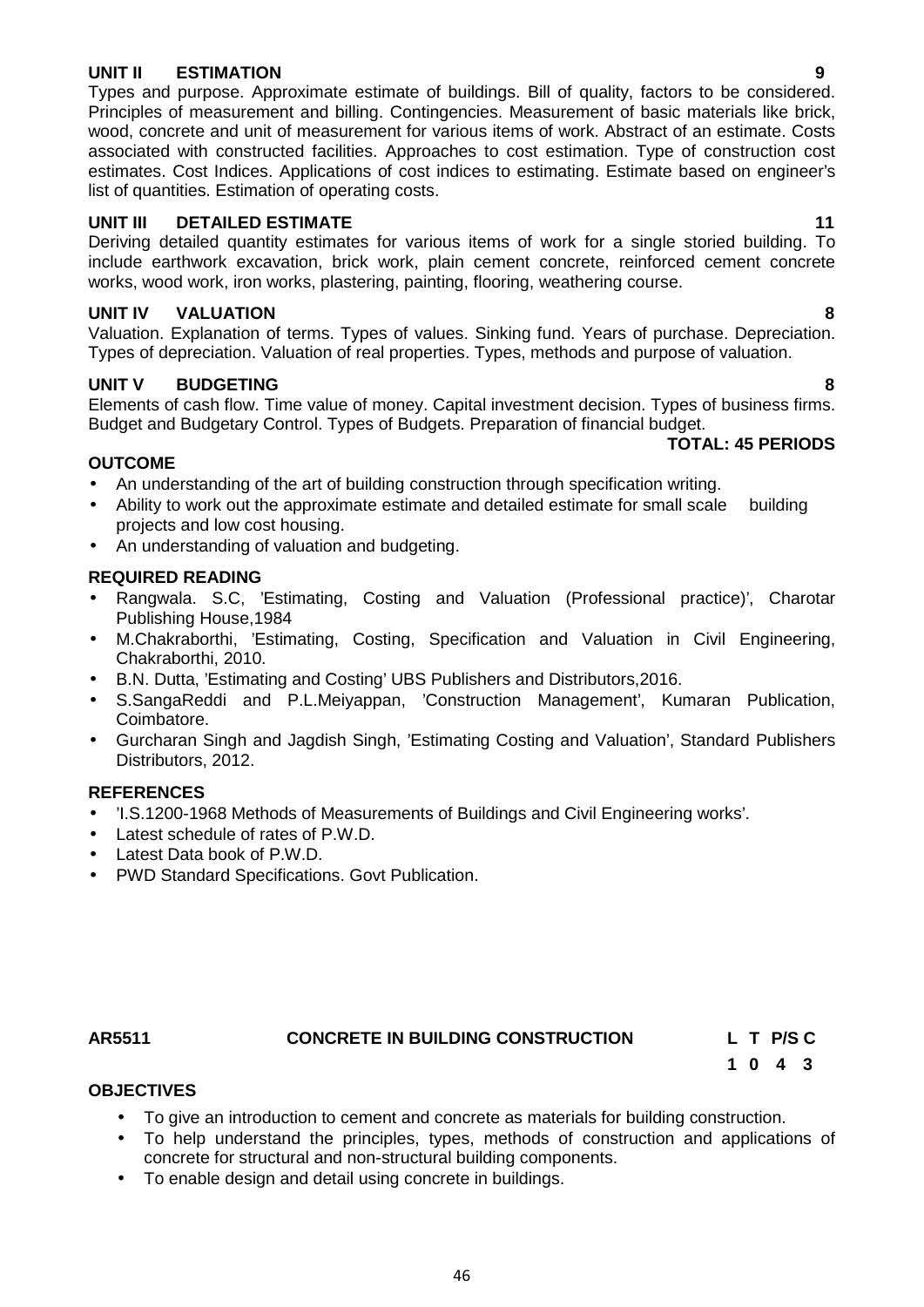## **UNIT I INTRODUCTION TO CEMENT AND CONCRETE 15**

Cement and concrete as building materials. Brief history of their use through examples. Composition, manufacture, properties, types and uses of cement. Tests for cement. Introduction to cement mortar and plastering and their composition. Concrete and its composition. Mix design. Nature of aggregates for mix including classification, sources, shape, size, grading, sampling and analysis. Proportioning, water-cement ratio, workability. Stages in concrete construction- formwork, mixing, placing, curing. Cement and concrete finishes including roughcast, dry dash, textured, stucco. Water proofing and damp proofing of concrete.

Understanding of product literature. Site visits with documentation in the form of sketches/ photos.

## **UNIT II CAST IN-SITU CEMENT CONCRETE IN BUILDING CONSTRUCTION 25**

Construction principles and procedures for building components using cast in situ cement concrete (plain and reinforced). Components to include different types of foundations, columns, beams, slabs, walls, lintels and sun shades, staircases, sump, water tank, flooring.

Drawings/ models of the principles. Understanding of detailed drawings/ published work. Site visits with documentation in the form of sketches/ photos.

## **UNIT III PRECAST CONCRETE, SPECIAL CONCRETES AND INNOVATIONS 20**

Types and characteristics of simple precast concrete products. Construction principles and procedures for structural and non structural building components using precast concrete. Components to include different types of blocks/ tiles for walls, floors and roof, jali, parapet, paving. Outline of manufacture, laying/constructing and finishing.

Types of special concretes, to include lightweight concrete, aerated concrete, no-fines concrete, polymer concrete, pre-stressed concrete, fibre-reinforced concrete, ready-mixed concrete, ferrocement. Advanced concrete components like flat slabs, waffle slabs, shear walls. Surface active structures – plates, folded plates, shells, domes and vaults. Insulated concrete forms (ICF).

Building materials and components developed by research organisations like CBRI, SERC, NBO, and BMTPC. Techniques for renovation and retrofitting. Basic principles for seismic design in concrete.

Sketching/ drawing/ models of the principles. Understanding of product literature/ published work. Site visits with documentation in the form of sketches/ photos.

## **UNIT IV DESIGN AND DETAILING USING CONCRETE 15**

Design and detailing exercise involving concrete as primary construction material in an appropriate typology involving a simple scale project. The project will integrate knowledge from all the previous units. Design and construction details in the form of drawings, sketches and models.

## **TOTAL: 75 PERIODS**

## **OUTCOME**

- Ability to use concrete as a versatile material in different contexts.
- An understanding of the concepts of concrete as a building construction material.
- Ability to design and detail specific components in concrete where there is scope for architectural design.
- Ability to use concrete innovatively in simple projects.

## **REQUIRED READING**

- M.S. Shetty, 'Concrete Technology', S.Chand, 2005.
- S.K. Duggal, 'Building Materials', New Age International Publishers, 2016.
- B.C.Punmia et al, 'Building Construction', Laxmi Publications, 2016.
- T.D Ahuja and G.S. Birdie, 'Fundamentals of Building Construction', Dhanpat Rai Publishing Company Pvt. Ltd., New Delhi, 1996
- S.P Arora and S.P Bindra, 'A Text Book of Building Construction', Dhanpat Rai Publishing Company Pvt. Ltd, 2010.
- Roy Chudley, Roger Greeno, 'Building Construction Handbook', Routledge, 2016.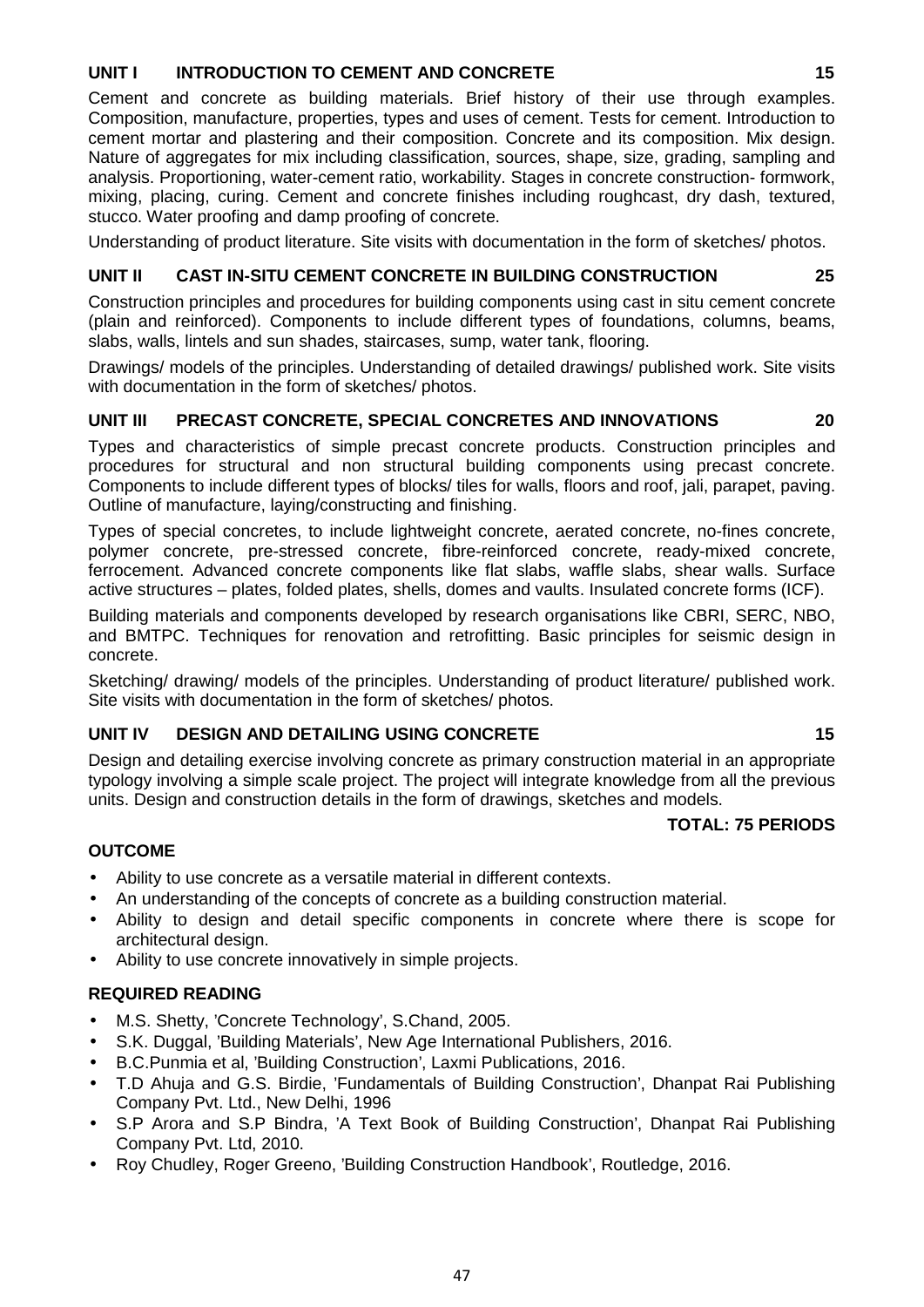## **REFERENCES**

- Arthur Lyons, 'Materials for Architects and Builders An Introduction', Routledge,2017.
- Don A.Watson, 'Construction Materials and Processes', McGraw Hill Co., 1986.
- S.N Sinha, 'Reinforced Concrete Design', Tata-McGraw Hill, New Delhi, 2002
- Howard Kent Preston, 'Prestressed Concrete for Architects and Engineers', McGraw Hill, New York, 1964.
- Alan Blanc, 'Stairs, Steps and Ramps', Butterworth, Heinemann Ltd., 1999
- R. Chudley et al**, '**Construction Technology', Heinemann, 2011.
- 'Standards and Specifications for Cost Effective Innovative Building Materials and Techniques'', BMPTC Publication, New Delhi.
- Pamphlet and Manuals of SERC, BMPTC, HUDCO and other research organisations.

## **AR5521 URBAN ARCHITECTURE DESIGN STUDIO L T P/S C**

## **OBJECTIVES**

- To introduce the challenges involved in the design of projects and typologies related to diverse needs and ways of contemporary urban life.
- To enable exploration of the above projects and typologies with perception, socio-cultural awareness and innovation.

## **CONTENT**

Human environment today is synonymous with heterogeneity of populace and their diverse needs and lifestyles. Private and public spaces for varied programmes such as living, working and socio cultural needs bring individuals and groups in intersection or proximity to each other. Further, current transformations in urban society have led to many changes in buildings. The challenge within the discipline of architecture is not only to create conducive spaces for contemporary ways of life within particular contexts, but also to identify issues and programmes and address them in innovative ways. These would include urban living, urban working, socio-cultural life, urban recreation, etc., Achieving comfort without sacrificing on density would also be a concern, along with exposure to building byelaws and barrier free environment. The approach and projects will be directed towards one or more of these aspects.

The tools and techniques engaged for study and design can be those which are best suited to study the above, including mapping of urban patterns/ways of life and needs, demographics, socio cultural aspects, densities, land use, etc.,

Projects will address specific situations/scenarios/typologies characteristic of urban life and context, either single or mixed use. They will be of medium to large scale, involving repetitive or unique spaces, low or mid rise buildings with passive/active energy. The number of projects is left to the discretion of the faculty based on scale and complexity.

## **OUTCOME**

## **TOTAL: 210 PERIODS**

**0 0 14 7**

- Ability to understand the nature, needs and ways of contemporary urban society as well as relate the existing built environment as a reflection of this.
- Ability to draw from this understanding and identify issues/ challenges involving contemporary urban life and the built environment.
- Ability to give appropriate/ innovative design solutions in the above context.

## **REQUIRED READING**

- Joseph De Chiara, Michael J Crosbie, 'Time Saver Standards for Building Types', McGraw Hill Professional, 2001.
- 'Ernst Neuferts Architects Data', Blackwell ,2002.
- Stephen A. Kliment, Editor, 'Building Type Basics' Series, Wiley.
- Wolfgang Preiser, Korydon H. Smith, 'Universal Design Handbook', 2nd Edition, McGraw-Hill, 2010.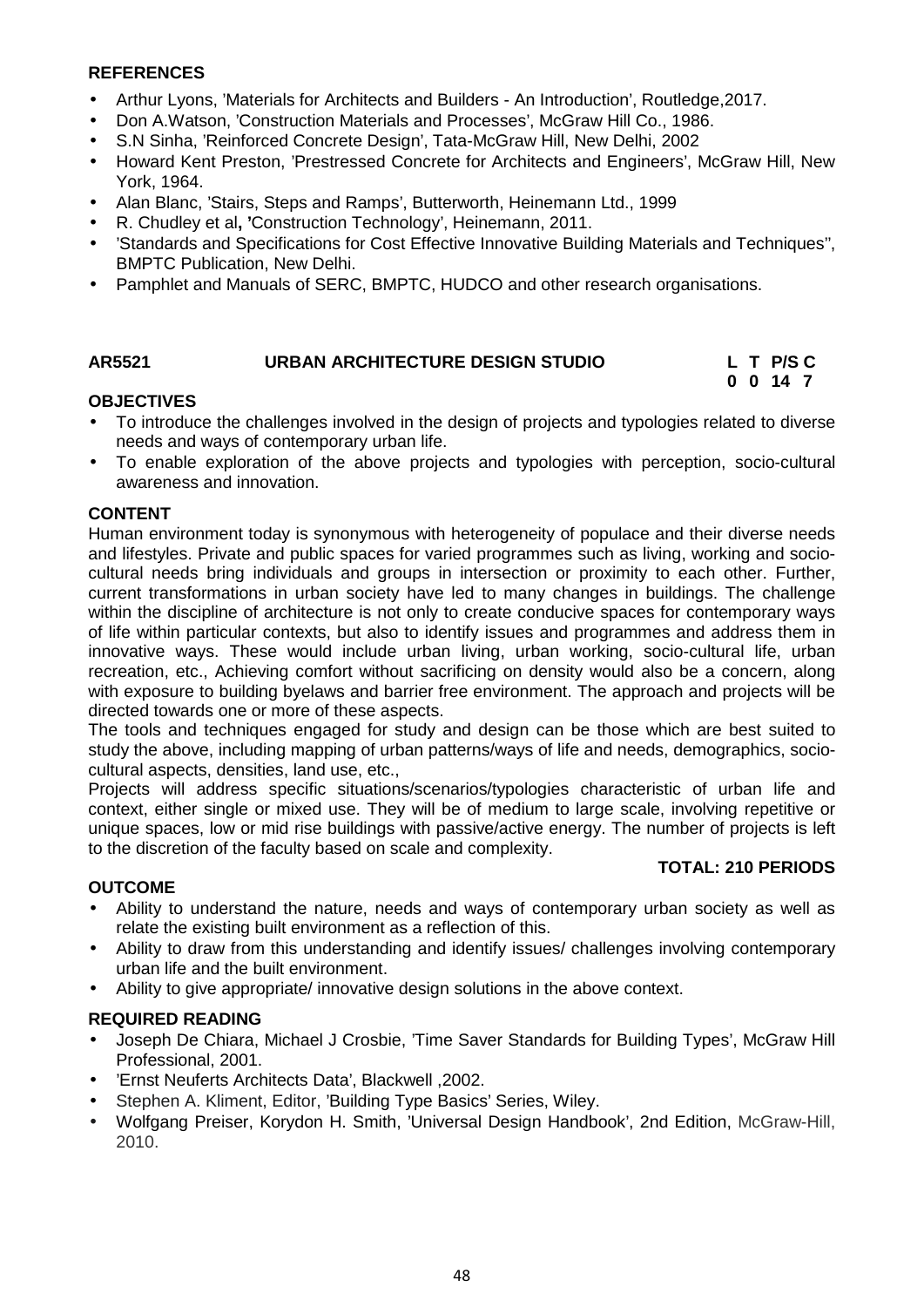#### **REFERENCES**

- Rem Koolhaas et al, 'Project on the City II: The Harvard Guide to Shopping', Taschen, 2001.
- Peter Coleman, 'Shopping Environments: Evolution, Planning and Design', Routledge, 2006.
- LMVRDV, 'FARMAX- Excursions on Density', 010 Publishers, 2006.
- Jos Boys, 'Disability, Space, Architecture: A Reader', Routledge, 2017.
- Emily Talen, 'Design for Diversity', Routledge, 2012.
- Luis Alexandre Casanovas Blanco (Ed), 'After Belonging: Objects, Spaces, and Territories of the Ways We Stay in Transit', Lars Muller Publishers, 2016.
- Manuel Gausa, 'Housing: New Alternatives, New Systems', Birkhäuser Basel 1999
- Mark Hutter, 'Experiencing Cities (The Metropolis and Modern Life)', Routledge, 2015.

## **GE5251 ENVIRONMENTAL SCIENCES L T P/S C**

# **3 0 0 3**

## **OBJECTIVES**

- To introduce the basic concepts of environment, ecosystems and biodiversity and emphasise on the biodiversity of India and its conservation.
- To impart knowledge on the causes, effects and control or prevention measures of environmental pollution and natural disasters.
- To facilitate the understanding of global and Indian scenario of renewable and non-renewable resources, causes of their degradation and measures to preserve them.
- To familiarize the influence of societal use of resources on the environment and introduce the legal provisions, National and International laws and conventions for environmental protection.
- To inculcate the effect of population dynamics on human and environmental health and inform about human right, value education and role of technology in monitoring human and environmental issues.

#### **UNIT I ENVIRONMENT, ECOSYSTEMS AND BIODIVERSITY 14**

Definition, scope and importance of environment – need for public awareness - concept of an ecosystem – structure and function of an ecosystem – producers, consumers and decomposers – energy flow in the ecosystem – ecological succession – food chains, food webs and ecological pyramids – Introduction, types, characteristic features, structure and function of the (a) forest ecosystem (b) grassland ecosystem (c) desert ecosystem (d) aquatic ecosystems (ponds, streams, lakes, rivers, oceans, estuaries) – Introduction to biodiversity definition: genetic, species and ecosystem diversity – bio geographical classification of India – value of biodiversity: consumptive use, productive use, social, ethical, aesthetic and option values – Biodiversity at global, national and local levels – India as a mega-diversity nation – hot-spots of biodiversity – threats to biodiversity: habitat loss, poaching of wildlife, man-wildlife conflicts – endangered and endemic species of India – conservation of biodiversity: In-situ and ex-situ conservation of biodiversity. Field study of common plants, insects, birds Field study of simple ecosystems – pond, river, hill slopes, etc.

## **UNIT II ENVIRONMENTAL POLLUTION 8**

Definition – causes, effects and control measures of: (a) Air pollution (b) Water pollution (c) Soil pollution (d) Marine pollution (e) Noise pollution (f) Thermal pollution (g) Nuclear hazards – soil waste management: causes, effects and control measures of municipal solid wastes – role of an individual in prevention of pollution – pollution case studies – disaster management: floods, earthquake, cyclone and landslides. Field study of local polluted site – Urban / Rural / Industrial / Agricultural.

## **UNIT III NATURAL RESOURCES 10**

Forest resources: Use and over-exploitation, deforestation, case studies- timber extraction, mining, dams and their effects on forests and tribal people – Water resources: Use and over-utilization of surface and ground water, floods, drought, conflicts over water, dams-benefits and problems – Mineral resources: Use and exploitation, environmental effects of extracting and using mineral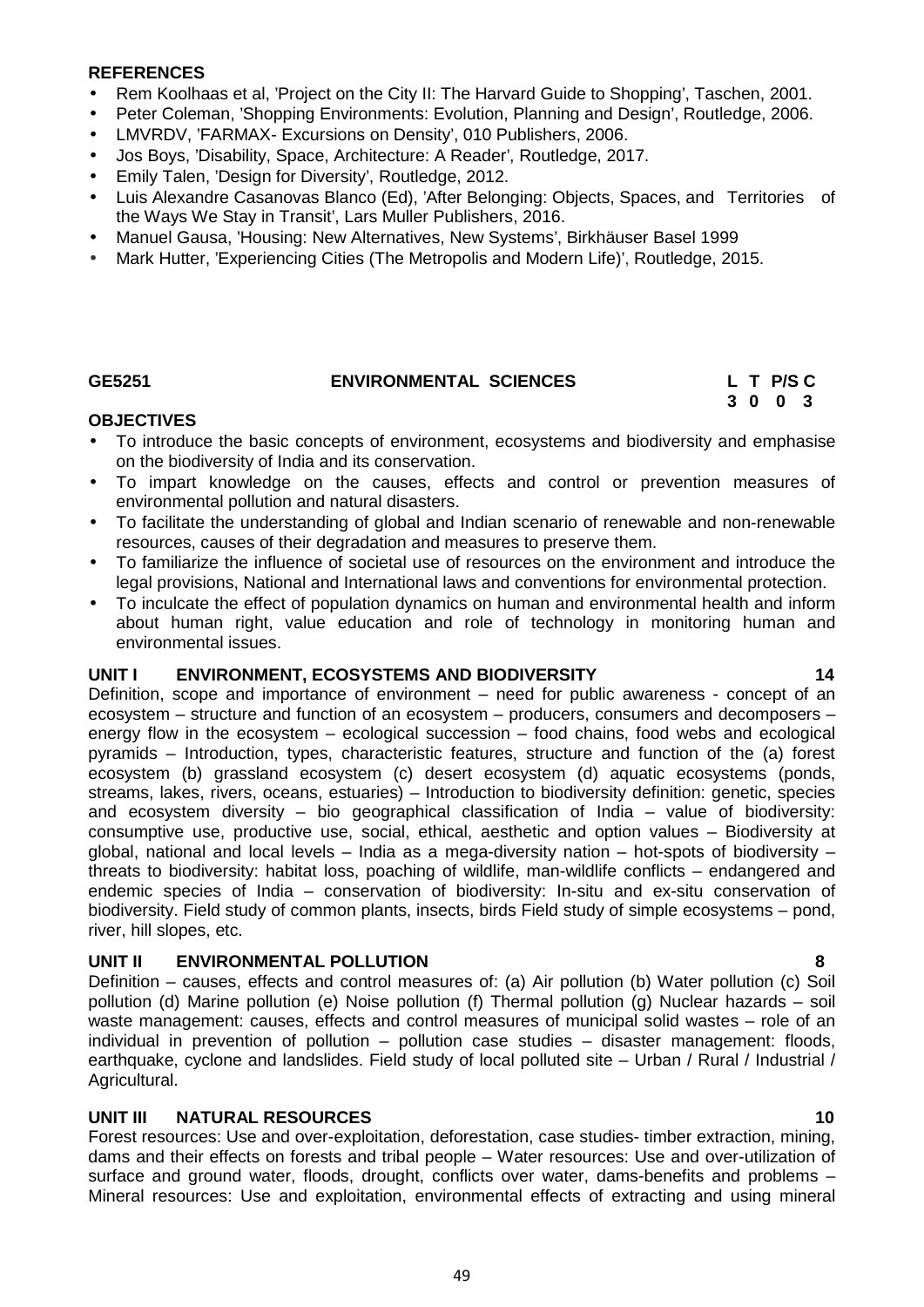resources, case studies – Food resources: World food problems, changes caused by agriculture and overgrazing, effects of modern agriculture, fertilizer-pesticide problems, water logging, salinity, case studies – Energy resources: Growing energy needs, renewable and non renewable energy sources, use of alternate energy sources. case studies – Land resources: Land as a resource, land 47 degradation, man induced landslides, soil erosion and desertification – role of an individual in conservation of natural resources – Equitable use of resources for sustainable lifestyles. Field study of local area to document environmental assets – river / forest / grassland / hill / mountain.

## **UNIT IV SOCIAL ISSUES AND THE ENVIRONMENT 7**

From unsustainable to sustainable development – urban problems related to energy – water conservation, rain water harvesting, watershed management – resettlement and rehabilitation of people; its problems and concerns, case studies – role of non-governmental organization environmental ethics: Issues and possible solutions – climate change, global warming, acid rain, ozone layer depletion, nuclear accidents and holocaust, case studies. – wasteland reclamation – consumerism and waste products – environment protection act – Air (Prevention and Control of Pollution) act – Water (Prevention and control of Pollution) act – Wildlife protection act – Forest conservation act – enforcement machinery involved in environmental legislation- central and state pollution control boards- Public awareness.

## **UNIT V HUMAN POPULATION AND THE ENVIRONMENT 6**

Population growth, variation among nations – population explosion – family welfare programme – environment and human health – human rights – value education – HIV / AIDS – women and child welfare – role of information technology in environment and human health – Case studies.

## **TOTAL: 45 PERIODS**

## **OUTCOME**

- To recognize and understand the functions of environment, ecosystems and biodiversity and their conservation.
- To identify the causes, effects and environmental pollution and natural disasters and contribute to the preventive measures in the immediate society.
- To identify and apply the understanding of renewable and non-renewable resources and contribute to the sustainable measures to preserve them for future generations.
- To recognize different forms of energy and apply them for suitable applications in for technological advancement and societal development.
- To demonstrate the knowledge of societal activity on the long and short term environmental issues and abide by the legal provisions, National and International laws and conventions in professional and personal activities and to identify and analyse effect of population dynamics on human value education, consumerism and role of technology in environmental issues.

## **REQUIRED READING**

- Anubha Kaushik and C. P. Kaushik, 'Perspectives in Environmental Studies', 6<sup>th</sup> Edition, New Age International Publishers (2018).
- Benny Joseph, 'Environmental Science and Engineering', Tata McGraw-Hill, New Delhi, (2016).
- Gilbert M.Masters, 'Introduction to Environmental Engineering and Science', 2nd edition, Pearson Education (2004).

## **REFERENCES**

- R.K. Trivedi, 'Handbook of Environmental Laws, Rules, Guidelines, Compliances and Standards', Vol. I and II, Enviro Media.
- Cunningham, W.P. Cooper, T.H. Gorhani, 'Environmental Encyclopedia', Jaico Publ., House, Mumbai, 2001.
- Dharmendra S. Sengar, 'Environmental law', Prentice Hall of India PVT. LTD, New Delhi, 2007.
- Rajagopalan, R, 'Environmental Studies-From Crisis to Cure', Oxford University Press (2005).
- ErachBharucha,'Textbook of Environmental Studies for Undergraduate Courses', Orient Blackswan Pvt. Ltd, 2013.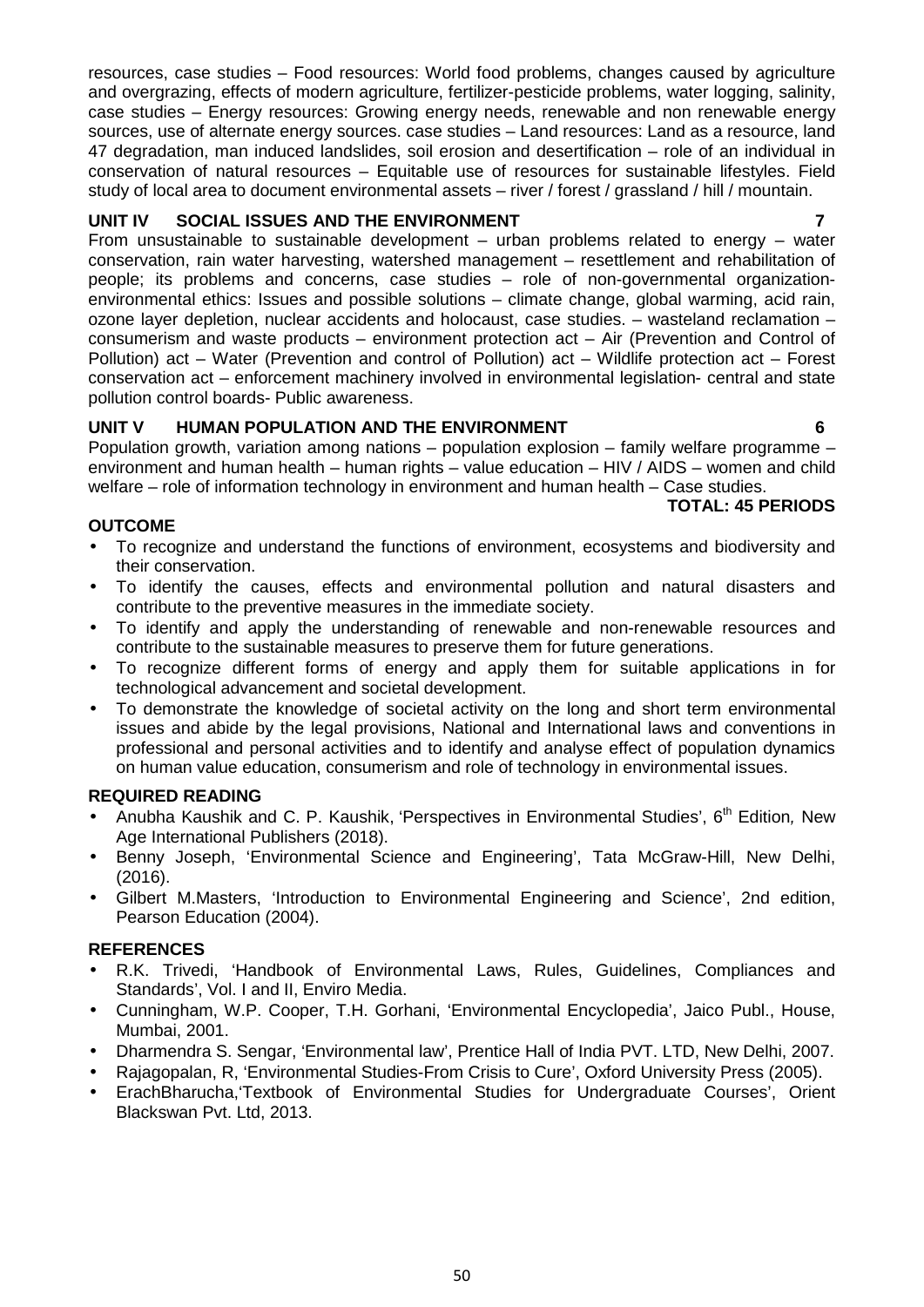## **AR5601 STRUCTURAL DESIGN OF STEEL L T P/S C**

## **OBJECTIVES**

- To introduce basic structural members in steel.
- To enable an understanding of the types, efficiency and strength, advantages and disadvantages of bolted and welded joints.
- To enable the design of tension members, beams and columns under different conditions.

## **UNIT I INTRODUCTION TO STRUCTURAL STEEL 6**

Introduction to properties of steel, Standard sections, advantages and disadvantages of steel as construction material.

## **UNIT II BOLTED AND WELDED JOINTS 10**

Assumptions. Types of Joints and Failure–Advantages and Disadvantages. Design of joints for axially loaded members using limit state method. (excluding eccentric connections).

## **UNIT III TENSION MEMBERS 10**

Introduction. Net sectional area. Permissible stresses. Design of axially loaded tension member using limit state method. Lug angle. Tension splice.

## **UNIT IV COMPRESSION MEMBERS 10**

Introduction. Different sections. Built up section. Design of columns using limit state method (excluding lacing, battening).

## **UNIT V FLEXURAL MEMBERS 9**

Introduction. Laterally supported and unsupported beams. Design of laterally supported beams using limit state method. **TOTAL: 45 PERIODS**

## **OUTCOME**

- Ability to design steel joints for maximum efficiency and strength.
- Ability to design tension and compression members for different conditions by applying the code provisions.
- Ability to design different types of laterally unsupported and supported steel beams for different conditions.

## **REQUIRED READING**

- S.K. Duggal, 'Limit State Design of Steel Structures', McGraw Hill Education, Private Limited,2017.
- N. Subramanian, 'Design of Steel Structures', Oxford, 2015.

## **REFERENCES**

- M.R. Shiyekar, 'Limit State Design in Structural Steel', PHI Learning Private Limited, 2013.
- Dr. V. L. Shah and Prof.Veena Gore, 'Limit State Design of Steel Structures', Structures Publications, Pune, 2012.
- S.S. Bhavikatti, 'Design of Steel Structures by Limit State Method as per IS800-2007', I.K.International Publishing House Pvt, Ltd, 2012.
- IS 800 2007 Code of Practice for use of Structural Steel in General Building Construction.
- SP 6 IS Handbook for Structural Engineers.

## **AR5602 ADVANCED BUILDING SERVICES L T P/S C**

**OBJECTIVES** To give exposure to the science behind air-conditioning systems, the different types and applications.

- To enable understanding of architectural aspects related to air-conditioning systems and take appropriate design decisions.
- To inform about fire protection, fire safety and fire fighting in buildings and how to plan for the same
- To inform about mechanical transportation systems for buildings and how to plan for the same.

**3 0 0 3**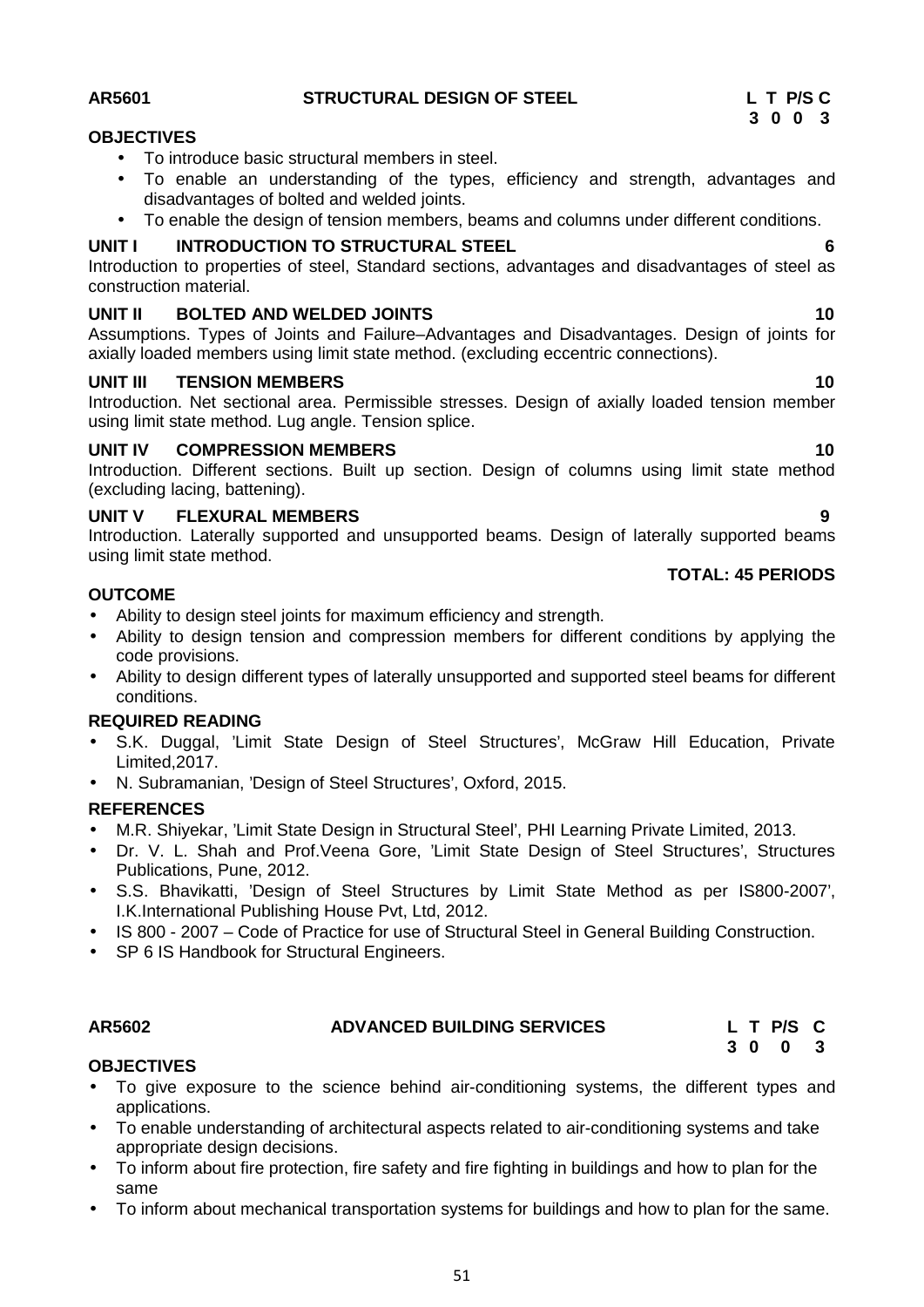## 52

## **UNIT I PRINCIPLES AND SYSTEMS OF AIR CONDITIONING 12**

Thermodynamics. Transfer of heat. Refrigeration cycle components. Vapor compression cycle. Refrigerant, Compressor, condenser, evaporator, refrigerant control devices, electric motors, air handling units, cooling towers. Cooling load. Air conditioning systems for buildings of different scales and their requirements- window type, split system, package unit, direct expansion system, chilled water system, fan coil unit, district cooling systems. Energy efficient systems, environmental aspects and latest innovations.

Understanding all the above through product literature/ field visits.

## **UNIT II DESIGN ASPECTS OF AIRCONDITIONING SYSTEMS 9**

Design criteria for selection of air conditioning. Configuring/ sizing of mechanical equipment, equipment and spaces for them. Horizontal and vertical distribution of services for large buildings. Exercise on the above through choice, calculations, layout, drawings.

## **UNIT III FIRE SAFETY 6**

Causes of fire in buildings. Stages of fire and how it spreads. Fire drill. Heat/ fire/ smoke detection. Alarm and extinguisher systems. Fire safety standards. General guidelines for egress design for multi-storey buildings.

Understanding all the above through product literature/ field visits. Exercise on design of fire safety systems for different building types through choice, calculations, layout and drawings.

## **UNIT IV MECHANICAL, COMMUNICATION AND SECURITY SYSTEMS 9**

Lifts and escalators - types and applications. Round trip time for lifts. Design of lift lobby and vertical transportation core. Conveyors, travelators, dumb waiters. Standards for all. Latest technologies in vertical transport systems. Integration of lifts and escalators with building automation systems. Understanding all the above through product literature/ field visits. Design exercise on the above through choice, calculations, layout and drawings.

Access control CCTV system. Security and surveillance systems. Telecommunication and related information technology based facilities. Understanding the above through product literature/ field visits.

## **UNIT V INTEGRATION OF SERVICES INTO ARCHITECTURAL DESIGN 9**

Principles of grouping and integrating of all services for horizontal and vertical distribution in a multi-storeyed building/ large building. Services to include vertical transportation, electrical, communication, air conditioning and fire safety, communication and security systems.

Integrating service requirements into architectural design in an appropriate typology involving a simple scale project through sketches/ conceptual layout and sections/ drawings.

## **OUTCOME**

- Familiarity with different air conditioning systems, their context of use and basics of planning involved.
- An understanding of fire safety, fire fighting, fire prevention and installations in buildings.
- An understanding of mechanical, communication and security systems in a building.
- Ability to design building layouts and sections for service integration.

## **REQUIRED READING**

- William H. Severns and Julian R Fellows, 'Air conditioning and Refrigeration', John Wiley and Sons, London, 1988.
- National Building Code Bureau of Indian Standards.
- 'ISHRAE Handbook for Refrigeration', 2015.
- George R. Strakosch (Editor), Robert S. Caporale, 'The Vertical Transportation Handbook' 4th Edition, Wiley and Sons, 2010.
- David Lee Smith, 'Environmental Issues for Architecture', Wiley, 2011.

## **REFERENCES**

- A.F.C. Sherratt, 'Air Conditioning and Energy Conservation', The Architectural Press, London, 1980.
- Andrew H Buchanan; 'Structural Design for Fire Safety', Wiley, 2017.
- Swenson S. Don, 'Heating, Ventilating and Air Conditioning', American Technical Publishers, 2003.

**TOTAL: 45 PERIODS**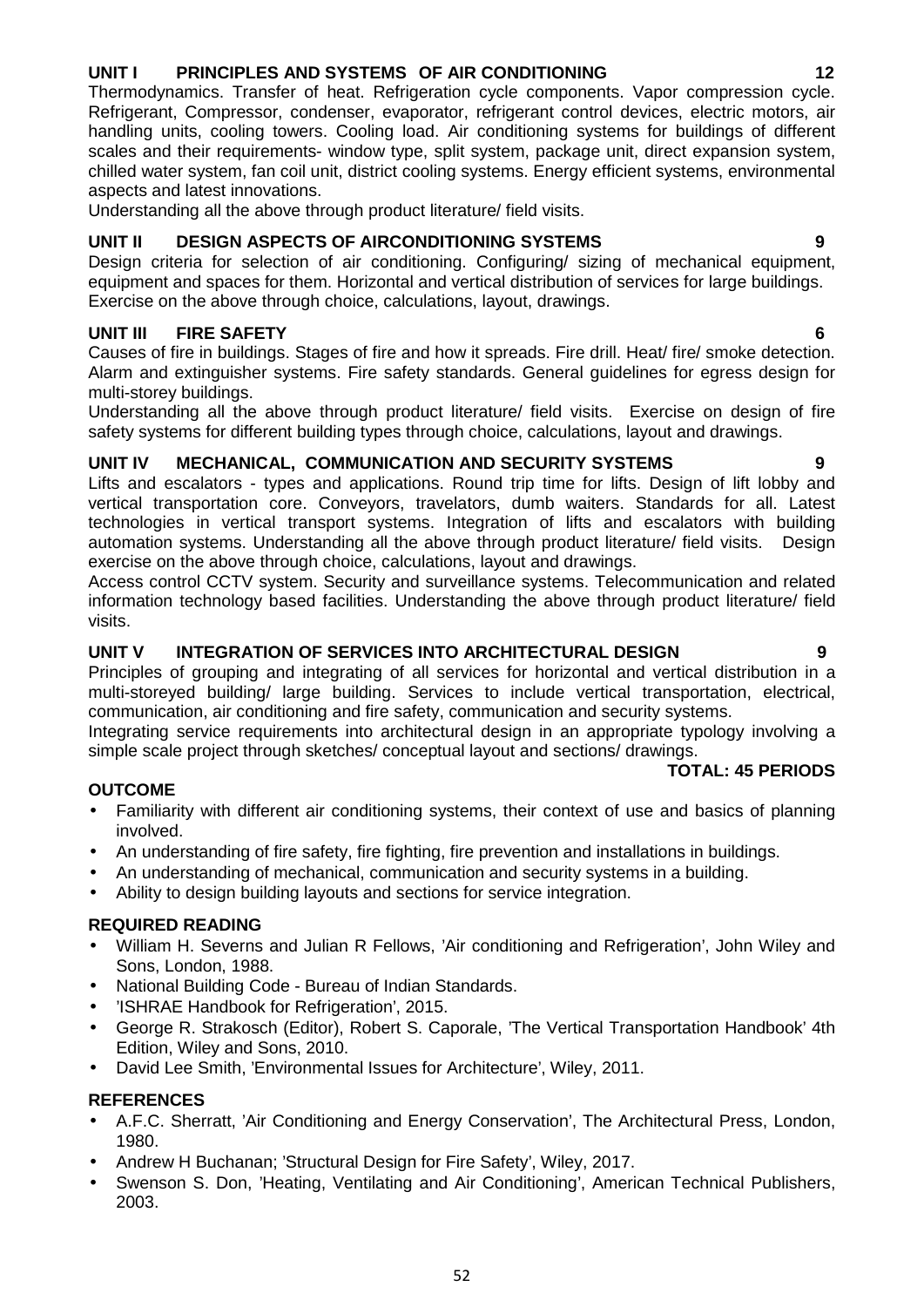- ISHRAE, 'All about AHUs- Air Handling Units'.
- CIBSE Guide D, 'Transportation Systems in Buildings',2015.
- A.K.Mittal, 'Electrical and Mechanical Services in High Rise Building: Design and Estimation Manual', CBS, 2012.

#### **AR5611 STEEL, GLASS AND PLASTICS IN BUILDING CONSTRUCTION L T P/S C 1 0 4 3**

## **OBJECTIVES**

- To give an introduction to metals, predominantly iron and in building construction.
- To give an overview about glass and plastics, especially in building envelope/ roofing.
- To give detailed knowledge about the principles, methods of construction and applications of steel in building construction.
- To enable design and detail using steel, glass and plastic in buildings.

## **UNIT I METAL, GLASS AND PLASTIC IN BUILDING CONSTRUCTION 15**

Introduction to different types of metals in building construction- iron, steel, aluminium, brass, etc., Brief history of iron in building construction through examples. Types of iron and their uses in building. Outline of manufacture of steel and steel alloys. Their properties, types, uses, protection and finishes. Corrosion of ferrous metals and its prevention. Fire protection of steel. Steel sections and products for structural and non-structural use including current innovations. Joints in steel welding, riveting, bolting. Stainless steel.

Glass as a building material. Brief history of its use through examples. Manufacture, properties and uses of glass. Types of glass - float glass, cast glass, glass blocks, foamed glass, decorative glass, solar control, toughened glass, wired glass, laminated glass, fire-resistant glass, glass blocks, structural glass. Glass and energy efficiency in buildings. Current innovations

Plastic as a building material. Brief history of their use through examples. Manufacture. properties, types, uses and application of plastics in building industry. Different types of adhesives and sealants. Plastic joints. Plastic based materials for roofs such as fibre glass, etc., Specific materials such as polycarbonate sheet and teflon. Current innovations.

Understanding of product literature and site visits with documentation in the form of sketches/ photos for all the above.

## **UNIT II STEEL IN BASIC STRUCTURES 25**

Construction principles and procedures for structural building components using steel of different sections. Components to include foundations, columns, beams, staircases, roofs (different types of trusses, space frames, etc), roofing and glazing material.Connections between the different components and fixing. Drawings/ models of the principles. Understanding of product literature/ shop drawings. Site visits with documentation in the form of sketches/ drawings/ photos.

## **UNIT III ADVANCED STEEL STRUCTURES 20**

Total structures such as geodesic dome, space frame, diagrid, etc., Outline of prefabrication in steel. Preco beams, cellular beams, composite slim floor beam. Steel curtain wall glazing. Recent trends in roofing materials like corrugated GI Sheets, corrugated hypar shells, pre-coated metal sheets. Cable Structures.

## **UNIT IV DESIGN AND DETAILING USING STEEL, GLASS AND PLASTIC 15**

A design and detailing exercise involving steel as primary construction material with glass and plastic in building envelope in an appropriate typology involving a simple scale project. The project will integrate knowledge from all the previous units. Design and construction details in the form of sketches/ drawings/ models.

## **OUTCOME**

- Knowledge of properties of ferrous and non ferrous metals as materials for buildings.
- Knowledge of the use of glass and plastics in building industry.
- An understanding of possibilities of steel as an important building construction material.
- Ability to use steel, glass and plastic appropriately in building projects.

## **TOTAL: 75 PERIODS**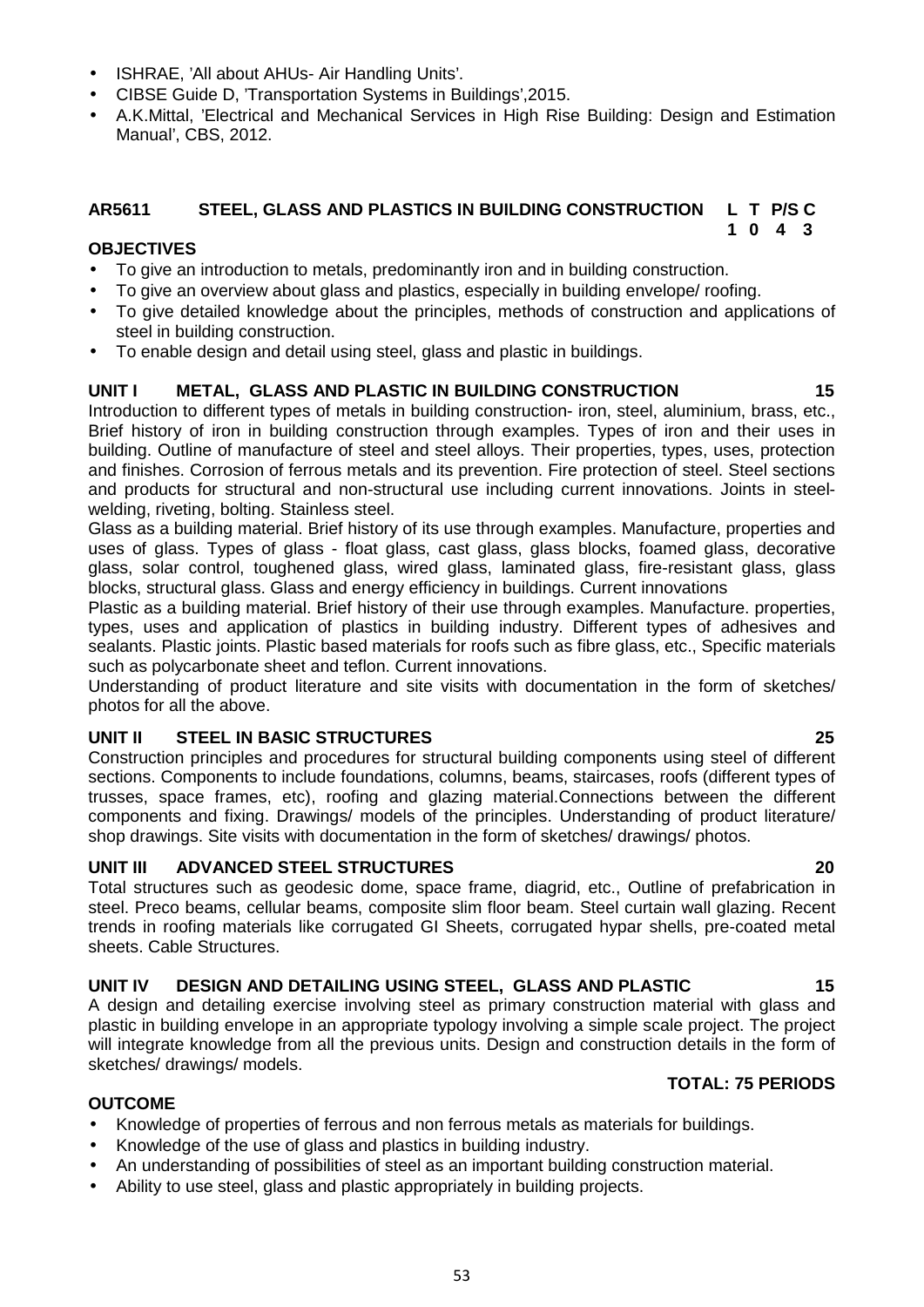## **REQUIRED READING**

- Gorenc, Tinyou, Syam, 'Steel Designer's Handbook', CBS Publishers and Distributors, New Delhi, Bangalore, 2012.
- P.C Vargheese, 'Building Materials', Prentice Hall of India, 2015.
- S.K. Duggal, 'Building Materials', New Age International Publishers, 2016.
- B.C.Punmia et al, 'Building Construction', Laxmi Publications, 2016.
- Roy Chudley, Roger Greeno, 'Building Construction Handbook', Routledge, 2010.

## **REFERENCES**

- Alan Blanc, 'Architecture and Construction in Steel', E and FN Spon, London, 1993
- Allan Brookes, 'Cladding of Buildings', Taylor and Francis,2008.
- Mark Lawson, Peter Trebilcock, 'Architectural Design in Steel', Taylor and Francis, 2004.
- Terri Meyer Boake, 'Understanding Steel Design', Birkhauser, 2011.
- R.M. Davis, 'Plastics in Building Construction', Battersea College of Technology, Blackie, London, 1966
- Ralph Monletta, 'Plastics in Architecture– A Guide to acrylic and Polycarbonate', Marcel Dekker Inc, New York, 1989
- 'IS 7883. Code of Practice for the Use of Glass in Buildings ', Bureau of Indian Standards,2013.
- Billie Faircloth, 'Plastics Now: On Architecture's Relationship to a Continuously Emerging Material', Routledge, 2015.

## **AR5621 ENVIRONMENTAL DESIGN STUDIO L T P/S C**

**0 0 16 8**

## **OBJECTIVES**

- To introduce buildings as consumers of resources for human needs and to enable responsible, creative addressing of this fact through design choices.
- To enable an understanding of architectural design as integrating diverse functional concerns in a complex building through analysis and innovation.
- To impart training in the resolving of spatial considerations with other physical aspects such as structures, services and climate.

## **CONTENT**

Architecture is a man made addition to the world and is resource intensive. The questions in this regard are how to simplify needs and means. Concerns of sustainability drive the basic act of designing through the act of making. Further, architecture today is also required to integrate several physical concerns in a building as human needs in built environment have become more complex with respect to intensity, distribution and interdependency of activities/ programmes. Here the challenge is to address complex, service intensive needs in an efficient and innovative manner so as to conserve/ optimise resources and use them in an ingenious manner. Appropriate tools and techniques can be used in study and design.

Following this, the nature of projects can be either or both of these- 1) simple scale, ordinary or special use projects examining design through resources of different types 2) large, complex projects (multi storeyed buildings, office complexes, buildings for healthcare, performing art centre, etc.,) that need technical resolution and/or balance of various aspects. Aspects to be addressed can be urban land as resource, planning integration and detailing, sustainable building practices, green issues, alternative energy, intelligent building techniques and service integration, advanced building practices, appropriate materials and construction, sensitive and optimal use of resources. The number of projects are left to the discretion of the faculty based on scale and complexity.

## **TOTAL: 240 PERIODS**

## **OUTCOME**

- Ability to critically and sensitively understand and address issue of resources.
- Ability to balance diverse aspects/concerns of buildings by making informed choices and innovative design in the context of buildings with intense or complex programmes.
- Ability to apply knowledge intensively in realms such as sustainable built environment, services.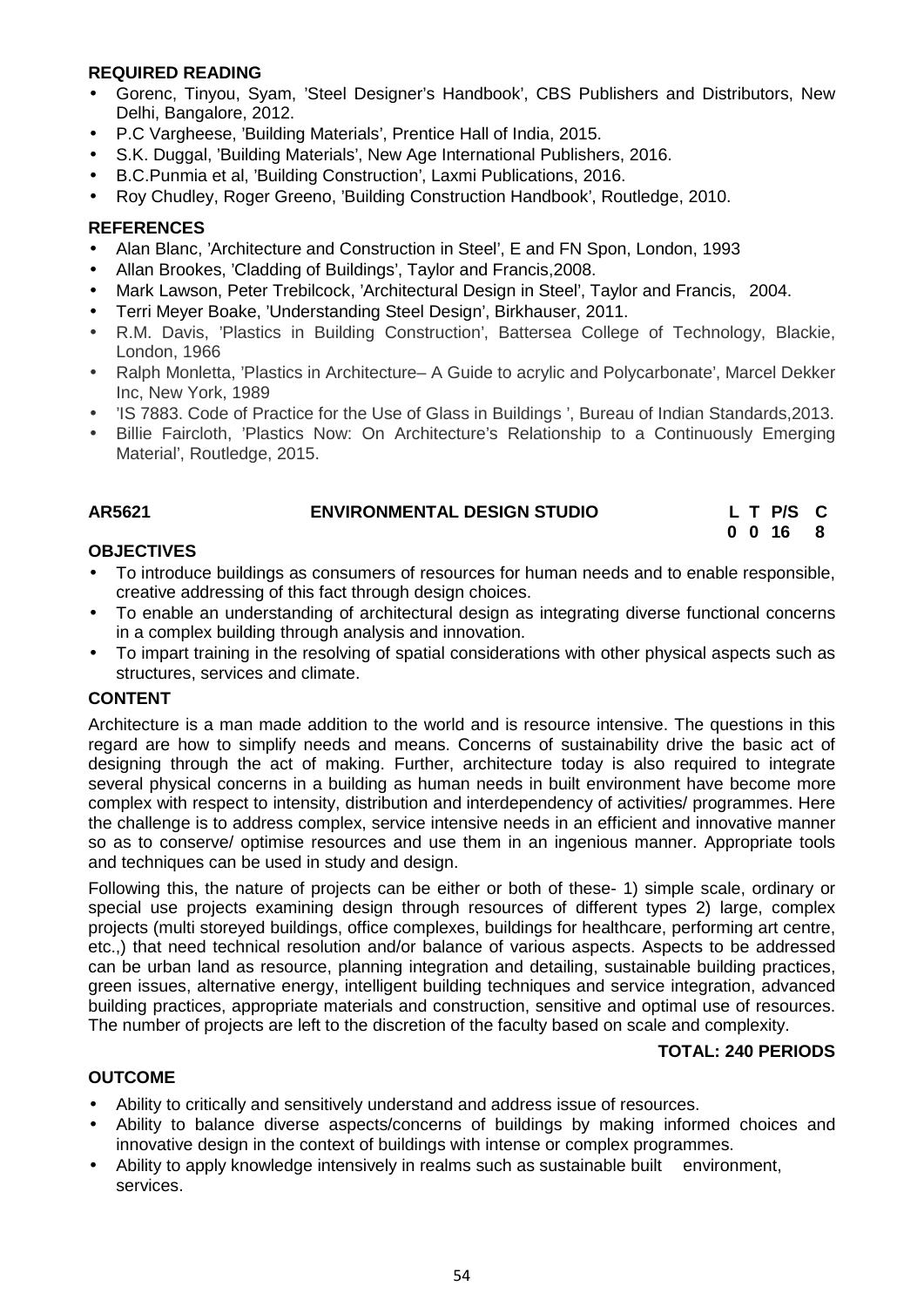## **REQUIRED READING**

- Daniel Williams, 'Sustainable Design, Ecology, Architecture and Planning', John Wiley and Sons Inc, NJ, 2007.
- MiliMazumdar, 'Energy Efficient Buildings in India', TERI, New Delhi, 2012.
- 'Sustainable Building Design Manuals I and II', TERI, 2004.
- Derek Clements-Croome, 'Intelligent Buildings: An Introduction', Routledge, 2013.
- Stephen A. Kliment, Editor 'Building Type Basics' Series, Wiley.

## **REFERENCES**

- Lara Menzel, 'Office Architecture + Design', Braua Publishers, 2009.
- Sheri Koones, 'Prefabulous+Sustainable, Building and Customizing an Affordable, Energy Efficient Home', ABRAMS, 2010.
- Edward Ng, 'Designing High-density Cities for Social and Environmental Sustainability, Routledge, 2009.
- Robin Guenther, Gail Vittori, 'Sustainable Healthcare Architecture', 2nd Edition, Wiley 2013.
- Marian Keeler, Bill Burke, 'Fundamentals of Integrated Design for Sustainable Building', Wiley, John Wiley and Sons, 2009.

#### **AR5701 CONTEMPORARY ARCHITECTURE: THEORIES AND PRACTICE L T P/S C 3 0 0 3**

## **OBJECTIVES**

- To introduce the large scale changes from 1960s as context for new thought in architecture.
- To give exposure to the critiques of modern architecture.
- To study in detail the different post modern directions in architecture.
- $\bullet$  To give an outline of architectural approaches across the world from late 20<sup>th</sup> century.
- To give an understanding of the trajectory of post independence architecture of India till the present.

## **UNIT I THE POSTMODERN WORLD- CRITIQUE AND THEORIES 7**

The postmodern world and multiple world views- to include the realms of literature, economics, technology, culture, society, environment. Critique of modernist cities by Jane Jacobs. Theories and works of Christopher Alexander. Aldo Rossi's ideas on the city. Neorationalism. Semiology. Writings of Venturi and Umberto Eco. Poststructuralism and Deconstruction.

## **UNIT II TECHNOLOGY AND ARCHITECTURE 7**

Urban ideas/works of Soleri, Archigram and Metabolism. High Tech architecture, works of Stirling, Rogers and Piano.

## **UNIT III POSTMODERNISM AND DECONSTRUCTIVISM 9**

Postmodernism. Works of Venturi Scott Brown, Graves and Moore. Deconstructivism as new architectural movement. Ideas and works of Eisenmann, Hadid, Gehry, Libeskind, Tschumi.

## **UNIT III CONTEXT AND MODERN ARCHITECTURE 10**

Critical Regionalism as a category of architecture. Ideas and works of Fathy, Ando, Bawa, Barragan, Siza. Evolution of the architecture of Raje, Doshi, Correa, Raj Rewal. Philosophy and works of Nari Gandhi, Laurie Baker. Outline of contextual approaches in Indian architecture after the 60s.

## **UNIT V CONTEMPORARY ARCHITECTURE 12**

Nature of contemporary society. Architectural responses and movements today -parametric design and digital processes, sustainability, globalisation, phenomenology, complexity. Ideas and works of ZHA, contemporary Dutch architecture, Bjarke Engels and BIG, OMA and Rem Koolhaas, Steven Holl, Mcdonough, Yeong, Zumthor, Pallasma, Murcutt. Outline of contemporary architecture in the non Western world. Large scale changes in India from the 90s. Outline of post 1990s architecture of India.

## **TOTAL: 45 PERIODS**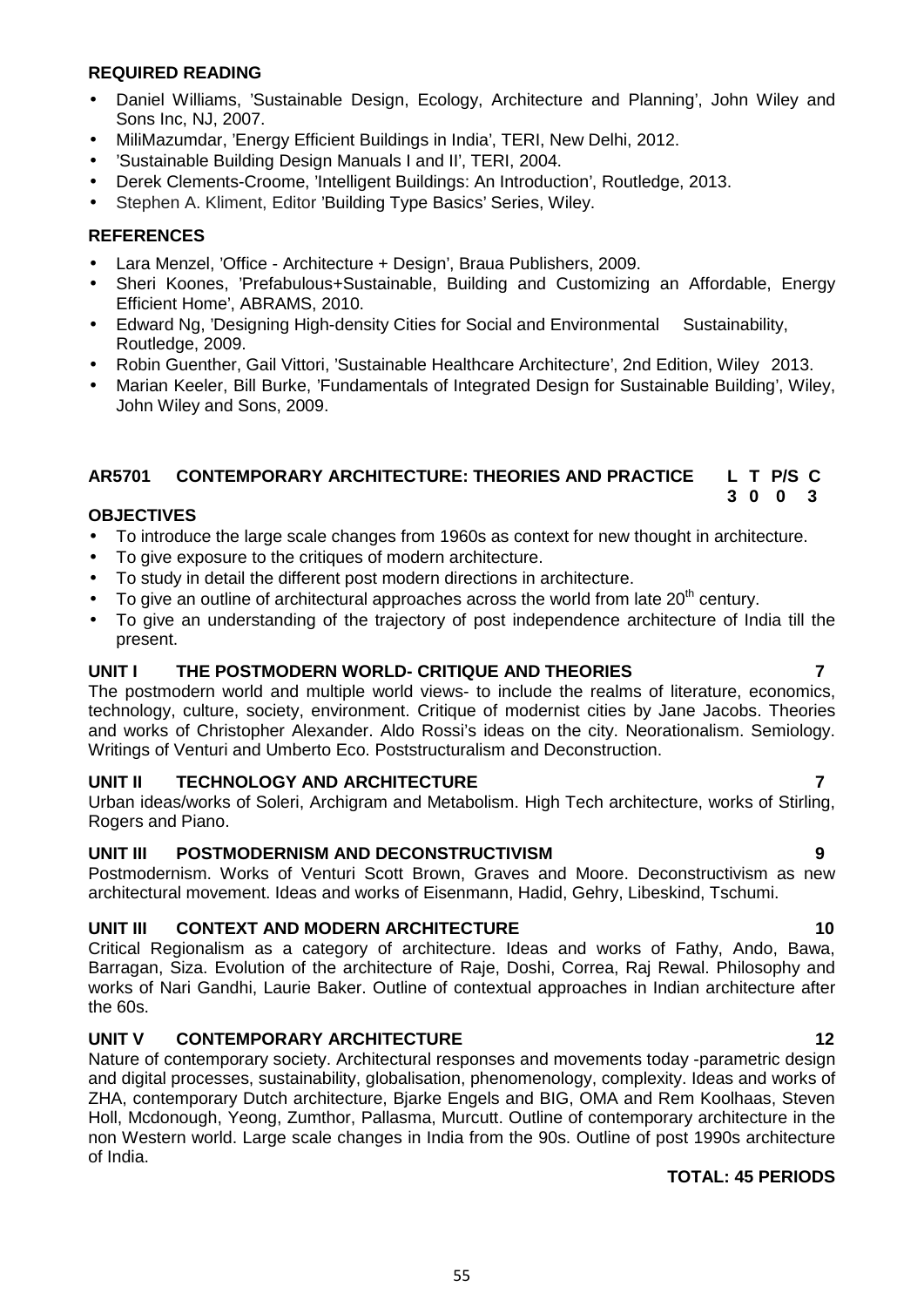## **OUTCOME**

- An awareness of the spread and varied later directions of modern architecture across the world.
- An understanding of architectural production from the 1960s as driven by large scale changes across the world.
- Familiarity with contemporary forces and directions in architecture across the world.
- An understanding of post independence architecture in India contemporaneous with the rest of the world, along with its own particular influences.

## **REQUIRED READING**

- Kenneth Frampton, 'Modern Architecture: A Critical History', Thames and Hudson, London, 2007.
- William J. Curtis, 'Modern Architecture since 1900', Phaidon Press, 1996.
- Diane Ghirardo , 'Architecture after Modernism', Thames and Hudson, London, 1996.
- Elie G. Haddad, David Rifkind, 'A Critical History of Contemporary Architecture: 1960-2010', Routledge, 2016.
- Bhatt and Scriver, 'Contemporary Indian Architecture- After the Masters', Grantha Corporation, 1999
- Bahga et al, 'Modern Architecture in India Post Independence Perspective', Galgotia, 1993
- Miki Desai et. al., 'Architecture and Independence', Oxford University Press, 2000.
- Harrry Francis Malgrave and David Goodman, 'An Introduction to Architectural Theory 1968 to the Present', Wiley Blackwell, 2011.
- Rahul Mehrotra, 'Architecture in India since 1990', HatjeCantz, 2011.

## **REFERENCES**

- Jane Jacobs, 'Deaths and Life of Great American Cities', Modern Library, 2011.
- Christopher Alexander, ' A Pattern Language', Oxford University Press, Oxford, 2015.
- Robert Venturi , 'Complexity and Contradiction in Architecture', 1977.
- Kate Nesbitt, Ed, 'Theorising a New Agenda for Architecture', Princeton University Press, 1996.
- Jagan Shah, 'Contemporary Indian Architecture', Lustre, 2008.
- Francis D. K. Ching, Mark M. Jarzombek, Vikramaditya Prakash, 'A Global History of Architecture', John Wiley and Sons, 2017.
- 'Architecture in India', Exhibition Catalogue, ElectaMoniteur, 1985.
- 'Vistara- The Architecture of India', Festival of India, 1986.
- K.R.Sitalakshmi, 'Architecture of Indian Modernity- The Case of Madras', Palaniappa Brothers, 2015.
- Bipin Chandra et al. 'India After Independence', Penguin, 2017.

#### **AR5702 PROFESSIONAL PRACTICE OF ARCHITECTURE L T P/S C 3 0 0 3**

## **OBJECTIVES**

- To introduce the evolution of the architectural profession.
- To give familiarity about the role of professional and statutory bodies as well as ethics of the profession.
- To introduce the basic aspects of running an architectural practice fees, services, project management, etc.,
- To inform about legal aspects and legislations associated with the profession.
- To give exposure to the larger implications of professional practice in the globalised world today.

#### **UNIT I INTRODUCTION TO ARCHITECTURAL PROFESSION CODE OF CONDUCT AND ETHICS 9**

Historical evolution of the architectural profession and changing role of architects in society. Registration of architects. Role of the Indian Institute of Architects. Architects Act 1972- intent, objectives, provisions with regard to architectural practice. Council of Architecture- role and functions. Importance of ethics in professional practice. Code of conduct for architects. Punitive action for professional misconduct of an architect.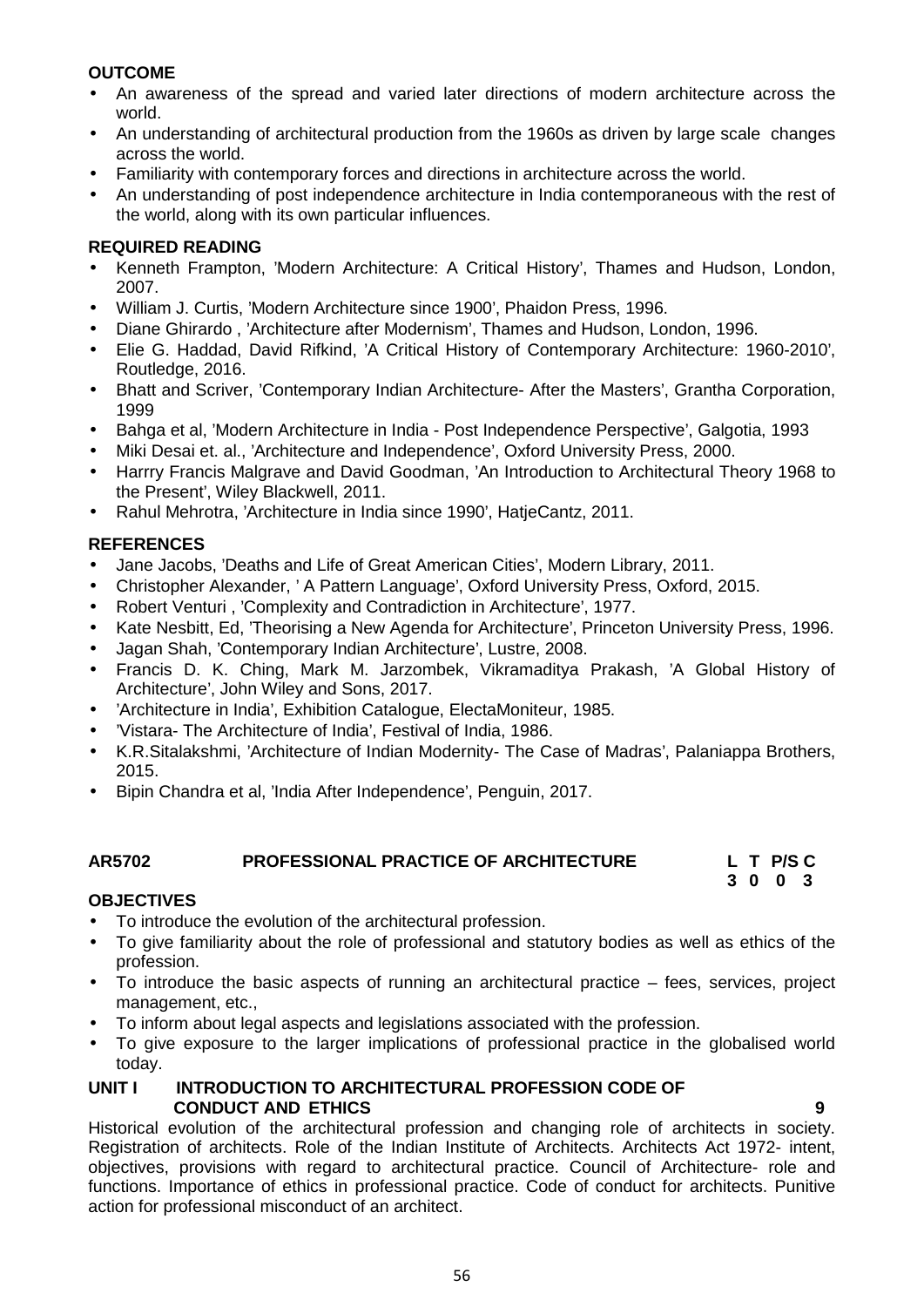Architecture as a professional service towards clients. Architect's office and its management organisational structure, infrastructure requirement, skills required, elementary accounts, tax liabilities. Setting up architectural practice.

## **UNIT II ARCHITECT'S SERVICES, SCALE OF FEES and COMPETITIONS 9**

Mode of engaging an architect. Comprehensive services, partial services and specialised services. Scope of work of an architect. Schedule of services. Scale of fees - Council of Architecture norms. Mode of payment. Terms and conditions of engagement. Letter of appointment. Importance of Architectural competitions. Types of competitions - open, limited, ideas competition, single and two stage competitions. Council of Architecture guidelines for conducting architectural competitions. National and international Competitions. Case studies.

## **UNIT III PROJECT MANAGEMENT - TENDER and CONTRACT 12**

Tender - Definition. Types of Tenders - open and closed tenders. Conditions of tender. Tender notice. Tender documents. Concept of EMD. Submission of tender. Tender scrutiny. Tender analysis. Recommendations. Work order. E-tendering - advantages, procedure, conditions.

Contract – definition. Contract agreement and its necessity. Contents - articles of agreement, terms and conditions, bills of quantities and specifications, appendix. Certification of contractors. Bills at different stages. New trends in project formulation and different types of execution - BOT, DBOT, BOLT, BOO, etc., Role of architect in project execution stage.

## **UNIT IV LEGAL ASPECTS 6**

Arbitration - definition and advantages. Sole and joint arbitrators. Role of umpires, award. Arbitration clause in contract agreement -role of architect, excepted matters. Easement – meaning, types of easements. Copy rights and patenting – provisions of copy right acts in India, copy right in architectural profession. Consumer Protection Act - intent, architects responsibility towards his clients.

## **UNIT V IMPORTANT LEGISLATIONS AND CURRENT TRENDS 9**

Planning parameters at various scales. DTCP rules. Second Master Plan CMDA as case study. Chennai Corporation Building Rules 1972. Panchayat Rules. Building rules in National Building Code. Factories Act. Persons with Disabilities Act. Barrier Free Environment. Coastal Regulation Zone. Heritage Act. Globalisation and its impact on architectural profession. Preparedness for international practice. Entry of foreign architects in India. Information technology and its impact on architectural practice. Emerging specialisations in the field of architecture -architect as construction/ project manager, architectural journalism, architectural photography.

## **OUTCOME**

- An understanding about the evolution of the architectural profession.
- An awareness of the role and responsibilities of an architect in all realms.
- Familiarity with the laws related to architecture.
- Knowledge about current issues and aspects related to the architectural profession.

## **REQUIRED READING**

- Architects Act 1972.
- Publications of Council of Architecture
- Roshan Namavati, 'Professional Practice', Lakhani Book Depot, Mumbai, 2016.
- Ar. V.S. Apte, 'Architectural Practice and Procedure', Mrs. PadmajaBhide, 2008.
- MadhavDeobhakta, 'Architectural Practice in India', COA, 2007.

## **REFERENCES**

- J.J. Scott, 'Architectural Practice', Butterworth, London 1985.
- Development Regulations of Second Master Plan for Chennai Metropolitan Area-
- 2026. (Second Master plan of CMA).
- Chennai City Corporation Building Rules 1972.
- T.N.D.M. Buildings rules, 1972.
- Consumer Protection Act, 1986.
- Arbitration Act, 1996.
- Factories Act, 1948.
- Persons with Disabilities Act, 1995.
- Tamil Nadu Cinematography Act. DTCP Act.

**TOTAL: 45 PERIODS**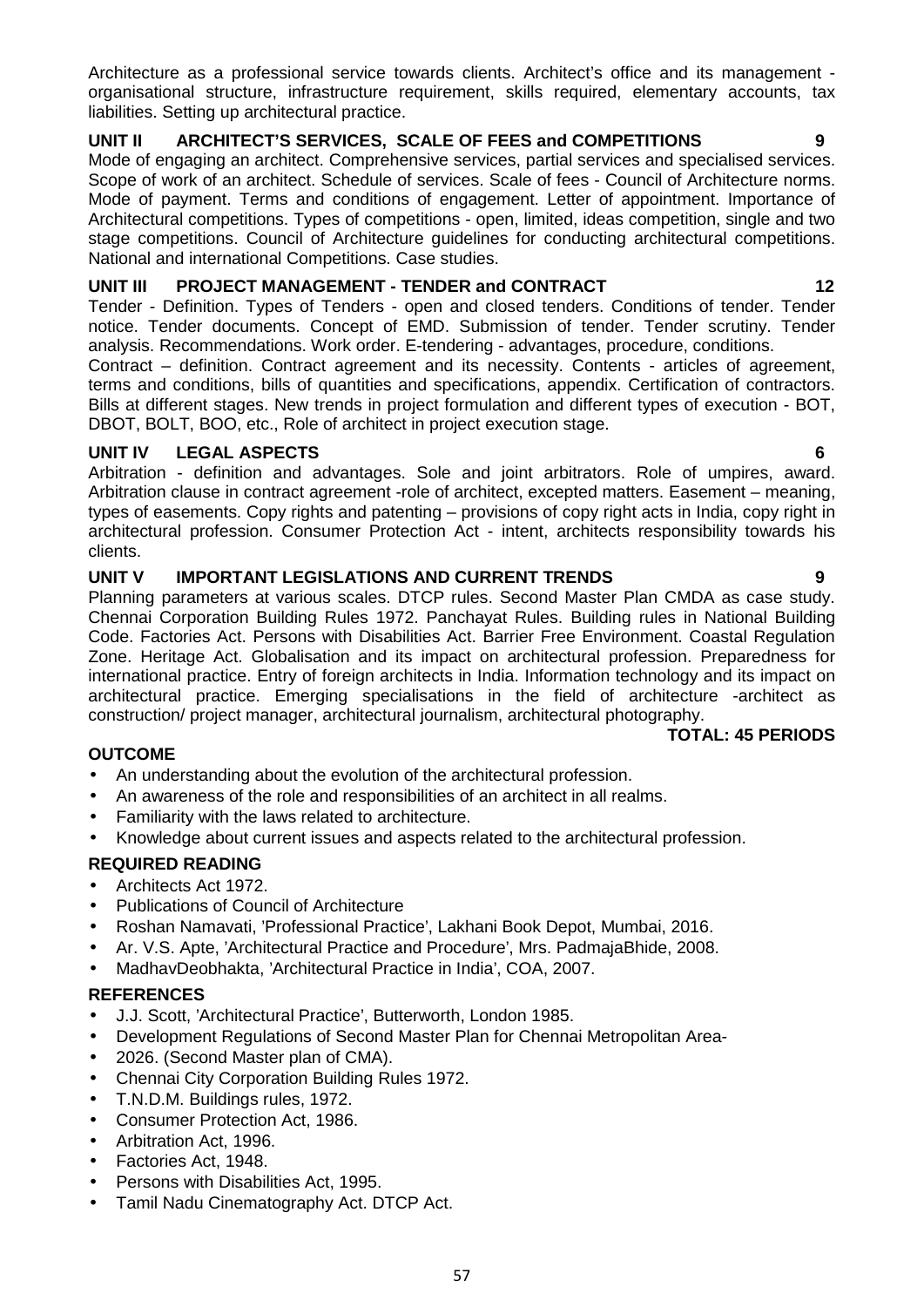## **OBJECTIVES**

- To enable the building of critical thinking through discussions, reading and writing exercises exploring specific themes.
- To enable a coherent line of thought, connecting and ordering different aspects of a situation/theme.
- To facilitate applying skills in critical thinking in the realm of architecture.

## **CONTENT**

Critical writing will help to develop thoughts/ideas/opinion on a topic backed by discussion, research and discernment.

A list of themes will be selected and offered to the class in small groups. The themes will be similar in terms of scope and workload. Students would read up on the themes and come for discussion to class. Based on the discussion, the students will hone their thoughts and read further. They would then write about the themes. These writings would be presented and discussed in class. A further development of the writing would then be done. This process would be iterated a few times so that a coherent thought process and written narrative results about the theme in consideration. The discussions and draft essay for this would constitute the first assessment.

Further to this, themes within architecture will be introduced. The training ensured in the previous themes would be applied to looking at larger architectural themes. While the process would be the same as for the general themes, in the architectural themes, the scale would be larger and the discussions would be more one to one with faculty. There will be sessions on developing a voice, finding sources, referencing research, narrative building. One well-researched essay on a topic of interest in architecture would ensue. The length and nature of the essay will be based on the topic and will be informed during the course of the semester. The discussions and draft essay on architecture would be evaluated in the second and third assessment.

The final two essays would be submitted for the Viva Voce Examination in the form of a report.

#### **TOTAL: 90 PERIODS**

## **OUTCOME**

- Ability to think, talk, discuss, read, conclude and write about a specific topic with knowledge, insight and skill.
- Clarity in identifying, connecting and structuring facts and thoughts through writing.
- Ability to write an architectural essay that is perspective based supported by facts and arguments or fact based supported by analysis and argument.
- Overall development of skills in critical thinking that would guide design actions.

## **REQUIRED READING**

- Creme, P. and M. Lea, Writing at University: A guide for students. Open University Press, 2008.
- Murray, N. Writing Essays in English Language and Linguistics, Cambridge University Press, 2012.
- Stephen Bailey, 'Academic Writing: A Handbook for International Students', Routledge, 2011.

## **REFERENCES**

- Andrew Goatly, 'Critical Reading and Writing in the Digital Age: An Introductory Course book', Routledge, 2016.
- Richard Coyne, 'Interpretation in Architecture: Design as Way of Thinking', Routledge, 2005.

## **AR5722 CRITICAL DESIGN STUDIO L T P/S C**

**0 0 16 8**

## **OBJECTIVES**

- To enable an understanding of architecture as having the capacity to critically interpret and transform status quo in the built environment and society through the act of design.
- To guide in the taking of critical/ philosophical/ ideological positions respect to various aspects of contemporary life and to explore architectural morphology as an expression of those positions.
- To encourage propositions/projections directed at positive future transformations.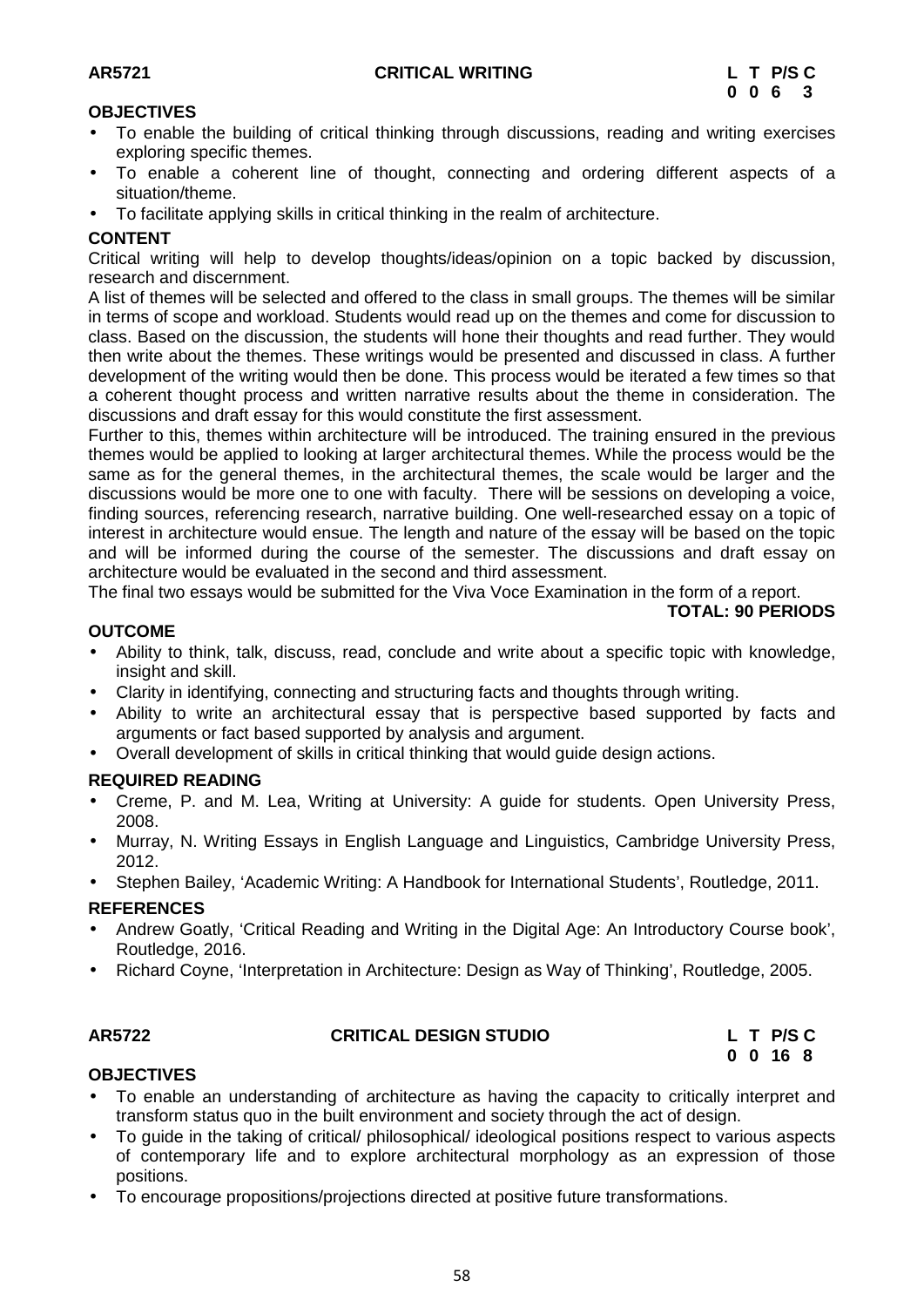## **CONTENT**

Architecture as a discipline balances many concerns in the creation of buildings. However, it also represents ideas and production reacting to/ reinforcing/ anticipating/ transforming specific aspects of the existing world towards a more desirable future. This could spring from individual perspectives as well as through concerted efforts which then become movements. Architecture can thus seek to understand, reflect, strengthen, question, change status quo. The process of design can thus offer a possible, intended future.

Projects/ design situations will be given in this regard which address issues/ programmes of current society with a larger impact in terms of scale or importance. Different realms/ aspects of contemporary life can be explored. Some possible projects/ area of inquiry are institutional campuses of significance, mixed use projects involving diverse user groups, culturally and socially important buildings, urban life, technological developments, culture, globalisation, place, meaning, identity, appropriate architecture, etc.,

Suitable processes can be engaged for critical and creative thinking which could include wide and interdisciplinary reading to take critical positions, social processes, contemporary processes such as mapping and diagramming, methods related to technical or empirical aspects, etc.,

The particular line of thought will be taken through to completion through the processes. It is preferable to have one major project with small exercises under it if required.

#### **TOTAL: 240 PERIODS**

## **OUTCOME**

- Ability to understand the wider implication of design decisions and their interdependency with larger processes of society.
- Ability to take creative, critical and informed decisions in the context of significant projects that could shape society in positive ways.

## **REQUIRED READING**

- Kate Nesbitt, 'Theorizing a New Agenda for Architecture', Princeton Architectural Press, 1996.
- Neil Leach, 'Rethinking Architecture', Routledge, 2005.
- Harry Francis Mallgrave and David Goodman, 'An Introduction to Architectural Theory- 1968 to the Present', Wiley Blackwell, 2011.
- Stephen A. Kliment, Editor 'Building Type Basics' Series, Wiley.

#### **REFERENCES**

- Mitchell WJ, 'Imagining MIT: Designing a campus for the 21<sup>st</sup> century', MIT Press, 2011.
- HimanshuBurte, 'Space For Engagement', Seagull Books, 2008.
- Mark Garcia, 'The Diagrams of Architecture', Wiley 2010.
- BjarkeIngels, 'Yes is More', Taschen, 2009.
- Steven Holl, JuhaniPallasmaa, Alberto Pérez Gómez, 'Questions of perception: Phenomenology of Architecture', William Stout, 2006.
- Richard Coyne, 'Interpretation in Architecture: Design as Way of Thinking', Routledge, 2005.
- Adam Sharr, 'Reading Architecture and Culture', Routledge,2012.
- Wendy Gunn, Ton Otto, Rachel Charlotte Smith, 'Design Anthropology: Theory and Practice', Berg, 2013.

#### **AR5821 PRACTICAL TRAINING L T P/S C**

**x x x 12**

## **OBJECTIVES**

- To give overall exposure to the practice of architecture, its scope, needs and challenges.
- To give familiarity about different stages in real life architectural projects.
- To create involvement in these stages as much as possible within the scope of a specific architectural practice.

#### **CONTENT**

Practical Training will be done in offices/ firms in India, empaneled by the institution, in which the principal architect is registered with the Council of Architecture. The student will attempt to learn as much of aspects involved in real life projects as possible through direct involvement, and wherever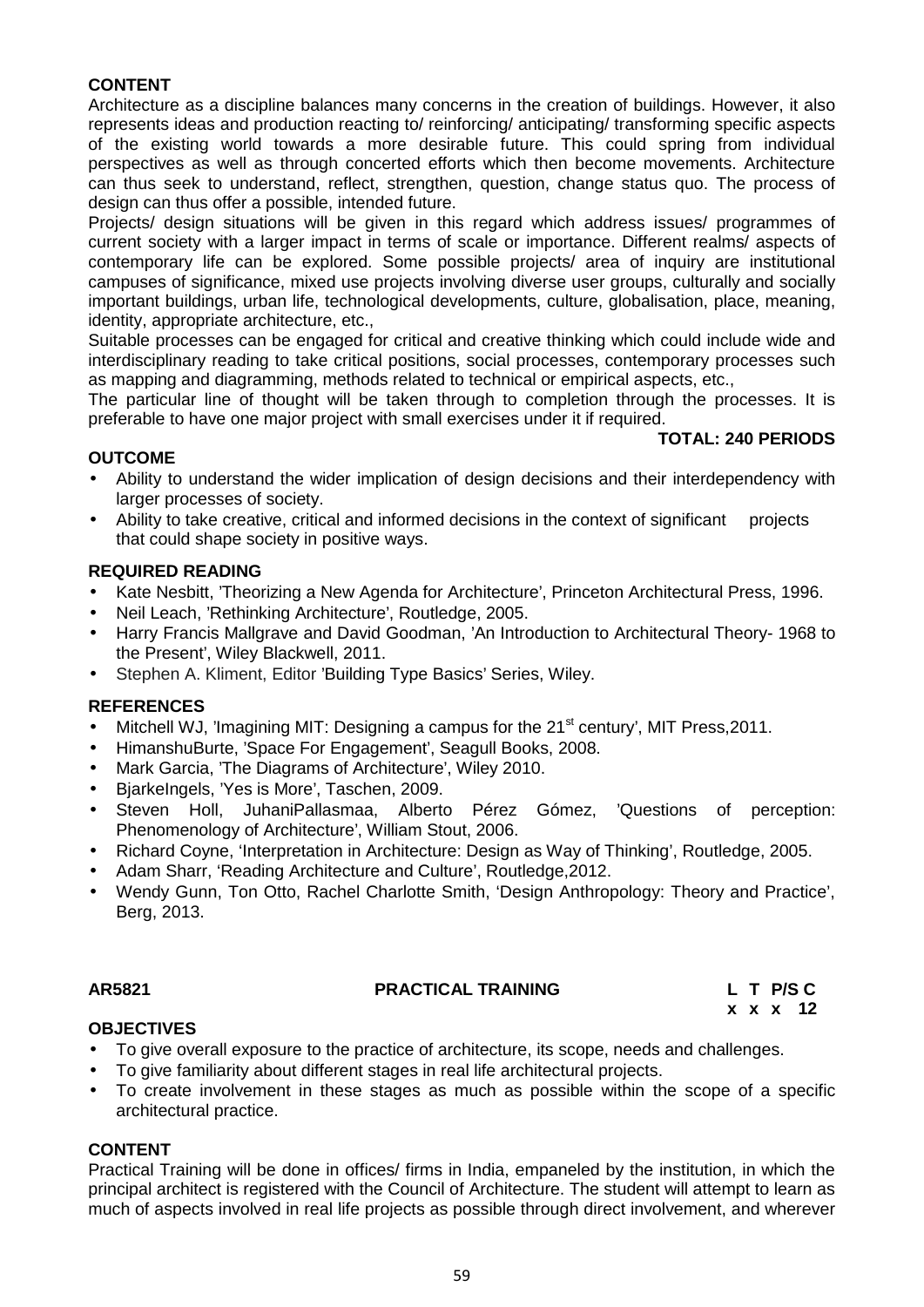that is not possible, through study and indirect observation. The aspects include initiation and ideation of project (including competitions), study research in specific areas, development of concepts into schematic drawings, or approval process, presentations and working drawings, involvement in office discussions and client meetings, integrating structural and service concerns, estimation and tendering processes, site supervision and coordination in the construction process. The progress of practical training will be assessed periodically internally through submission of log books along with work done by the students in terms of drawings, reports, etc., along with the regular progress report from the employers.

The students will be evaluated based on the criteria related to their contribution in the office some of which are given below.

- Understanding and involvement in the process of architectural practice within the scope of the specific office in which training is undertaken.
- Adherence to time schedule, overall responsibility and professional conduct.
- Ability to carry out the instructions on preparation of schematic drawings, presentation drawings, working drawings and skill in this regard.
- Ability to participate and contribute to research, study, ideation.
- Ability to work as part of a team in an office and contribute to related activities.
- Ability to participate in client meetings and discussions.
- Involvement in supervision at project site.
- Involvement/ initiative/ participation in any other aspects during the course of the training.

At the end of the Practical Training, a portfolio of the specific work done by the student during the period of internship certified by the office should be submitted for evaluation through a viva voce examination.

## **OUTCOME**

- An overall idea of the nuances of architectural practice.
- An understanding about the total process that goes into the making of a building.
- Clarity about the field of architecture that could be carried forth to the higher semesters.

## **AR5901 URBAN DESIGN L T P/S C**

# **3 0 0 3**

## **OBJECTIVES**

- To create an understanding of urbanism and urban morphology as rising from various forces through history.
- To introduce the components of the modern city and their interdependencies.
- To introduce the scope and nature of urban design as a discipline
- To introduce key theories associated with urbanism and cities.
- To create awareness of contemporary urban issues and how they are addressed.
- To give exposure to ways of perceiving, documenting and analysing cities.

## **UNIT I URBANISM IN HISTORY 9**

Outline of forces shaping urbanism. Urbanism of river valley civilisations. Morphology of preindustrial European cities to include Greek and Roman cities, medieval European towns, Renaissance urbanism and ideal cities. Outline of historic cities of India. Temple town urbanism of Tamil Nadu. Mughal city form. Medieval cities of India. Colonial urbanism in India.

## **UNIT II MODERN URBANISM 9**

Industrialisation and impact on urbanism. American grid iron planning. Theories, ideas and practice of good urban planning/cities/urbanism in early 20th century. Outline of modernist cities and urbanism across the world. Morphology of Indian modernist cities of Chandigarh, Bhuvaneshwar and Gandhi Nagar. Components of modern urbanism such as blocks, density, neighbourhood, streets etc., and their interdependencies. Evolution of urban design as a discipline, its scope and objectives.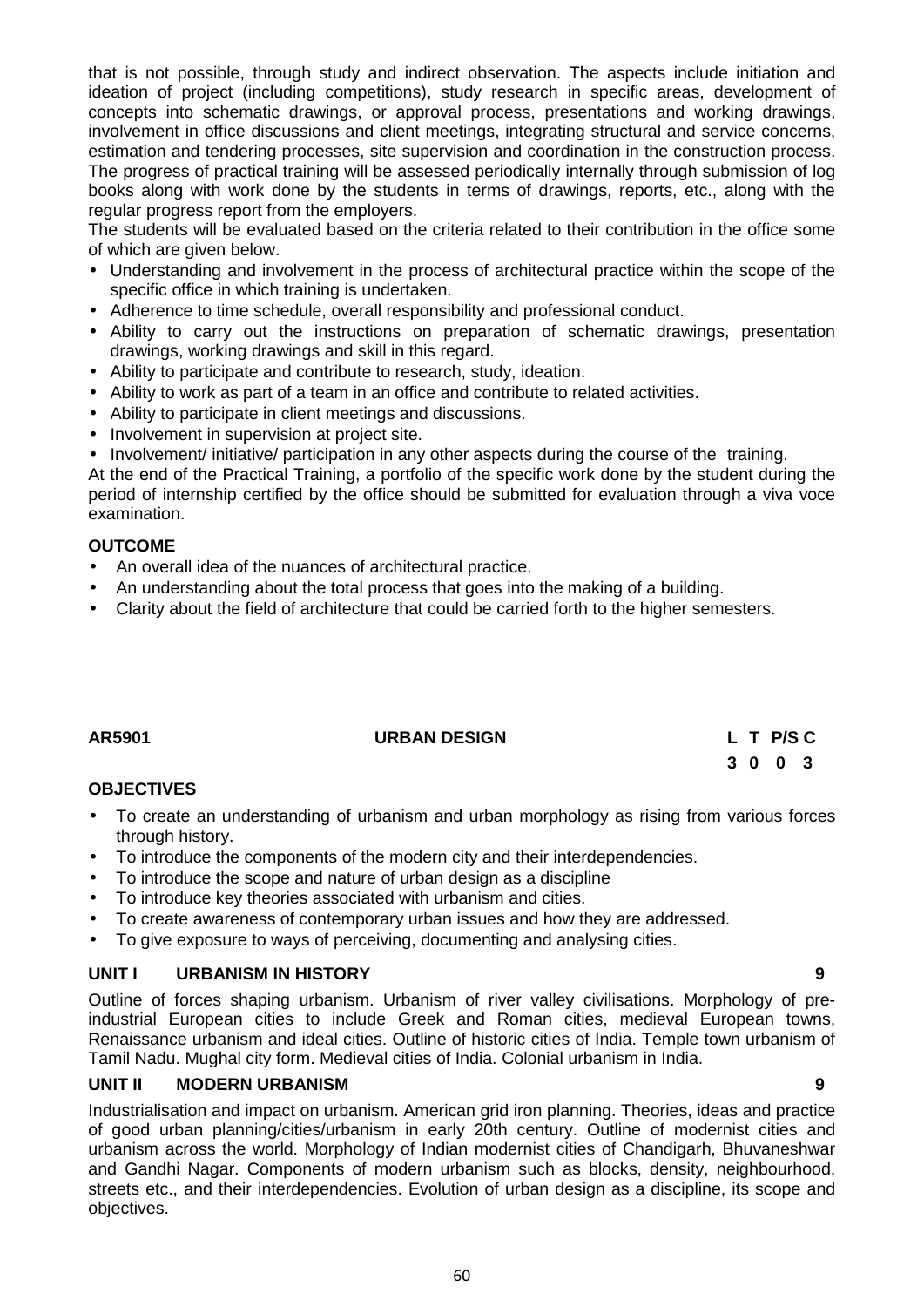## **UNIT III CITIES AND URBANISM THROUGH TEXTS AND THEORIES 9**

Introduction to and discussion of key texts and theories of cities and urbanism - Imageability and Lynch, Townscape and Cullen, Genius Loci and Schulz, historic city and Rossi, social aspects of urbanism and the works of Jane Jacobs, William Whyte and Jan Gehl, Collage City and Colin Rowe, current theories and texts.

## **UNIT IV CONTEMPORARY URBANISM AND URBAN INTERVENTIONS 9**

Understanding aspects, issues and solutions related to urbanism today through study of literature and best practices/case studies in urban design. Topics to include urban decay, change and renewal, place making, heritage, conservation, identity, suburban sprawl, gated communities, generic form, privatisation of public realm, role of real estate, transportation, zoning, globalisation, technology, digital age, sustainability, community participation, gender, class, power.

## **UNIT V URBAN STUDIES 9**

Introduction to study and interpretation of cities (especially Indian) through understanding published studies/ analysis. The focus will be on components/aspects as well as tools/ methods. Tools and methods to include different types of maps/mapping, drawings, sketches, photo documentations, reading, data collection, analysis. Aspects to include topography, geology, hydrology, micro climate, vegetation, urban density, growth, city limits/boundaries, history, urban architecture, typologies, infrastructure, land parcels, public space, demographics, patterns of usage, land use.

## **TOTAL: 45 PERIODS**

## **OUTCOME**

- Awareness of the evolution and characteristics of urban forms, their components and interdependencies.
- Understanding of urbanism through theories, aspects, issues and solutions.
- Knowledge of ways to look at and interpret urbanism today.

## **REQUIRED READING**

- A.E.J. Morris, 'History of Urban Form before the Industrial Revolution', Routledge, 2013.
- Edmund Bacon, 'Design of Cities', Penguin, 1976.
- Gordon Cullen, 'The Concise Townscape', The Architectural Press, 1978.
- Michelle Provoost et al., 'Dutchtown', NAI Publishers, Rotterdam, 1999.
- 'Time Saver Standards for Urban Design', Donald Natson, McGraw Hill, 2017.
- Kevin Lynch, 'The Image of the City', MIT Press, 1960.
- Rithchie. A. 'Sustainable Urban Design: An Environmental Approach', Taylor and Francis, 2009.
- Tridib Banerjee, Anastasia Loukaitou-Sideris, Editors, 'Companion to Urban Design', Routledge, 2014.

## **REFERENCES**

- Jonathan Barnett, 'An Introduction to Urban Design', Harper Row, 1982.
- Lawrence Halprin, 'Cities', MIT Press, 1972.
- Gosling and Maitland, 'Concepts of Urban Design', St. Martin's Press, 1984.
- Malcolm Moor, 'Urban Design Futures', Routledge, 2006.
- Geoffrey Broadbent, 'Emerging Concepts in Urban Space Design', Taylor and Francis, 2003.
- AnuradhaMathu, 'Deccan Traverses', Rupa, 2006.

## **LANDSCAPE AND ECOLOGY**

|  | L T P/S C |  |  |
|--|-----------|--|--|
|  | 3 0 0 3   |  |  |

## **OBJECTIVES**

- To introduce the different ways in which humans have shaped and designed landscapes across history and region in terms of need, culture and experience.
- To give an overview of ecological balance and impacts of human activities today and stress on the role and scope of landscape design in sustainability and environmental conservation.
- To provide familiarity with the various elements and principles of landscape design and its contribution to human built environment.
- To introduce analytical, artistic and technical aspects involved in site planning, open space and outdoor design.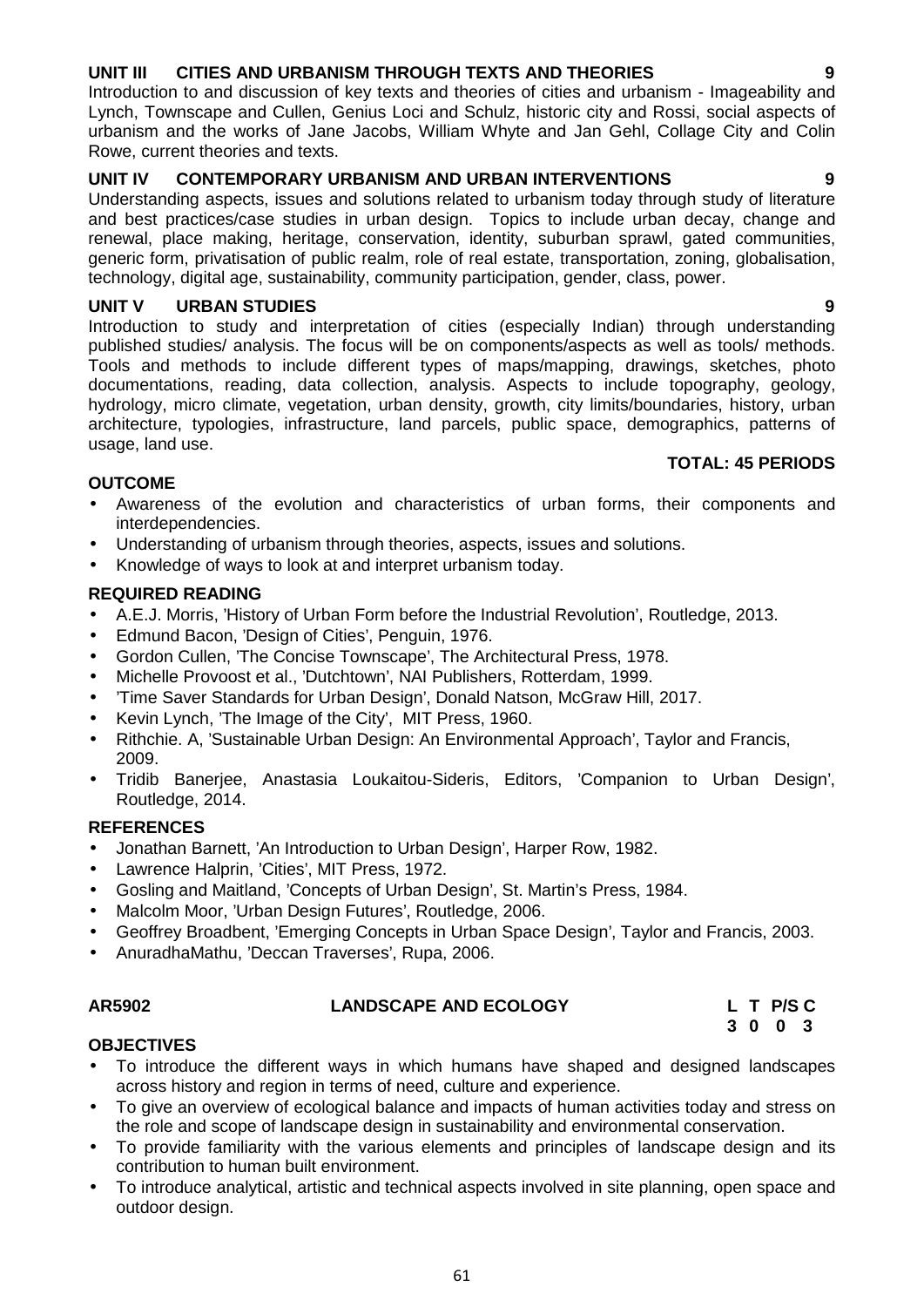## **UNIT I LANDSCAPES IN HISTORY 10**

Human civilisations and attitude to nature and landscapes across history and cultures. Outline of Japanese, Italian Renaissance and English gardens. Outline of landscape and garden design in Indian history. Gardens depicted in Sanskrit literature, Nandavanams and residential gardens of South India. Moghul gardens. Public parks and residential gardens of the colonial period. Contemporary public landscape projects. Study of notable examples. Spatial development in landscape design.

## **UNIT II BASICS OF ECOLOGY 7**

Introduction to landscape architecture as a discipline and field. Basic concepts of ecology and the impact of human activities on them. Bio, Geo, chemical cycles including water cycle, carrying capacity of an ecosystem. Environmental impact assessment. Reclamation and restoration of derelict lands.

## **UNIT III ELEMENTS IN LANDSCAPE DESIGN 10**

Introduction to hard and soft landscape elements. Different types of hard landscape elements. Plant materials, water and landform - classification, characteristics, use and application in landscape design.

## **UNIT IV SITE PLANNING 10**

Organisation of spaces in the outdoor environment. Role of circulation and built form in shaping the environment. Role of landscape design in design of neighbourhood parks, children's play area and campus development.

## **UNIT V LANDSCAPING OF FUNCTIONAL AREAS 8**

Urban open spaces and principle of urban landscape. Street landscaping, landscape design for waterfront areas and functional areas in urban centres. Green infrastructure including green roofs and walls.

#### **OUTCOME**

- An understanding of reasons for evolution of landscapes across time and context.
- Ability to discern the role of natural and human actions with respect to macro scale of sustainability and ecology as well as in the micro scale of shaping of outdoor environments.
- Knowledge about the elements of landscape design and their scope.
- An understanding of landscape design with respect to site planning and different functional typologies of spaces.

## **REQUIRED READING**

- Motloch, J.L., 'An Introduction to Landscape Design', John Wiley and Sons,2001.
- Michael Laurie, 'Introduction to Landscape Architecture', Elsevier, 1986.
- Sauter D; 'Landscape Construction', Cengage Learning, Third edition, 2010.
- Geoffrey And Susan Jellico, 'The Landscape of Man', Thames And Hudson, 1985.

## **REFERENCES**

- 'Time Saver Standards for Landscape Architecture', McGraw Hill, Inc, 1997.
- Grant W Reid, 'From Concept to Form in Landscape Design', Wiley, 2007.
- Albert J. Rutledge, 'Anatomy of a Park', McGraw-Hill Book Company, 1971.
- Richard P. Dober, 'Campus Landscape', John Wiley and Sons; 2000.
- Strom Steven, 'Site Engineering for Landscape Architects', John Wiley and Sons, 2013.
- Brian Hacket, 'Planting Design', Mc Graw Hill Inc, 1976.
- T.K. Bose and Chowdhury, 'Tropical Garden Plants in Colour', NayaUdyog, 2011.
- Rahoul B Singh, 'Gardens of Delight- Indian Gardens through the Ages', Lustre Press, Roli Books, 2008.

## **TOTAL: 45 PERIODS**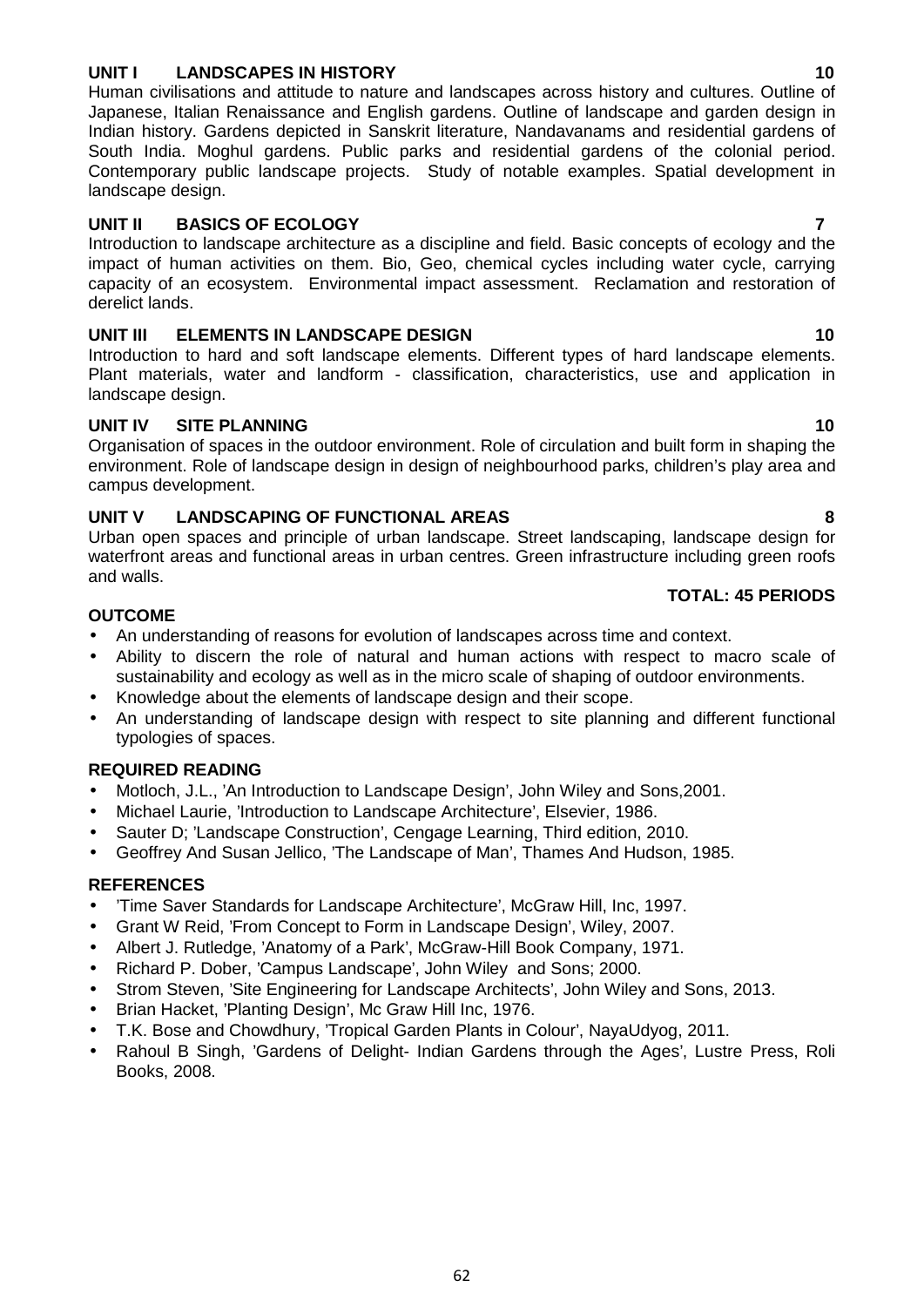#### **AR5903 PROFESSIONAL SERVICE FIRM: MANAGEMENT AND EXCELLENCE L T P/S C 3 0 0 3**

## **OBJECTIVES**

- To introduce the idea of profession, professional and professional service firm.
- To introduce the key areas of attention involved in a professional service firm.
- To inform about ways to maximise the potential of human resource for individual, organisational and societal benefit.
- To give familiarity about the different ways to protect ideas and knowledge.
- To introduce the idea of reflective practice to enable lifelong learning and professional excellence.

## **UNIT I PROFESSION, PROFESSIONAL AND PROFESSIONAL SERVICE FIRM 9**

Definition of profession and professional. Attributes of a profession- unique body of knowledge, standards of entry, code of ethics, service orientation to the profession, sanctioning organisation. Professional service firm. Differences between a professional service firm and business firm, manufacturing firm and other services firm. Brief outline of aspects involved in a professional service firm - ethical and professional vision of firm, legal foundation of firm, form of organisation, organisational structure, financial strategies, project implementation, client relationship, professional conduct, human resource practices, team work, leadership, nurturing of key competencies, innovation and excellence, perception of firm by clientele and public, future vision.

## **UNIT II EFFECTIVE PROFESSIONAL 9**

Need to understand external environment and internal working. Client attraction, responding to clients needs, service and retention/relationship management. Conflicts of interest. Relational versus transactional services. Role of reputation/legitimacy. Professional values, attitude and skill development. Professional socialisation and acquiring of knowledge and values related to the profession. Role of mentorship. Managing career transitions. Global expansion of professional services. Managing across cultures. Multidisciplinary practices. Developing key competencies, creating value through innovation and excellence.

Literature and live case studies of architectural consulting firms to understand the above.

## **UNIT III HUMAN RESOURCE MANAGEMENT 9**

Importance of skills and sensitivity in working as teams and organisations. Human performance and capabilities. Importance of human resources management at the individual, organisational and societal levels. Individual behaviour and organisational behaviour. Perception, attitude, values, morals, ethics, responsibilities. Communication process and information management. Group behaviour and teams. Role of effective leadership. Motivation concepts and processes. Conflict management. Stress management. Transactional analysis. Leadership in professional service firms. Challenges of building a high performance team of professionals.

## **UNIT IV KNOWLEDGE MANAGEMENT 9**

Introduction to intellectual property rights (IPR). Processes involved in IPR. Introduction to patents and patent laws. Procedure for obtaining a patent licensing and assignment of patent. Infringement of Patents. Concept of Copyright. Assignment/ registration of Copyright. Copyright Infringement and Remedies. Concept of Industrial Designs. Registration of Designs. Piracy of registered designs and remedies.

## **UNIT V REFLECTIVE PRACTICE 9**

Reflective practice as approach to enable professionals use their knowledge explicitly in practical situations, combine action and learning effectively, give flexibility and openness to innovate and evolve. Concept of Reflective Practice. Approaches to address problems. Theory in Use and Espoused Theory. Reflective practice as thinking in action. Ways of generating knowledge to solve issues and problems- Experimentation, Speculation, Imagination, Scientific Method, Statistical Analysis, cycle SECI, Modelling, Mental models and virtual worlds. Framing (tacit framing, Analysing and understanding assumptions and values, reframing, paradigm shifts), Conceptual innovation, Design. New democratic, collaborative and innovative approaches to reflective practice. Social enterprises and entrepreneurship.

Literature case studies and first hand studies of practices in different creative disciplines, including architecture, in the above topics.

## **TOTAL: 45 PERIODS**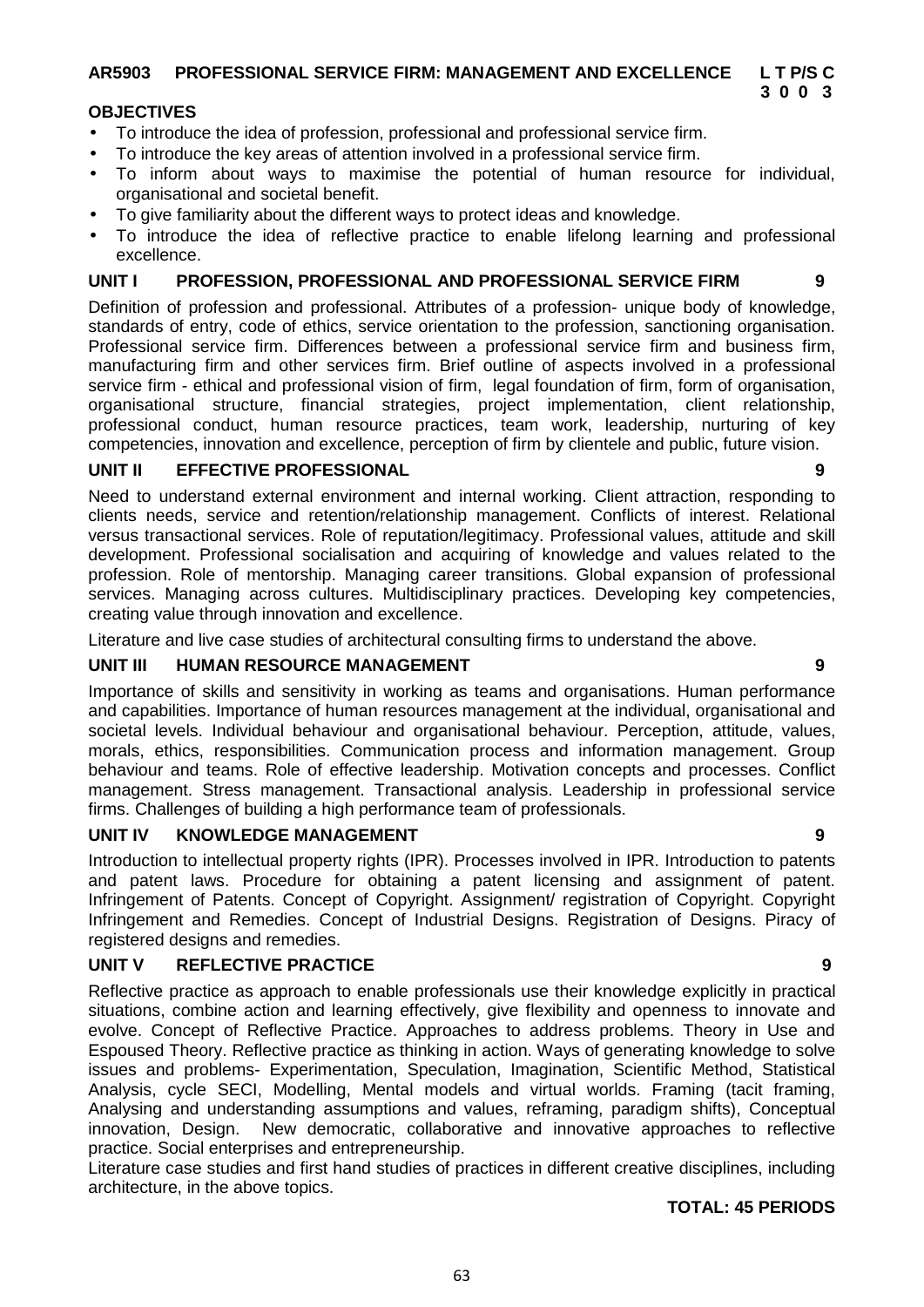## **REQUIRED READING**

- Ceasar McDowell, Claudia Canepa, and Sebastiao Ferriera, 'Reflective Practice: An Approach for Expanding Your Learning Frontiers'. MIT Course No. 11.965,As Taught in January IAP 2007, Massachusetts Institute of Technology: MIT OpenCourseWare, https://ocw.mit.edu. License: Creative Commons BY-NC-SA.
- David H. Maister, 'Managing the Professional Service Firm', Free Press, 1997.
- Donald A. Schon, 'The Reflective Practitioner: How Professionals Think In Action', Basic Books, 1984.
- Reddy T.S. and Murthy, 'Financial Accounting', Margham Publications, Chennai, 2012

#### **REFERENCES**

 Jagat Trivedi, 'IIM: Insights Into Managing: A Must Read for Leaders, Managers, Aspiring Managers, Students, and Entrepreneurs', Outskirts Press, 2013.

## **AR5921 DISSERTATION L T P/S C**

# **0 0 6 3**

## **OBJECTIVES**

- To inculcate the spirit of exploration and research in architecture.
- To enable the acquisition of in-depth knowledge in a specific aspect/ issue in the discipline of architecture as well as develop perspectives on the same through thought, reading, study, analysis, expression, documentation.
- To enable the conversion of effort into a coherent line of thought through writing/ documentation/models/ any media.
- To serve as prelude to Thesis.

## **CONTENT**

Design studio emphasises on explaining and understanding architecture primarily through the mode of making. However, architecture as a field itself is driven by explicitly stated or implicitly understood ideas/ points of view of particular society and individuals. Dissertation offers an opportunity to look at architecture and built environment through phenomena, ideas, texts, intent. It involves process of observation, reflection and abstraction. Students are encouraged to choose any topic of their interest. Topics may range from analysing the works of an architect, history, typological changes, materiality, visual culture, contemporary society, cities, design process and many more. They could involve research based on primary sources in terms of doing actual field studies and/or secondary sources through reading. The dissertation proposal in about 1000 words stating the topic, issues to be explored and the scope must be submitted for approval. Work on the approved topic should start from the beginning of the semester and would be periodically reviewed.

At the end of the semester, a report that is a maximum of 100 pages should be submitted in the prescribed format. The suggested structure for the report is open- it could be writing, visual, documentation, sketches or analysis based depending on the topic. However, a written structure should tie the research together with the following areas -outline/ background of the area of study, statement of objectives or research questions within the area of study, outline of methodology/way to achieve the objectives or answer the questions of research, core section with necessary content such as study/documentation (any suitable way based on the nature of topic- drawings, sketches, photos, surveys, etc.,)/analysis/ arguments, etc., final conclusion. The report will be presented in the viva-voce exam and defended.

#### **TOTAL: 90 PERIODS**

## **OUTCOME**

- A dissertation report with a coherent line of thought as reflected in the written structure and the core content which could be open ended.
- Ability to research deeply into a subject and develop depth in thought in any specific area based on point of view, observation, analysis and study.
- Ability to look at architecture from an informed, analysed and well thought out personally unique or objective perspective which would help strengthen the thesis process.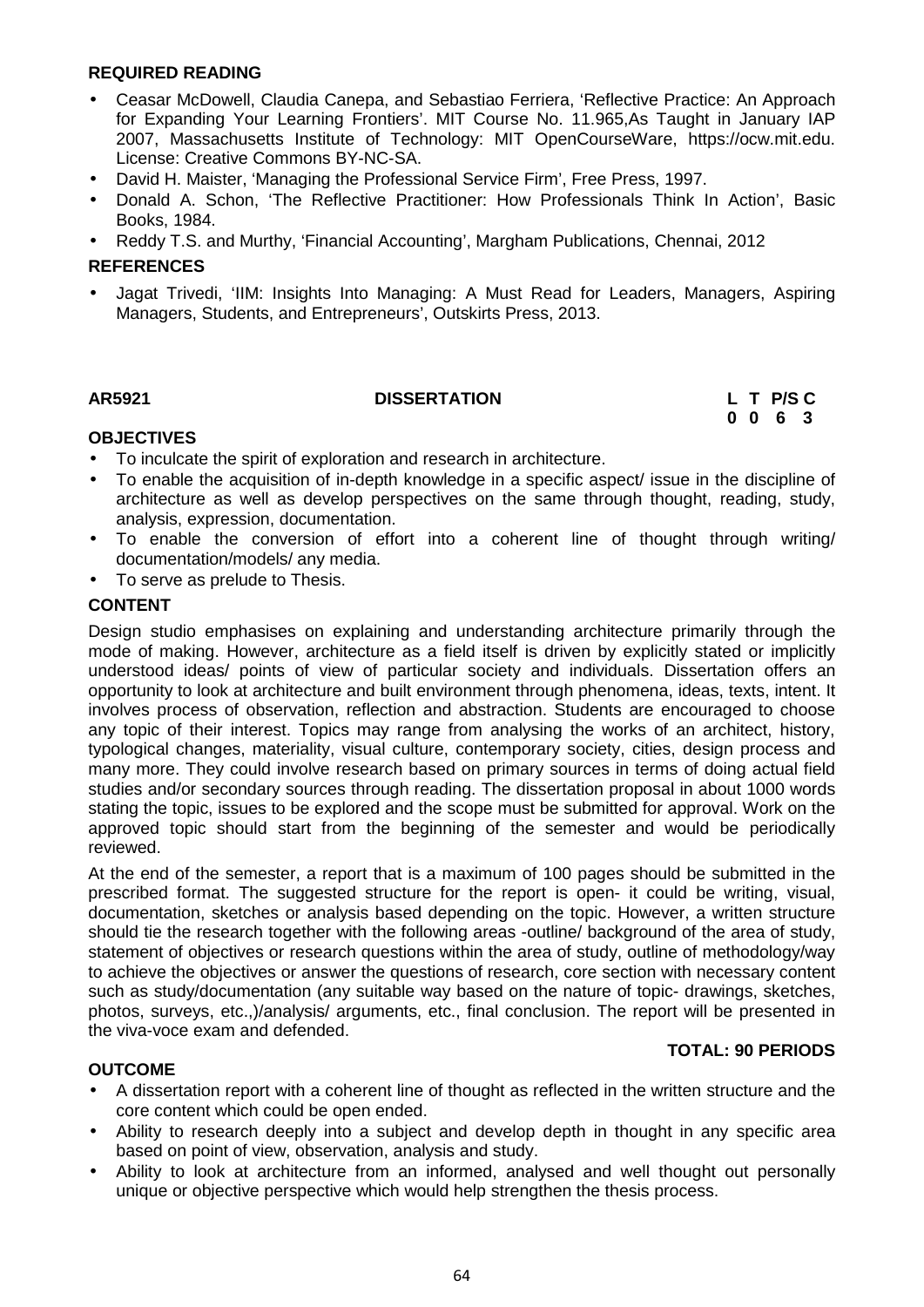## **REQUIRED READING**

- BjarkeIngels, 'Yes is More', Taschen, 2009
- Bernard Tschumi, 'Manhattan Transcripts', Wiley, 1994.
- Rem Koolhaas et al, 'Project on the City II: The Harvard Guide to Shopping', Taschen, 201.
- Charles Correa, 'The New Landscape:Urbanisation in the Third World', Concept Media, 199.
- Iain Borden and KaaterinaRuedi; 'The Dissertation: An Architecture Student's Handbook', Architectural Press, 2006.
- Linda Grant and David Wang, 'Architectural Research Methods', John Wiley Sons, 2013.
- Vian Ahmed, Alex Opoku, Zeeshan Aziz, 'Research Methodology in the Built Environment', Rutledge, 2016.

## **REFERENCES**

- Wayne C Booth, Joseph M Williams, Gregory G. Colomb, 'The Craft of Reearch',  $2^{nd}$  Edition, University of Chicago Press, 2016.
- Ranjith Kumar, 'Research Methodology- A Step by Step Guide for Beginners', Sage Publications, 2011.
- John W Creswell, 'Research Design: Qualitative, Quantitative and Mixed Methods Aproaches', Sage Publications, 2014.
- Richard Coyne, 'Interpretation in Architecture: Design as Way of Thinking', Routledge, 2005.
- Adam Sharr, 'Reading Architecture and Culture', Routledge, 2012.

#### **AR5922 URBANISM AND ARCHITECTURE DESIGN STUDIO L T P/S C 0 0 16 8**

## **OBJECTIVES**

- To enable an understanding of urbanism as a continuous experience involving the interrelated disciplines of architecture, urban design and town planning.
- To understand architecture as influenced by and influencing the dynamics of cities/urbanism.
- To facilitate the taking of architectural design decisions in the context of the urban environment.

## **CONTENT**

Urbanism is a dynamic phenomenon involving many aspects - urban growth, l and use distribution and change, urban form, demographics including gender and class, cultural aspects such as place and heritage, physical infrastructure such as roads and transportation nodes, public spaces, etc., Architecture is an integral and large part of urbanism, shaping and being shaped by it. It can serve to include/ gather society and enrich the urban environment in a seamless manner.

Understanding of this aspect of architecture will be achieved by architectural projects involving interdependencies between architecture and the city. Some of the issues and areas that could be addressed are- transportation nodes, heritage areas, adaptive reuse, suburban sprawl, place making, identity, collective memory, mixed use programming, large scale urban interventions, revitalisation and renewal of urban fragments, urban waterfront development, urban nodes, multi use urban complexes.

The tools and techniques can include contemporary ways/ tools of perceiving, gathering and analysing data, inclusive, collaborative and participatory approaches, etc.,

It is preferable to have one major project with small exercises under it if required.

#### **TOTAL: 240 PERIODS**

## **OUTCOME**

- Ability to perceive and design buildings as contributing to/ transforming the urban fabric.
- Ability to bring inclusivity into the architectural design process.

## **REQUIRED READING**

- Jonathan Barnett, 'An Introduction to Urban Design', Harper and Row; 1982
- Cavallo, R. et al, 'New Urban Configurations', IOS Press, 2014.
- Henriette Steiner and Maximilian Sternberg, 'Phenomenologies of the City: Studies in the History and Philosophy of Architecture', Routledge 2015.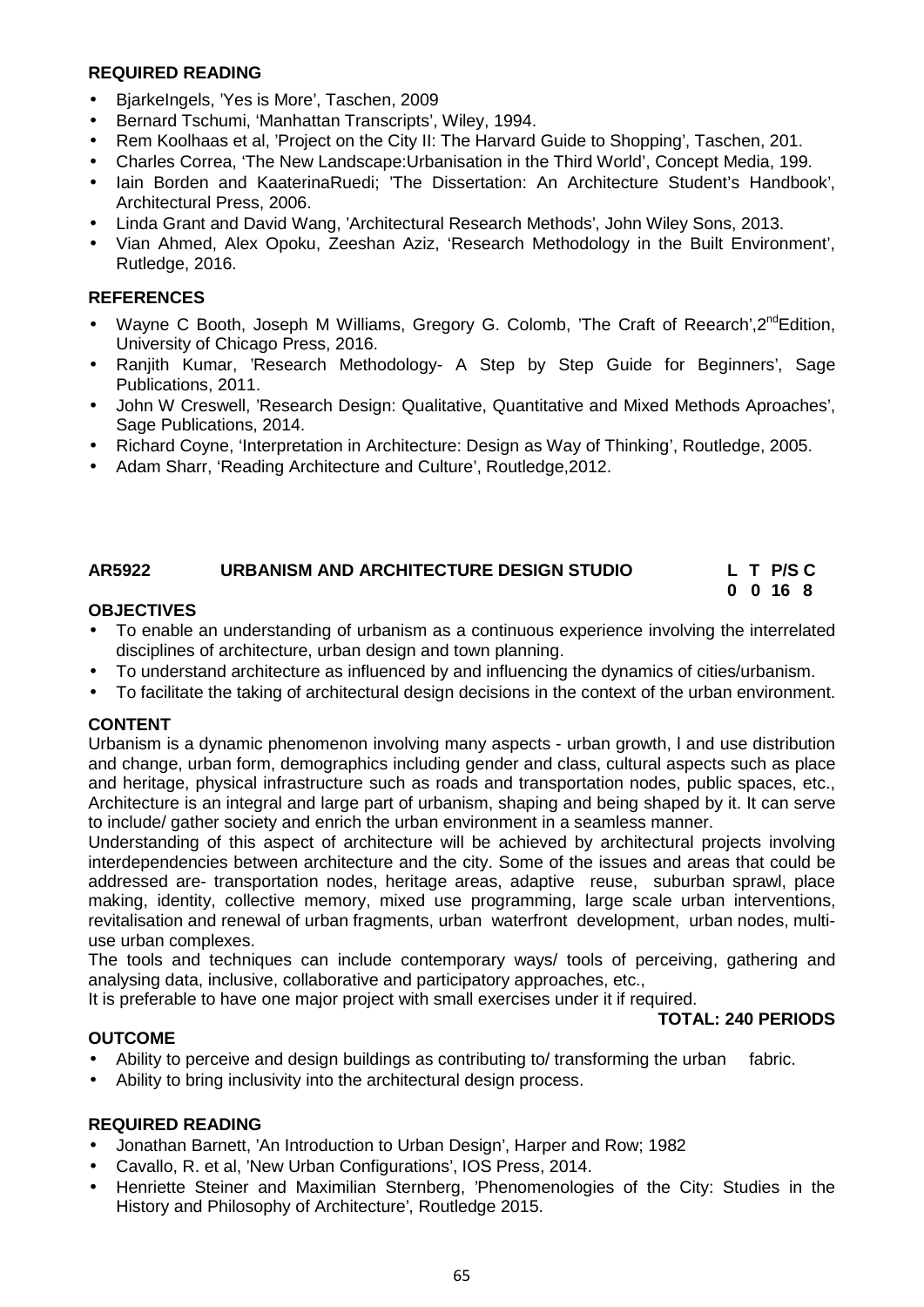- Jan Gehl, 'Life between Buildings- Using Public Space', ArkitektensForleg,2011.
- 'Time Savers Standard for Urban Design', Donald Watson, McGraw Hill, 2017.
- Malcolm Moore and Jon Rowland Eds, 'Urban Design Futures', Routledge, 2006.

## **REFERENCES**

- Michelle Provoost et al., 'Dutchtown', NAI Publishers, Rotterdam, 1999.
- Lawrence Halprin, 'Cities', MIT Press, 1972.
- Gosling and Maitland, 'Urban Design', St. Martin's Press, 1984.
- Kevin Lynch, 'Site Planning', MIT Press, Cambridge 1984.
- Jeremy Till et al, 'Spatial Agency: Other Ways of Doing Architecture', Routledge, 2011.

#### **AR5091 THESIS L T P/S C 0 0 32 16**

## **OBJECTIVES**

- To ensure consolidation and application of the knowledge gained in preceding years of architectural education in the context of an architectural design project of the student's choice.
- To enable identification and addressing of key issues/aspects inherent in a project or to enable development of thought processes in specific issues/aspects/situations leading organically to an architectural design project.
- To facilitate development of ability to handle and complete projects independently as a precursor to professional life in architecture.

## **CONTENT**

Thesis is the culmination in the journey of architectural education that encapsulates ability of design exploration and skills of design execution. Students should decide a thesis topic of their choice in terms of design potential and/or idea/issue exploration. The topic could be project based with specific areas of study/ approach or study/ approach based leading to a project. If the latter, care should be taken to choose topics that can lead to sufficient architectural design component.

Students should submit the topic for approval with a rough outline of their interest in the topic, the nature of the project, area of focus, study and design scope, challenges, possible case studies, methodology and outcome. The areas of study/research/design can include any of the broad areas of the discipline - contemporary needs of society, history, theory, architectural philosophy, sustainability, structural or service oriented design, projects that involve complex planning and integration of several aspects, appropriate architecture, urban design, contemporary processes, social housing, urban oriented architectural design, conservation oriented architectural design, etc. The progress of work will be reviewed periodically throughout the semester. At the end of the semester, students should submit the final thesis project for the viva voce exam. The final submission will comprise of study sheets, optional study models, design approach sheets, optional design process models, design presentation sheets, final model, detailed drawings of an important part of the project, project report summarising the entire thesis work and soft copy of all the work.

## **TOTAL: 480 PERIODS**

## **OUTCOME**

- Skill, knowledge and expertise in the domain of architectural design.
- Ability to handle a major architectural project independently through all stages.
- Ability to intensify thought process directed at a specific area of focus and convert it to a product.

## **REQUIRED READING**

- Linda Grant and David Wang, 'Architectural Research Methods', John Wiley and Sons, 2013.
- Joseph De Chiara, Michael J Crosbie, 'Time Saver Standards for Building Types', McGraw Hill Professional, 2001.

## **REFERENCES**

- Stephen A. Kliment, Editor 'Building Type Basics' Series, Wiley.
- Igor Marjanovi, Katerina RüediRay, LesleyNaaNorleLokko, 'The Portfolio An Architecture Student's Handbook', Routledge, 2015.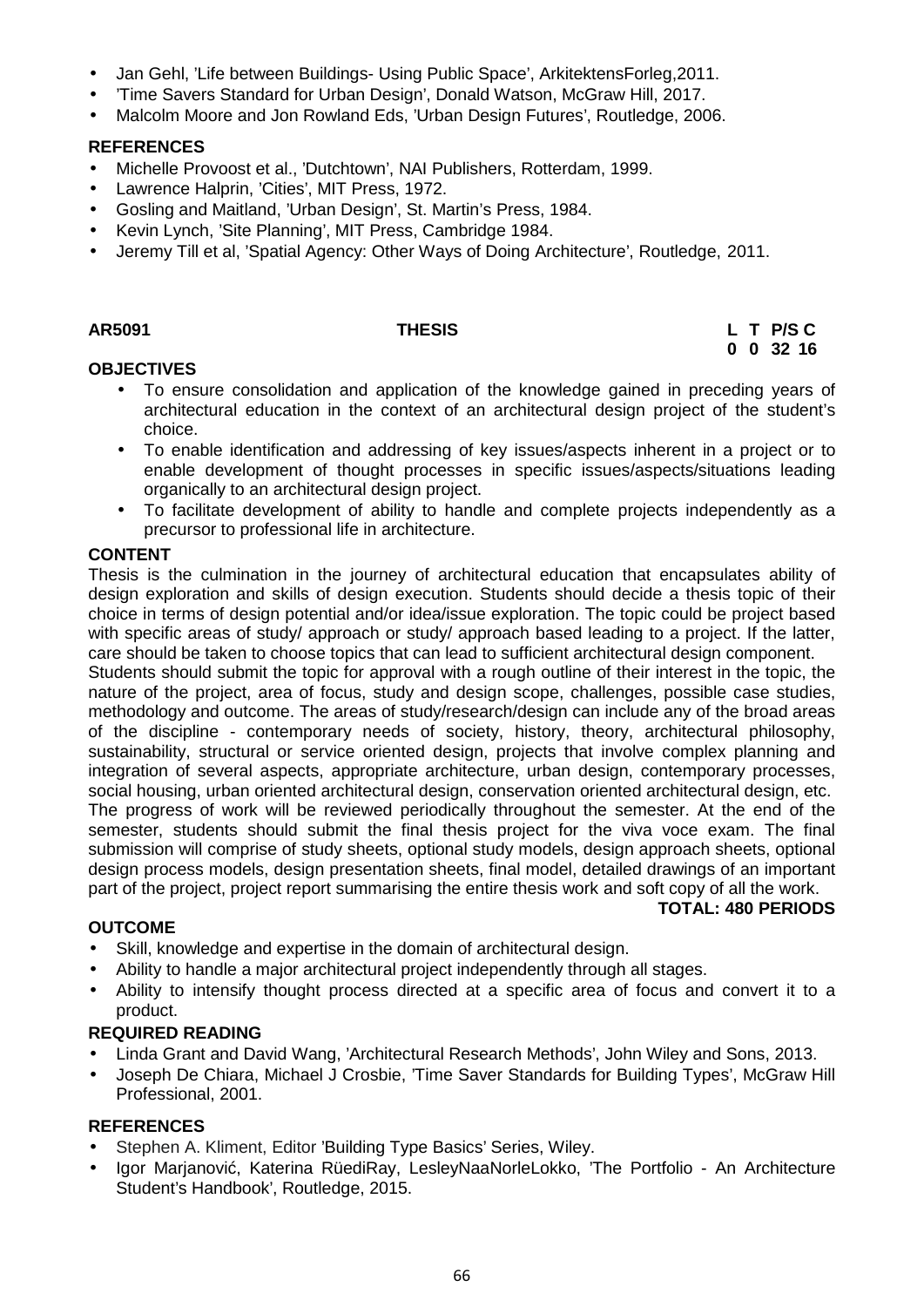## **ELECTIVE I**

## **AR5001 INTERIOR DESIGN L T P/S C**

# **1 0 4 3**

## **OBJECTIVES**

- To provide familiarity with the characteristics of interior spaces and furniture across history.
- To introduce the profession of interior design and bring out its role.
- To inform about the various components of interior space and give an understanding of the design aspects involved in each.

## **UNIT I INTERIOR SPACES AND FURNITURE ACROSS HISTORY 20**

Outline of the characteristics of representative/ exemplary interior spaces, interior decoration and furniture in the Western world from the beginnings to twentieth century. Outline of characteristics of representative/ exemplary interior spaces, interior decoration and furniture in India across the ages, including living folk traditions.

Exercises in understanding historical aspects of interior spaces through literature review and case studies. Exercises involving conceptual design of contemporary interiors inspired by precedents.

## **UNIT II VOCABULARY OF INTERIOR DESIGN 15**

Introduction to the professions of interior decoration, interior design and furniture design, bringing out their origin, evolution and current scope of work. Definition and process of interior design. Introduction to the design of interior spaces as related to typology, function and themes. Vocabulary of design in terms of elements (point, line, shape, form, space, colour, light, pattern, texture) and principles ( balance, proportion, scale, rhythm, hierarchy, unity, contrast, harmony, emphasis, movement) with specific reference to examples from interior design.

Exercises in understanding vocabulary of design through case studies and conceptual design.

## **UNIT III COMPONENTS OF INTERIOR SPACE 20**

Role of interior treatment and finishes in the experience of interior spaces. Outline of the design of components such as floors, ceilings, walls, partitions, window treatments and accessories based on parameters such as context, function, ambience, materials, properties, methods of construction, colour, texture.

Role of lighting in the experience of interior spaces. Outline of different types of interior lighting systems and fixtures based on their effects and suitability in different contexts.

Role of landscaping in the experience of interior space. Outline of interior landscaping elements such as rocks, plants, water, flowers, fountains, paving, artefacts. Their physical properties and effects on spaces.

Study of representative examples for all the above. Conceptual design exercises in all the above.

## **UNIT IV FURNITURE 20**

Introduction to furniture design as related to parameters such as human comfort and function (including anthropometrics and ergonomics), built in or freestanding, materials and methods of construction, cultural particularities, changing trends and lifestyles, innovations and design ideas. Study of representative examples.

Furniture design exercises involving conceptual understanding of the above

## **OUTCOME**

- An understanding of interior design as an integral part of architecture and as an interdisciplinary and allied field related to architecture.
- An overall exposure to the ways in which interior spaces can be enriched through the design of specific interior components.

## **REQUIRED READING**

- Francis D.K. Ching, 'Interior Design Illustrated', John Wiley and Sons, 2012.
- Joseph DeChiara, Julius Panero, Martin Zelnik, 'Time Saver's Standards for Interior Design', McGraw-Hill Professional, 2001.
- John F. Pile, 'Interior Design', Pearson Prentice Hall, 2007.

**TOTAL: 75 PERIODS**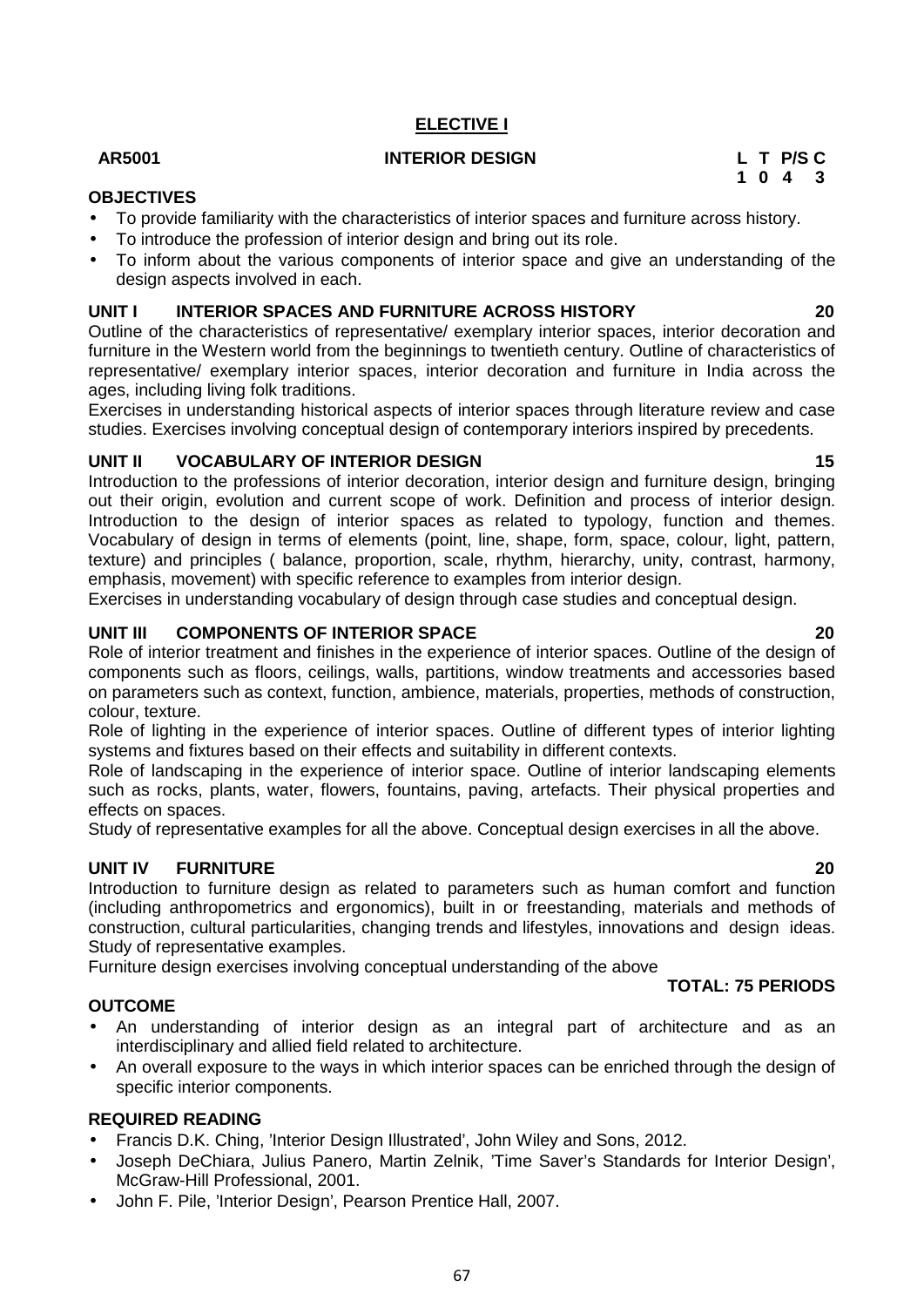**1 0 4 3 OBJECTIVES** To give understanding about the evolution of form and space in product design. **UNIT I INTRODUCTION TO PRODUCT DESIGN 15** Concept of Form and Space. Form elements and their properties - Volume, Plane, Line, Point.

Selection of the projects is based on the possibility of user interaction leading to innovation. Projects end with a comprehensive presentation through working/ mock up models, design drawing and a report. The project is supported by detailed discussion on various stages in the design process emphasising the complementary nature of systematic and creative thinking. This is achieved by short supporting assignment in following topics: Creativity techniques like brain storming and synectics to develop creative attitude and open mind, design opportunity, problem perception , Idea Sketching ,clustering of ideas for concept development, exploratory mock up models for concept development, evaluation of concepts, final concept selection, concept development, refinement and detailing.

## **UNIT III PRODUCT DETAILING 20**

Batch production and mass production of products. Technical considerations of internal subsystems of a product and their influence on product detailing. Selection of natural, synthetic and manmade materials and their processes for detailing products for manufacture. Detailing mechanisms for foldable, stackable and collapsible considerations of the product. Design detailing of components vis-à-vis considerations of manufacture, maintenance and assembly. Detailing of products to be manufactured in Plastics. Component design of electronic products. Detailing for conditions of use including knock-down systems and its joinery. Usability and Ergonomic issues in product detailing. Design assignments on detailing of a given product component.

#### Jan Pieper, George Michell, 'The Impulse to Adorn- Studies in Traditional Indian Architecture', Marg Publications, 1982.

- Aronson J, 'The Encyclopaedia of Furniture', Potter Style, 1965.
- Pat Kirkham, Susan Weber, Editors, 'History of Design: Decorative Arts and Material Culture, 1400-2000', Yale University Press, 2013.
- John F.Pile, Judith Gura, 'A History of Interior Design', Wiley, 2013.

## **REFERENCES**

- Helen Marie Evans, 'An Invitation to Design', Macmillan Pub Co, 1982.
- Julius Penero and Martin Zelnik, 'Human Dimensions and Interior Space', Whitney, Library of Design, 1979.
- Kathryn B. Hie singer and George H. Marcus, 'Landmarks of Twentieth Century Design: Abbey Ville Press, 1995.
- Susanne Sles in and Stafford Cliff, 'Indian Style', Thames and Hudson,1990.
- Rosemary Kilmer, W. Otie Kilmer, 'Construction Drawings and Details for Interiors: Basic Skills', John Wiley and Sons, 2009.

## **AR5002 PRODUCT DESIGN L T P/S C**

To facilitate the interpretation of design concepts in different ways and layers.

Form: Dimensions, Proportions, 3-D Primary Geometric Forms. Movement and Forces Relationships: Axis, Axial Movement, Forces, Curves and their application in Form. Study of Form relationships – Order, Joined Forms, Transitional Forms, Evolution of Form. Organisation of form – Spatial, Matrix. Static, Dynamic and Organic. Symmetry and Asymmetry. Balance: Structural, Visual. Orientation of form: Direction, Position. Overall Proportion. Considerations of Colour, Pattern, Texture and Proportion in products and product environments. Relating Form to Materials and Processes of Manufacture. Use of Computers for Form generation.

## **UNIT II PRODUCT DESIGN 20**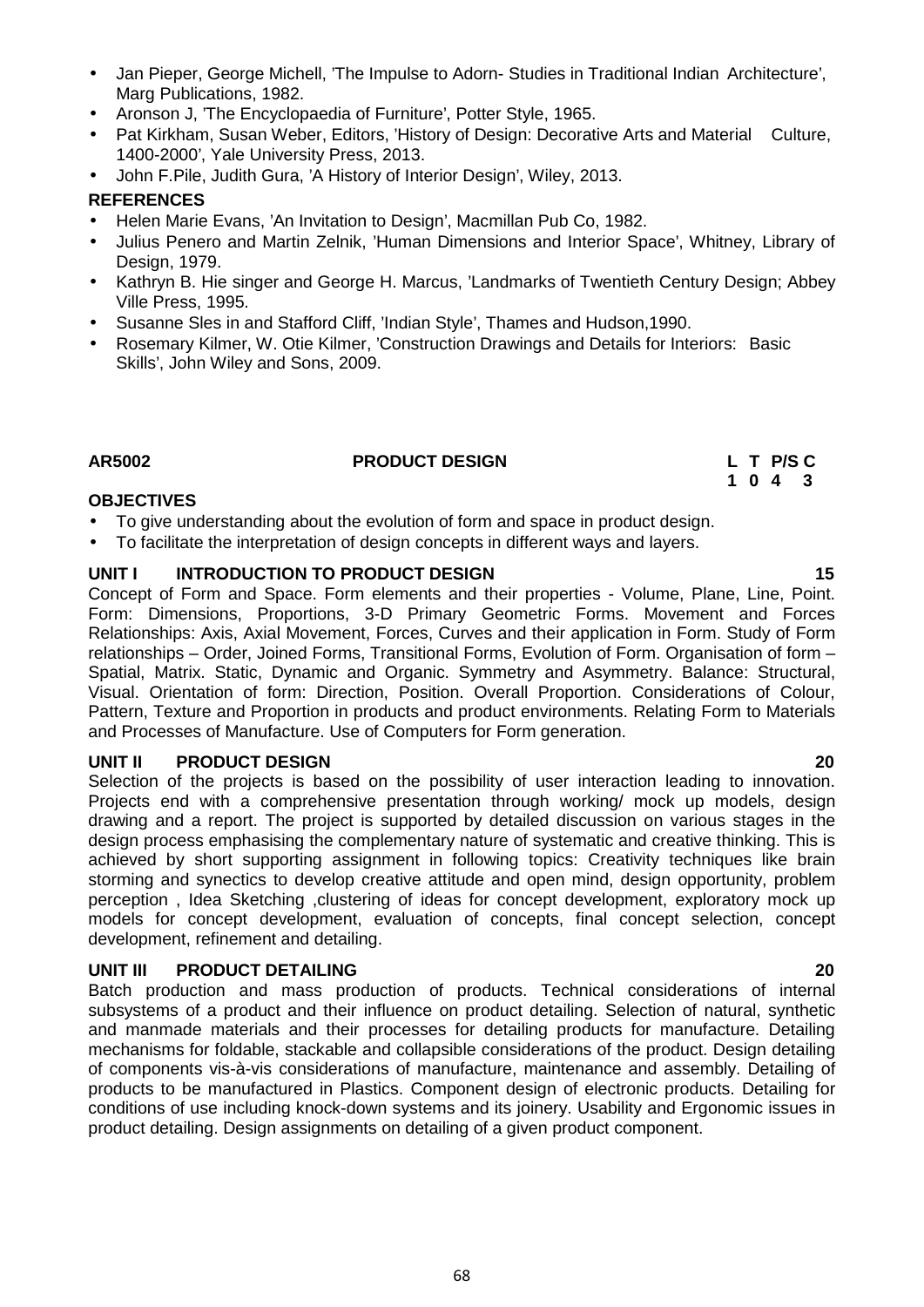#### **UNIT IV PRODUCT DESIGN PROTOTYPING AND ADVANCED MANUFACTURING PROCESSES 20**

Introduction to automation and Computer Aided Design (CAD), Principles of Basic Computer Aided Design (CAD) and Computer Aided Manufacturing (CAM). Hardware and graphics software in CAD. CAD applications and integration with other software packages. Evolution of Numerically Controlled (NC) machines and Computer Numerically Controlled (CNC) machines, programming of CNC machine. Free form or generative manufacturing processes (Rapid Prototyping). Working Principles of Rapid Prototyping machines. Types of Rapid Prototyping machines with technology employed. Rapid Tooling (RT): Soft tooling, Vacuum casting, Room temperature vulcanisation (RTV). Input devices, Contact and non-contact type digitisers such as Co-ordinate measuring machines, Laser and White light scanners. Product Modeling using CAD software and Rapid Prototyping machine. Production using Rapid Tooling approach.

## **OUTCOME**

**TOTAL: 75 PERIODS**

- An understanding of product design as a discipline.
- Ability to interpret real life situation into design.
- Knowledge about contemporary design process and manufacturing process of design.

## **REFERENCES**

- H. G. Greet and R. R. Kostellow, 'Elements of Design and the Structure of Visual Relationships', Architectural Press, NY, 2002.
- K. Critchlow, 'Order in Space: A Design Source Book', Thames and Hudson, 2000.
- C. Akner-Koler, 'Three-dimensional Visual Analysis, Institution for Industrial Design', Konftfack, Sweden, 1994.
- Mike Baxter, 'Product Design: Practical Methods for the Systematic Development of New Products', Chapman and Hall, 1995.
- Roozenburg and Eekels, 'Product Design: Fundamentals and Methods', John Wiley and Sons Inc; New Ed edition, 1995.
- Goodrich, Kristina, 'Design Secrets: Products: 50 Real-Life Projects Uncovered', Industrial Designers Society of America, Rockport Publishers, 2001.
- Rouse, William B, 'Design for Success: A Human-Centered Approach to Designing Successful Products and Systems', Wiley-Interscience, 1991.
- J.M. Gordon Jr.,' Industrial Design of Plastics Products', John Wiley and Sons, 2003.
- G. Boothroyd, 'Product Design for Manufacture and Assembly', 2nd Edition, Marcel Dekker Inc., 2002.
- J.W. Priest, S. M. Jose, 'Product Development for Manufacturing', Marcel Dekker Inc., 2001.

| AR5003 | ARCHITECTURAL DESIGN DETAILING | L TP/S C |
|--------|--------------------------------|----------|
|        |                                | 1 0 4 3  |

## **OBJECTIVES**

- To introduce various aspects involved in the construction of buildings through the understanding of different types of architectural and technical drawings.
- To enable the understanding of architectural design as integrating spatial and technical concerns.
- To enable development of an architectural design project into schematic drawings through integrating concerns of structure, construction and services.
- To give knowledge to create architectural drawings for construction and as a base for structures and services drawings.
- To give knowledge to design, incorporate and detail architectural and interior components of the architectural design project.

## **UNIT I UNDERSTANDING ARCHITECTURE THROUGH BUILDING DRAWINGS 15**

Understanding architecture as a physical, workable product through study of comprehensive set of drawings for any live building project, interpreting them and presenting their characteristics through seminars/ assignments. The drawings to be studied should include architectural working drawings from macro to micro scale- site plan, building plans, staircase details, kitchen and toilet detail of joinery, etc., structural drawings and service drawings to include electrical, plumbing, mechanical and HVAC details.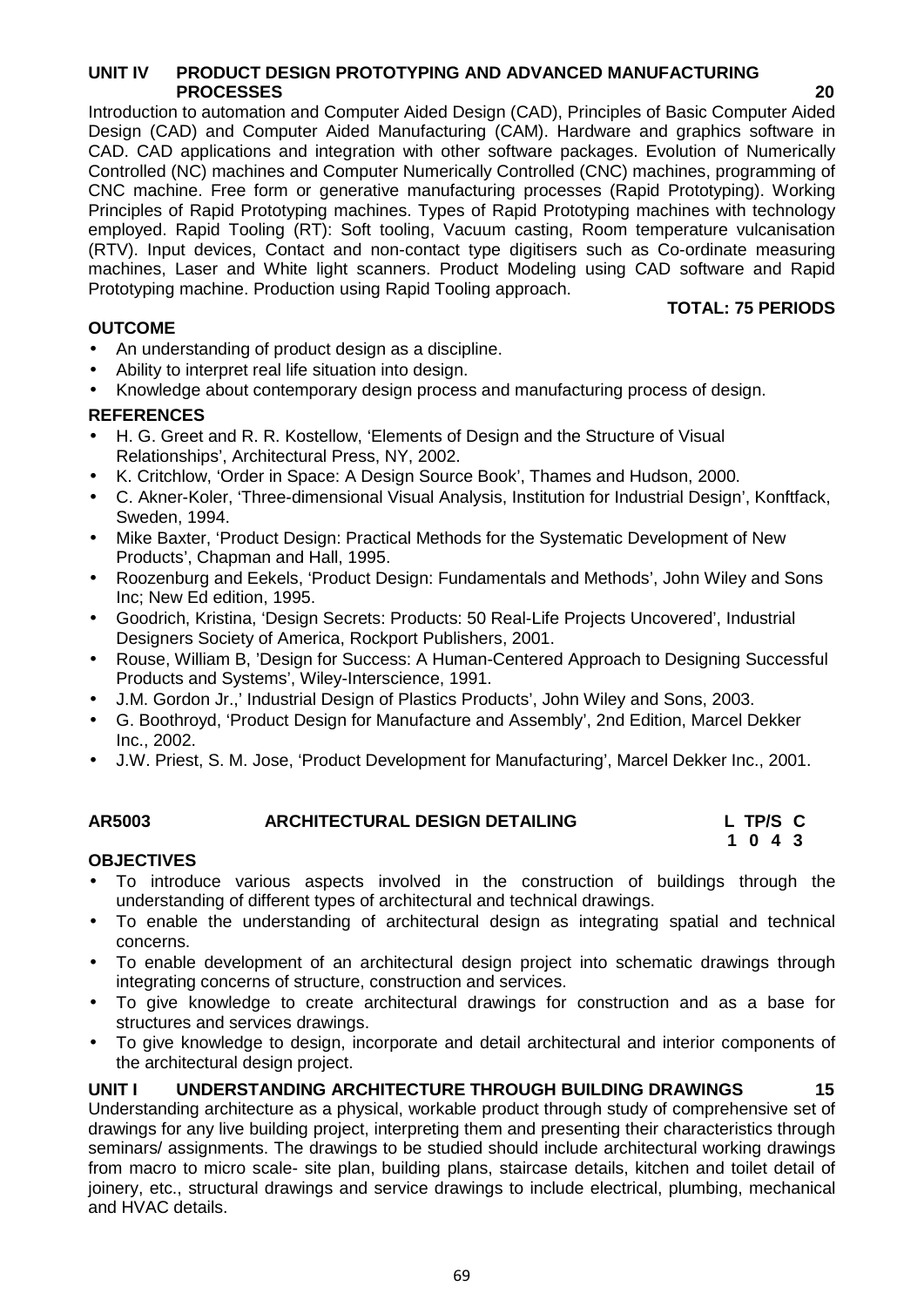#### **UNIT II SCHEMATIC DESIGN INTEGRATING ARCHITECTURAL DESIGN WITH STRUCTURAL AND SERVICE CONSIDERATIONS**

Evolving a conceptual design project into schematic design, balancing different technical considerations. Considerations to include appropriate structural, plumbing, electrical, mechanical and HVAC systems. Working out schemes to decide and finalise on the best possible design that integrates everything together. Scale of the project could be small to medium and include any typology, involving a newly created, quick, simple design or an older design from previous academic years.

## **UNIT III ARCHITECTURAL WORKING DRAWINGS 25**

Preparation of architectural working drawings for the resolved schematic design. Drawings to include site plan, centre line drawings, building drawings, detailed drawings of specific areas like staircases and wall sections, dimensions explaining the various components, joinery schedule. Design and preparation of layouts of service intensive rooms like kitchens and toilets.

**UNIT IV DETAILED DRAWINGS OF ARCHITECTURAL AND BUILT IN COMPONENTS 20** Design and preparation of detailed drawings of joinery including doors, windows and ventilators. Design and detailing out of floor, wall and ceiling finishes/ construction/ laying. Design and preparation of detailed drawings of built in furniture and components based on the room/ typology to include counters, cabinets, wardrobes, storage, fittings and fixtures, display units, workstation.

#### **TOTAL: 75 PERIODS**

**1 0 4 3**

## **OUTCOME**

- An understanding of all the aspects that go into the making of a building through study of drawings related to construction.
- Ability to resolve spatial concerns with technical aspects of a building.
- Ability to design and detail components within a building.

## **REQUIRED READING**

- Joseph De Chiara, Michael Crosby, 'Time Saver Standards for Building Types', McGraw Hill Co, 2001.
- Richardson Die truck, 'Big Idea and Small Building', Thames and Hudson, 2002.
- Edward D Mills, 'Planning–The Architect's Handbook, Butterworths, 1985.
- Roy Chudley, Roger Greeno, 'Building Construction Handbook', Routledge, 2016.

## **REFERENCES**

- Susan Dawson, 'Architect's Working Details -Volume 1-10', E- Map Construct, 2004.
- Nelson L Burbank, 'House Carpentry Simplified', McGraw Hill, 1985.
- David Sauter, 'Landscape Construction', Delmar Publishers, 2010.
- Grant W. Reid ,'Landscape Graphics', Watson-Gup till , 2002.
- Francis. D. K. Ching, 'Building Construction Illustrated', John Wiley and Sons, 2014.

## **AR5004 DIGITAL TOOLS FOR BUILDING MODELLING AND ANALYSIS L T P/S C**

#### **OBJECTIVES**

- To give knowledge about the importance of analysing a building design on various parameters.
- To give familiarity with digital tools available to model the attributes and information of a building.
- To enable the analysis and simulation of attributes and qualities of a building in order to improve the quality of design from different considerations.

## **UNIT I INTRODUCTION 10**

Importance of analysing a building design based on various parameters- energy performance, attributes of lighting and ventilation, structure, cost estimating, phasing of project, construction, administration and management, etc., Overview of different platforms available to analyse a building on its various parameters. Difference between CAD and BIM. Outline of the whole process- building modelling, giving information in terms of inputs, understanding the attributes/parameters of the model and extracting information in terms of analysis and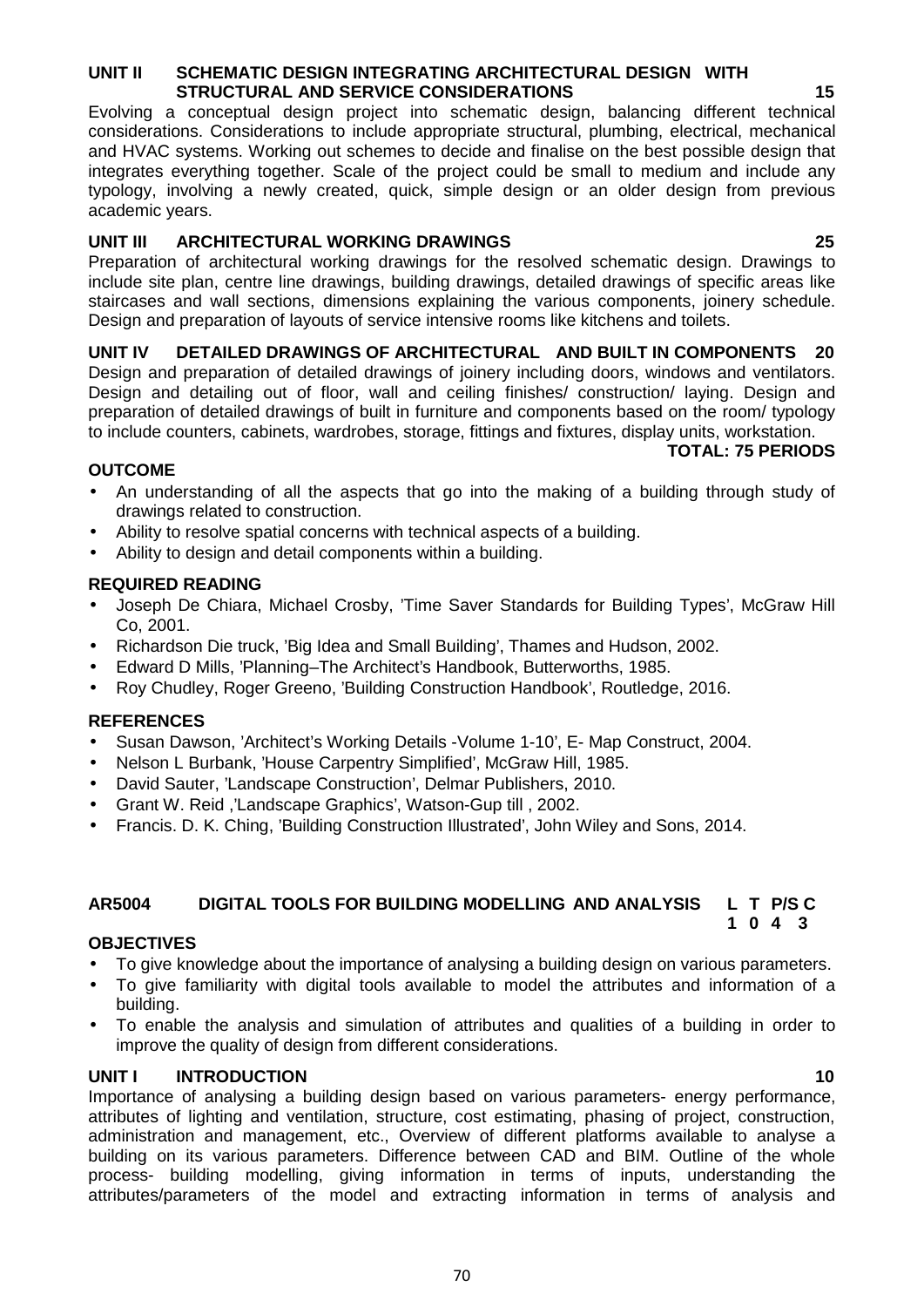performance. Various BIM platforms currently available- Revit, Bently, Archicad, Digital Project, Vector works, Tekla Structures, DProfiler, etc., Knowledge required by an architect as designer and as advisor in the building projects with respect to analysis of a building.

## **UNIT II BASIC BUILDING MODELLING 25**

Overview of modelling of a building - components, materials, assemblies, relational structures, objects, libraries, parametric shapes, details, property, attributes, etc., Basic modelling of a building - creating components such as walls, roofs, floors and ceilings, doors and windows, skylights, staircases and railings, etc., Adding information in terms of dimensioning. Exercise in some of the above.

## **UNIT III APPLYING DETAILED ATTRIBUTES TO BUILDING MODEL 25**

Overview of applying specification, material information, consideration of day lighting and sunpath, artificial lighting fixtures, MEP (Mechanical, Electrical, Plumbing) components, site and landscape components, applying performance information, installation and application info, sustainability information, management information, quality control information, etc., to a basic building model. Exercise in some of the above.

## **UNIT IV UNDERSTANDING THE QUALITIES OF BUILDING THROUGH MODEL 15**

Overview of how to understand, analyse the qualities and working of a modelled building through knowledge and theoretical concepts studied in previous semesters as well as through simulation of the building model. The qualities will include thermal performance, cooling load, lighting effects, etc., Extracting information from the model in terms of BOQ, cost, etc.,

Exercises in some of the above.

## **TOTAL: 75 PERIODS**

- **OUTCOME**
- An understanding of the importance of modelling information and analysing model for a building.
- A familiarity with making basic models, applying attributes/parameters to the model, understanding aspects of a building design through analysing the model.

## **REQUIRED READING**

- Robert S. Wegant, 'BIM Content Development: Standards, Strategies, and Best Practices', John Wiley, 2011.
- Chuck Eastman et al, 'BIM Handbook: A Guide to Building Information Modeling for Owners, Managers, Designers, Engineers and Contractors', John Wiley, 2011.

## **REFERENCES**

- Eastman, C.; Teicholz, P.; Sacks, R.; Liston, K,.'BIM Handbook: A Guide to Building Information Modeling for Owners, Managers, Designers, Engineers and Contractors', Wiley, 2011.
- Ray Crotty, 'The Impact of Building Information Modeling: Transforming Construction'. Spons Architecture Price Book,2011.

## **AR5005 DIGITAL ART L T P/S C**

# **1 0 4 3**

## **OBJECTIVES**

- To give knowledge about video, image and vector editing using editing software.
- To enable the creation of interactive patterns by introducing scripting.
- To enable synchronisation of sound with patterns generated.
- To enable presentation using voice over and production of CD roms.

#### **UNIT I VIDEO EDITING, IMAGE EDITING and VECTOR EDITING 15**

Importing avis and mpegs, sequencing, cutting trimming, decrease and increase the speed of the movie, filters, transitions, output settings, saving the output with the help of video editing software. Image editing (pixel image types) using tools, Vector characters, bizer and grip editing, transform, fill types, text formatting, colour overlays, etc.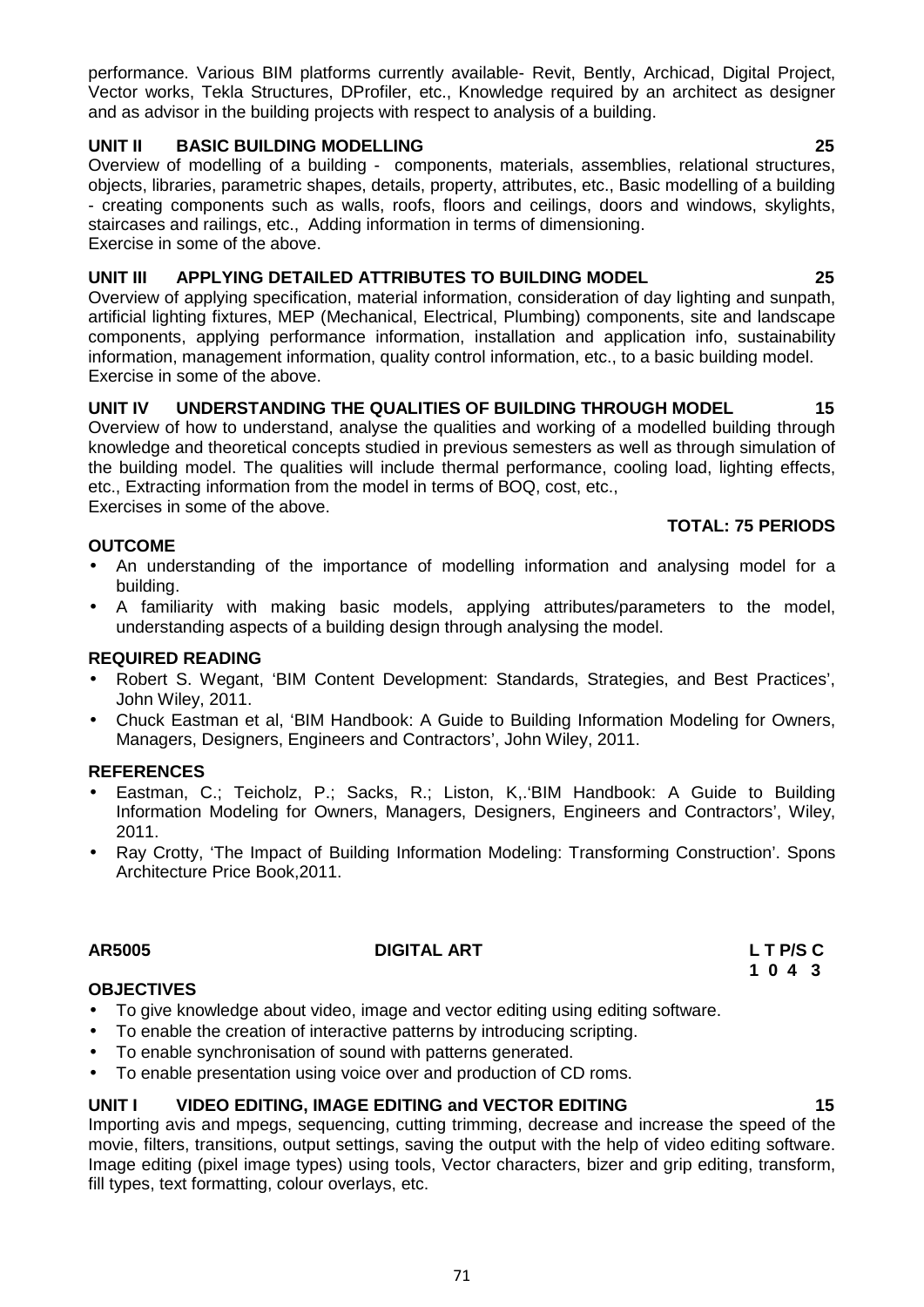## **UNIT II OVERLAPPING TECHNIQUE (2D ANIMATION WITH MOVIE) 20**

Importing Movie file in the editing software and overlap the 2D Animation film creation. Synchronize the sound and create a perfect blend of AVI and 2D Animation film.

## **UNIT III PATTERNS THROUGH SCRIPTING AND SOUND 25**

Project involving creating 2d interactive patterns using basic scripting. Through this scripting tools will be taught.

Project involving creating forms/ patterns synchronised to sound file, through this relationship between sound and forms/ patterns will be explored. Related software could be explored.

## **UNIT IV SPACE GENERATION 15**

Project involving identifying a metaphor (literature, movies, and music albums) would be taken and spaces would be created using the same. Tools used would be importing files using standard and linking options. Using scripts and behaviors, understanding stage, cast and time line, using cast library, tweening, using swf movie, presentation using voice over and presentation demos, creating auto run CD- ROMs

## **OUTCOME**

- Knowledge to edit video and image using editing software.
- Ability to synchronise sound with patterns generated.
- Ability to create space using themes.
- Ability to make a total presentation.

## **REQUIRED READING**

- Adobe Creative Cloud (2015 release): Books, eBooks, and Video.
- Deke McClelland, 'Photoshop Ver (8)CS Bible', Wiley John and Son INC, New York, 2004.
- Curtis Hillman, 'Flash Web Design: The Art of Motion Graph', New Riders Publishing, Indianapolis, IN. U.S.

## **REFERENCES**

- M.E. Morris, and R.J. Hinrichs, 'Web Page Design', Prentice Hall, 1996.
- Mark Von Wodtke, 'Mind over Media: Creative Thinking Skills for Electronic Media', McGraw- Hill, New York, 1993.
- Noah Wardrip-Fruin and Nick Montfort, Eds, 'The New Media Reader', MIT Press, 2003.
- Zalanski and Fischer, 'Shaping Space: The Dynamics of Three-Dimensional Design', Cengage, 2006.
- Ocvirk, Stinson, Wigg, Bone and Cayton, 'Art Fundamentals: Theory and Practice', McGraw- Hill Education, 2012
- Mary Stewart, 'Launching the Imagination: A Comprehensive Guide to Basic Design', McGraw Hill 2011.
- Catherine Elwes, 'Video Art: A Guided Tour', Tauris, 2004.
- Peter Ratner, '3-D Human Modeling and Animation', Wiley, 2009.
- Alex Michael, 'Animating with Flash MX: Professional Creative Animation Techniques', Focal Press, 2002.
- Jaejin Choi, 'Maya Character Animation', SybexInc; Bk and CD-Rom Edition, 2002.
- Nikos Sarris and Michael G. Strintzis, '3D Modeling and Animation: Synthesis and Analysis Techniques for the Human Body', IRM Press, 2004.
- 3DTotal.com, 'Digital Art Masters'.

## **ELECTIVE II**

## **AR5006 SUSTAINABLE DESIGN L T P/S C**

**3 0 0 3**

## **OBJECTIVES**

- To give understanding of the concept of sustainability and sustainable development in the context of issues like climate change, ecological footprint, etc.
- To inform about concepts of sustainable settlements design.

**TOTAL: 75 PERIODS**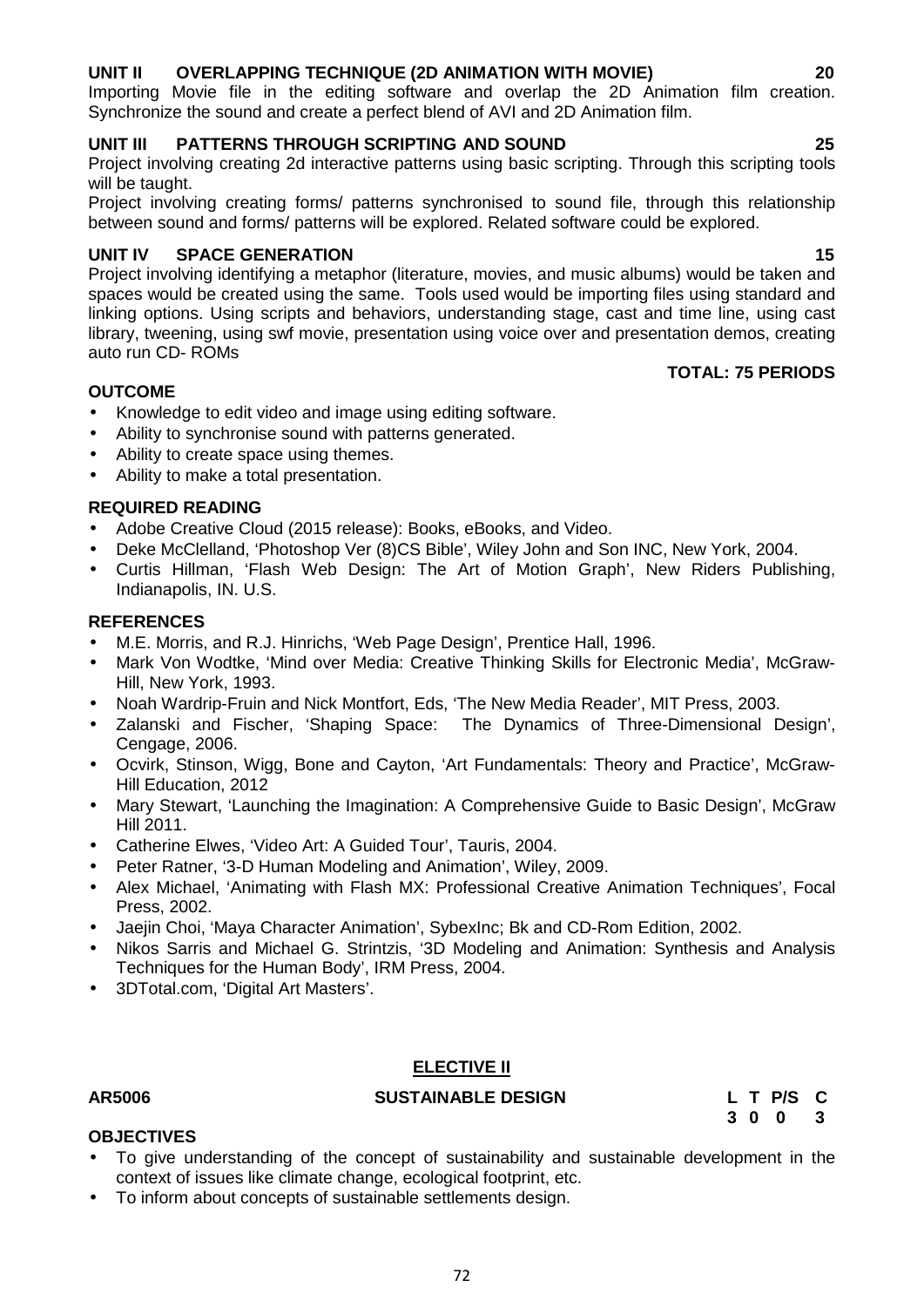- To give knowledge about passive building design.
- To inform about the role of material and construction practices in sustainability.
- To inform about the concept of green buildings and rating systems.

# **UNIT I INTRODUCTION TO SUSTAINABILITY 7**

Ecosystems, food chain and natural cycles on earth. Need for sustainable design in the context of anthropogenic activities. Climate change, ecological footprint, carbon footprint, loss of bio diversity, urban heat islands, energy crisis. Overview of sustainable development. Life cycle analysis. Cradle to cradle concept.

# **UNIT II SUSTAINABILITY IN SETTLEMENT DESIGN 10**

Principles of sustainable settlements. Morphology of historic/vernacular settlements in different climatic zones through case studies. Sustainable community - social, cultural and economic factors. Urban ecology, urban heat island effects, smog etc. Case studies of eco city or communities.

# **UNIT III SUSTAINABILITY IN BUILDING DESIGN 12**

Sustainable site selection and development. Simple passive design considerations involving site conditions, building orientation, plan form and building envelope for sun and wind.

Passive heating of buildings- direct, indirect and isolated gain.

Passive cooling of buildings – shading of buildings, insulation, induced ventilation (air vents, wind tower, etc.,), radiative cooling, evaporative cooling, earth coupling, dessicant cooling.

# **UNIT IV SUSTAINABILITY IN MATERIALS AND CONSTRUCTION 9**

Sustainability in choice of materials and construction techniques/ methods. Embodied energy in buildings. Use of local materials. Recyclable products. Eco building materials and construction. Bio mimicry, Zero energy buildings, Photo voltaic electricity generation. Thermal energy storage. Nano technology and smart materials.

# **UNIT V BUILDING RATING SYSTEMS 7**

Concept of Green Architecture/ Buildings. Rating systems - LEED, TERI, GRIHA and BREEAM.

# **TOTAL: 45 PERIODS**

# **OUTCOME**

- An overall understanding of sustainability and its relation to human activities.
- Knowledge about sustainable design of settlements, buildings, materials and technology.
- Familiarity with evaluation systems for green buildings.

# **REQUIRED READING**

- Dominique Gauzin Muller 'Sustainable Architecture and Urbanism: Concepts, Technologies and Examples', Birkhauser, 2002.
- Catherine Slessor, 'Eco-Tech: Sustainable Architecture and High Technology', Thames and Hudson, 1997.
- Ken Yeang, 'Eco-design : A Manual for Ecological Design', Wiley Academy, 2006.
- 'Manual on Solar Passive Architecture', IIT Mumbai and Mines, New Delhi, 1999.
- Arvind Krishnan et al, 'Climate Responsive Architecture A Design Handbook for Energy Efficient Buildings', Tata McGraw Hill Publishing Company Limited, New Delhi, 2001.
- Majumdar M, 'Energy-efficient Building in India', TERI Press, 2009.
- Givoni .B, 'Passive and Low Energy Cooling of Buildings', Van Nostrand Reinhold, New York, 1994.

# **REFERENCES**

- Arian Mostaedi , 'Sustainable Architecture : Low Tech Houses', CarlesBroto, 2002.
- Sandra F. Mendler and William Odell, 'HOK Guidebook to Sustainable Design', John Wiley and sons, 2005.
- Richard Hyder, 'Environmental Brief: Pathways for Green Design', Taylor and Francis, 2007.
- Brenda Vale and Robert Vale, 'Green Architecture: Design for a sustainable future', Thames and Hudson 1996.
- Sophia and Stefan Behling, 'Solpower The Evolution of Solar Architecture', Prestel, New York, 2000.
- Dean Hawkes, 'Energy Efficient Buildings: Architecture, Engineering and Environment', W.W. Norton and Company, 2002.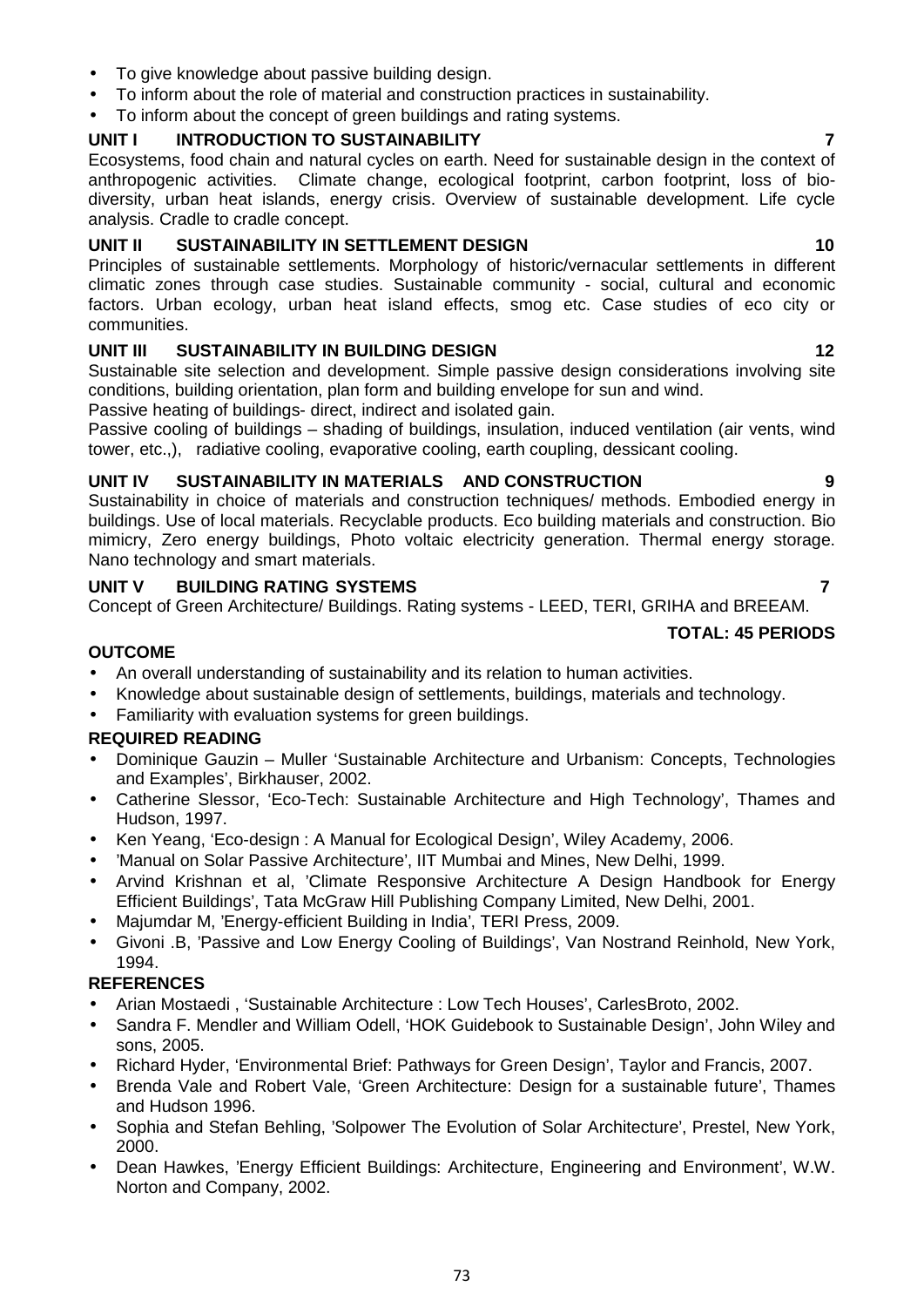**TOTAL: 45 PERIODS**

# **OBJECTIVES**

- To provide knowledge about disasters, their significance and types.
- To inform about the relationship between vulnerability, disasters, disaster prevention and risk reduction.
- To give a preliminary understanding of approaches to Disaster Risk Reduction (DRR).
- To enhance awareness of institutional processes in the country.
- To give information about how to respond to surroundings with potential disaster response in familiar areas.

# **UNIT I INTRODUCTION TO DISASTERS 9**

Disaster, hazard, vulnerability, resilience, risks. Types of disasters – earthquake, landslide, flood, drought, fire etc. Classification and causes. Impact including social, economic, political, environmental, health, psychosocial, etc. Differential impacts in terms of caste, class, gender, age, location, disability. Global trends in disasters: urban disasters, pandemics, complex emergencies, climate change. Dos and don'ts during various types of disasters.

# **UNIT II APPROACHES TO DISASTER RISK REDUCTION (DRR) 9**

Disaster cycle.. Culture of safety, prevention, mitigation and preparedness. Structural and non structural measures. Roles and responsibilities of community, Panchayat Raj Institutions/ Urban Local Bodies (PRIs/ULBs), States, Centre, and other stake-holders. Institutional processes and framework at State and Central Level. State Disaster Management Authority (SDMA). Early warning . Advisories from appropriate agencies.

### **UNIT III INTER-RELATIONSHIP BETWEEN DISASTERS AND DEVELOPMENT 9**

Factors affecting vulnerabilities. Differential impacts. Impact of development projects such as dams, embankments, changes in land-use etc. Climate change adaptation. IPCC scenario and scenarios in the context of India. Relevance of indigenous knowledge, appropriate technology and local resources.

# **UNIT IV DISASTER RISK MANAGEMENT IN INDIA 9**

Hazard and vulnerability profile of India. Components of disaster relief: Water, food, sanitation, shelter, health, and waste management, Institutional arrangements (mitigation, response and preparedness. Disaster Management Act and Policy. Other related policies, plans, programmes and legislation. Role of GIS and Information technology components in preparedness, risk assessment, response and recovery. Phases of Disaster. Disaster Damage Assessment.

# **UNIT V DISASTER MANAGEMENT: APPLICATIONS, CASE STUDIES AND FIELD WORK 9**

Landslide hazard zones - case Studies. Earthquake vulnerability assessment of buildings and infrastructure- case studies. Drought assessment- case studies. Coastal flooding, storm surge assessment, floods (fluvial and pluvial flooding) - case Studies. Forest fire - case studies. Manmade disasters - case studies. Space based inputs for disaster mitigation and management. Field work related to disaster management.

### **OUTCOME**

- Ability to differentiate the types of disasters, causes and their impact on environment and society.
- Knowledge about assessing vulnerability and various methods of risk reduction measures as well as mitigation.
- Familiarity with real situations and responses during disasters.

### **REQUIRED READING**

- Singhal J.P. 'Disaster Management', Laxmi Publications, 2010.
- Tushar Bhattacharya, 'Disaster Science and Management', McGraw Hill India Education Pvt. Ltd., 2012.
- Gupta Anil K, Sreeja S. Nair. 'Environmental Knowledge for Disaster Risk Management, NIDM, New Delhi, 2011.
- KapurAnu, 'Vulnerable India: A Geographical Study of Disasters', IIAS and Sage Publishers, New Delhi, 2010.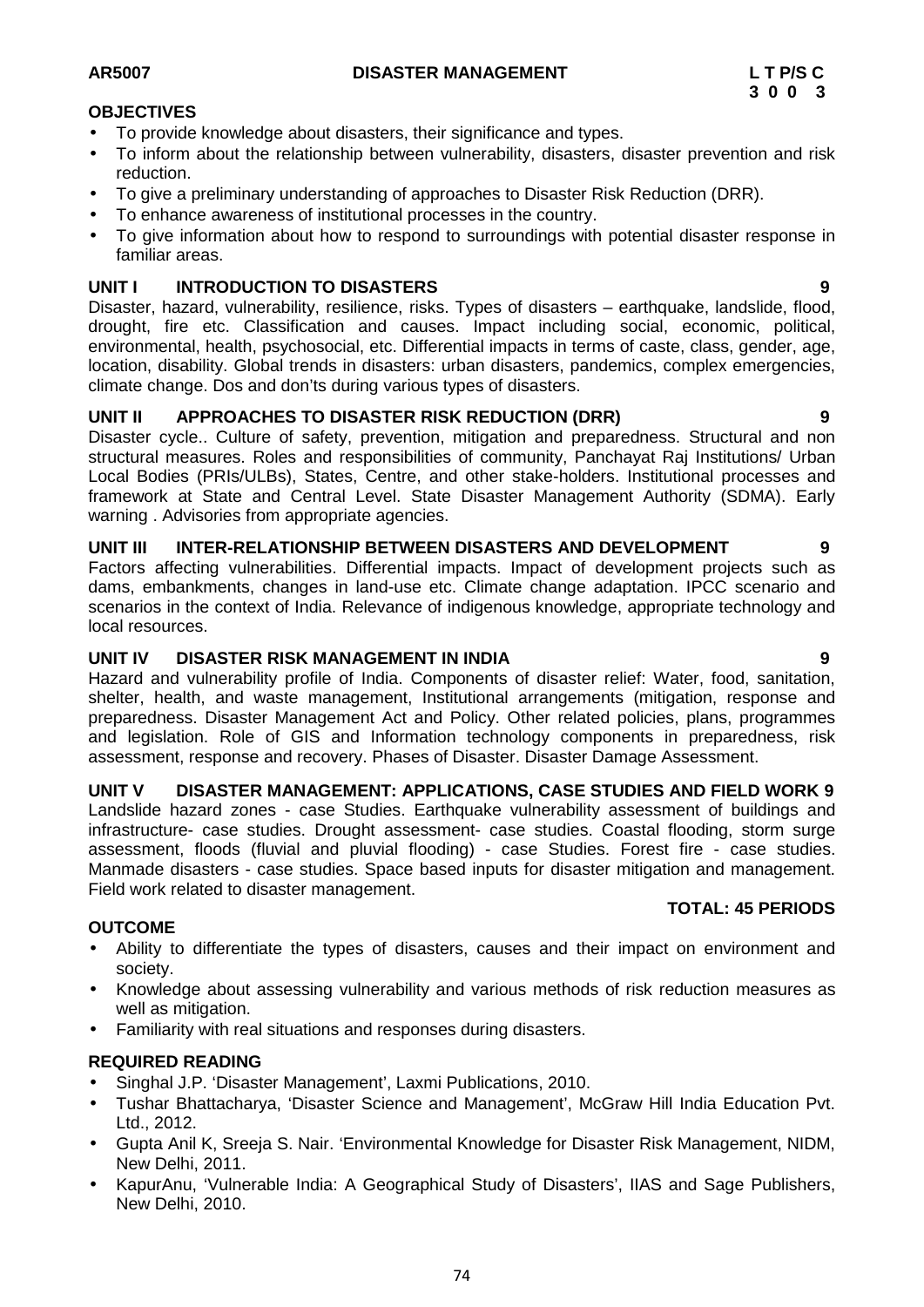**REFERENCES**

- Govt. of India: Disaster Management Act , Government of India, New Delhi, 2005.
- Government of India, National Disaster Management Policy,2009.

#### **AR5008 EARTHQUAKE RESISTANT ARCHITECTURE L T P/S C 3 0 0 3**

### **OBJECTIVES**

- To enable an understanding of the fundamentals of earthquake and the basic terminologies.
- To give basic knowledge of earthquake resistant design concepts.
- To provide familiarity with design codes and building configuration
- To enable understanding of the different types of construction details to be adopted in a seismic prone area.
- To give knowledge for applying earthquake resistant principles in an architectural design project.

# **UNIT I FUNDAMENTALS OF EARTHQUAKES 7**

Earth's structure, seismic waves, plate tectonics theory, origin of continents, seismic zones in India. Predictability, intensity and measurement of earthquake. Basic terms- fault line, focus, epicentre, focal depth etc.

# **UNIT II SITE PLANNING, PERFORMANCE OF GROUND AND BUILDINGS 10**

Historical experience, site selection and development. Earthquake effects on ground, soil rupture, liquefaction, landslides. Behaviour of different types of building structures, equipments, lifelines, collapse patterns. Behaviour of non-structural elements like services, fixtures in earthquake-prone zones

# **UNIT III SEISMIC DESIGN CODES AND BUILDING CONFIGURATION 10**

Seismic design code provisions. Introduction to Indian codes. Building configuration - scale of building, size, horizontal and vertical plane, building proportions, symmetry of building - torsion, re entrant corners, irregularities in buildings like short storeys, short columns, etc.

### **UNIT IV DIFFERENT TYPES OF CONSTRUCTION DETAILS 11**

Seismic design and detailing of masonry structures, wood structures, earthen structures. Seismic design and detailing of RC and steel buildings. Design of non-structural elements - architectural elements, water supply, drainage, electrical and mechanical components.

# **UNIT V URBAN PLANNING AND ARCHITECTURAL DESIGN 7**

Vulnerability of existing buildings, facilities planning, fires after earthquake, socio-economic impact after earthquakes. Conceptual design for earthquake resistance involving institutional masonry building with horizontal spread and height restriction, multi-storeyed RC framed apartment/commercial building. **TOTAL: 45 PERIODS**

# **OUTCOME**

- Ability to understand the formation and causes of earthquakes
- An understanding of the factors to be considered in the design of buildings and services to resist earthquakes.

### **REQUIRED READING**

- 'Guidelines for earthquake resistant non-engineered construction', National Information centre of earthquake engineering (NICEE, IIT Kanpur, India), 2004.
- C.V.R Murthy, Andrew Charlson, 'Earthquake Design Concepts', NICEE, IIT Kanpur, 2006.
- Agarwal.P, 'Earthquake Resistant Design', Prentice Hall of India, 2006.

### **REFERENCES**

- Ian Davis, 'Safe Shelter within Unsafe Cities: Disaster Vulnerability and Rapid Urbanization', Open House International, UK, 1987
- 'Socio-economic developmental record'- Vol.12, No.1, 2005.
- Mary C. Comerio, Luigia Binda, 'Learning from Practice- A Review of Architectural Design and Construction Experience after Recent Earthquakes', Joint USA-Italy workshop, Oct.18-23, 1992, Orvieto, Italy.

75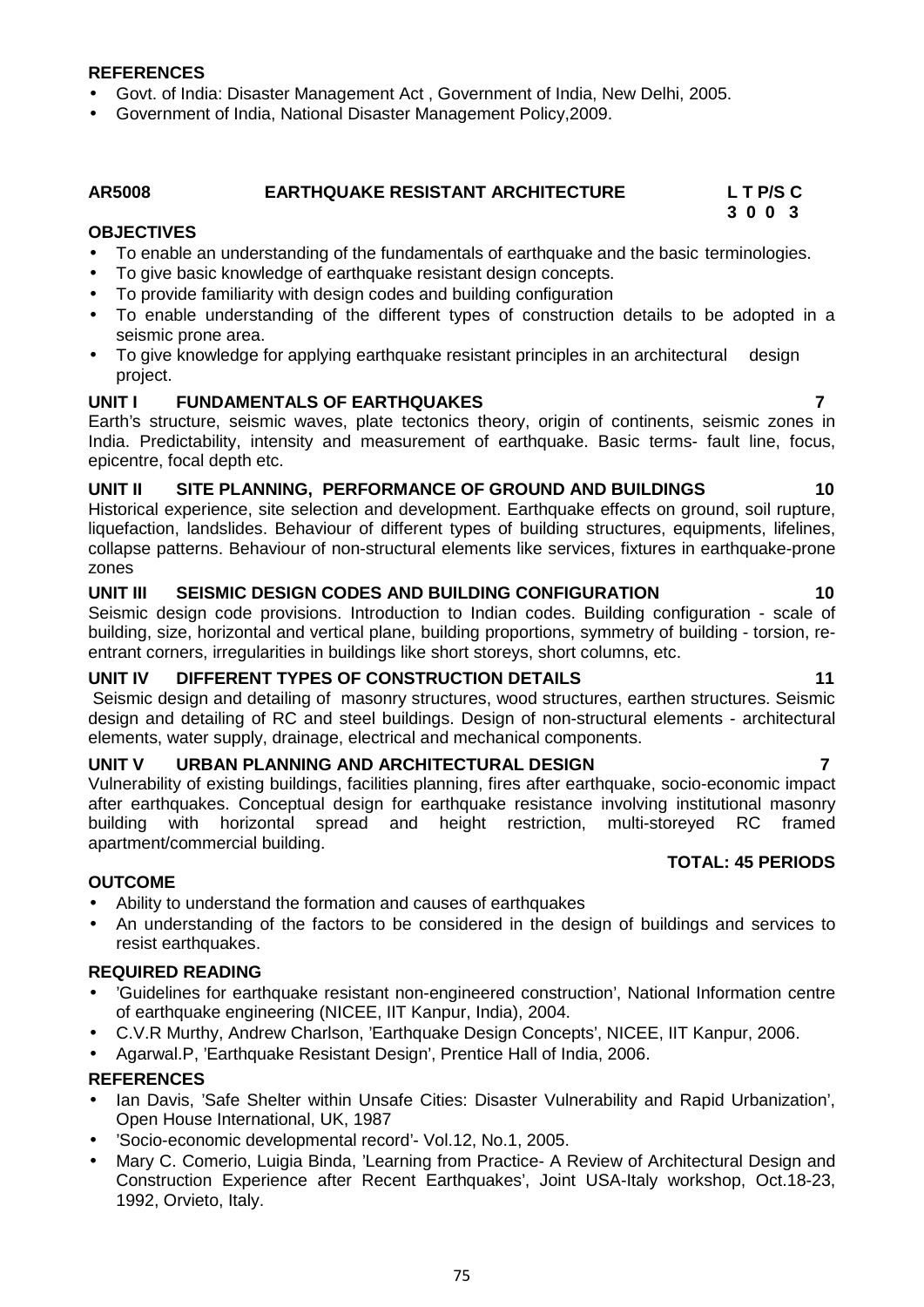# **OBJECTIVES**

- To inform about the technology involved in the construction of buildings, especially situations requiring advanced construction.
- To give familiarity about advanced construction technology in concrete and steel.
- To inform about the construction practices and equipment in different situations.
- To give an overview of construction planning and scheduling.

# **UNIT I SOIL AND FOUNDATIONS 7**

Soil investigations including geo-technical information. Soil / ground improvement techniques. Deep excavations. Outline of foundation systems for special conditions and situations. Foundations for multi-storeyed, tall and super tall buildings. Basement construction and water proofing.

# **UNIT II ADVANCED CONSTRUCTION TECHNOLOGY 11**

Advanced construction techniques for concrete, to include pre-stressed and pre-cast concrete construction. Fabrication and erection of steel structures. Re-bar technologies and structural steel materials and jointing.

Pre-engineered buildings. Pre-fabricated systems, Off-site technologies. Modular coordination. Design and detailing of joints. Quality assurance in jointing.

# **UNIT III CONSTRUCTION PRACTICE 11**

Modern Construction Materials. Manufacture, storage, transportation and erection of precast component forms. Types of moulds and scaffoldings in construction. Safety in erection and dismantling of constructions .Formwork systems (including slip-form), temporary works and enabling works. Insitu/ field tests for materials.

# **UNIT IV CONSTRUCTION METHODS AND EQUIPMENT 9**

Choice and use of equipment for different situations and materials. Tractors, bulldozers, shovels draglines, cableways and belt conveyors, batching plants, transit mixers and agitator trucks for ready mix concrete, guniting equipment, air compressors, welding equipment, cranes and other lifting devices.

### **UNIT V CONSTRUCTION PLANNING AND SCHEDULING 7**

Planning and scheduling for high rise building. Simulation. Typical floor construction cycle. Appropriate working schedule. Planning and scheduling for pre-engineered buildings. Resource allocation.

### **OUTCOME**

- Familiarity with advanced construction technology and systems.
- Knowledge about construction practices and equipment.
- Familiarity with construction management, planning and scheduling processes.

# **REQUIRED READING**

- R. Chudley, 'Construction Technology', Heinemann, England, 2011.
- R. Barry, 'The Construction of Buildings', The English Language Book Society and Crosby Lockwood, Staples, London, 1999.

#### **REFERENCES**

- Frank R. Dagostino, 'Materials of Construction', Reston Publishing Company, 1982.
- M. Mohsin, 'Project Planning and Control', Vikas Publishers, New Delhi, 1983.
- National Building Code of India, 1983.
- http://www.tn.gov.in/tcp/acts\_rules.htm
- http://www.cmdachennai.gov.in

# **TOTAL: 45 PERIODS**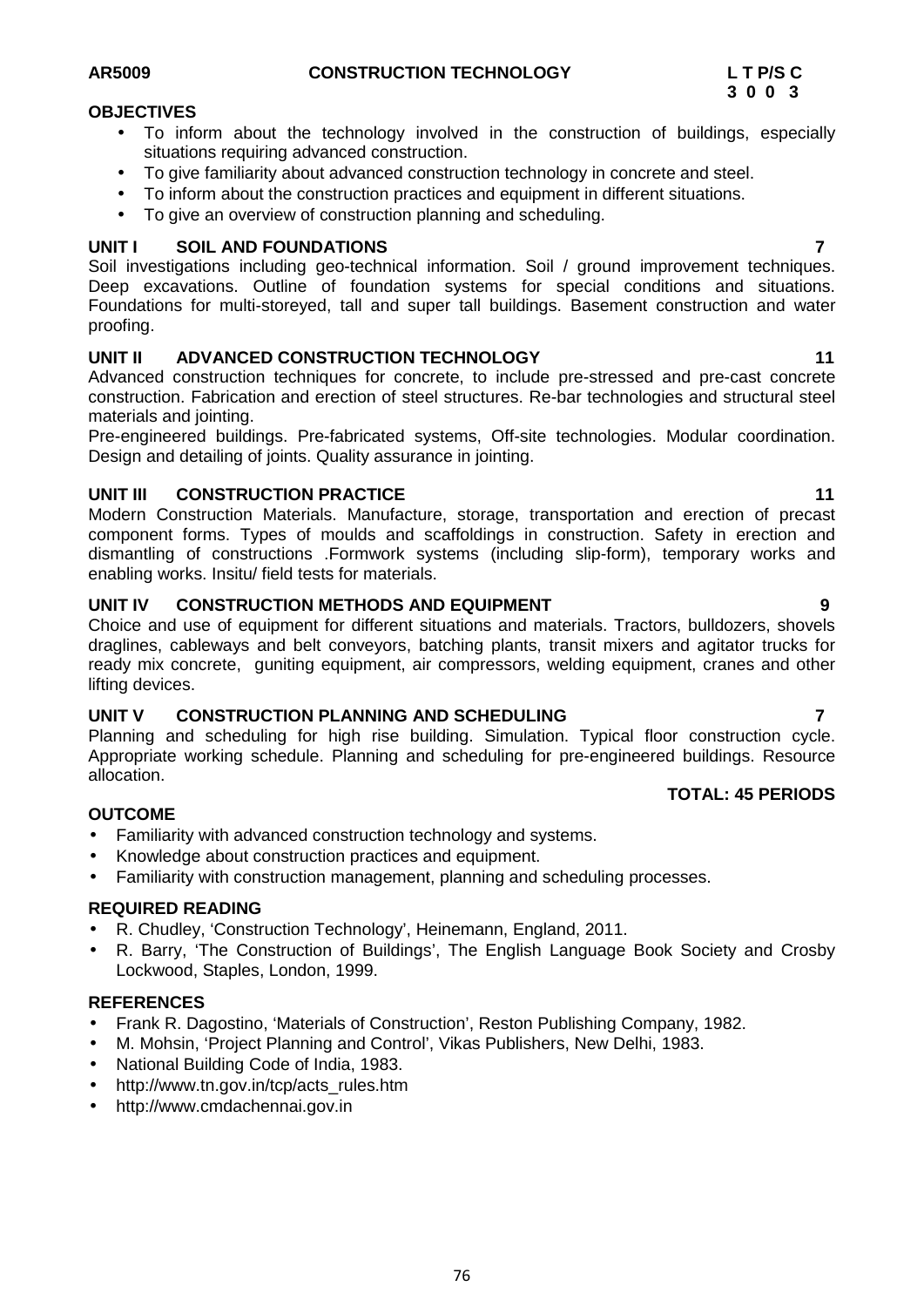# 77

# **ELECTIVE III**

# **AR5010 CONTEMPORARY PROCESSES IN ARCHITECTURAL DESIGN L T P/S C**

# **OBJECTIVES**

- To introduce theories of media and its influence on the perception of space.
- To enable study of the various aspects of digital architecture and its exploration through emerging phenomena that relies on abstraction of ideas.
- To give understanding of the works of contemporary architects who have illustrated the influence of digital media in architecture.

# **UNIT I INTRODUCTION 7**

Investigation of contemporary theories of media and their influence on the perception of space and architecture. Technology and art. Technology and architecture. Digital technology and architecture.

# **UNIT II ASPECT OF DIGITAL ARCHITECTURE 8**

Aspects of digital architecture. Design and computation. Difference between digital process and non-digital process. Architecture and cyberspace. Qualities of the new space. Issues of aesthetics and authorship of design. Increased Automatism and its influence.

# **UNIT III CONTEMPORARY PROCESS 10**

Emerging phenomena such as increasing formal and functional abstractions. Diagrams, diagrammatic reasoning, diagrams and design process. Animation and design. Digital hybrid.

# **UNIT IV GEOMETRIES AND SURFACES 9**

Fractal geometry. Shape grammar. Hyper surface. Liquid architecture. Responsive architecture.

# **UNIT V CONTEMPORARY PROCESS AND ARCHITECTURAL WORKS 11**

Ideas and works of architects related to contemporary processes. The architects to include Greg Lynn, Reiser + Umemotto, Lars Spuybroek / NOX Architects, UN studio, Diller Scofidio, Dominique Perrault, Decoi, Marcos Novak, Foreign Office Architects, Asymptote, Herzog and de Meuron, Neil Denari, Serie Architects, BIG Architects. Study to be undertaken in the form of assignments/discussions/seminars/presentations.

### **OUTCOME**

- An understanding of the effect of contemporary theories of media on contemporary architectural design.
- Insight into contemporary design process/theories and their relation to computation.
- Ability to understand specific aspects of contemporary processes appropriate to a design situation.
- Familiarity with architectural works derived from contemporary processes.

# **REQUIRED READING**

- Walter Benjamin, 'The Work of Art in the Age of Mechanical Reproduction', in Illuminations, Schocken Books, New York, 1969
- Ignaci de Sola Morales, Differences: Topographies of Contemporary Architecture', MIT Press,1997.
- William J Mitchell, 'The Logic of Architecture: Design, Computation and Cognition', MIT Press, 1995.
- Ali Rahim, 'Contemporary Process in Architecture', John Wiley and Sons, 2000.
- Ali Rahim (Ed), 'Contemporary Techniques in Architecture', Halsted Press, 2002.
- Peter Eisenmann; Diagram Diaries, Universe,1999.
- Grey Lynn, 'The Folded, The Pliant and The Supple, Animate form', Princeton Arch. Press,1999.

# **REFERENCES**

- Gillian Hunt, 'Architecture in the Cyberspace II', John Wiley and Sons, 2001.
- L. Convey et al, 'Virtual Architecture', Bats ford, 1995.
- Rob Shields (ed.), 'Cultures of the internet: Virtual Spaces, Real Histories, Living bodies', Sage, London, 1996.

# **TOTAL: 45 PERIODS**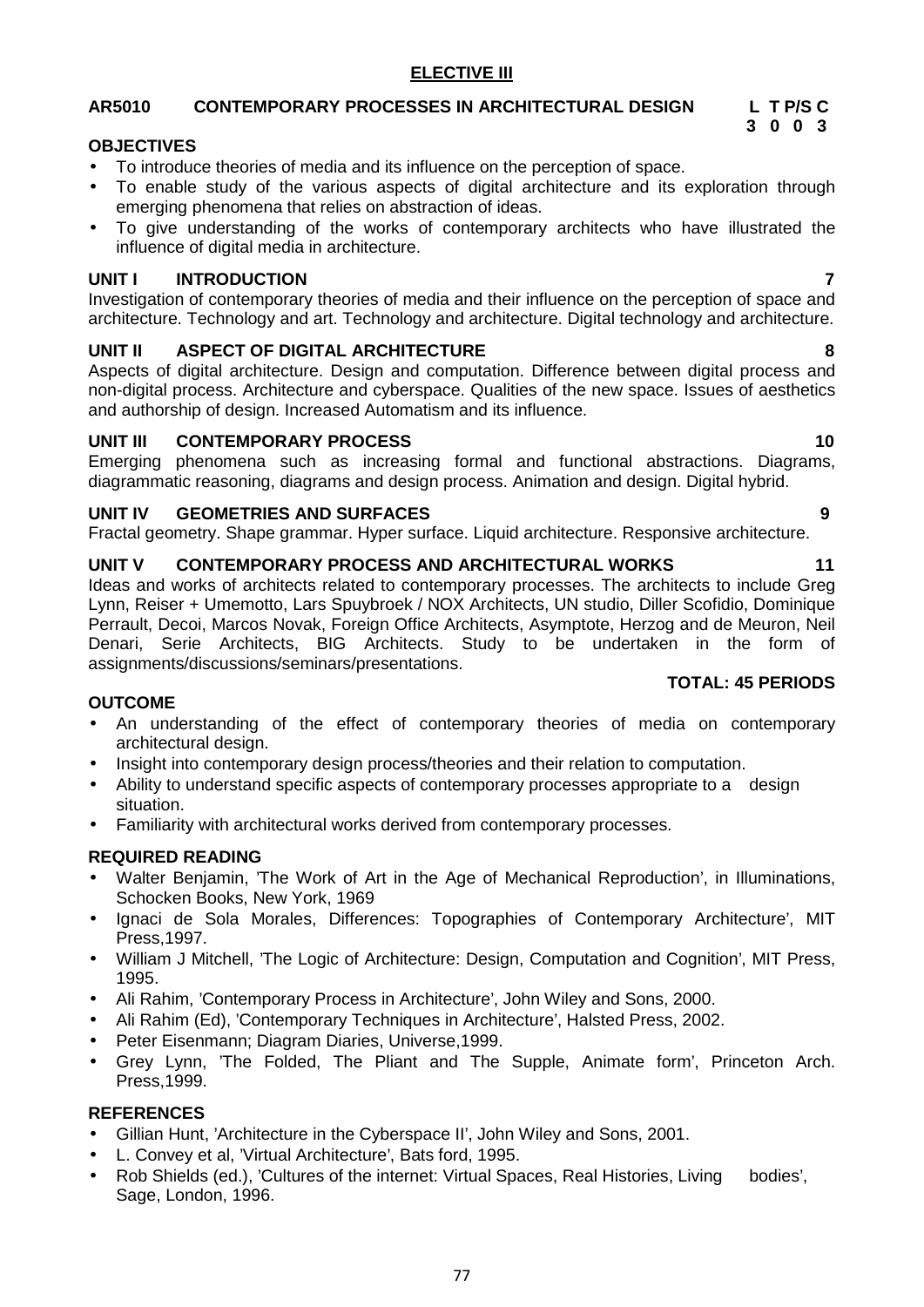- John Beckman, 'The Virtual Dimension, Architecture, Representation and Crash Culture', Princeton Architecture Press, 1998.
- William J Mitchell, City of Bits: Space, Place and the Infobahn', MIT Press, Cambridge, 1995.
- Marcos Novak, 'Invisible Architecture: An Installation for the Greek Pavilion', Venice Biennale, 2000.

# **AR5011 CREATIVITY AND THE DESIGN PROCESS L T P/S C**

# **OBJECTIVES**

- To give understanding of design as a broader field and the changing role of designer in society.
- To give exposure to methodologies, theories and models of the design process.
- To give deeper understanding of the process of creativity as well as to introduce techniques which will enable creative thinking.
- To help understand creativity with respect to the discipline of architecture.
- To introduce processes in design.

# **UNIT I INTRODUCTION TO DESIGN 7**

Definition and understanding of design. History of design process from earliest times through Renaissance, Beaux Arts, Bauhaus. Different classifications of design according to scale, process, mode of production, etc., - self conscious/ unselfconscious, design through drawing/ design through craft, pragmatic/ iconic/ analogic/ canonic or syntactic, hand made/ machine made, product design to city design, functional/ aesthetic, nature vernacular/ technological. Evolutionary, social and cultural aspects of creativity in design.

### **UNIT II DESIGN METHODOLOGY MOVEMENT 10**

Context for the rise of the design methodology movement from the 1950s with the critique of modernism. Theories of the first generation and the second generation design methodologists. Design as wicked problem. Escalation and regression in design. Summary by Johnson of various models of the design process - parametric or analysis/ synthesis/ evaluation, conjecture-refutation, paradigmatic, hermeneutical.

# **UNIT III CREATIVE THINKING 10**

Understanding the term creativity. Theories on thinking - left brain/ right brain, convergent/ divergent thinking, lateral/ vertical thinking. Broadbent's idea of the design spectrum - from the logical to chance. Blocks in creative thinking. Techniques to generate creativity.

### **UNIT IV ARCHITECTURAL CREATIVITY 8**

Types of architectural concepts - programmatic, analogic, metaphor, essence, etc., Channels to creativity in architecture as put forth by Antoniades. Personal philosophies and strategies of individual designers.

### **UNIT V PROCESS AND DESIGN 10**

Design as social process. Participatory approach to design. Introduction to contemporary processes in design including diagramming, mapping, parametric exploration, etc.,

### **OUTCOME**

- Ability to think about architecture as one of the many fields under the broader ambit of design as a fundamental human activity.
- Self awareness with respect to the creative process.
- Ability to engage different processes to give creative output.

### **REQUIRED READING**

- Geoffrey Broadbent, 'Design in Architecture Architecture and the Human Sciences', John Wiley and Sons, New York, 1981.
- Bryan Lawson, 'How Designers Think', Architectural Press, 2005.
- Anthony Antoniades, 'Poetics of Architecture- Theory of Design', VNR,1992.
- Edward De Bono, 'Lateral Thinking- Textbook of Creativity', Penguin Books, 1990.
- Christopher Alexander, 'A Pattern Language', Oxford University Press, 1977.

**TOTAL: 45 PERIODS**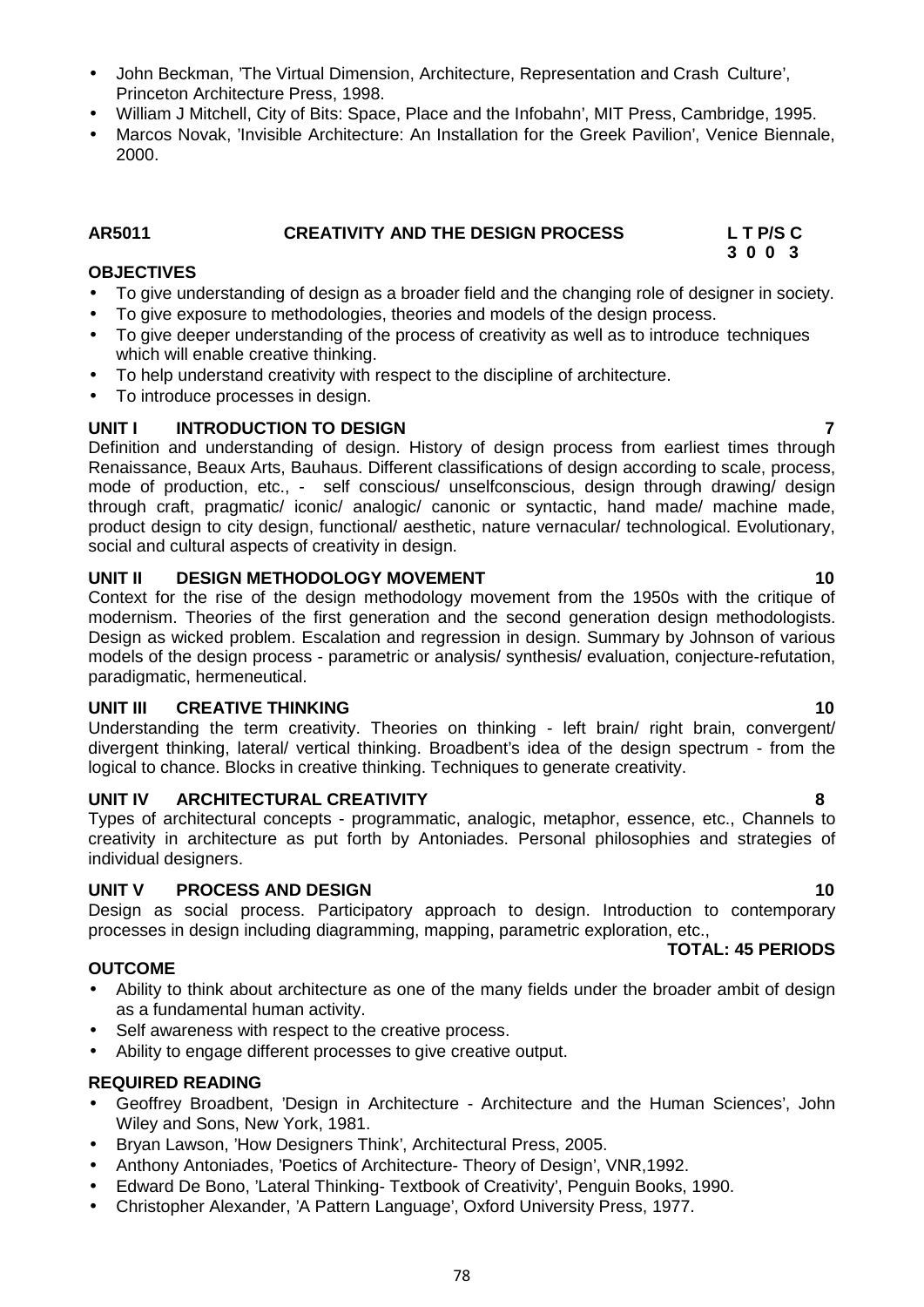James C. Snyder, Anthony J. Catanese, Timothy L. McGinty, 'Introduction to Architecture',

C. Thomas Mitchell, 'Redefining Designing: From Form to Experience', Van Nostrand Reinhold,

# **REFERENCES**

1992.

McGraw Hill, 1979.

- Victor Papanek, 'Design for the Real world, Human Ecology and Social Change', Chicago Review Press, 2005.
- Paul Alan Johnson, 'Theory of Architecture- Concepts, Themes, Practices', VNR; 1994.
- Christopher Jones, 'Design Methods', John Wiley and Sons; 1980.

• Mark Garcia, 'The Diagrams of Architecture', Wiley 2010.

- Tom Heath, 'Method in Architecture', John Wiley and Sons, New York, 1984.
- Nigel Cross, 'Developments in Design Methodology', John Wiley and Sons, 1984.
- James L. Adams, 'Conceptual Blockbusting', Basic Books, 2001.
- Jeremy Till et al, 'Spatial Agency: Other Ways of Doing Architecture', Routledge, 2011.
- Philip Plowright, 'Revealing Architectural Design: Methods, Frameworks and Tools', Routledge, 2014.

### **AR5012 HUMAN BEHAVIOUR AND BUILT ENVIRONMENT L T P/S C**

#### **OBJECTIVES**

- To introduce the relationship between human behaviour and the built environment.
- To give familiarity about theories and frameworks related to human behaviour and built environment.
- To give knowledge about methods and techniques to study human behaviour in the context of specific situations.
- To give theoretical and practical basis to approach architectural design through the understanding of human behaviour.

#### **UNIT I INTRODUCTION TO ENVIRONMENTAL PSYCHOLOGY 7**

Introduction to the term environmental psychology as relation between human behaviour and natural and built environment. Interdisciplinary and multidisciplinary aspect of environmental psychology. Outline of history of study of human behaviour with respect to context.

#### **UNIT II ENVIRONMENTAL COGNITION 9**

Theories of environmental perception. Gestalt Theory. Perception and cognition of natural and built environment. Cognitive maps and way finding in larger built environment.

#### **UNIT III BASIC CONCEPTS 11**

Proxemics, Personal space. Defensible space. Territoriality. Privacy. Ambient Environment. Stress. Density. Crowding. Behaviour Setting. Patterns and activities. Archetypical spaces.

#### **UNIT IV PLACE AND CONTEXT 9**

Place identity and place attachment. Human behaviour in different contexts- nature, residential, work, urban public space, city, etc., Human behaviour and geometry of spaces/ buildings.

#### **UNIT V ENVIRONMENT BEHAVIOUR STUDIES AND DESIGN 9**

Environment behaviour studies. Methods of study such as physical traces, observation, interviews, self reporting, experimental methods, mock up, post occupancy evaluation. Methods and case studies to apply environment-behaviour studies in design.

#### **OUTCOME**

- An overall understanding of the relationship between human behaviour and built environment.
- Knowledge about various terms and aspects related to human behaviour.
- An ability to study physical situations with respect to human behaviour.
- Sensitivity to apply knowledge of human behaviour in design situations.

#### **TOTAL: 45 PERIODS**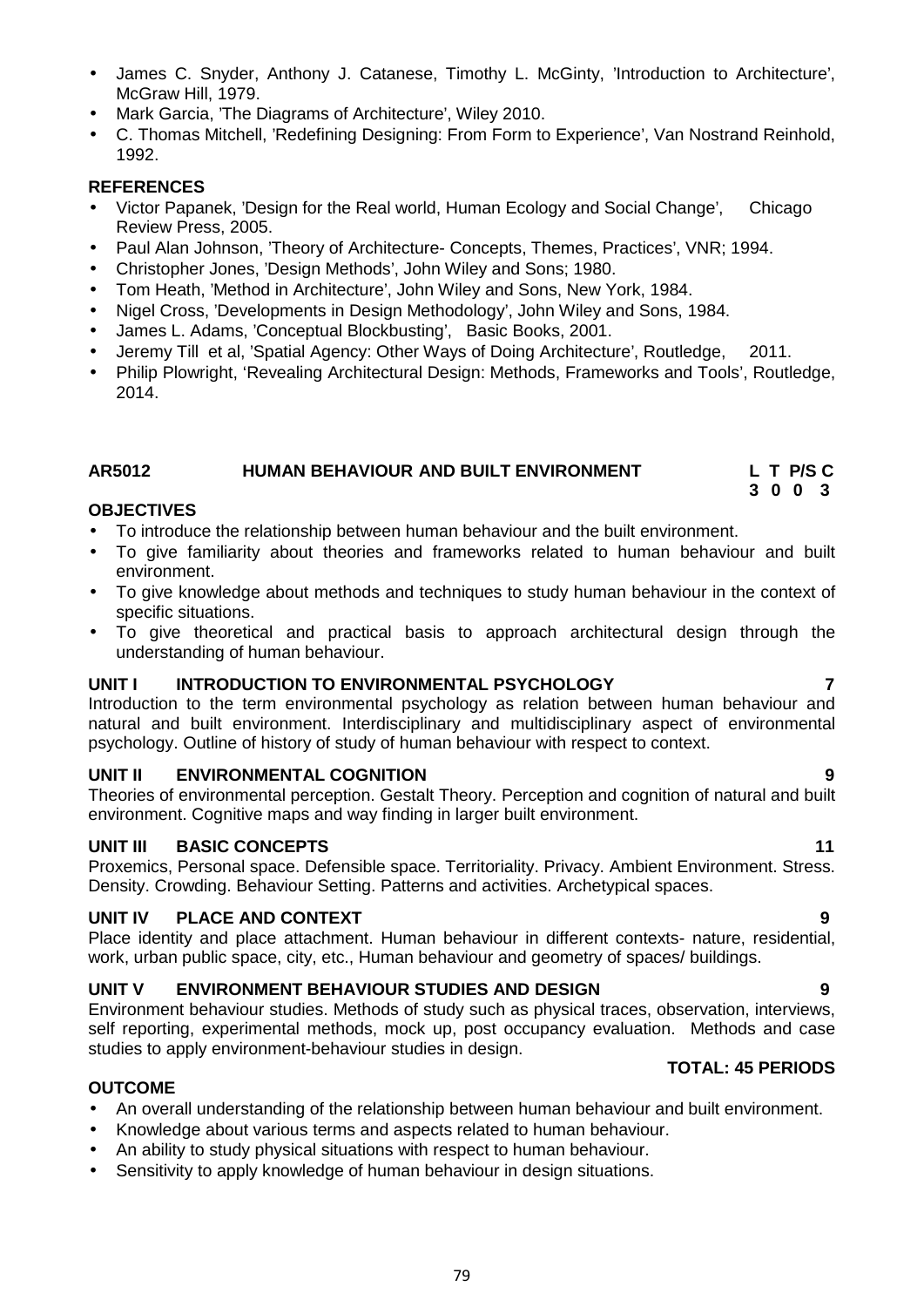# **REQUIRED READING**

- Francis Andrew, 'Environmental Psychology', Wadsworth, 1993.
- John Zeisel 'Enquiry by Design: Tools for Environment-Behaviour Research', Cambridge University Press, 1984.
- Robert Bechtel, 'Enclosing Behaviour', John Wiley, 1977.
- Clovis Heimsath, 'Behavioural Architecture', McGraw Hill, 1977.
- Gwen Bell, Edwina Randall, 'Urban Environment and Human Behaviour'- An Annotated Bibliography', Dowden Hutchinson Ross, 1973.

### **REFERENCES**

- Robert Gifford, 'Environmental Psychology: Principles and Practice', Optimal Books, 2007.
- RikardKuller, 'Architectural Psychology', McGraw Hill, 1978.
- Robert Sommer, 'The Behavioural Basis of Design', Englewood Cliffs, 1969.
- Christopher Alexander, 'A Pattern Language', Oxford University Press, 1977.

| AR5013 | <b>CONTEMPORARY HOUSING</b> | L TP/SC |
|--------|-----------------------------|---------|

### **OBJECTIVES**

- To introduce housing in the Indian context and the various agencies involved in the production of housing.
- To outline factors, aspects and standards related to housing.
- To inform about the various housing design typologies and the processes involves in housing project development.
- To inform about current issues and aspects in housing.

#### **UNIT I INTRODUCTION TO HOUSING AND HOUSING ISSUES IN INDIA 9**

Housing and its importance in architecture, its relationship with neighborhood and city planning. Housing demand and supply. National Housing Policy. Housing agencies and their role in housing development. Impact of life style. Rural Housing. Public and private sector housing.

### **UNIT II SOCIO-ECONOMIC ASPECTS 9**

Economics of housing. Social economic factors influencing housing affordability. Formal and informal sector. Equity in housing development. Sites and services. Slum housing, up gradation and redevelopment. Low Cost Housing. Health principles in housing. Legislation for housing development. Cost-effective materials and technologies for housing. Case studies in India and developing countries.

#### **UNIT III HOUSING STANDARDS 8**

UDPFI guide lines, standard and regulations. DCR. Performance standards for housing.

### **UNIT IV SITE PLANNING AND HOUSING DESIGN 11**

Site Planning for housing. Selection of site for housing, consideration of physical characteristics of site, location factors, orientation, climate, topography, landscaping. Integration of services and parking. Housing design relating to Indian situations – traditional housing, row housing, cluster housing, apartments, high-rise housing. Case studies in India of the various types.

### **UNIT V CURRENT ASPECTS AND ISSUES IN HOUSING 8**

Green building and sustainable practices. Disaster resistance and mitigation. Prefabrication Community participation.

### **TOTAL: 45 PERIODS**

### **OUTCOME**

- Knowledge of various issues concerning housing and housing development in Indian and global context covering a cross section of income groups.
- Ability to appreciate socio-economic aspects in housing.
- An understanding of housing standards, site planning principles, housing concepts and types.
- An understanding of key issues in housing today.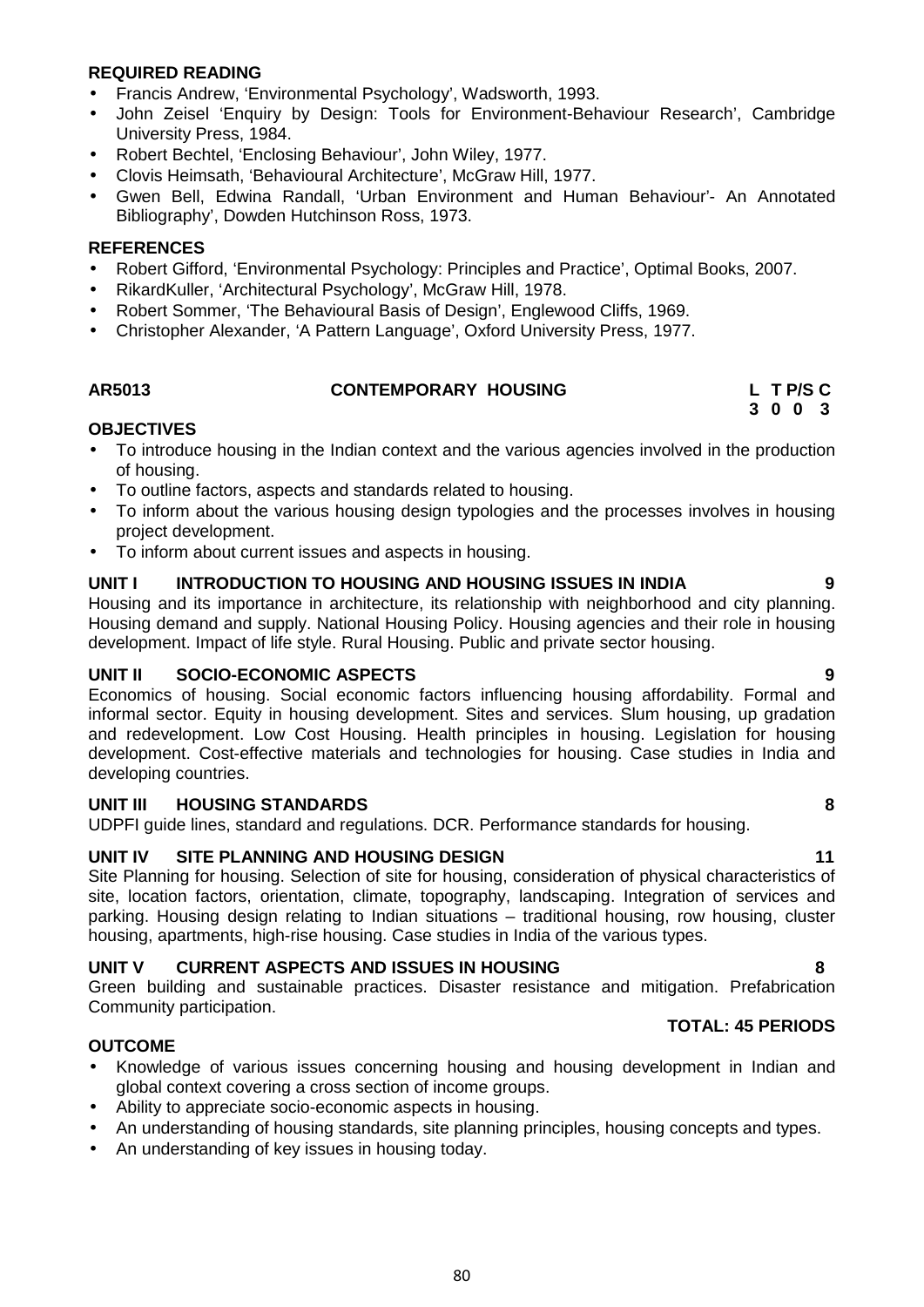### **REQUIRED READING**

- Christopher Alexander, 'A Pattern Language', Oxford University Press, New York 1977.
- Leuris S, 'Front to Back: A Design Agenda for Urban Housing', Architectural Press, 2006.
- S.K.Sharma, 'Mane A New Initiative in Public Housing', Housing and Urban Development Corporation, 1991.

#### **REFERENCES**

- Richard Kintermann and Robert Small, 'Site Planning for Cluster Housing', Van Nostrand Reinhold Company, London/New York, 1982.
- Joseph de Chiara et al, 'Time Saver Standards for Housing and Residential Development', McGraw Hill Co, New York, 2011.
- Forbes Davidson and Geoff Payne, 'Urban Projects Manual', Liverpool University Press, Liverpool 1983.
- HUDCO Publications, 'Housing for Low Income, Sector Model'.
- 'Sustainable Building Design Manual: Vol 1 and 2',The Energy Research Institute, 2015.
- A.K.Lal, 'Handbook of Low Cost Housing', New Age International Private Limited, 2011.

### **ELECTIVE IV**

## **AR5014 ARCHITECTURAL CONSERVATION L T P/S C**

**3 0 0 3**

### **OBJECTIVES**

- To introduce the need for heritage and rationale for architectural conservation and to provide familiarity with the history of conservation.
- To give familiarity about various agencies involved in the field of conservation worldwide.
- To give an overview of conservation of architecture and heritage towns of India.
- To give detailed information about the materials and methods of heritage preservation.
- To give an overview of conservations practice and strategies in India.

### **UNIT I INTRODUCTION TO HERITAGE AND CONSERVATION 12**

Importance of heritage. Need, debate and purpose of conservation. History of conservation movement. International agencies like ICCROM, ICOMOS, UNESCO and their role in conservation. Charters. principles and ethics of conservation. Scope and approaches to conservation - material based, value based, living heritage. Issues of historicity, authenticity, preservation, restoration, transformation, conservation. Conservation, preservation and adaptive reuse.

### **UNIT II CONSERVATION IN INDIA 7**

Museum conservation. Monument conservation and the role of ASI, SDA, INTACH. Central and state government policies and legislations. Inventories and projects. Selected case studies of sites such as Hampi, Golconda, Mahabalipuram. Craft Issues of conservation.

## **UNIT III CONSERVATION MATERIALS, METHODS AND STRUCTURAL SYSTEMS 10**

Investigation techniques and tools. Behaviour of historic materials and structures. Problems with masonry, foundation. Repair methods, traditional and modern methods. Seismic retrofit, services additions and disabled access to historic buildings. Moisture and pollution problems.

### **UNIT IV CONSERVATION PRACTICE 7**

Listing of monuments. Documentation of historic structures. Assessing architectural character. Historic structure report. Guidelines for preservation, rehabilitation and adaptive re-use of historic structures. Case studies of palaces in Rajasthan, dwellings in Chettinad and Swamimalai. Heritage site management.

# **UNIT V URBAN CONSERVATION STRATEGIES 9**

Understanding the character and issues of historic towns. Cultural landscapes. Selected case studies. Historic districts and heritage precincts. Conservation through planning. Heritage economics. Financial incentives and planning tools such as TDR. Heritage tourism. Community based approach to conservation. Conservation management. Case studies of sites like Cochin, Pondicherry French town.

### **TOTAL: 45 PERIODS**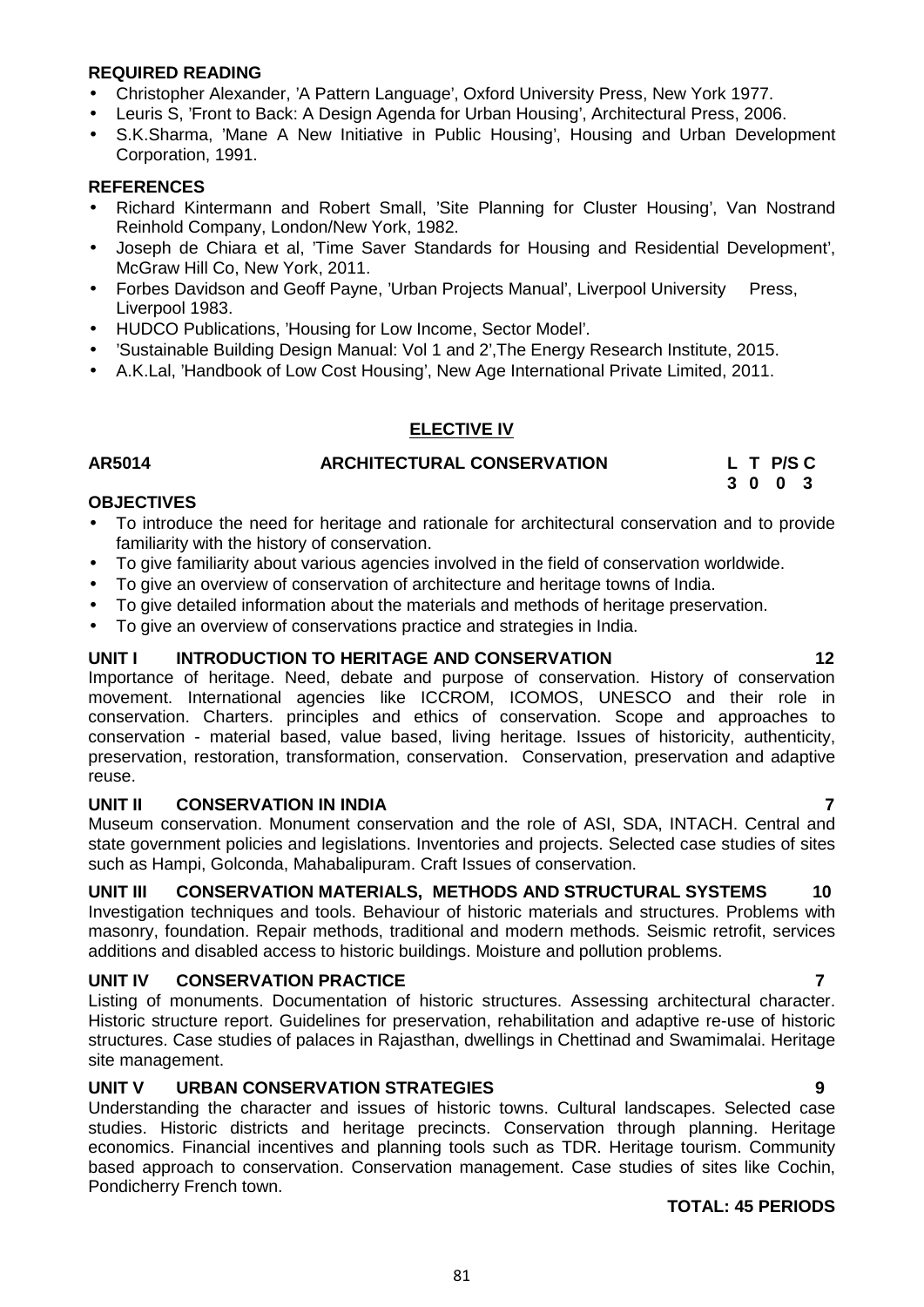## **OUTCOME**

- An understanding of the importance of heritage and scope of conservation.
- Familiarity with issues and practices of conservation through case studies.
- Knowledge about methods for preserving and repairing historic buildings.
- Familiarity with conservation strategies through principles and project case studies.

# **REQUIRED READING**

- Bernard Fielden, 'Conservation of Historic Buildings', Architectural Press, 2003.
- Bernard Fielden, 'Guidelines for Conservation A Technical Manual', INTACH, 1989.
- MS Mathews, 'Conservation Engineering', University at Karlsruhe, 1998.
- J. Kirk Irwin, 'Historic Preservation Handbook', McGraw Hill, 2003.
- Donald Appleyard, 'The Conservation of European Cities', M.I.T. Press, Massachusetts, 1979.
- Publications of INTACH

# **REFERENCES**

- James M. Fitch, 'Historic Preservation: Curatorial Management of the Built World', University Press of Virginia, Reprint Edition,1990.
- Robert E. Stipe, 'A Richer Heritage: Historic Preservation in the Twenty-First Century', University of North Carolina Press, 2003.
- B.P. Singh, 'India's Culture- The State, The Arts and Beyond', Oxford University Press, 2009
- A.G. K. Menon (Ed), 'Conservation of Immovable Sites', INTACH Publication, N. Delhi.
- John H. Stubbs and Emily G Makas. 'Architectural Conservation in Europe and the Americas', John Wiley and Sons, 2011.

# **AR5015 CHENNAI- EVOLUTION AND ARCHITECTURE L T P/S C**

### **OBJECTIVES**

- To give an overview of the historic evolution of Chennai city.
- To introduce its different and distinguishing characteristics including geography, topography, hydrology, ecology, demographics, economics, culture, politics, art, etc.,
- To give knowledge of the evolution of the architecture and urbanism of Chennai in the context of its history.
- To outline the current issues and characteristics of Chennai.

# **UNIT I PRE-COLONIAL CHENNAI REGION 7**

Natural history and geography of Chennai region including its ecology, topography, rivers, coastal ecosystems, sea, estuary, wetlands, indigenous forests, lakes, tanks, flora and fauna. Pre-colonial history of Chennai region – Tamilagam, fishing hamlets, urban settlements, rural areas. Pallava architecture. Historic settlements such as Mylapore, Triplicane, West Mambalam.

# **UNIT II COLONIAL CHENNAI 11**

Advent of colonial rule in Chennai and its politics. Trade, commerce, economics and education in the context of colonial rule. Colonialism and its modernity- urbanism, building typologies educational institutions, stations, buildings for justice, law and civics, houses and housing. Architectural styles and their intent- Classical, Indo-Saracenic, indigenous, hybrid. Impact of colonialism on culture and cultural modernity.

### **UNIT III MODERN CHENNAI 11**

Urbanisation in Chennai from late  $19<sup>th</sup>$  century. Political and economic changes from late  $19<sup>th</sup>$ century/ early 20<sup>th</sup> century in Chennai. City planning in early 20<sup>th</sup> century Chennai. Modernity in architecture- office buildings, concrete, Art Deco. Independence and city planning- Gandhi Nagar, Anna Nagar, etc., Modern architecture in Chennai. Urbanisation and Master plans in the 1970s. New typologies such as shopping and office complexes, apartment buildings, etc., The local and the global in late 20<sup>th</sup> century Chennai. Corresponding architecture of regionalism, postmodernism, material changes in buildings, etc.,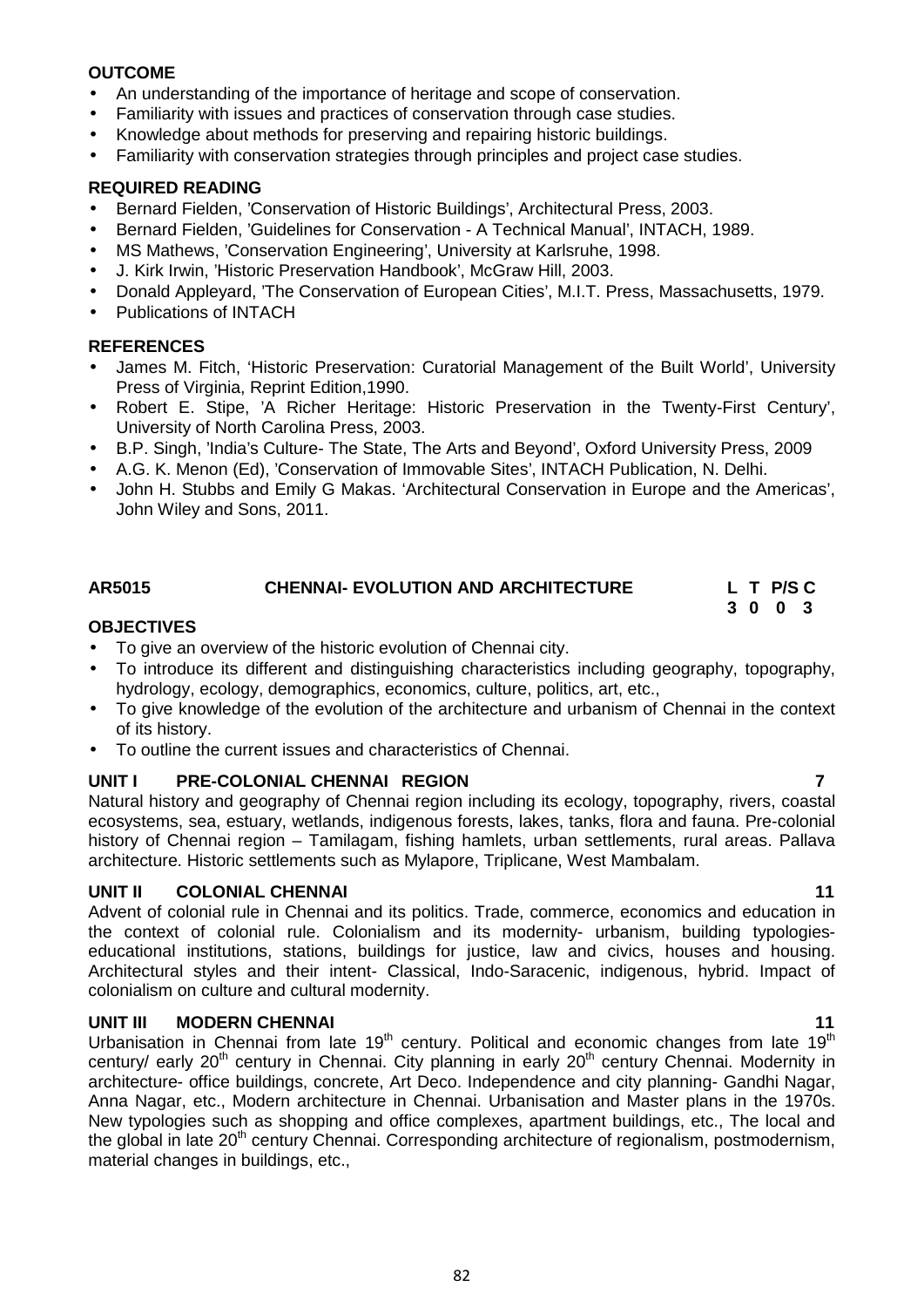# **UNIT IV URBAN CULTURE 8**

Overview of demographics of Chennai today. Diversity and distinctness of Chennai's culture and corresponding expressions- art, religious festivals, literature, cuisine, dance, theatre, cinema, politics, geographic differences in culture within Chennai.

# **UNIT V URBAN ISSUES AND SOLUTIONS 8**

Changes in  $21^{st}$  century Chennai- urbanisation, migration, globalisation, growth of IT, new industries and economic opportunities. Corresponding issues- urban poor and housing scenario, traffic issues, encroachment of water bodies and marshlands, waste management issues, etc., Solutions- mass transit, housing schemes, ecological restoration measures, etc., .

#### **TOTAL: 45 PERIODS**

### **REQUIRED READING**

- S. Muthiah, 'Madras Rediscovered', Westland Ltd, 2014.
- K. Kalpana and Frank Schiffer, 'Madras- The Architectural Heritage -An INTACH Guide', INTACH Publication, 2003.
- A.R. Venkatachalapathy, 'Chennai- Not Madras- Perspectives on the City', Marg Publications, 2006.
- K.R.Sitalakshmi, 'Architecture of Indian Modernity, The Case of Madras', Palaniappa Brothers, 2015.
- Nandhitha Krishna and TishaniDoshi,' Madras Then- Chennai Now', Roli Books, 2013.
- KV Raman, 'The Early History of Madras Region', Published by C.P. RamaswamiAiyar Foundation, Chennai, 2008.
- P. Rajaraman, 'Chennai Through The Ages', Poompozhil Publishers, 1997.

# **REFERENCES**

- S. Muthiah, 'Madras Miscellany People, Places and Potpourri' , East West Press Pvt Ltd, 2011.
- Nandhitha Krishna, 'Madras- Chennai- Its History and Environment', C.P. RamaswamiAiyer Foundation 2009.
- David Waltner et al, 'The Ecosystem Approach: Complexity, Uncertainty, and Managing for Sustainability', Columbia University Press, 2008.
- C.S. Srinivasachari, 'History of the City of Madras', Varadachary, 1939.

# **AR5016 HUMAN SETTLEMENTS PLANNING L T P/S C**

### **OBJECTIVES**

- To introduce the vocabulary, elements and classification of human settlements.
- To give exposure to planning concepts at different scales of settlements.
- To give an understanding of planning addressing current issues.

### **UNIT I INTRODUCTION TO HUMAN SETTLEMENTS 9**

Introduction to planning as a discipline and brief evolution of the profession. Elements of human settlements. Human beings and settlements. Nature, shells and net works- their functions and linkages. Anatomy and classification of human settlements- locational, resource based, population size and occupational structure.

### **UNIT II FORMS OF HUMAN SETTLEMENTS 9**

Structure and form of settlements - linear, non- linear and circular, combinations. Reasons for development. Advantages and disadvantages. Case studies. Factors influencing the growth and decay of human settlements.

### **UNIT III RURAL AND REGIONAL DEVELOPMENT IN INDIA 9**

Rural development plans, programmes and policies from case studies. Regional Plan. Area delineation, land utilisation plan, hierarchical system of settlements, their sizes and functions.

### **UNIT IV URBAN PLANNING AND URBAN RENEWAL 9**

Introduction to urban planning in India. Scope, content and limitations of master plan. Structure plan, DDP/ZDP, planned unit development. Development control rules. Urban renewal, redevelopment, rehabilitation and conservation. Urban development projects – case studies.

83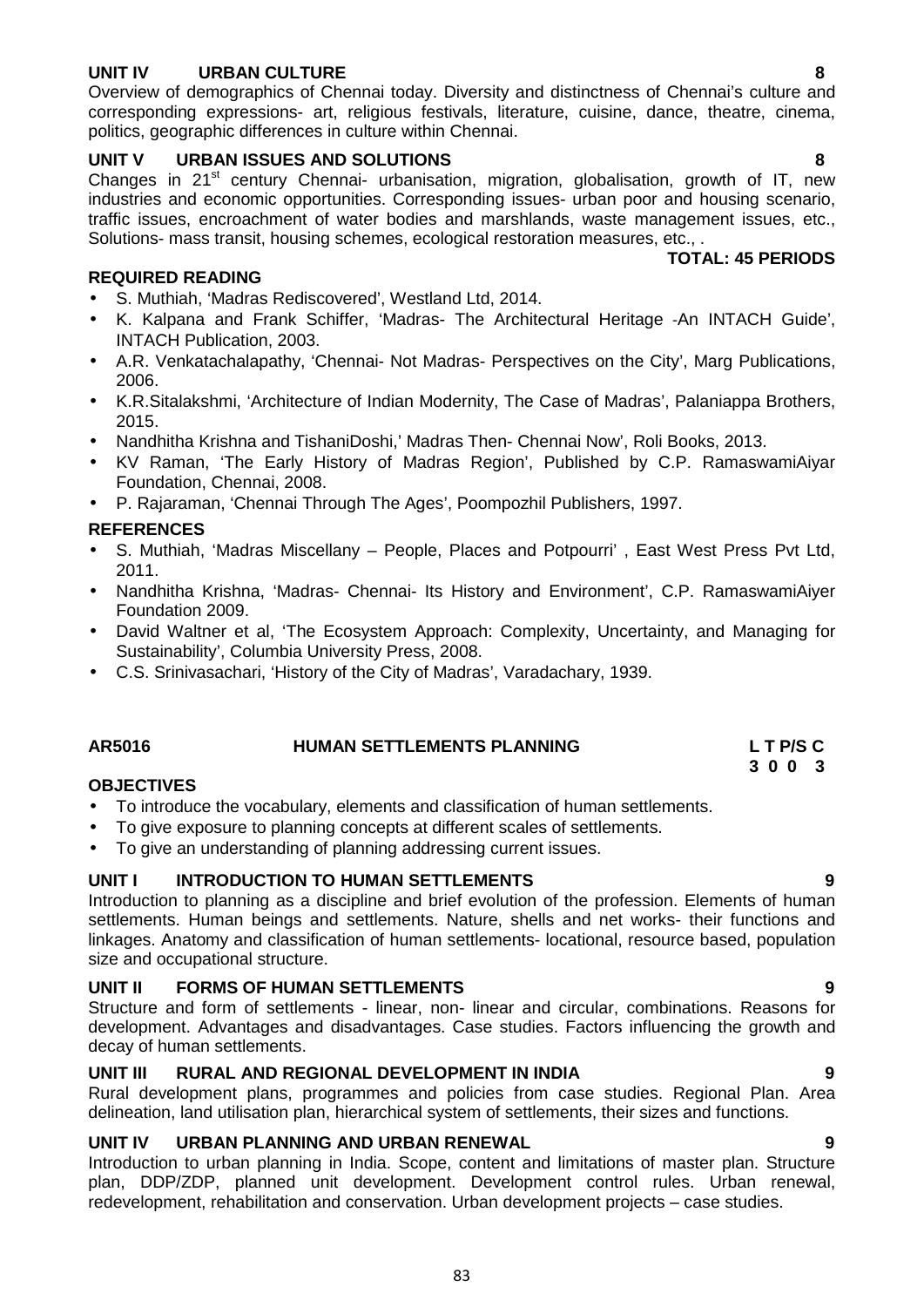# **UNIT V ASPECTS IN CONTEMPORARY URBAN PLANNING IN INDIA 9**

Globalisation and its impact on cities. Sustainable planning concepts. New forms of developments, to include self sustained communities, SEZ, transit oriented development (TOD), integrated townships, smart cities. Case studies.

## **OUTCOME**

### **TOTAL: 45 PERIODS**

- Ability to understand morphology of settlements and their generating forces and characteristics.
- An understanding of the role of planning processes in making positive changes to settlements.
- Awareness of planning interventions with respect to the current world.

# **REQUIRED READING**

- C.L. Doxiadis, Ekistics, 'An Introduction to the Science of Human Settlements', Hutchinson, London, 1968.
- Thooyavan K R, 'Human Settlements- A Planning guide to Beginners', M.A. Publications, 2005.
- Ministry of Urban affairs and Employment, Government of India, New Delhi, 'UrbanDevelopment Plans: Formulation and Implementation-Guidelines', 1996.
- Andrew D Thomas, 'Housing and Urban Renewal', Harper Collins, 1986.

# **REFERENCES**

- S. B. Golahit, 'Rural Development Programmes In India', Neha Publishers and Distributors, 2010.
- 'CMDA Second Master Plan for Chennai Metropolitan Area 2026: Vision, Strategies and Action Plans (Vol.I, II and III)', Chennai, India, 2008.
- V. Nath, 'Regional Development And Planning In India', Concept Publishing Company, 2011.
- Government of India, 'Report of the National Commission on Urbanisation', 1988.
- Hansen N., 'Regional Policy and Regional Integration', Edward Elgar, UK, 1996.

#### **AR5017 CONSTRUCTION AND PROJECT MANAGEMENT L T P/S C 3 0 0 3**

### **OBJECTIVES**

- To introduce different management techniques suitable for planning and construction projects.
- To enable understanding of management systems for accomplishing the task efficiently in terms of quality, time and cost.

# **UNIT I INTRODUCTION TO PROJECT MANAGEMENT 7**

Project management concepts. Objectives, planning, scheduling. Controlling and role of decision. In project management. Traditional management system. Gantt's approach. Load chart. Progress chart. Development of bar chart, merits and demerits. CPM networks, merits and demerits. PERT network. Introduction to the theory of probability and statistics.

# **UNIT II PROJECT PROGRAMMING AND CRITICAL PATH METHOD 11**

Project network. Events activity. Dummy. Network rules. Graphical guidelines for Network. Numbering the events. Cycles. Development of network-planning for network construction. Models of network construction. Steps in development of network. Work break down structure. Hierarchies. Critical path method - process, activity time estimate, earliest event time, latest allowable occurrence time, start and finish time of activity, float, critical activity and critical path problems.

### **UNIT III RESOURCE PLANNING 7**

Cost model- project cost, direct cost, indirect cost, slope curve, total project cost. Optimum duration contracting the network for cost optimisation. Steps in cost optimisation, updating, resource allocation, resource smoothing, resource leveling.

# **UNIT V COMPUTERISED PROJECT MANAGEMENT 11**

Creating a new project, building task. Creating resources and assessing costs, refining project. Project tracking, recording actual. Reporting on progress. Analysing financial progress*.* Introduction to BIM.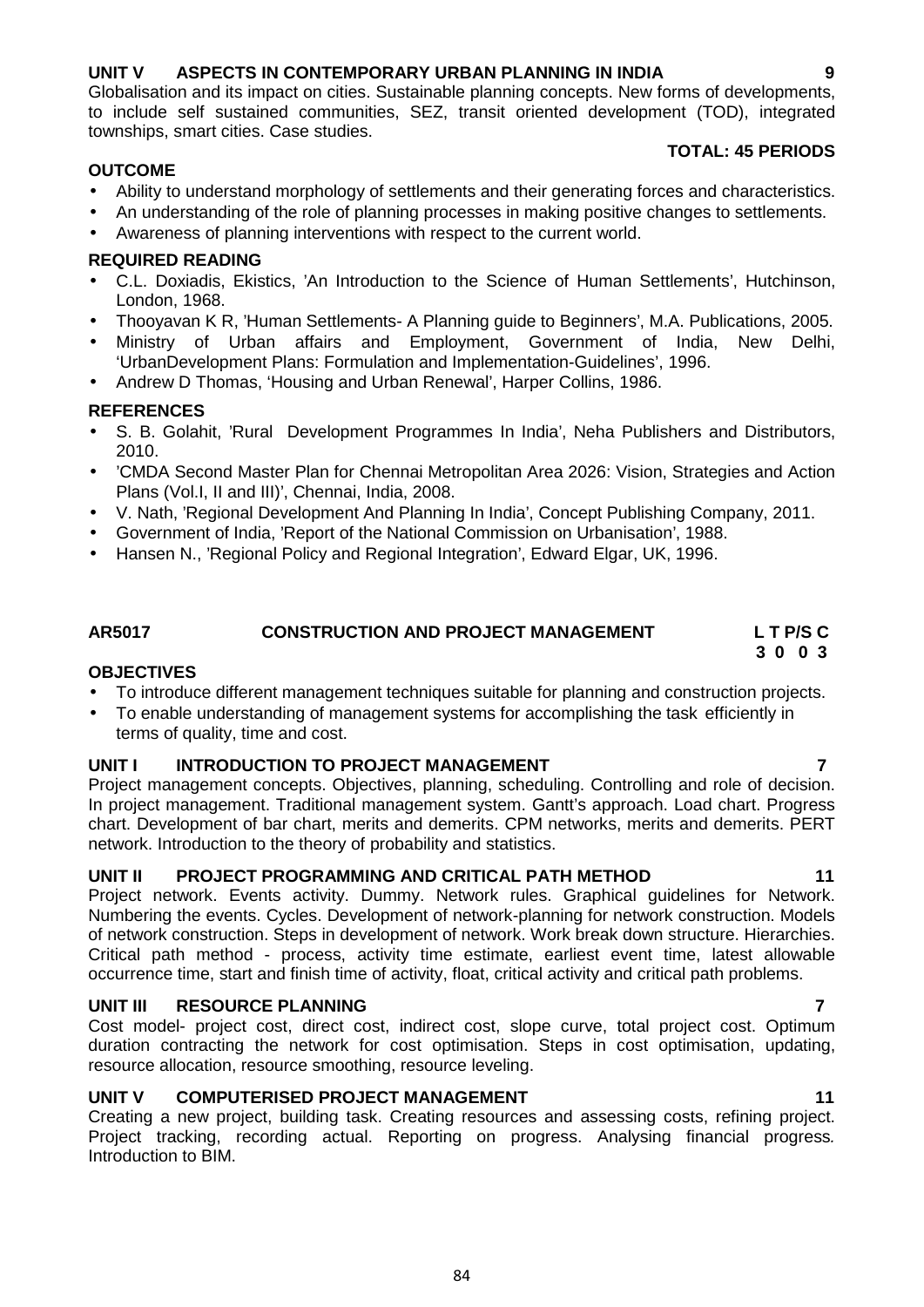# **UNIT V CONCEPT TO COMMISSIONING 9**

Project feasibility study. Real estate and regulatory strategies. Facility programming and planning. Design management. EPC. testing and commissioning.

### **OUTCOME**

# **TOTAL: 45 PERIODS**

- Ability to understand a project from concept to commissioning, feasibility study and facility programme, design, construction to commissioning.
- Ability to apply project management techniques in achieving objectives of a project like client needs, quality, time and cost.
- An understanding of principles of management, construction scheduling, scope definition and team roles.

### **REQUIRED READING**

- Dr. B.C. Punmia and K.K. Khandelwal, 'Project Planning and Control with PERT and CPM', Laxmi Publications, 2018.
- Elaine Marmel, 'Microsoft Project 2016 Bible', Prentice Hall, 2016.
- Sam Kubba, 'Green Construction Project Management and Cost Oversight', Elsevier, 2010.

### **REFERENCES**

- Jerome D. Wiest and Ferdinand K. Levy, 'A Management Guide to PERT/CPM', Prentice Hall of India, 1982.
- Bert Bielefeld, 'Basics Project Management Architecture', Birkhauser, 2013.

# **AUDIT COURSES (AC)**

# **AD5091 CONSTITUTION OF INDIA L T P C**

**3 0 0 0**

### **OBJECTIVES:**

- Teach history and philosophy of Indian Constitution.
- Describe the premises informing the twin themes of liberty and freedom from a civil rights perspective.
- Summarize powers and functions of Indian government.
- Explain emergency rule.
- Explain structure and functions of local administration.

# **UNIT I INTRODUCTION 9**

History of Making of the Indian Constitution-Drafting Committee- (Composition & Working) - Philosophy of the Indian Constitution-Preamble-Salient Features

# **UNIT II CONTOURS OF CONSTITUTIONAL RIGHTS & DUTIES 9**

Fundamental Rights-Right to Equality-Right to Freedom-Right against Exploitation Right to Freedom of Religion-Cultural and Educational Rights-Right to Constitutional Remedies Directive Principles of State Policy-Fundamental Duties

### **UNIT III ORGANS OF GOVERNANCE 9**

Parliament-Composition-Qualifications and Disqualifications-Powers and Functions-Executive President-Governor-Council of Ministers-Judiciary, Appointment and Transfer of Judges, Qualifications Powers and Functions

# **UNIT IV EMERGENCY PROVISIONS 9**

Emergency Provisions - National Emergency, President Rule, Financial Emergency

### **UNIT V LOCAL ADMINISTRATION 9**

District's Administration head- Role and Importance-Municipalities- Introduction- Mayor and role of Elected Representative-CEO of Municipal Corporation-Pachayati raj- Introduction- PRI- Zila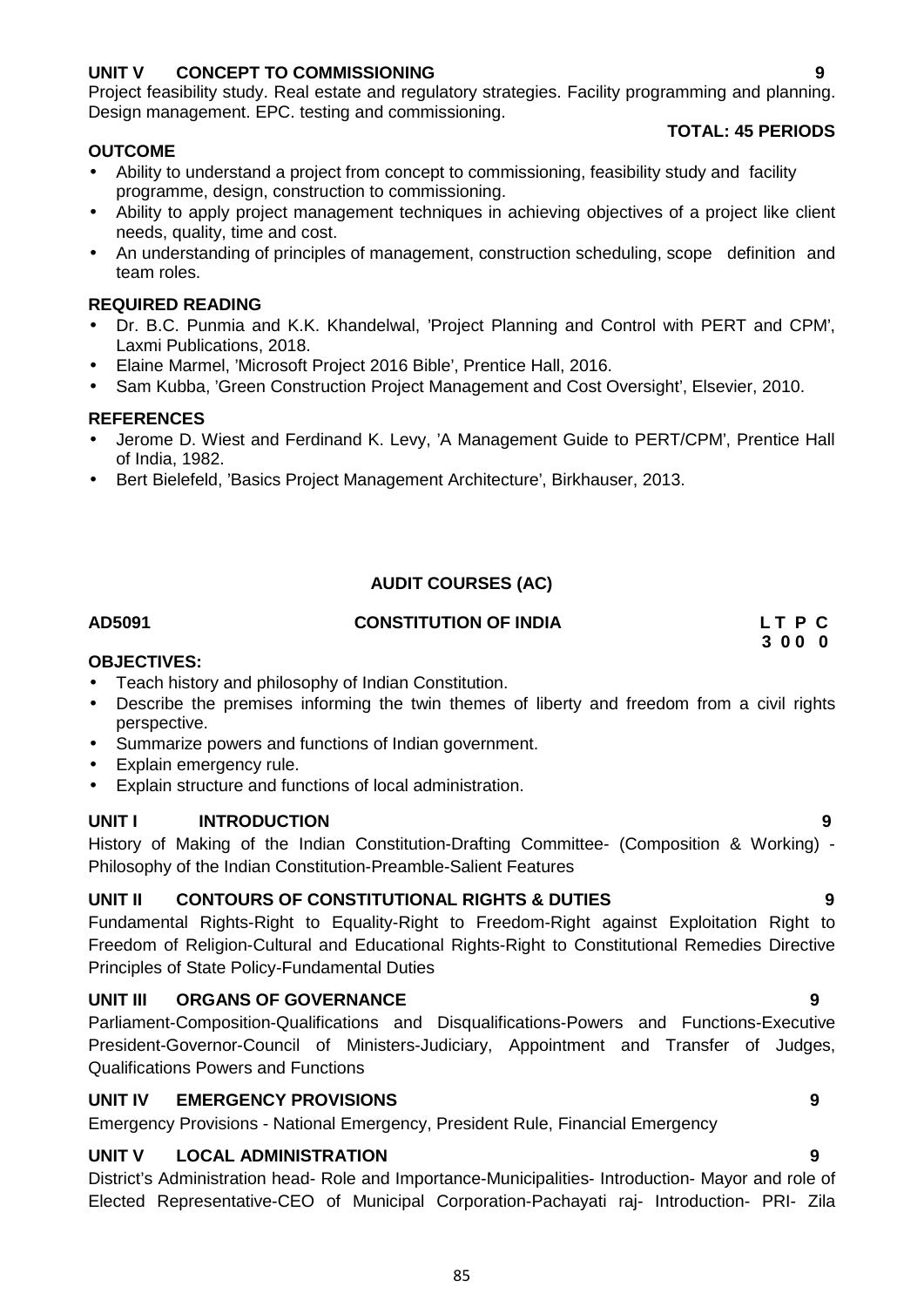4. The Constitution of India (Bare Act), Government Publication,1950

**PO1 PO2 PO3 PO4 PO5 PO6 PO7 PO8 PO9 PO10 PO11 PO12 CO1 CO2 CO3 CO4 CO5**

**AD5092 VALUE EDUCATION L T P C**

#### **OBJECTIVES:**

**TEXTBOOKS:**

**OUTCOMES:**

rights perspective.

CO4: Able to understand emergency rule.

- Develop knowledge of self-development
- Explain the importance of Human values
- Develop the overall personality through value education
- Overcome the self destructive habits with value education
- Interpret social empowerment with value education

#### **UNIT I** INTRODUCTION TO VALUE EDUCATION

Values and self-development –Social values and individual attitudes, Work ethics, Indian vision of humanism, Moral and non- moral valuation, Standards and principles, Value judgements

### **UNIT II** IMPORTANCE OF VALUES **1999**

Importance of cultivation of values, Sense of duty, Devotion, Self-reliance, Confidence, Concentration, Truthfulness, Cleanliness. Honesty, Humanity, Power of faith, National Unity, Patriotism, Love for nature, Discipline

#### **UNIT III INFLUENCE OF VALUE EDUCATION 9**

Personality and Behaviour development - Soul and Scientific attitude. Positive Thinking, Integrity and discipline, Punctuality, Love and Kindness, Avoid fault Thinking, Free from anger, Dignity of labour, Universal brotherhood and religious tolerance, True friendship Happiness Vs suffering, love for truth.

### **UNIT IV REINCARNATION THROUGH VALUE EDUCATION 9**

Aware of self-destructive habits, Association and Cooperation, Doing best for saving nature Character and Competence –Holy books vs Blind faith, Self-management and Good health, Science of reincarnation

Pachayat-Elected officials and their roles- CEO ZilaPachayat- Position and role-Block level- Organizational Hierarchy (Different departments)-Village level- Role of Elected and Appointed officials-Importance of grass root democracy

CO2: Able to understand the premises informing the twin themes of liberty and freedom from a civil

CO1: Able to understand history and philosophy of Indian Constitution.

CO3: Able to understand powers and functions of Indian government.

CO5: Able to understand structure and functions of local administration.

1. Basu D D, Introduction to the Constitution of India, Lexis Nexis, 2015. 2. Busi S N, Ambedkar B R framing of Indian Constitution, 1st Edition, 2015.

3. Jain M P, Indian Constitution Law, 7th Edn., Lexis Nexis, 2014.

#### **TOTAL: 45 PERIODS**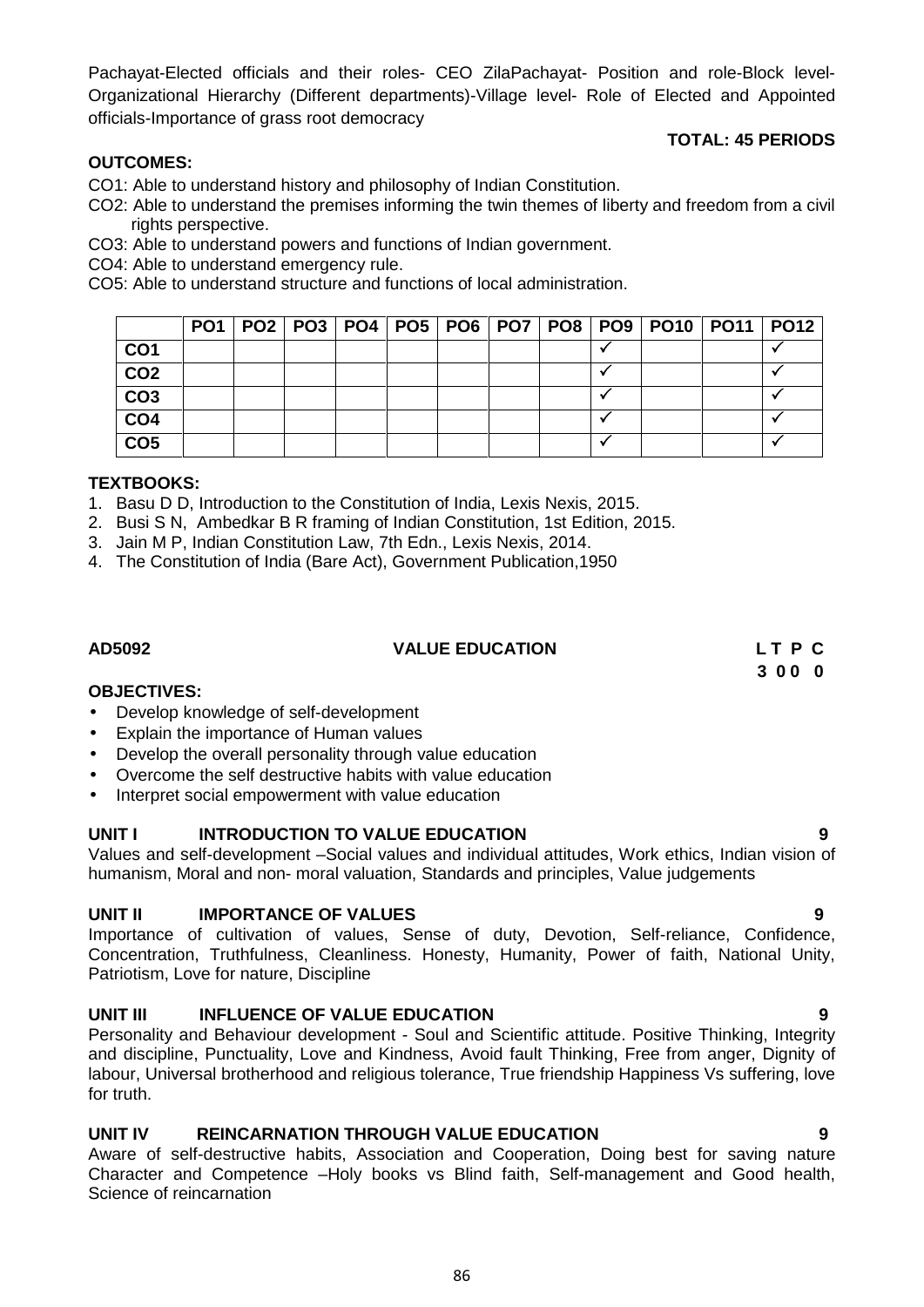# **UNIT V VALUE EDUCATION IN SOCIAL EMPOWERMENT 9**

Equality, Non violence, Humility, Role of Women, All religions and same message, Mind your Mind, Self-control, Honesty, Studying effectively

#### **OUTCOMES:**

- CO1 Gain knowledge of self-development
- CO2 Learn the importance of Human values
- CO3 Develop the overall personality through value education
- CO4 Overcome the self destructive habits with value education
- CO5 Interpret social empowerment with value education

|                 | PO <sub>1</sub> | PO <sub>2</sub> | PO <sub>3</sub> | <b>PO4</b> | PO <sub>5</sub> | PO6 | PO7 | PO <sub>8</sub> | PO <sub>9</sub> | <b>PO10   PO11   PO12</b> |  |
|-----------------|-----------------|-----------------|-----------------|------------|-----------------|-----|-----|-----------------|-----------------|---------------------------|--|
| CO <sub>1</sub> |                 |                 |                 |            |                 |     |     |                 |                 |                           |  |
| CO <sub>2</sub> |                 |                 |                 |            |                 |     |     |                 |                 |                           |  |
| CO <sub>3</sub> |                 |                 |                 |            |                 |     |     |                 |                 |                           |  |
| CO <sub>4</sub> |                 |                 |                 |            |                 |     |     |                 |                 |                           |  |
| CO <sub>5</sub> |                 |                 |                 |            |                 |     |     |                 |                 |                           |  |

#### **REFERENCES:**

1. Chakroborty , S.K. "Values and Ethics for organizations Theory and practice", Oxford University Press ,New Delhi

# **AD5093 PEDAGOGY STUDIES L T P C**

# **3 0 0 0**

### **OBJECTIVES:**

- Understand the methodology of pedagogy.
- Compare pedagogical practices used by teachers in formal and informal classrooms in developing countries.
- Infer how can teacher education (curriculum and practicum) and the school curriculum and guidance materials best support effective pedagogy.
- $\bullet$  Illustrate the factors necessary for professional development.
- Identify the Research gaps in pedagogy.

### **UNIT I INTRODUCTION AND METHODOLOGY: 9**

Aims and rationale, Policy background, Conceptual framework and terminology - Theories of learning, Curriculum, Teacher education - Conceptual framework, Research questions **-** Overview of methodology and Searching.

### **UNIT II THEMATIC OVERVIEW 9**

Pedagogical practices are being used by teachers in formal and informal classrooms in developing countries - Curriculum, Teacher education.

### **UNIT III EVIDENCE ON THE EFFECTIVENESS OF PEDAGOGICAL PRACTICES 9**

Methodology for the in depth stage: quality assessment of included studies - How can teacher education (curriculum and practicum) and the school curriculum and guidance materials best support effective pedagogy? - Theory of change - Strength and nature of the body of evidence for effective pedagogical practices - Pedagogic theory and pedagogical approaches - Teachers' attitudes and beliefs and Pedagogic strategies.

### **UNIT IV PROFESSIONAL DEVELOPMENT 9**

Professional development: alignment with classroom practices and follow up support - Peer support - Support from the head teacher and the community - Curriculum and assessment - Barriers to learning: limited resources and large class sizes

**TOTAL: 45 PERIODS**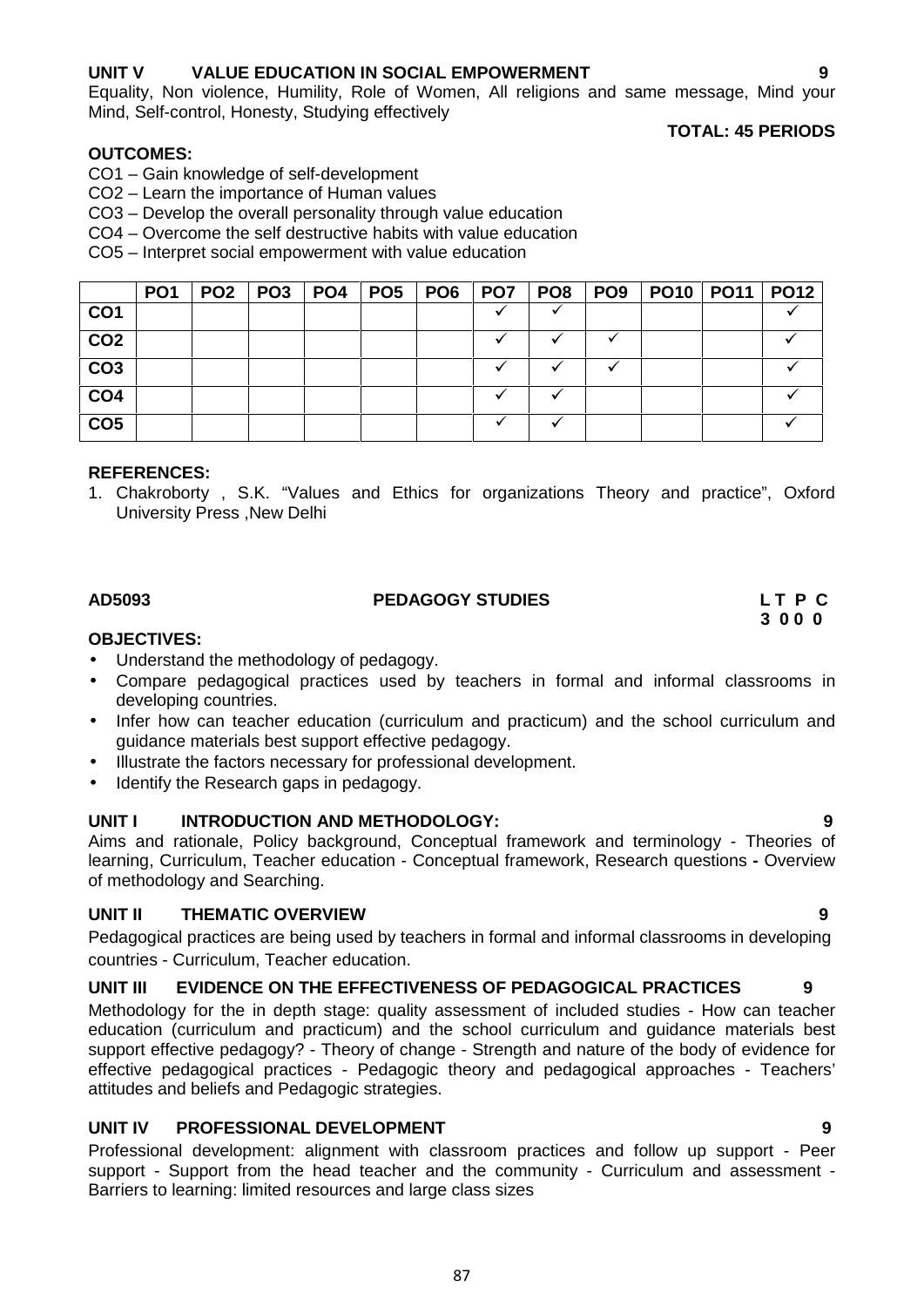# **UNIT V RESEARCH GAPS AND FUTURE DIRECTIONS 9**

Research design – Contexts – Pedagogy - Teacher education - Curriculum and assessment - Dissemination and research impact.

# **OUTCOMES:**

# **TOTAL: 45 PERIODS**

- Understand the methodology of pedagogy.
- Understand Pedagogical practices used by teachers in formal and informal classrooms in developing countries.
- Find how can teacher education (curriculum and practicum) and the school curriculum and guidance materials best support effective pedagogy.
- Know the factors necessary for professional development.
- Identify the Research gaps in pedagogy.

|                 | PO <sub>1</sub> | PO2   PO3   PO4 |  |  | PO5   PO6   PO7   PO8 | PO9   PO10   PO11   PO12 |  |
|-----------------|-----------------|-----------------|--|--|-----------------------|--------------------------|--|
| CO <sub>1</sub> |                 |                 |  |  |                       |                          |  |
| CO <sub>2</sub> |                 |                 |  |  |                       |                          |  |
| CO <sub>3</sub> |                 |                 |  |  |                       |                          |  |
| CO <sub>4</sub> |                 |                 |  |  |                       |                          |  |
| CO <sub>5</sub> |                 |                 |  |  |                       |                          |  |

### **REFERENCES:**

- 1. Ackers J, Hardman F (2001) Classroom interaction in Kenyan primary schools, Compare, 31 (2): 245-261.
- 2. Agrawal M (2004) Curricular reform in schools: The importance of evaluation, Journal of Curriculum Studies, 36 (3): 361-379.
- 3. Akyeampong K (2003) Teacher training in Ghana does it count? Multi-site teacher education research project (MUSTER) country report 1. London: DFID.
- 4. Akyeampong K, Lussier K, Pryor J, Westbrook J (2013) Improving teaching and learning of basic maths and reading in Africa: Does teacher preparation count? International Journal Educational Development, 33 (3): 272–282.
- 5. Alexander RJ (2001) Culture and pedagogy: International comparisons in primary education. Oxford and Boston: Blackwell.

#### **AD5094 STRESS MANAGEMENT BY YOGA L T P C 3 0 0 0**

# **OBJECTIVES:**

- Develop healthy mind in a healthy body thus improving social health also improve efficiency
- Invent Do's and Don't's in life through Yam
- Categorize Do's and Don't's in life through Niyam
- Develop a healthy mind and body through Yog Asans
- Invent breathing techniques through Pranayam

| UNIT I                                | <b>INTRODUCTION TO YOGA</b><br>Definitions of Eight parts of yog. (Ashtanga) | 9 |
|---------------------------------------|------------------------------------------------------------------------------|---|
| UNIT II<br>Do's and Don't's in life.  | YAM<br>Shaucha, santosh, tapa, swadhyay, ishwarpranidhan                     | 9 |
| UNIT III<br>Do's and Don't's in life. | <b>NIYAM</b><br>Ahinsa, satya, astheya, bramhacharya and aparigraha          | 9 |
| UNIT IV                               | <b>ASAN</b>                                                                  | 9 |

Various yog poses and their benefits for mind & body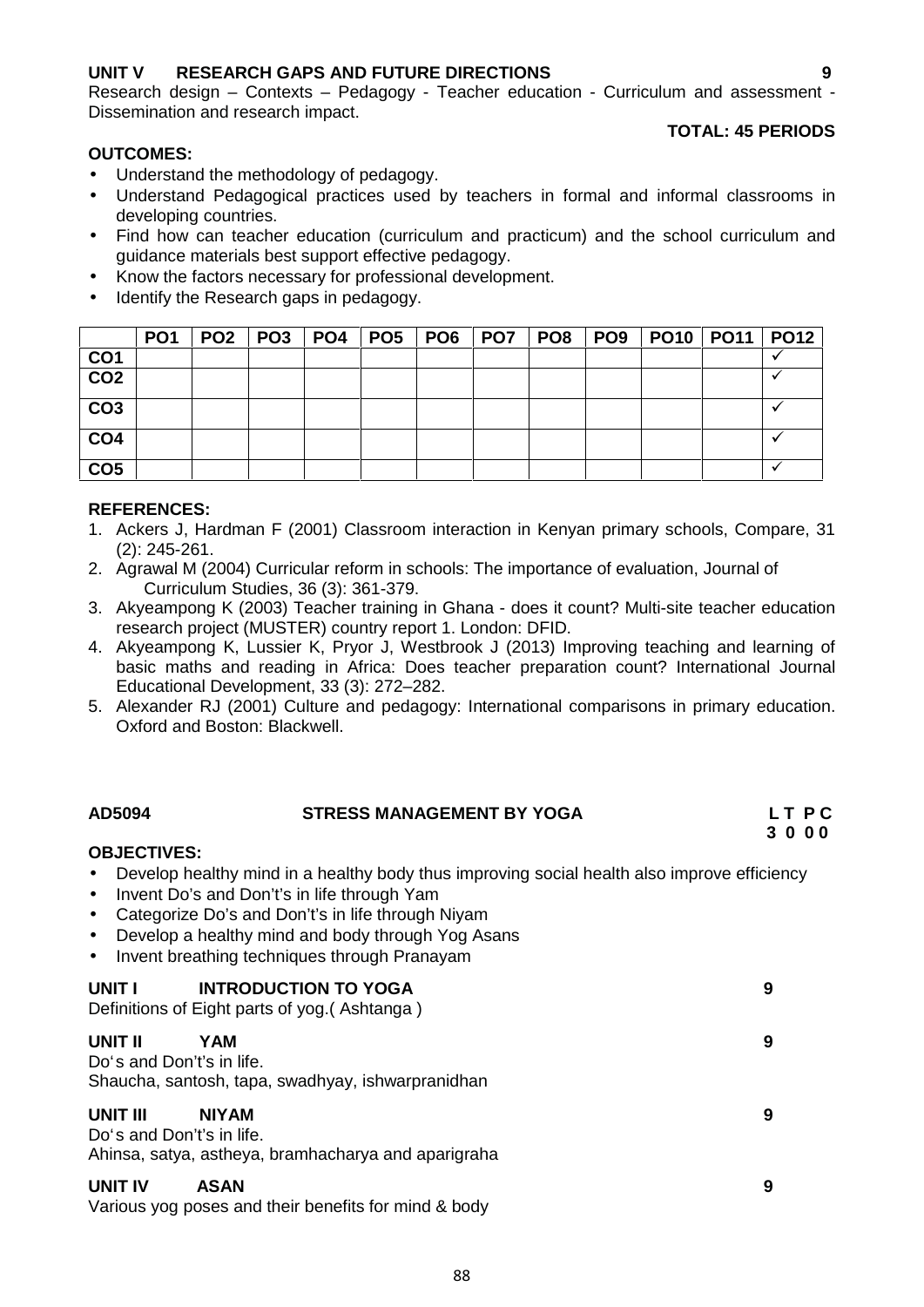# **UNIT V PRANAYAM 9**

Regularization of breathing techniques and its effects-Types of pranayam

#### **TOTAL: 45 PERIODS**

#### **OUTCOMES:**

- CO1 Develop healthy mind in a healthy body thus improving social health also improve efficiency
- CO2 Learn Do's and Don't's in life through Yam
- CO3 Learn Do's and Don't's in life through Niyam
- CO4 Develop a healthy mind and body through Yog Asans

CO5 – Learn breathing techniques through Pranayam

|                 | PO <sub>1</sub> | PO <sub>2</sub> | PO3 | <b>PO4</b> | <b>PO5   PO6</b> | PO7 | PO8 | PO9 | <b>PO10 PO11</b> | <b>PO12</b> |
|-----------------|-----------------|-----------------|-----|------------|------------------|-----|-----|-----|------------------|-------------|
| CO <sub>1</sub> |                 |                 |     |            |                  |     |     |     |                  |             |
| CO <sub>2</sub> |                 |                 |     |            |                  |     |     |     |                  |             |
| CO <sub>3</sub> |                 |                 |     |            |                  |     |     |     |                  |             |
| CO <sub>4</sub> |                 |                 |     |            |                  |     |     |     |                  |             |
| CO <sub>5</sub> |                 |                 |     |            |                  |     |     |     |                  |             |

#### **REFERENCES:**

- 1. "Rajayoga or conquering the Internal Nature" by Swami Vivekananda, Advaita Ashrama (Publication Department), Kolkata
- 2. 'Yogic Asanas for Group Tarining-Part-I" : Janardan Swami Yogabhyasi Mandal, Nagpur

| AD5095 | PERSONALITY DEVELOPMENT THROUGH LIFE | LT PC   |
|--------|--------------------------------------|---------|
|        | <b>ENLIGHTENMENT SKILLS</b>          | 3 0 0 0 |
|        |                                      |         |

#### **OBJECTIVES:**

- Develop basic personality skills holistically
- Develop deep personality skills holistically to achieve happy goals
- Rewrite the responsibilities
- Reframe a person with stable mind, pleasing personality and determination
- Discover wisdom in students

#### **UNIT I NEETISATAKAM-HOLISTIC DEVELOPMENT OF PERSONALITY - I 9**

Verses- 19,20,21,22 (wisdom) - Verses- 29,31,32 (pride & heroism) – Verses- 26,28,63,65 (virtue)

**UNIT II NEETISATAKAM-HOLISTIC DEVELOPMENT OF PERSONALITY - II 9**

Verses- 52,53,59 (dont's) - Verses- 71,73,75,78 (do's)

### **UNIT III APPROACH TO DAY TO DAY WORK AND DUTIES 9**

Shrimad Bhagwad Geeta: Chapter 2-Verses 41, 47,48 - Chapter 3-Verses 13, 21, 27, 35 Chapter 6-Verses 5,13,17,23, 35 - Chapter 18-Verses 45, 46, 48

### **UNIT IV STATEMENTS OF BASIC KNOWLEDGE –I 9**

Statements of basic knowledge - Shrimad Bhagwad Geeta: Chapter2-Verses 56, 62, 68 Chapter 12 -Verses 13, 14, 15, 16,17, 18

### **UNIT V PERSONALITY OF ROLE MODEL - SHRIMAD BHAGWADGEETA 9**

Chapter2-Verses 17, Chapter 3-Verses 36,37,42 - Chapter 4-Verses 18, 38,39 Chapter18 – Verses 37,38,63

# **TOTAL: 45PERIODS**

## **OUTCOMES:**

**CO1:** To develop basic personality skills holistically

**CO2:** To develop deep personality skills holistically to achieve happy goals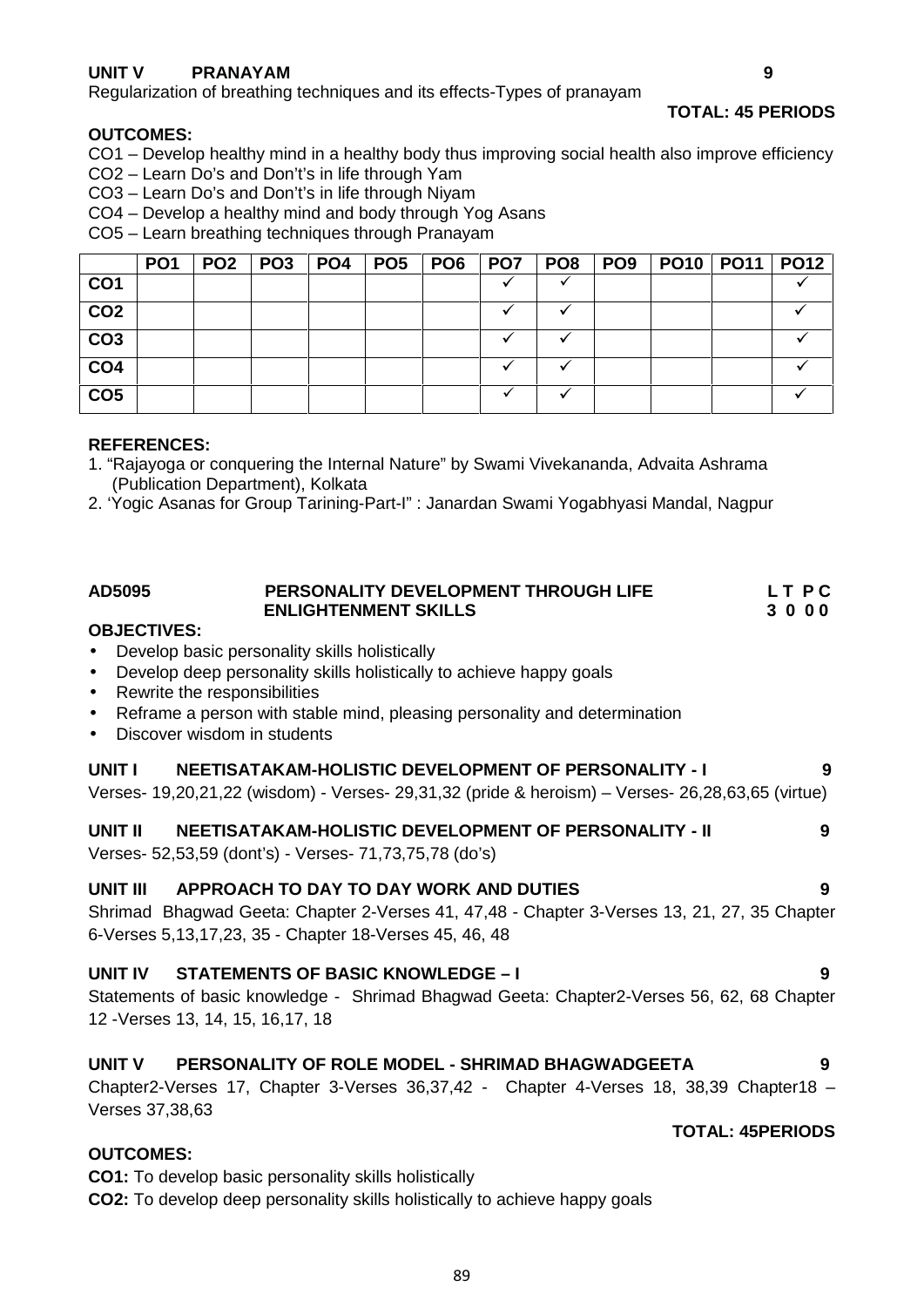# **CO3:** To rewrite the responsibilities

**CO4:** To reframe a person with stable mind, pleasing personality and determination

**CO5:** To awaken wisdom in students

|                 |  |  |  |  |  | PO1   PO2   PO3   PO4   PO5   PO6   PO7   PO8   PO9   PO10   PO11   PO12 |  |
|-----------------|--|--|--|--|--|--------------------------------------------------------------------------|--|
| CO <sub>1</sub> |  |  |  |  |  |                                                                          |  |
| CO <sub>2</sub> |  |  |  |  |  |                                                                          |  |
| CO <sub>3</sub> |  |  |  |  |  |                                                                          |  |
| CO <sub>4</sub> |  |  |  |  |  |                                                                          |  |
| CO <sub>5</sub> |  |  |  |  |  |                                                                          |  |

#### **REFERENCES:**

- 1. Gopinath, Rashtriya Sanskrit Sansthanam P, Bhartrihari's Three Satakam , Niti-sringar vairagya, New Delhi,2010
- 2. Swami Swarupananda , Srimad Bhagavad Gita, Advaita Ashram, Publication Department, Kolkata,2016

# **AD5097 ESSENCE OF INDIAN KNOWLEDGE TRADITION L T P C**

#### **3 0 0 0**

### **COURSE OBJECTIVES**

### **The course will introduce the students to**

- aet a knowledge about Indian Culture
- Know Indian Languages and Literature religion and philosophy and the fine arts in India
- Explore the Science and Scientists of Ancient, Medieval and Modern India
- Understand education systems in India

# **UNIT I INTRODUCTION TO CULTURE 9**

Culture, civilization, culture and heritage, general characteristics of culture, importance of culture in human literature, Indian Culture, Ancient India, Medieval India, Modern India.

# **UNIT II INDIAN LANGUAGES AND LITERATURE 9**

Indian Languages and Literature – I: Languages and Literature of South India, – Indian Languages and Literature – II: Northern Indian Languages & Literature

# **UNIT III RELIGION AND PHILOSOPHY 9**

Major religions practiced in India and Understanding their Philosophy – religious movements in Modern India (Selected movements only)

# **UNIT IV FINE ARTS IN INDIA (ART, TECHNOLOGY& ENGINEERING) 9**

Indian Painting, Indian handicrafts, Music, divisions of Indian classic music, modern Indian music, Dance and Drama, Indian Architecture (ancient, medieval and modern), Science and Technology in India, development of science in ancient, medieval and modern India

# **UNIT V EDUCATION SYSTEM IN INDIA 9**

Education in ancient, medieval and modern India, aims of education, subjects, languages, Science and Scientists of Ancient India, Science and Scientists of Medieval India, Scientists of Modern India

### **TOTAL: 45PERIODS**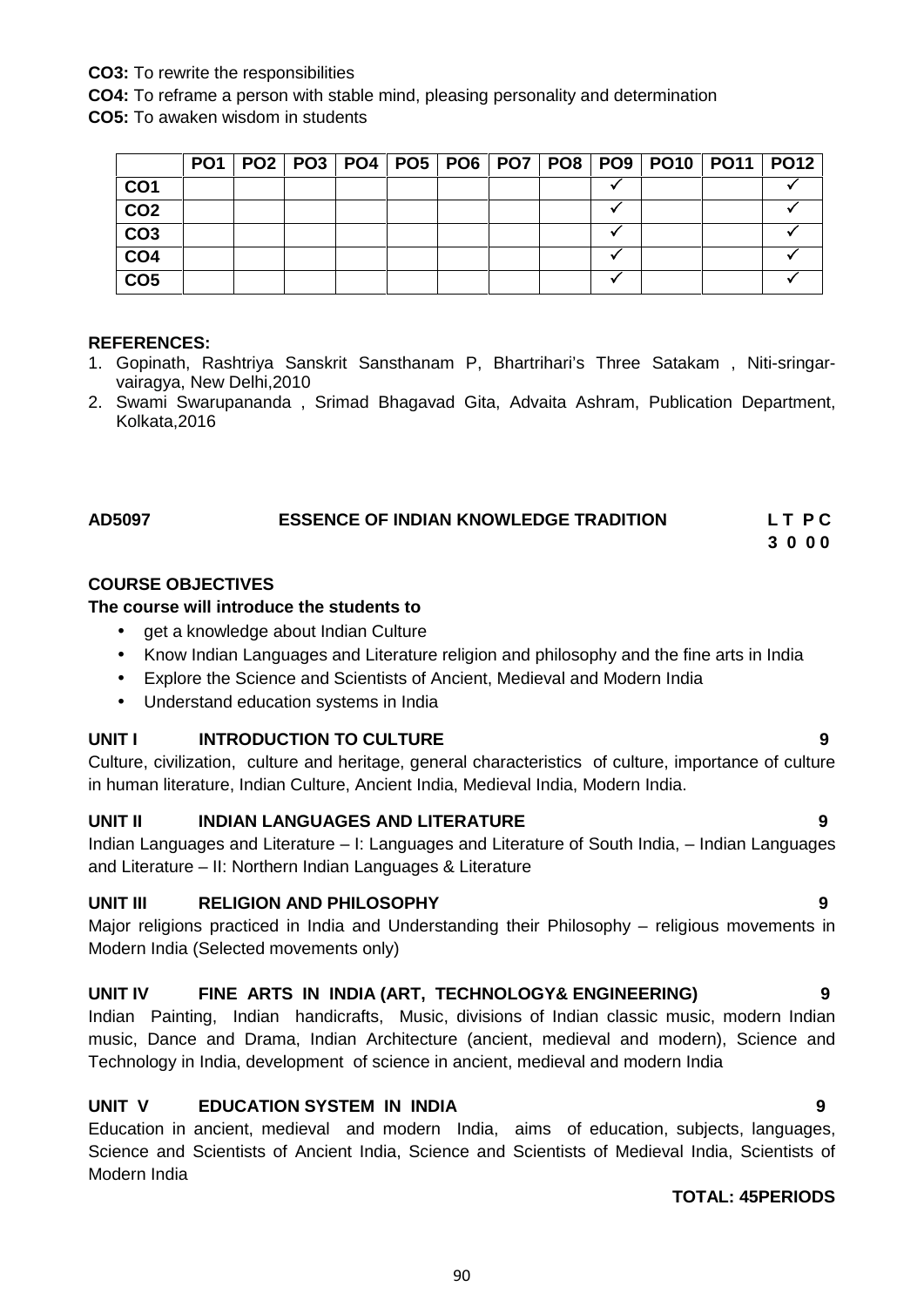### **COURSE OUTCOMES**

**After successful completion of the course the students will be able to**

- Understand philosophy of Indian culture.
- Distinguish the Indian languages and literature.
- Learn the philosophy of ancient, medieval and modern India.
- Acquire the information about the fine arts in India.
- Know the contribution of scientists of different eras.
- Understand education systems in India

## **REFERENCES:**

- 1. Kapil Kapoor, "Text and Interpretation: The India Tradition",ISBN: 81246033375, 2005
- 2. "Science in Samskrit", Samskrita Bharti Publisher, ISBN 13: 978-8187276333, 2007
- 3. NCERT, "Position paper on Arts, Music, Dance and Theatre", ISBN 81-7450 494-X, 200
- 4. Narain, "Examinations in ancient India", Arya Book Depot, 1993
- 5. Satya Prakash, "Founders of Sciences in Ancient India", Vijay Kumar Publisher, 1989
- 6. M. Hiriyanna, "Essentials of Indian Philosophy", Motilal Banarsidass Publishers, ISBN 13: 978- 8120810990, 2014

# **AD5098 SANGATAMIL LITERATURE APPRECIATION LT P C**

**3 0 0 0**

# **COURSE OBJECTIVES**:

The main learning objective of this course is to make the students an appreciation for:

- 1. Introduction to Sanga Tamil Literature.
- 2.'Agathinai' and 'Purathinai' in Sanga Tamil Literature.
- 3.'Attruppadai' in Sanga Tamil Literature.
- 4.'Puranaanuru' in Sanga Tamil Literature.
- 5.'Pathitru paththu' in Sanga Tamil Literature.

### **UNIT I SANGA TAMIL LITERATURE AN INTRODUCTION 9**

Introduction to Tamil Sangam–History of Tamil Three Sangams–Introduction to Tamil Sangam Literature–Special Branches in Tamil Sangam Literature- Tamil Sangam Literature's Grammar- Tamil Sangam Literature'sparables.

# **UNIT II 'AGATHINAI' AND 'PURATHINAI' 9**

Tholkappiyar's Meaningful Verses–Three literature materials–Agathinai's message- History of Culture from Agathinai–Purathinai–Classification–Mesaage to Society from Purathinai.

# **UNITIII 'ATTRUPPADAI' 9**

Attruppadai Literature–Attruppadai in'Puranaanuru'-Attruppadaiin 'Pathitru paththu'- Attruppadai in 'Paththu aattu'.

# **UNITIV 'PURANAANURU' 9**

Puranaanuru on Good Administration, Ruler and Subjects–Emotion & its Effect in Puranaanuru.

# **UNITV 'PATHITRU PATHTHU' 9**

Pathitrupaththu in'Ettuthogai'–Pathitru paththu's Parables–Tamil dynasty:Valor, Administration, Charity in Pathitru paththu- Mesaage to Society from Pathitru paththu.

**Total (L:45) = 45 PERIODS**

- 
-